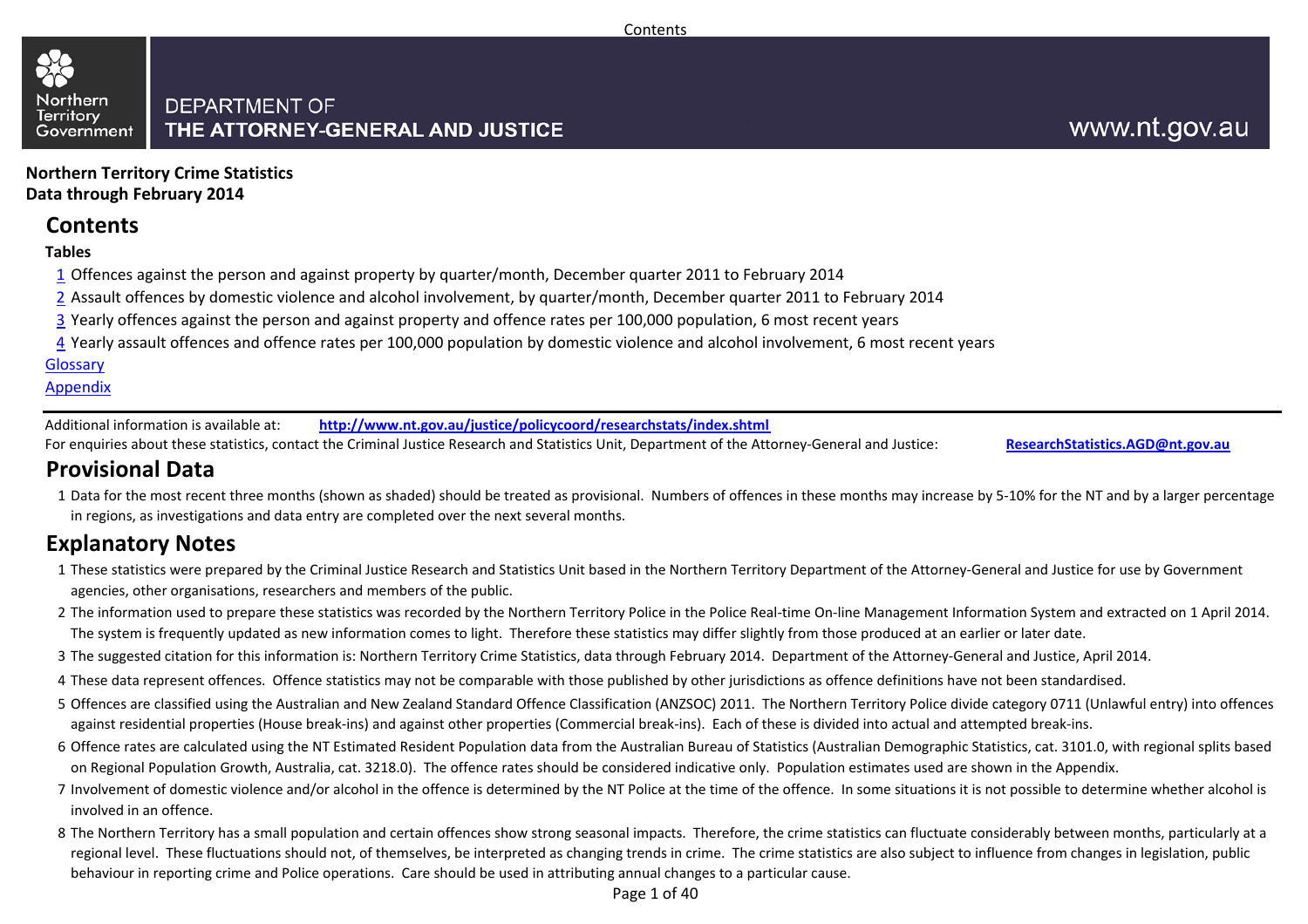



#### **Northern Territory Crime StatisticsData through February 2014**

| <b>Jul-13</b><br>Aug-13<br><b>Sep-13</b><br>2<br>1<br>$\overline{2}$<br>4<br>$\mathbf{0}$<br>1,872<br>1,827<br>1,671<br>1,822<br>1,884<br>651<br>697<br>639<br>1,628<br>2,011<br>3<br>4<br>6<br>1,679<br>653<br>700<br>643<br>1,881<br>1,833<br>1,635<br>1,828<br>2,017<br>1,890<br>92<br>47<br>63<br>91<br>88<br>76<br>27<br>72<br>95<br>17<br>13<br>3<br>5<br>11<br>15<br>14<br>11<br>$\overline{35}$<br>109<br>74<br>54<br>30<br>81<br>106<br>102<br>89<br>106<br>27<br>23<br>52<br>11<br>14<br>29<br>26<br>34<br>36<br>$\Omega$<br>$\Omega$<br>$\Omega$<br>12<br>18<br>15<br>19<br>14<br>11<br>17<br>12<br>11<br>17<br>8<br>15<br>17<br>3<br>99<br>65<br>83<br>84<br>32<br>18<br>81<br>79<br>39<br>62<br>49<br>36<br>111<br>118<br>95<br>94<br>110<br>110<br>25<br>111<br>37<br>27<br>24<br>23<br>5<br>18<br>20<br>23<br>4<br>0<br>$\Omega$<br>0<br>28<br>37<br>24<br>5<br>23<br>19<br>20<br>23<br>$\overline{a}$<br>1,919<br>2,154<br>760<br>778<br>735<br>2,131<br>2,118<br>1,884<br>2,102<br>2,309<br>$\overline{73}$<br>83<br>House break-ins, actual<br>434<br>555<br>549<br>430<br>477<br>423<br>348<br>119<br>97<br>69<br>House break-ins, attempted<br>76<br>59<br>34<br>16<br>64<br>48<br>11<br>631<br>646<br>492<br>382<br>135<br>94<br>498<br>478<br>536<br>493<br>472<br>414<br>430<br>334<br>464<br>411<br>130<br>88<br>Commercial break-ins, actual<br>$\boldsymbol{6}$<br>Commercial break-ins, attempted<br>73<br>77<br>69<br>61<br>37<br>8<br>64<br>47<br>6<br>566<br>507<br>541<br>525<br>96<br>78<br>448<br>136<br>478<br>381<br>$\overline{75}$<br>95<br>233<br>258<br>286<br>236<br>260<br>207<br>88<br>215<br>373<br>100<br>82<br>314<br>489<br>271<br>258<br>296<br>265<br>83<br>659<br>747<br>518<br>503<br>480<br>195<br>170<br>158<br>547<br>507<br>1,867<br>1,944<br>1,853<br>1,617<br>1,866<br>561<br>433<br>428<br>1,793<br>1,789<br>448<br>428<br>1,899<br>1,859<br>1,577<br>581<br>1,797<br>2,245<br>1,646<br>1,725<br>6,133<br>5,564<br>4,629<br>5,320<br>5,038<br>4,676<br>1,608<br>1,241<br>5,187 |                                                           | Dec Q 2011 | Mar Q 2012 | Jun Q 2012 | Sep Q 2012 | <b>Dec Q 2012</b> | Mar Q 2013 | Jun Q 2013 | Sep Q 2013 |                         |
|-----------------------------------------------------------------------------------------------------------------------------------------------------------------------------------------------------------------------------------------------------------------------------------------------------------------------------------------------------------------------------------------------------------------------------------------------------------------------------------------------------------------------------------------------------------------------------------------------------------------------------------------------------------------------------------------------------------------------------------------------------------------------------------------------------------------------------------------------------------------------------------------------------------------------------------------------------------------------------------------------------------------------------------------------------------------------------------------------------------------------------------------------------------------------------------------------------------------------------------------------------------------------------------------------------------------------------------------------------------------------------------------------------------------------------------------------------------------------------------------------------------------------------------------------------------------------------------------------------------------------------------------------------------------------------------------------------------------------------------------------------------------------------------------------------------------------------------------------------------------------------------------------------------------------------------------------------------------------------------------------------------------------------------------|-----------------------------------------------------------|------------|------------|------------|------------|-------------------|------------|------------|------------|-------------------------|
|                                                                                                                                                                                                                                                                                                                                                                                                                                                                                                                                                                                                                                                                                                                                                                                                                                                                                                                                                                                                                                                                                                                                                                                                                                                                                                                                                                                                                                                                                                                                                                                                                                                                                                                                                                                                                                                                                                                                                                                                                                         | <b>Number of offences</b>                                 |            |            |            |            |                   |            |            |            |                         |
|                                                                                                                                                                                                                                                                                                                                                                                                                                                                                                                                                                                                                                                                                                                                                                                                                                                                                                                                                                                                                                                                                                                                                                                                                                                                                                                                                                                                                                                                                                                                                                                                                                                                                                                                                                                                                                                                                                                                                                                                                                         | 0111 Murder                                               |            |            |            |            |                   |            |            |            |                         |
|                                                                                                                                                                                                                                                                                                                                                                                                                                                                                                                                                                                                                                                                                                                                                                                                                                                                                                                                                                                                                                                                                                                                                                                                                                                                                                                                                                                                                                                                                                                                                                                                                                                                                                                                                                                                                                                                                                                                                                                                                                         | 0121 Attempted Murder                                     |            |            |            |            |                   |            |            |            |                         |
|                                                                                                                                                                                                                                                                                                                                                                                                                                                                                                                                                                                                                                                                                                                                                                                                                                                                                                                                                                                                                                                                                                                                                                                                                                                                                                                                                                                                                                                                                                                                                                                                                                                                                                                                                                                                                                                                                                                                                                                                                                         | 0131 Manslaughter                                         |            |            |            |            |                   |            |            |            |                         |
|                                                                                                                                                                                                                                                                                                                                                                                                                                                                                                                                                                                                                                                                                                                                                                                                                                                                                                                                                                                                                                                                                                                                                                                                                                                                                                                                                                                                                                                                                                                                                                                                                                                                                                                                                                                                                                                                                                                                                                                                                                         | 0132 Driving causing death                                |            |            |            |            |                   |            |            |            |                         |
|                                                                                                                                                                                                                                                                                                                                                                                                                                                                                                                                                                                                                                                                                                                                                                                                                                                                                                                                                                                                                                                                                                                                                                                                                                                                                                                                                                                                                                                                                                                                                                                                                                                                                                                                                                                                                                                                                                                                                                                                                                         | 01 Homicide and related offences                          |            |            |            |            |                   |            |            |            |                         |
|                                                                                                                                                                                                                                                                                                                                                                                                                                                                                                                                                                                                                                                                                                                                                                                                                                                                                                                                                                                                                                                                                                                                                                                                                                                                                                                                                                                                                                                                                                                                                                                                                                                                                                                                                                                                                                                                                                                                                                                                                                         | 021 Assault                                               |            |            |            |            |                   |            |            |            |                         |
|                                                                                                                                                                                                                                                                                                                                                                                                                                                                                                                                                                                                                                                                                                                                                                                                                                                                                                                                                                                                                                                                                                                                                                                                                                                                                                                                                                                                                                                                                                                                                                                                                                                                                                                                                                                                                                                                                                                                                                                                                                         | 029 Acts intended to cause injury - other                 |            |            |            |            |                   |            |            |            |                         |
|                                                                                                                                                                                                                                                                                                                                                                                                                                                                                                                                                                                                                                                                                                                                                                                                                                                                                                                                                                                                                                                                                                                                                                                                                                                                                                                                                                                                                                                                                                                                                                                                                                                                                                                                                                                                                                                                                                                                                                                                                                         | 02 Acts intended to cause injury                          |            |            |            |            |                   |            |            |            |                         |
|                                                                                                                                                                                                                                                                                                                                                                                                                                                                                                                                                                                                                                                                                                                                                                                                                                                                                                                                                                                                                                                                                                                                                                                                                                                                                                                                                                                                                                                                                                                                                                                                                                                                                                                                                                                                                                                                                                                                                                                                                                         | 031 Sexual assault                                        |            |            |            |            |                   |            |            |            | 30                      |
|                                                                                                                                                                                                                                                                                                                                                                                                                                                                                                                                                                                                                                                                                                                                                                                                                                                                                                                                                                                                                                                                                                                                                                                                                                                                                                                                                                                                                                                                                                                                                                                                                                                                                                                                                                                                                                                                                                                                                                                                                                         | 032 Non-assaultive sexual offences                        |            |            |            |            |                   |            |            |            |                         |
|                                                                                                                                                                                                                                                                                                                                                                                                                                                                                                                                                                                                                                                                                                                                                                                                                                                                                                                                                                                                                                                                                                                                                                                                                                                                                                                                                                                                                                                                                                                                                                                                                                                                                                                                                                                                                                                                                                                                                                                                                                         | 03 Sexual assault and related offences                    |            |            |            |            |                   |            |            |            |                         |
|                                                                                                                                                                                                                                                                                                                                                                                                                                                                                                                                                                                                                                                                                                                                                                                                                                                                                                                                                                                                                                                                                                                                                                                                                                                                                                                                                                                                                                                                                                                                                                                                                                                                                                                                                                                                                                                                                                                                                                                                                                         | 049 Other dangerous or negligent acts endangering persons |            |            |            |            |                   |            |            |            | 6                       |
|                                                                                                                                                                                                                                                                                                                                                                                                                                                                                                                                                                                                                                                                                                                                                                                                                                                                                                                                                                                                                                                                                                                                                                                                                                                                                                                                                                                                                                                                                                                                                                                                                                                                                                                                                                                                                                                                                                                                                                                                                                         | 0511 Abduction and kidnapping                             |            |            |            |            |                   |            |            |            | $\Omega$                |
|                                                                                                                                                                                                                                                                                                                                                                                                                                                                                                                                                                                                                                                                                                                                                                                                                                                                                                                                                                                                                                                                                                                                                                                                                                                                                                                                                                                                                                                                                                                                                                                                                                                                                                                                                                                                                                                                                                                                                                                                                                         | 0521 Deprivation of liberty/false imprisonment            |            |            |            |            |                   |            |            |            |                         |
|                                                                                                                                                                                                                                                                                                                                                                                                                                                                                                                                                                                                                                                                                                                                                                                                                                                                                                                                                                                                                                                                                                                                                                                                                                                                                                                                                                                                                                                                                                                                                                                                                                                                                                                                                                                                                                                                                                                                                                                                                                         | 0531 Harassment and private nuisance                      |            |            |            |            |                   |            |            |            |                         |
|                                                                                                                                                                                                                                                                                                                                                                                                                                                                                                                                                                                                                                                                                                                                                                                                                                                                                                                                                                                                                                                                                                                                                                                                                                                                                                                                                                                                                                                                                                                                                                                                                                                                                                                                                                                                                                                                                                                                                                                                                                         | 0532 Threatening behaviour                                |            |            |            |            |                   |            |            |            |                         |
|                                                                                                                                                                                                                                                                                                                                                                                                                                                                                                                                                                                                                                                                                                                                                                                                                                                                                                                                                                                                                                                                                                                                                                                                                                                                                                                                                                                                                                                                                                                                                                                                                                                                                                                                                                                                                                                                                                                                                                                                                                         | 05 Abduction, harassment and other offences               |            |            |            |            |                   |            |            |            |                         |
|                                                                                                                                                                                                                                                                                                                                                                                                                                                                                                                                                                                                                                                                                                                                                                                                                                                                                                                                                                                                                                                                                                                                                                                                                                                                                                                                                                                                                                                                                                                                                                                                                                                                                                                                                                                                                                                                                                                                                                                                                                         | 061 Robbery                                               |            |            |            |            |                   |            |            |            | $\overline{2}$          |
|                                                                                                                                                                                                                                                                                                                                                                                                                                                                                                                                                                                                                                                                                                                                                                                                                                                                                                                                                                                                                                                                                                                                                                                                                                                                                                                                                                                                                                                                                                                                                                                                                                                                                                                                                                                                                                                                                                                                                                                                                                         | 0621 Blackmail and extortion                              |            |            |            |            |                   |            |            |            | $\pmb{0}$               |
|                                                                                                                                                                                                                                                                                                                                                                                                                                                                                                                                                                                                                                                                                                                                                                                                                                                                                                                                                                                                                                                                                                                                                                                                                                                                                                                                                                                                                                                                                                                                                                                                                                                                                                                                                                                                                                                                                                                                                                                                                                         | 06 Robbery, extortion and related offences                |            |            |            |            |                   |            |            |            | $\overline{\mathbf{2}}$ |
|                                                                                                                                                                                                                                                                                                                                                                                                                                                                                                                                                                                                                                                                                                                                                                                                                                                                                                                                                                                                                                                                                                                                                                                                                                                                                                                                                                                                                                                                                                                                                                                                                                                                                                                                                                                                                                                                                                                                                                                                                                         | Total offences against the person                         |            |            |            |            |                   |            |            |            |                         |
|                                                                                                                                                                                                                                                                                                                                                                                                                                                                                                                                                                                                                                                                                                                                                                                                                                                                                                                                                                                                                                                                                                                                                                                                                                                                                                                                                                                                                                                                                                                                                                                                                                                                                                                                                                                                                                                                                                                                                                                                                                         |                                                           |            |            |            |            |                   |            |            |            |                         |
|                                                                                                                                                                                                                                                                                                                                                                                                                                                                                                                                                                                                                                                                                                                                                                                                                                                                                                                                                                                                                                                                                                                                                                                                                                                                                                                                                                                                                                                                                                                                                                                                                                                                                                                                                                                                                                                                                                                                                                                                                                         |                                                           |            |            |            |            |                   |            |            |            | $\overline{7}$          |
|                                                                                                                                                                                                                                                                                                                                                                                                                                                                                                                                                                                                                                                                                                                                                                                                                                                                                                                                                                                                                                                                                                                                                                                                                                                                                                                                                                                                                                                                                                                                                                                                                                                                                                                                                                                                                                                                                                                                                                                                                                         | 0711 House break-ins                                      |            |            |            |            |                   |            |            |            | 80                      |
|                                                                                                                                                                                                                                                                                                                                                                                                                                                                                                                                                                                                                                                                                                                                                                                                                                                                                                                                                                                                                                                                                                                                                                                                                                                                                                                                                                                                                                                                                                                                                                                                                                                                                                                                                                                                                                                                                                                                                                                                                                         |                                                           |            |            |            |            |                   |            |            |            | 72                      |
|                                                                                                                                                                                                                                                                                                                                                                                                                                                                                                                                                                                                                                                                                                                                                                                                                                                                                                                                                                                                                                                                                                                                                                                                                                                                                                                                                                                                                                                                                                                                                                                                                                                                                                                                                                                                                                                                                                                                                                                                                                         |                                                           |            |            |            |            |                   |            |            |            |                         |
|                                                                                                                                                                                                                                                                                                                                                                                                                                                                                                                                                                                                                                                                                                                                                                                                                                                                                                                                                                                                                                                                                                                                                                                                                                                                                                                                                                                                                                                                                                                                                                                                                                                                                                                                                                                                                                                                                                                                                                                                                                         | 0711 Commercial break-ins                                 |            |            |            |            |                   |            |            |            |                         |
|                                                                                                                                                                                                                                                                                                                                                                                                                                                                                                                                                                                                                                                                                                                                                                                                                                                                                                                                                                                                                                                                                                                                                                                                                                                                                                                                                                                                                                                                                                                                                                                                                                                                                                                                                                                                                                                                                                                                                                                                                                         | 0812 Illegal use of a motor vehicle                       |            |            |            |            |                   |            |            |            |                         |
|                                                                                                                                                                                                                                                                                                                                                                                                                                                                                                                                                                                                                                                                                                                                                                                                                                                                                                                                                                                                                                                                                                                                                                                                                                                                                                                                                                                                                                                                                                                                                                                                                                                                                                                                                                                                                                                                                                                                                                                                                                         | 0813 Theft of motor vehicle parts or contents             |            |            |            |            |                   |            |            |            |                         |
|                                                                                                                                                                                                                                                                                                                                                                                                                                                                                                                                                                                                                                                                                                                                                                                                                                                                                                                                                                                                                                                                                                                                                                                                                                                                                                                                                                                                                                                                                                                                                                                                                                                                                                                                                                                                                                                                                                                                                                                                                                         | 081 Motor vehicle theft and related offences              |            |            |            |            |                   |            |            |            |                         |
|                                                                                                                                                                                                                                                                                                                                                                                                                                                                                                                                                                                                                                                                                                                                                                                                                                                                                                                                                                                                                                                                                                                                                                                                                                                                                                                                                                                                                                                                                                                                                                                                                                                                                                                                                                                                                                                                                                                                                                                                                                         | 08* Theft and related offences (other than MV)            |            |            |            |            |                   |            |            |            |                         |
|                                                                                                                                                                                                                                                                                                                                                                                                                                                                                                                                                                                                                                                                                                                                                                                                                                                                                                                                                                                                                                                                                                                                                                                                                                                                                                                                                                                                                                                                                                                                                                                                                                                                                                                                                                                                                                                                                                                                                                                                                                         | 12 Property damage offences                               |            |            |            |            |                   |            |            |            |                         |
|                                                                                                                                                                                                                                                                                                                                                                                                                                                                                                                                                                                                                                                                                                                                                                                                                                                                                                                                                                                                                                                                                                                                                                                                                                                                                                                                                                                                                                                                                                                                                                                                                                                                                                                                                                                                                                                                                                                                                                                                                                         | <b>Total property offences</b>                            |            |            |            |            |                   |            |            |            | 1,172                   |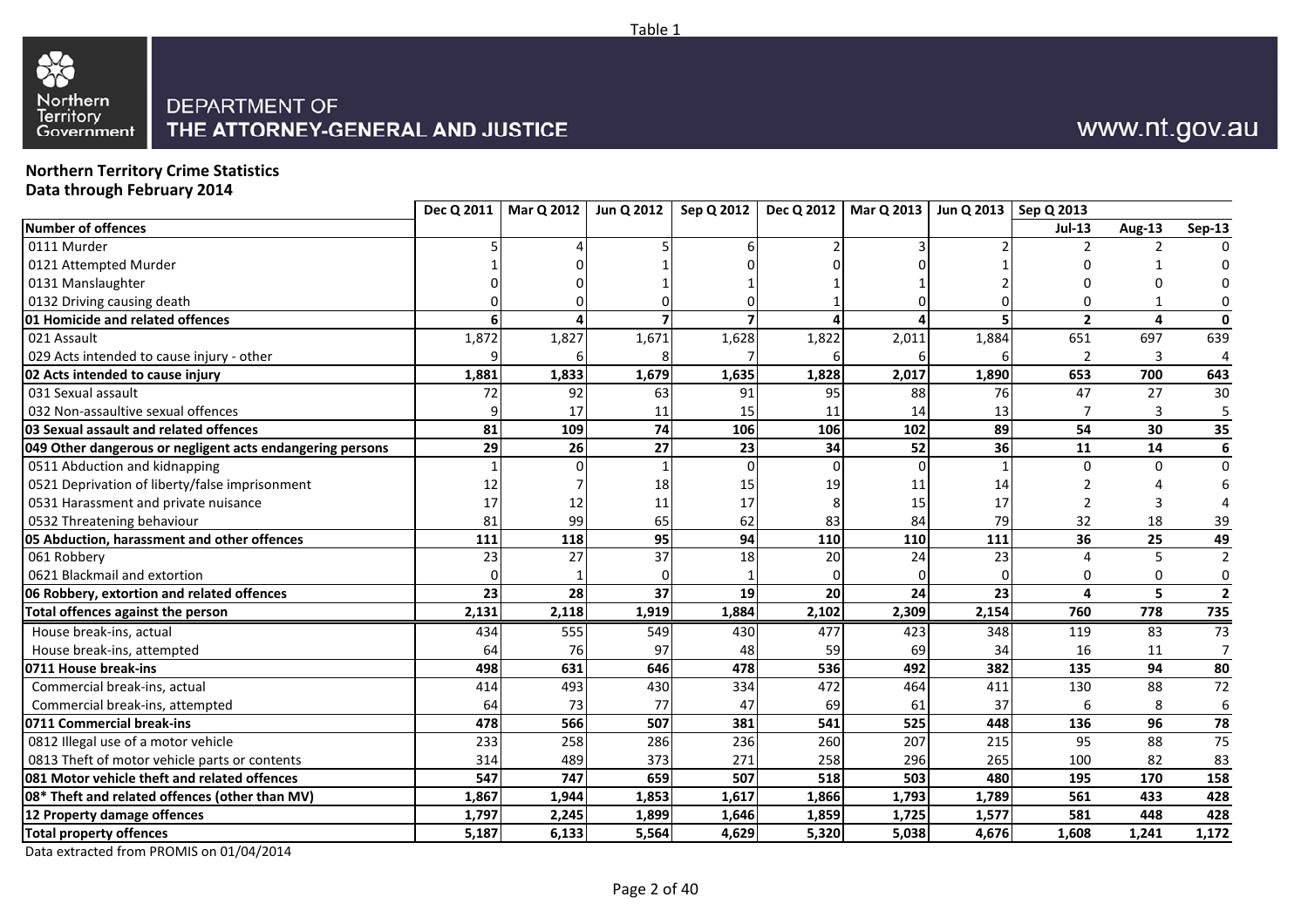

**Northern Territory Crime StatisticsData through February 2014**

|                                                           | Dec Q 2013     |                |                             | Mar Q 2014     |                         |
|-----------------------------------------------------------|----------------|----------------|-----------------------------|----------------|-------------------------|
| <b>Number of offences</b>                                 | Oct-13         | <b>Nov-13</b>  | <b>Dec-13</b>               | <b>Jan-14</b>  | Feb-14                  |
| 0111 Murder                                               | 3              | 2              |                             | $\mathbf{1}$   | $\Omega$                |
| 0121 Attempted Murder                                     | 0              | 0              |                             | $\mathbf 0$    | $\mathbf 0$             |
| 0131 Manslaughter                                         | 0              | 0              |                             | $\Omega$       | $\overline{0}$          |
| 0132 Driving causing death                                | 0              | 0              | 0                           | $\Omega$       | $\overline{0}$          |
| 01 Homicide and related offences                          | 3              | $\overline{2}$ | $\overline{\mathbf{3}}$     | $\mathbf{1}$   | $\mathbf 0$             |
| 021 Assault                                               | 657            | 612            | 673                         | 578            | 491                     |
| 029 Acts intended to cause injury - other                 | 1              | 5              |                             | $\mathbf{1}$   | 3                       |
| 02 Acts intended to cause injury                          | 658            | 617            | 675                         | 579            | 494                     |
| 031 Sexual assault                                        | 31             | 41             | 19                          | 16             | 27                      |
| 032 Non-assaultive sexual offences                        | 1              | 10             | $\mathbf 0$                 | 6              | 8                       |
| 03 Sexual assault and related offences                    | 32             | 51             | 19                          | 22             | 35                      |
| 049 Other dangerous or negligent acts endangering persons | 10             | 11             | $\overline{\mathbf{z}}$     | 14             | 8                       |
| 0511 Abduction and kidnapping                             | 0              | 0              | 0                           | $\overline{0}$ | $\pmb{0}$               |
| 0521 Deprivation of liberty/false imprisonment            | 3              | 1              |                             | 6              | 5                       |
| 0531 Harassment and private nuisance                      | 4              | 3              |                             | 5              | $\overline{2}$          |
| 0532 Threatening behaviour                                | 28             | 30             | 20                          | 34             | 25                      |
| 05 Abduction, harassment and other offences               | 35             | 34             | 29                          | 45             | 32                      |
| 061 Robbery                                               | 7              | 7              | 9                           | 5              | $\overline{7}$          |
| 0621 Blackmail and extortion                              | 0              | 0              | 0                           | $\overline{0}$ | $\mathbf 0$             |
| 06 Robbery, extortion and related offences                | $\overline{z}$ | $\overline{7}$ | 9                           | 5              | $\overline{\mathbf{z}}$ |
| Total offences against the person                         | 745            | 722            | 742                         | 666            | 576                     |
| House break-ins, actual                                   | 97             | 118            | 114                         | 138            | 89                      |
| House break-ins, attempted                                | 11             | 9              | 15                          | 14             | 14                      |
| 0711 House break-ins                                      | 108            | 127            | 129                         | 152            | 103                     |
| Commercial break-ins, actual                              | 102            | 125            | 110                         | 162            | 99                      |
| Commercial break-ins, attempted                           | 5              | 10             | 9                           | 14             | 13                      |
| 0711 Commercial break-ins                                 | 107            | 135            | 119                         | 176            | 112                     |
| 0812 Illegal use of a motor vehicle                       | 83             | 72             | 74                          | 66             | 78                      |
| 0813 Theft of motor vehicle parts or contents             | 79             | 81             | 64                          | 73             | 75                      |
| 081 Motor vehicle theft and related offences              | 162            | 153            | 138                         | 139            | 153                     |
| 08* Theft and related offences (other than MV)            | 425            | 518            | 529                         | 556            | 466                     |
| 12 Property damage offences                               | 430            | 519            | 472                         | 579            | 480                     |
| <b>Total property offences</b>                            | 1,232          | 1,452          | 1,387                       | 1,602          | 1,314                   |
| $D_{\text{obs}}$ subsected from $DDOMIC$ an $OA/OA/2OA/4$ |                | $C = -1$       | ما الدان<br>مربول والمرابعة |                | $-1$                    |

Data extracted from PROMIS on 01/04/2014

Shaded months should be treated as provisional.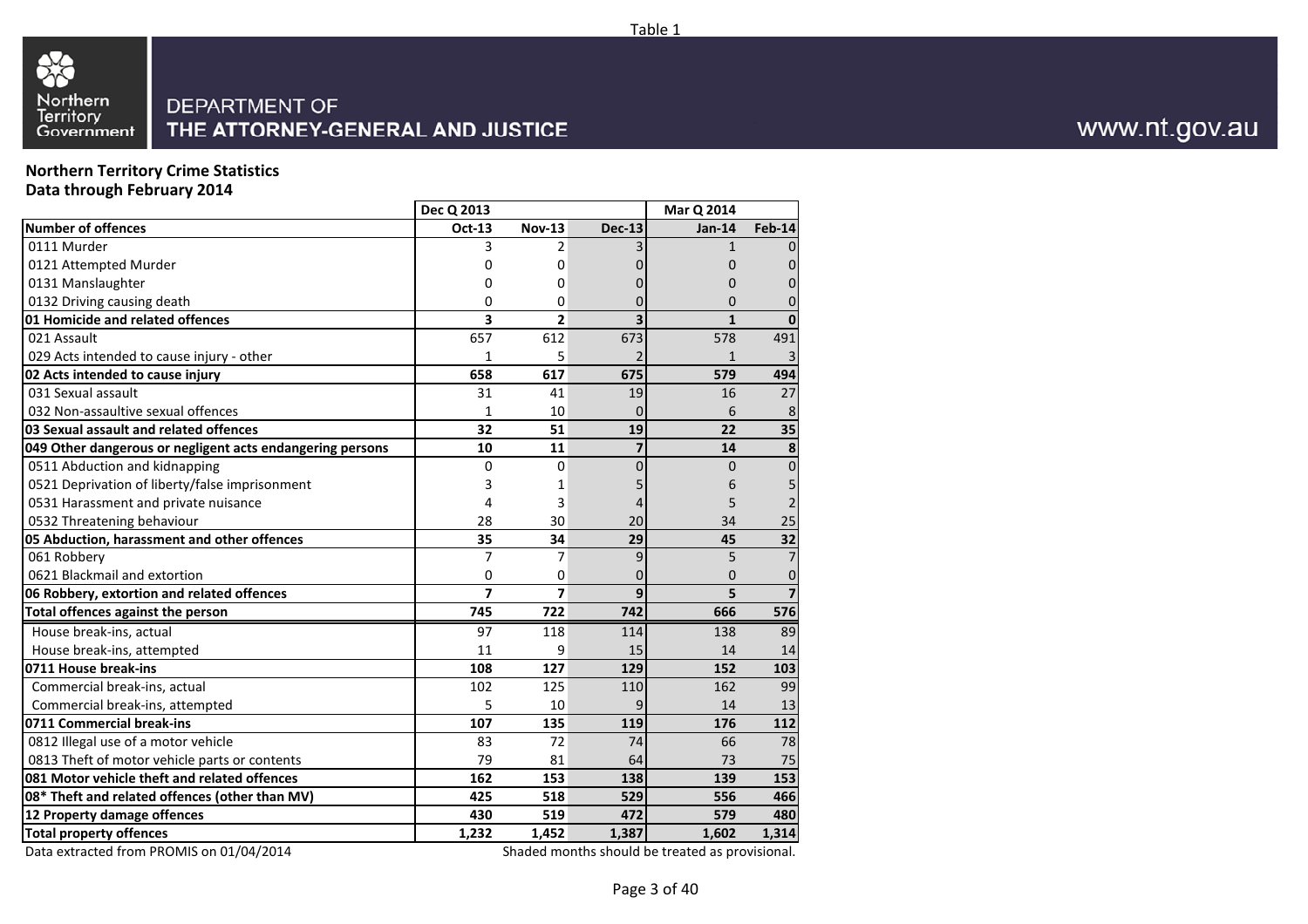

#### **Darwin Crime Statistics**

**Data through February 2014**

|                                                           |       |                          | Dec Q 2011   Mar Q 2012   Jun Q 2012 | Sep Q 2012      |                 | Dec Q 2012   Mar Q 2013   Jun Q 2013   Sep Q 2013 |              |                         |                         |                  |
|-----------------------------------------------------------|-------|--------------------------|--------------------------------------|-----------------|-----------------|---------------------------------------------------|--------------|-------------------------|-------------------------|------------------|
| Number of offences                                        |       |                          |                                      |                 |                 |                                                   |              | <b>Jul-13</b>           | <b>Aug-13</b>           | <b>Sep-13</b>    |
| 0111 Murder                                               |       |                          |                                      |                 |                 |                                                   |              |                         |                         |                  |
| 0121 Attempted Murder                                     |       |                          |                                      |                 |                 |                                                   |              |                         |                         |                  |
| 0131 Manslaughter                                         |       |                          |                                      |                 |                 |                                                   |              |                         |                         | 0                |
| 0132 Driving causing death                                |       |                          |                                      |                 |                 |                                                   |              |                         | $\Omega$                | 0                |
| 01 Homicide and related offences                          |       | $\overline{\phantom{a}}$ |                                      |                 | $\Omega$        | $\Omega$                                          | $\mathbf{0}$ | $\mathbf{0}$            | $\overline{\mathbf{2}}$ | $\mathbf 0$      |
| 021 Assault                                               | 410   | 419                      | 386                                  | 373             | 378             | 435                                               | 451          | 133                     | 159                     | 133              |
| 029 Acts intended to cause injury - other                 |       |                          |                                      |                 |                 |                                                   |              |                         | $\overline{2}$          | 0                |
| 02 Acts intended to cause injury                          | 416   | 420                      | 390                                  | 374             | 380             | 437                                               | 452          | 134                     | 161                     | 133              |
| 031 Sexual assault                                        | 26    | 28                       | 23                                   | 34              | 28              | 30                                                | 32           | 18                      | 12                      | 9                |
| 032 Non-assaultive sexual offences                        |       |                          |                                      |                 |                 |                                                   |              |                         | 1                       | 0                |
| 03 Sexual assault and related offences                    | 28    | 33                       | 27                                   | 40              | 30 <sup>1</sup> | 34                                                | 39           | 21                      | 13                      | $\boldsymbol{9}$ |
| 049 Other dangerous or negligent acts endangering persons |       |                          |                                      |                 | 8               | 10                                                | 8            | $\overline{2}$          | 5                       | 3                |
| 0511 Abduction and kidnapping                             |       |                          |                                      |                 |                 |                                                   | $\Omega$     | $\Omega$                | $\Omega$                | $\mathbf 0$      |
| 0521 Deprivation of liberty/false imprisonment            |       |                          |                                      |                 |                 |                                                   |              |                         |                         | 0                |
| 0531 Harassment and private nuisance                      |       |                          |                                      |                 |                 |                                                   | 10           |                         |                         |                  |
| 0532 Threatening behaviour                                | 35    | 33                       | 22                                   | 17              | 22              | 22                                                | 22           |                         | $\overline{2}$          |                  |
| 05 Abduction, harassment and other offences               | 44    | 34                       | 31                                   | 30 <sub>1</sub> | 28              | 31                                                | 34           | $\overline{\mathbf{z}}$ | $\overline{2}$          | 9                |
| 061 Robbery                                               | 14    | 13                       | 20                                   | 10              | 12              | 15                                                | 15           | $\mathbf{1}$            | 5                       | $\overline{2}$   |
| 0621 Blackmail and extortion                              |       |                          |                                      |                 | $\Omega$        |                                                   | $\Omega$     | 0                       | 0                       | $\pmb{0}$        |
| 06 Robbery, extortion and related offences                | 14    | 14                       | 20                                   | 10              | 12              | 15                                                | 15           | $\mathbf{1}$            | 5                       | $\overline{2}$   |
| Total offences against the person                         | 506   | 504                      | 479                                  | 460             | 458             | 527                                               | 548          | 165                     | 188                     | 156              |
| House break-ins, actual                                   | 169   | 205                      | 183                                  | 164             | 158             | 108                                               | 103          | 45                      | 26                      | 22               |
| House break-ins, attempted                                | 34    | 32                       | 34                                   | 12              | 13              | 18                                                |              |                         | $\Omega$                | $\mathbf{1}$     |
| 0711 House break-ins                                      | 203   | 237                      | $\overline{217}$                     | 176             | 171             | 126                                               | 111          | 48                      | $\overline{26}$         | 23               |
| Commercial break-ins, actual                              | 84    | 98                       | 126                                  | 137             | 158             | 113                                               | 146          | 33                      | 27                      | 15               |
| Commercial break-ins, attempted                           | 19    | 17                       | 27                                   |                 | 26              | 15                                                |              | -1                      | 2                       | $\overline{2}$   |
| 0711 Commercial break-ins                                 | 103   | 115                      | 153                                  | 146             | 184             | 128                                               | 150          | 34                      | 29                      | ${\bf 17}$       |
| 0812 Illegal use of a motor vehicle                       | 102   | 89                       | 97                                   | 94              | 84              | 66                                                | 82           | 34                      | 38                      | $\overline{37}$  |
| 0813 Theft of motor vehicle parts or contents             | 166   | 294                      | 193                                  | 145             | 132             | 154                                               | 128          | 61                      | 39                      | 50               |
| 081 Motor vehicle theft and related offences              | 268   | 383                      | 290                                  | 239             | 216             | 220                                               | 210          | 95                      | 77                      | 87               |
| 08* Theft and related offences (other than MV)            | 826   | 839                      | 810                                  | 787             | 816             | 771                                               | 814          | 242                     | 208                     | 217              |
| 12 Property damage offences                               | 628   | 847                      | 668                                  | 628             | 606             | 595                                               | 549          | 208                     | 161                     | 179              |
| <b>Total property offences</b>                            | 2,028 | 2,421                    | 2,138                                | 1,976           | 1,993           | 1,840                                             | 1,834        | 627                     | 501                     | 523              |

Table 1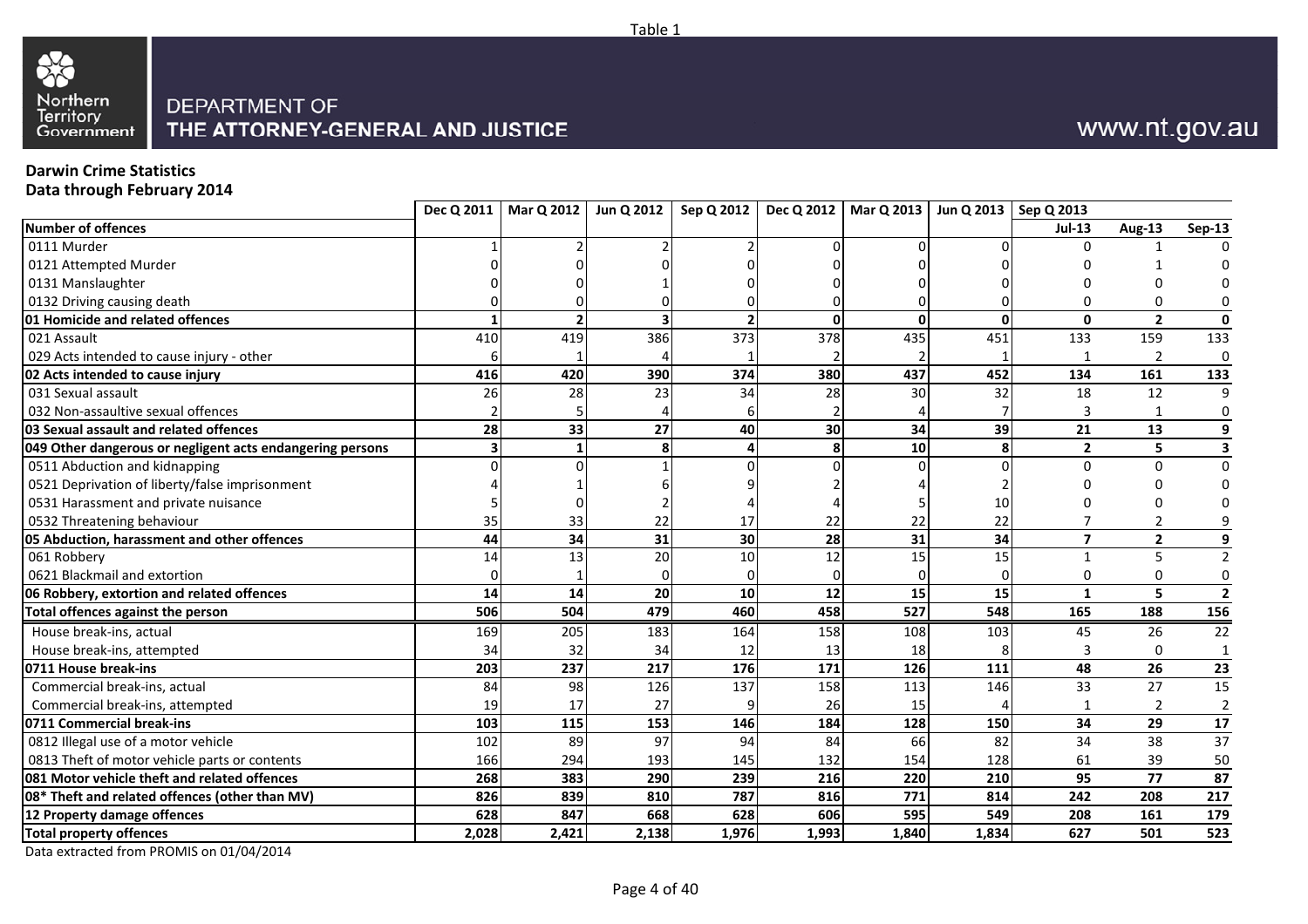



### **Darwin Crime Statistics**

**Data through February 2014**

|                                                           | Dec Q 2013     |                         |                | <b>Mar Q 2014</b> |                         |
|-----------------------------------------------------------|----------------|-------------------------|----------------|-------------------|-------------------------|
| <b>Number of offences</b>                                 | Oct-13         | <b>Nov-13</b>           | <b>Dec-13</b>  | <b>Jan-14</b>     | <b>Feb-14</b>           |
| 0111 Murder                                               | 3              | 1                       |                | $\Omega$          | 0                       |
| 0121 Attempted Murder                                     | 0              | 0                       |                | 0                 | 0                       |
| 0131 Manslaughter                                         | 0              | 0                       |                | 0                 | $\overline{0}$          |
| 0132 Driving causing death                                | 0              | 0                       | 0              | $\Omega$          | $\overline{0}$          |
| 01 Homicide and related offences                          | 3              | $\mathbf{1}$            | $\mathbf{0}$   | $\mathbf{0}$      | $\mathbf{0}$            |
| 021 Assault                                               | 145            | 125                     | 167            | 138               | 134                     |
| 029 Acts intended to cause injury - other                 | 0              | 0                       |                | $\overline{0}$    | $\overline{2}$          |
| 02 Acts intended to cause injury                          | 145            | 125                     | 169            | 138               | 136                     |
| 031 Sexual assault                                        | 11             | 13                      | 6              | 5                 | 11                      |
| 032 Non-assaultive sexual offences                        | $\mathbf{1}$   | 1                       |                | $\mathbf{1}$      | 8                       |
| 03 Sexual assault and related offences                    | 12             | 14                      | 6              | 6                 | 19                      |
| 049 Other dangerous or negligent acts endangering persons | $\mathbf{1}$   | 3                       | $\overline{2}$ | $\overline{2}$    | $\overline{\mathbf{2}}$ |
| 0511 Abduction and kidnapping                             | 0              | 0                       | 0              | $\overline{0}$    | $\overline{0}$          |
| 0521 Deprivation of liberty/false imprisonment            | 0              | 0                       |                | $\overline{0}$    | $\mathbf{1}$            |
| 0531 Harassment and private nuisance                      | 0              | 1                       |                | 1                 | $\overline{0}$          |
| 0532 Threatening behaviour                                | 5              | 6                       | 8              | 10                | 12                      |
| 05 Abduction, harassment and other offences               | 5              | 7                       | 11             | 11                | 13                      |
| 061 Robberv                                               | $\overline{2}$ | 3                       | 5              | $\overline{4}$    | $\overline{3}$          |
| 0621 Blackmail and extortion                              | 0              | 0                       | 0              | $\Omega$          | $\mathbf 0$             |
| 06 Robbery, extortion and related offences                | $\overline{2}$ | $\overline{\mathbf{3}}$ | 5              | $\overline{a}$    | $\overline{\mathbf{3}}$ |
| Total offences against the person                         | 168            | 153                     | 193            | 161               | 173                     |
| House break-ins, actual                                   | 30             | 43                      | 50             | 34                | 39                      |
| House break-ins, attempted                                | 3              | 0                       | $\Omega$       | $\mathbf{1}$      | 3                       |
| 0711 House break-ins                                      | 33             | 43                      | 50             | 35                | 42                      |
| Commercial break-ins, actual                              | 27             | 45                      | 34             | 34                | 25                      |
| Commercial break-ins, attempted                           | 1              | 3                       |                | 3                 | 3                       |
| 0711 Commercial break-ins                                 | 28             | 48                      | 35             | 37                | 28                      |
| 0812 Illegal use of a motor vehicle                       | 38             | 33                      | 27             | 26                | 34                      |
| 0813 Theft of motor vehicle parts or contents             | 32             | 32                      | 27             | 40                | 36                      |
| 081 Motor vehicle theft and related offences              | 70             | 65                      | 54             | 66                | 70                      |
| 08* Theft and related offences (other than MV)            | 189            | 212                     | 228            | 223               | 209                     |
| 12 Property damage offences                               | 122            | 163                     | 133            | 180               | 173                     |
| <b>Total property offences</b>                            | 442            | 531                     | 500            | 541               | 522                     |
|                                                           |                | والمناد                 |                |                   |                         |

Data extracted from PROMIS on 01/04/2014

Shaded months should be treated as provisional.

www.nt.gov.au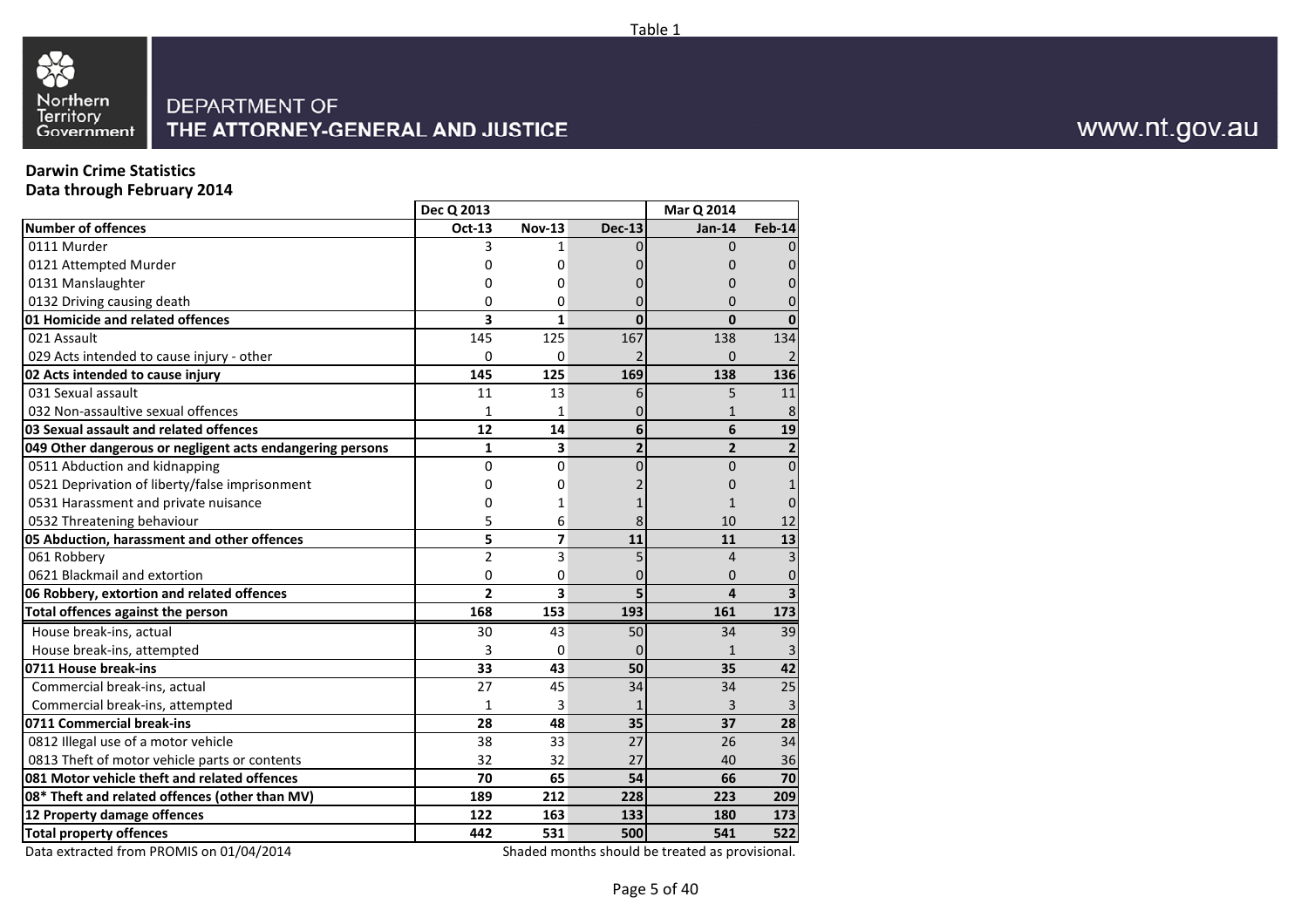



## **Palmerston Crime Statistics**

**Data through February 2014**

|                                                           |     |     | Dec Q 2011   Mar Q 2012   Jun Q 2012 |     | Sep Q 2012   Dec Q 2012   Mar Q 2013   Jun Q 2013   Sep Q 2013 |     |                |              |                         |                         |
|-----------------------------------------------------------|-----|-----|--------------------------------------|-----|----------------------------------------------------------------|-----|----------------|--------------|-------------------------|-------------------------|
| <b>Number of offences</b>                                 |     |     |                                      |     |                                                                |     |                | $Jul-13$     | <b>Aug-13</b>           | <b>Sep-13</b>           |
| 0111 Murder                                               |     |     |                                      |     |                                                                |     |                | U            |                         |                         |
| 0121 Attempted Murder                                     |     |     |                                      |     |                                                                |     |                |              |                         |                         |
| 0131 Manslaughter                                         |     |     |                                      |     |                                                                |     |                |              |                         |                         |
| 0132 Driving causing death                                |     |     |                                      |     |                                                                |     |                |              | $\Omega$                |                         |
| 01 Homicide and related offences                          |     | O   | O                                    |     | $\Omega$                                                       |     | $\mathbf{0}$   | $\mathbf{0}$ | $\mathbf 0$             | $\mathbf 0$             |
| 021 Assault                                               | 110 | 121 | 128                                  | 113 | 117                                                            | 133 | 117            | 46           | 37                      | 34                      |
| 029 Acts intended to cause injury - other                 |     |     |                                      |     |                                                                |     |                | $\Omega$     | 0                       | $\overline{2}$          |
| 02 Acts intended to cause injury                          | 111 | 123 | 128                                  | 113 | 118                                                            | 133 | 118            | 46           | 37                      | 36                      |
| 031 Sexual assault                                        |     |     |                                      |     | 12                                                             |     |                | 4            | $\overline{2}$          | $\mathcal{I}$           |
| 032 Non-assaultive sexual offences                        |     |     |                                      |     |                                                                |     |                |              | $\mathbf{1}$            |                         |
| 03 Sexual assault and related offences                    |     | 6   |                                      |     | 13                                                             | 8   | 6              | 5            | $\overline{\mathbf{3}}$ |                         |
| 049 Other dangerous or negligent acts endangering persons |     | U   |                                      |     |                                                                |     | $\overline{2}$ | 1            | $\mathbf{2}$            | 0                       |
| 0511 Abduction and kidnapping                             |     |     |                                      |     |                                                                |     |                | $\Omega$     | $\Omega$                | $\Omega$                |
| 0521 Deprivation of liberty/false imprisonment            |     |     |                                      |     |                                                                |     |                |              |                         |                         |
| 0531 Harassment and private nuisance                      |     |     |                                      |     |                                                                |     |                |              |                         |                         |
| 0532 Threatening behaviour                                |     |     |                                      |     |                                                                | 10  |                |              | 2                       |                         |
| 05 Abduction, harassment and other offences               | 10  | 8   |                                      | 10  | 13                                                             | 11  | 6              | 4            | 3                       | $\overline{\mathbf{z}}$ |
| 061 Robbery                                               |     |     |                                      |     |                                                                |     |                | $\Omega$     | $\Omega$                |                         |
| 0621 Blackmail and extortion                              |     |     |                                      |     |                                                                |     |                | $\Omega$     | 0                       |                         |
| 06 Robbery, extortion and related offences                |     |     |                                      |     |                                                                |     | $\overline{2}$ | $\mathbf{0}$ | $\mathbf{0}$            | $\mathbf 0$             |
| Total offences against the person                         | 135 | 140 | 143                                  | 139 | 148                                                            | 158 | 134            | 56           | 45                      | 41                      |
| House break-ins, actual                                   | 54  | 81  | 86                                   | 32  | 53                                                             | 47  | 41             | 10           | 10                      | 16                      |
| House break-ins, attempted                                |     | 20  | 21                                   |     | 11                                                             |     |                |              | 3                       | $\mathbf{1}$            |
| 0711 House break-ins                                      | 59  | 101 | 107                                  | 41  | 64                                                             | 56  | 44             | 11           | 13                      | $17\,$                  |
| Commercial break-ins, actual                              | 34  | 31  | 19                                   | 20  | 24                                                             | 15  | 30             | 9            | 3                       |                         |
| Commercial break-ins, attempted                           | 10  |     | 10                                   |     |                                                                |     |                |              | 2                       |                         |
| 0711 Commercial break-ins                                 | 44  | 39  | 29                                   | 28  | 29                                                             | 20  | 33             | 10           | 5                       | 5                       |
| 0812 Illegal use of a motor vehicle                       | 31  | 33  | 61                                   | 25  | 48                                                             | 28  | 25             | 11           | 20                      | 15                      |
| 0813 Theft of motor vehicle parts or contents             | 60  | 66  | 51                                   | 21  | 31                                                             | 60  | 58             | 11           | 17                      | 19                      |
| 081 Motor vehicle theft and related offences              | 91  | 99  | 112                                  | 46  | 79                                                             | 88  | 83             | 22           | 37                      | 34                      |
| 08* Theft and related offences (other than MV)            | 262 | 244 | 231                                  | 193 | 204                                                            | 180 | 235            | 65           | 44                      | 58                      |
| 12 Property damage offences                               | 210 | 217 | 214                                  | 135 | 143                                                            | 168 | 194            | 57           | 53                      | 48                      |
| <b>Total property offences</b>                            | 666 | 700 | 693                                  | 443 | 519                                                            | 512 | 589            | 165          | 152                     | 162                     |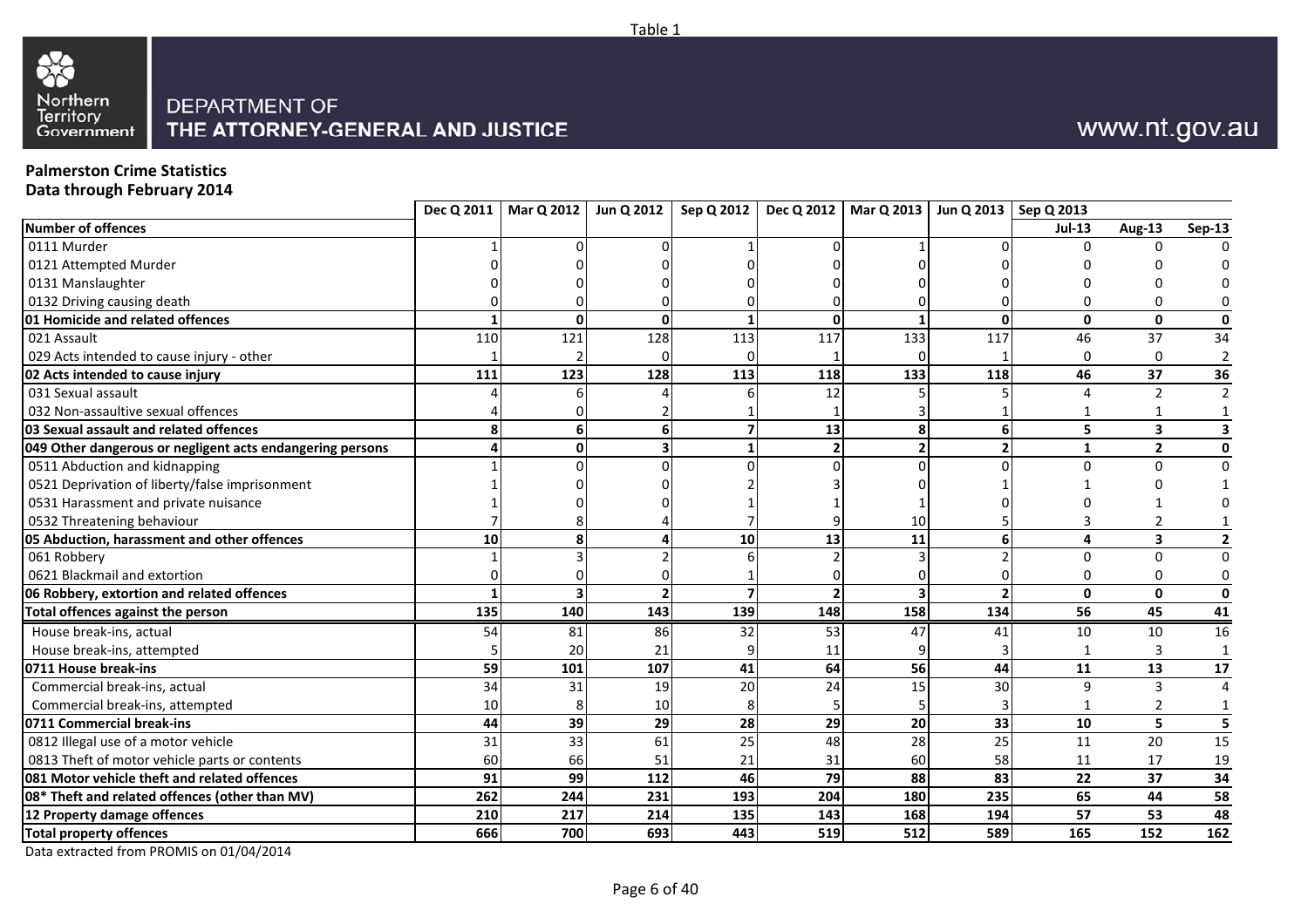

## **Palmerston Crime Statistics**

**Data through February 2014**

|                                                           | Dec Q 2013     |                |                | <b>Mar Q 2014</b>       |                |
|-----------------------------------------------------------|----------------|----------------|----------------|-------------------------|----------------|
| <b>Number of offences</b>                                 | Oct-13         | <b>Nov-13</b>  | <b>Dec-13</b>  | <b>Jan-14</b>           | <b>Feb-14</b>  |
| 0111 Murder                                               | 0              | 0              |                | $\Omega$                | $\Omega$       |
| 0121 Attempted Murder                                     | 0              | 0              |                |                         | 0              |
| 0131 Manslaughter                                         | 0              | 0              |                | 0                       | 0              |
| 0132 Driving causing death                                | 0              | 0              | 0              | 0                       | 0              |
| 01 Homicide and related offences                          | 0              | 0              | $\mathbf{0}$   | $\Omega$                | $\mathbf{0}$   |
| 021 Assault                                               | 41             | 51             | 30             | 34                      | 39             |
| 029 Acts intended to cause injury - other                 | 0              | 3              | $\Omega$       | $\Omega$                | $\mathbf 0$    |
| 02 Acts intended to cause injury                          | 41             | 54             | 30             | 34                      | 39             |
| 031 Sexual assault                                        | $\mathbf{1}$   | 16             | $\Omega$       | $\Omega$                | 5              |
| 032 Non-assaultive sexual offences                        | 0              | 3              | 0              | $\mathbf{1}$            | $\mathbf 0$    |
| 03 Sexual assault and related offences                    | $\mathbf{1}$   | 19             | $\mathbf{0}$   | $\mathbf{1}$            | 5              |
| 049 Other dangerous or negligent acts endangering persons | 0              | 0              | $\mathbf{1}$   | $\mathbf 0$             | $\overline{2}$ |
| 0511 Abduction and kidnapping                             | 0              | $\Omega$       | $\Omega$       | $\Omega$                | $\mathbf 0$    |
| 0521 Deprivation of liberty/false imprisonment            | 2              | 0              |                | 3                       | $\mathbf 0$    |
| 0531 Harassment and private nuisance                      | 0              | 0              | 0              | 0                       | $\mathbf{1}$   |
| 0532 Threatening behaviour                                | 0              | 4              | 0              | $\mathbf{1}$            | 4              |
| 05 Abduction, harassment and other offences               | $\overline{2}$ | 4              | $\mathbf{0}$   | $\overline{\mathbf{4}}$ | 5              |
| 061 Robbery                                               | $\overline{2}$ | $\mathbf 0$    | $\overline{2}$ | $\overline{0}$          | $\overline{0}$ |
| 0621 Blackmail and extortion                              | 0              | 0              | 0              | $\Omega$                | $\mathbf 0$    |
| 06 Robbery, extortion and related offences                | $\overline{2}$ | $\mathbf{0}$   | $\overline{2}$ | $\mathbf{0}$            | $\mathbf 0$    |
| <b>Total offences against the person</b>                  | 46             | 77             | 33             | 39                      | 51             |
| House break-ins, actual                                   | 11             | 9              | 9              | 10                      | 12             |
| House break-ins, attempted                                | $\overline{2}$ | 1              |                | $\mathbf{1}$            | $\mathbf{1}$   |
| 0711 House break-ins                                      | 13             | 10             | 11             | 11                      | 13             |
| Commercial break-ins, actual                              | $\mathbf{1}$   | $\overline{2}$ | 3              | $\overline{7}$          | 8              |
| Commercial break-ins, attempted                           | 0              | 1              | 0              | $\mathbf 0$             | 1              |
| 0711 Commercial break-ins                                 | $\mathbf{1}$   | 3              | 3              | $\overline{7}$          | 9              |
| 0812 Illegal use of a motor vehicle                       | 10             | 14             | 19             | 11                      | 12             |
| 0813 Theft of motor vehicle parts or contents             | 22             | 7              | 8              | 16                      | 18             |
| 081 Motor vehicle theft and related offences              | 32             | 21             | 27             | 27                      | 30             |
| 08* Theft and related offences (other than MV)            | 53             | 78             | 85             | 75                      | 74             |
| 12 Property damage offences                               | 50             | 46             | 48             | 42                      | 61             |
| <b>Total property offences</b>                            | 149            | 158            | 174            | 162                     | 187            |
|                                                           |                | $\overline{1}$ |                |                         | . L.           |

Data extracted from PROMIS on 01/04/2014

Shaded months should be treated as provisional.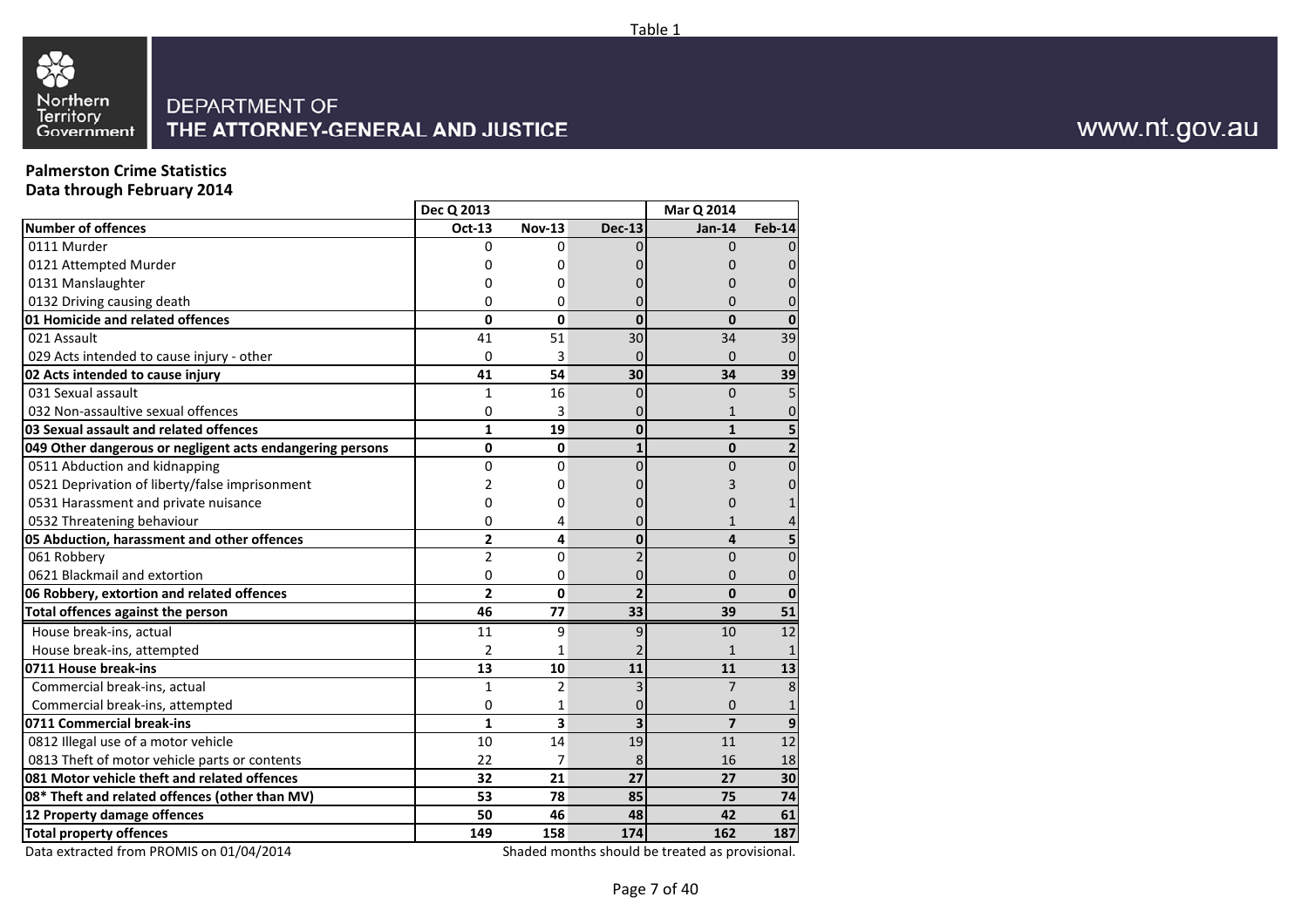



# **Alice Springs Crime Statistics Data through February 2014**

| <b>Number of offences</b><br>0111 Murder<br>0121 Attempted Murder<br>0131 Manslaughter<br>0132 Driving causing death | 452   | $\overline{2}$ |       |       |                 |       |                         | $Jul-13$<br>$\Omega$ | <b>Aug-13</b>           | <b>Sep-13</b>           |
|----------------------------------------------------------------------------------------------------------------------|-------|----------------|-------|-------|-----------------|-------|-------------------------|----------------------|-------------------------|-------------------------|
|                                                                                                                      |       |                |       |       |                 |       |                         |                      |                         |                         |
|                                                                                                                      |       |                |       |       |                 |       |                         |                      |                         |                         |
|                                                                                                                      |       |                |       |       |                 |       |                         |                      |                         |                         |
|                                                                                                                      |       |                |       |       |                 |       |                         |                      |                         |                         |
|                                                                                                                      |       |                |       |       |                 |       |                         |                      | $\Omega$                |                         |
| 01 Homicide and related offences                                                                                     |       |                |       |       |                 |       |                         | $\mathbf{0}$         | $\mathbf{1}$            | $\mathbf{0}$            |
| 021 Assault                                                                                                          |       | 477            | 413   | 436   | 436             | 516   | 413                     | 193                  | 180                     | 172                     |
| 029 Acts intended to cause injury - other                                                                            |       |                |       |       |                 |       |                         | $\mathbf{1}$         | 1                       | $\overline{2}$          |
| 02 Acts intended to cause injury                                                                                     | 453   | 479            | 415   | 436   | 437             | 518   | 414                     | 194                  | 181                     | 174                     |
| 031 Sexual assault                                                                                                   | 18    | 28             | 15    | 23    | 19              | 20    | 13                      |                      | 3                       | 11                      |
| 032 Non-assaultive sexual offences                                                                                   |       |                |       |       |                 |       |                         |                      | 0                       | 0                       |
| 03 Sexual assault and related offences                                                                               | 18    | 32             | 16    | 26    | 23              | 24    | 13                      | 8                    | $\overline{\mathbf{3}}$ | 11                      |
| 049 Other dangerous or negligent acts endangering persons                                                            |       | 13             |       |       | 10 <sup>1</sup> | 18    | 14                      | 1                    | $\mathbf{1}$            | $\overline{\mathbf{2}}$ |
| 0511 Abduction and kidnapping                                                                                        |       |                |       |       |                 |       | $\Omega$                | $\Omega$             | $\Omega$                | $\mathbf 0$             |
| 0521 Deprivation of liberty/false imprisonment                                                                       |       |                |       |       |                 |       |                         |                      |                         |                         |
| 0531 Harassment and private nuisance                                                                                 |       |                |       |       |                 |       |                         |                      |                         |                         |
| 0532 Threatening behaviour                                                                                           | 14    | 19             | 14    | 18    | 20              | 14    | 11                      |                      | 7                       |                         |
| 05 Abduction, harassment and other offences                                                                          | 20    | 23             | 17    | 24    | 25              | 18    | 14                      | 8                    | 10                      |                         |
| 061 Robbery                                                                                                          |       |                | 10    |       |                 |       |                         | $\overline{2}$       | $\Omega$                | $\Omega$                |
| 0621 Blackmail and extortion                                                                                         |       |                |       |       |                 |       |                         | 0                    | 0                       | 0                       |
| 06 Robbery, extortion and related offences                                                                           |       | $\mathbf{8}$   | 10    |       |                 |       | $\overline{\mathbf{3}}$ | $\overline{2}$       | $\mathbf 0$             | $\mathbf{0}$            |
| Total offences against the person                                                                                    | 506   | 557            | 464   | 492   | 500             | 585   | 459                     | 213                  | 196                     | 196                     |
| House break-ins, actual                                                                                              | 114   | 120            | 185   | 159   | 146             | 141   | 115                     | 34                   | 22                      | 13                      |
| House break-ins, attempted                                                                                           | 13    | 12             | 21    | 17    | 21              | 20    | 10                      | 6                    | $\overline{2}$          | 4                       |
| 0711 House break-ins                                                                                                 | 127   | 132            | 206   | 176   | 167             | 161   | 125                     | 40                   | 24                      | 17                      |
| Commercial break-ins, actual                                                                                         | 96    | 135            | 108   | 62    | 82              | 85    | 57                      | 33                   | $\overline{17}$         | 10                      |
| Commercial break-ins, attempted                                                                                      | 12    | 17             | 19    | 14    |                 |       | 8                       | 0                    | 0                       | $\pmb{0}$               |
| 0711 Commercial break-ins                                                                                            | 108   | 152            | 127   | 76    | 89              | 94    | 65                      | 33                   | 17                      | ${\bf 10}$              |
| 0812 Illegal use of a motor vehicle                                                                                  | 43    | 74             | 72    | 69    | 57              | 48    | 48                      | 18                   | 9                       | $6\,$                   |
| 0813 Theft of motor vehicle parts or contents                                                                        | 36    | 88             | 65    | 57    | 54              | 48    | 31                      | 17                   | 14                      | 2                       |
| 081 Motor vehicle theft and related offences                                                                         | 79    | 162            | 137   | 126   | 111             | 96    | 79                      | 35                   | 23                      | 8                       |
| 08* Theft and related offences (other than MV)                                                                       | 346   | 397            | 413   | 300   | 395             | 392   | 294                     | 121                  | 73                      | 61                      |
| 12 Property damage offences                                                                                          | 458   | 679            | 545   | 466   | 550             | 443   | 384                     | 144                  | 74                      | 63                      |
| <b>Total property offences</b>                                                                                       | 1,118 | 1,522          | 1,428 | 1,144 | 1,312           | 1,186 | 947                     | 373                  | 211                     | 159                     |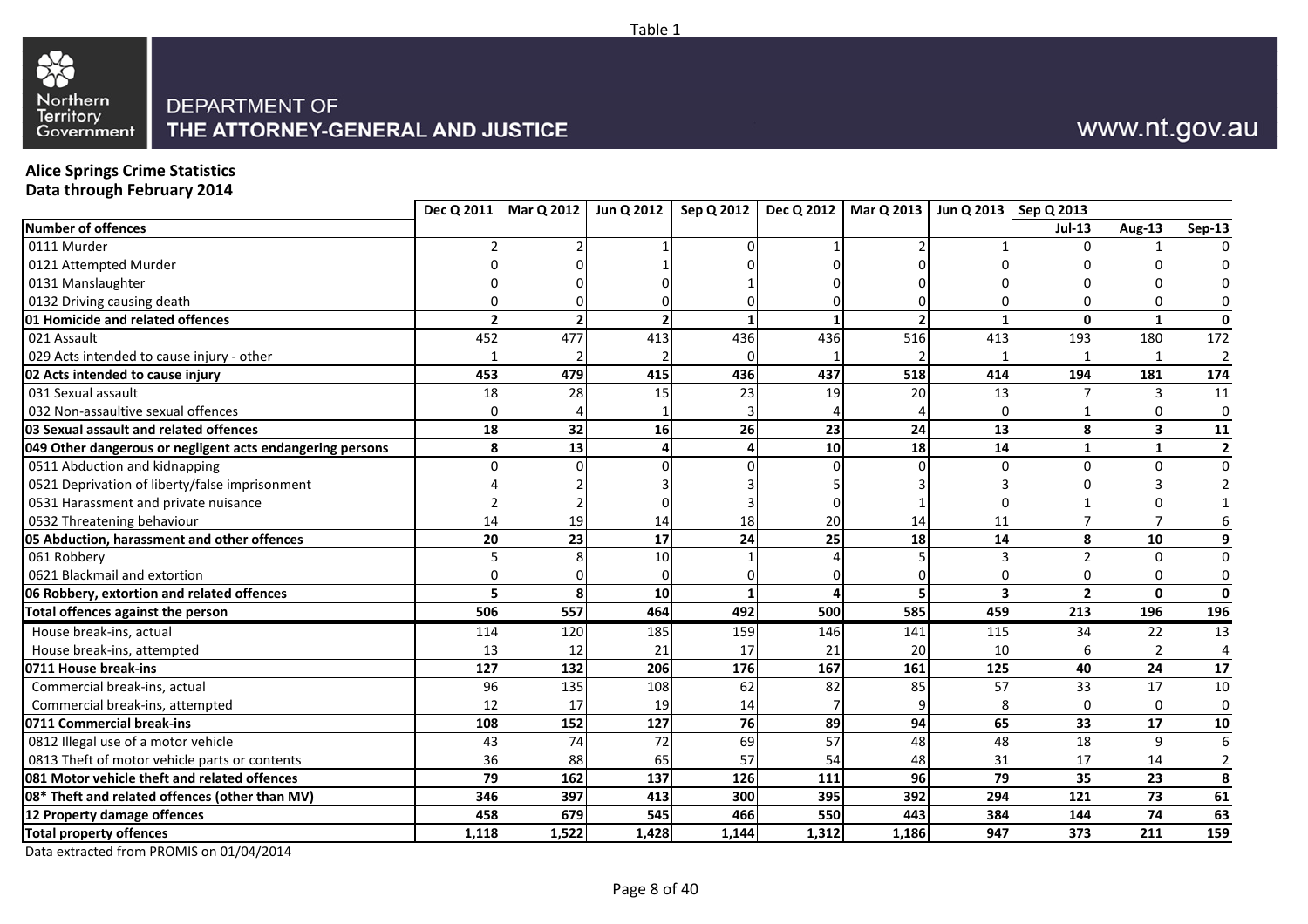

# **Alice Springs Crime Statistics Data through February 2014**

|                                                           | Dec Q 2013     |                |               | <b>Mar Q 2014</b>       |                |
|-----------------------------------------------------------|----------------|----------------|---------------|-------------------------|----------------|
| <b>Number of offences</b>                                 | Oct-13         | <b>Nov-13</b>  | <b>Dec-13</b> | $Jan-14$                | <b>Feb-14</b>  |
| 0111 Murder                                               | 0              | 0              |               | $\mathbf{1}$            | $\Omega$       |
| 0121 Attempted Murder                                     | 0              | 0              |               | 0                       | 0              |
| 0131 Manslaughter                                         | 0              | 0              | O             | 0                       | 0              |
| 0132 Driving causing death                                | 0              | 0              | 0             | 0                       | 0              |
| 01 Homicide and related offences                          | 0              | 0              | $\mathbf{1}$  | $\mathbf{1}$            | $\mathbf{0}$   |
| 021 Assault                                               | 150            | 144            | 170           | 145                     | 108            |
| 029 Acts intended to cause injury - other                 | 1              | 1              |               | $\Omega$                | $\mathbf{1}$   |
| 02 Acts intended to cause injury                          | 151            | 145            | 170           | 145                     | 109            |
| 031 Sexual assault                                        | 3              | 7              |               | $\overline{2}$          | 6              |
| 032 Non-assaultive sexual offences                        | 0              | 3              |               | $\Omega$                | $\mathbf 0$    |
| 03 Sexual assault and related offences                    | 3              | 10             | 3             | $\overline{2}$          | 6              |
| 049 Other dangerous or negligent acts endangering persons | 6              | $\overline{2}$ | $\mathbf{1}$  | $\overline{\mathbf{3}}$ | $\overline{2}$ |
| 0511 Abduction and kidnapping                             | 0              | 0              | $\Omega$      | $\Omega$                | $\mathbf 0$    |
| 0521 Deprivation of liberty/false imprisonment            | 0              | 1              |               |                         | $\mathbf{1}$   |
| 0531 Harassment and private nuisance                      | 0              | 0              | O             | 1                       | $\mathbf{1}$   |
| 0532 Threatening behaviour                                | 13             | 5              | 0             | 9                       | $\mathbf{1}$   |
| 05 Abduction, harassment and other offences               | 13             | 6              | $\mathbf{0}$  | 11                      | 3              |
| 061 Robbery                                               | $\overline{2}$ | 0              | $\mathbf{1}$  | $\mathbf 0$             | $\overline{4}$ |
| 0621 Blackmail and extortion                              | 0              | 0              | 0             | $\Omega$                | $\mathbf 0$    |
| 06 Robbery, extortion and related offences                | $\overline{2}$ | 0              | $\mathbf{1}$  | $\mathbf 0$             | $\overline{4}$ |
| Total offences against the person                         | 175            | 163            | 176           | 162                     | 124            |
| House break-ins, actual                                   | 23             | 31             | 23            | 38                      | 22             |
| House break-ins, attempted                                | 3              | 5              | 8             | 5                       | 5              |
| 0711 House break-ins                                      | 26             | 36             | 31            | 43                      | 27             |
| Commercial break-ins, actual                              | 16             | 24             | 16            | 16                      | 14             |
| Commercial break-ins, attempted                           | $\mathbf{1}$   | 3              | 1             | 3                       | $\overline{2}$ |
| 0711 Commercial break-ins                                 | 17             | 27             | 17            | 19                      | 16             |
| 0812 Illegal use of a motor vehicle                       | 10             | 13             | 13            | 15                      | 18             |
| 0813 Theft of motor vehicle parts or contents             | 10             | 19             | 15            | 8                       | 12             |
| 081 Motor vehicle theft and related offences              | 20             | 32             | 28            | 23                      | 30             |
| 08* Theft and related offences (other than MV)            | 67             | 98             | 84            | 103                     | 82             |
| 12 Property damage offences                               | 99             | 142            | 139           | 146                     | 114            |
| <b>Total property offences</b>                            | 229            | 335            | 299           | 334                     | 269            |
|                                                           |                |                |               |                         |                |

Data extracted from PROMIS on 01/04/2014

Shaded months should be treated as provisional.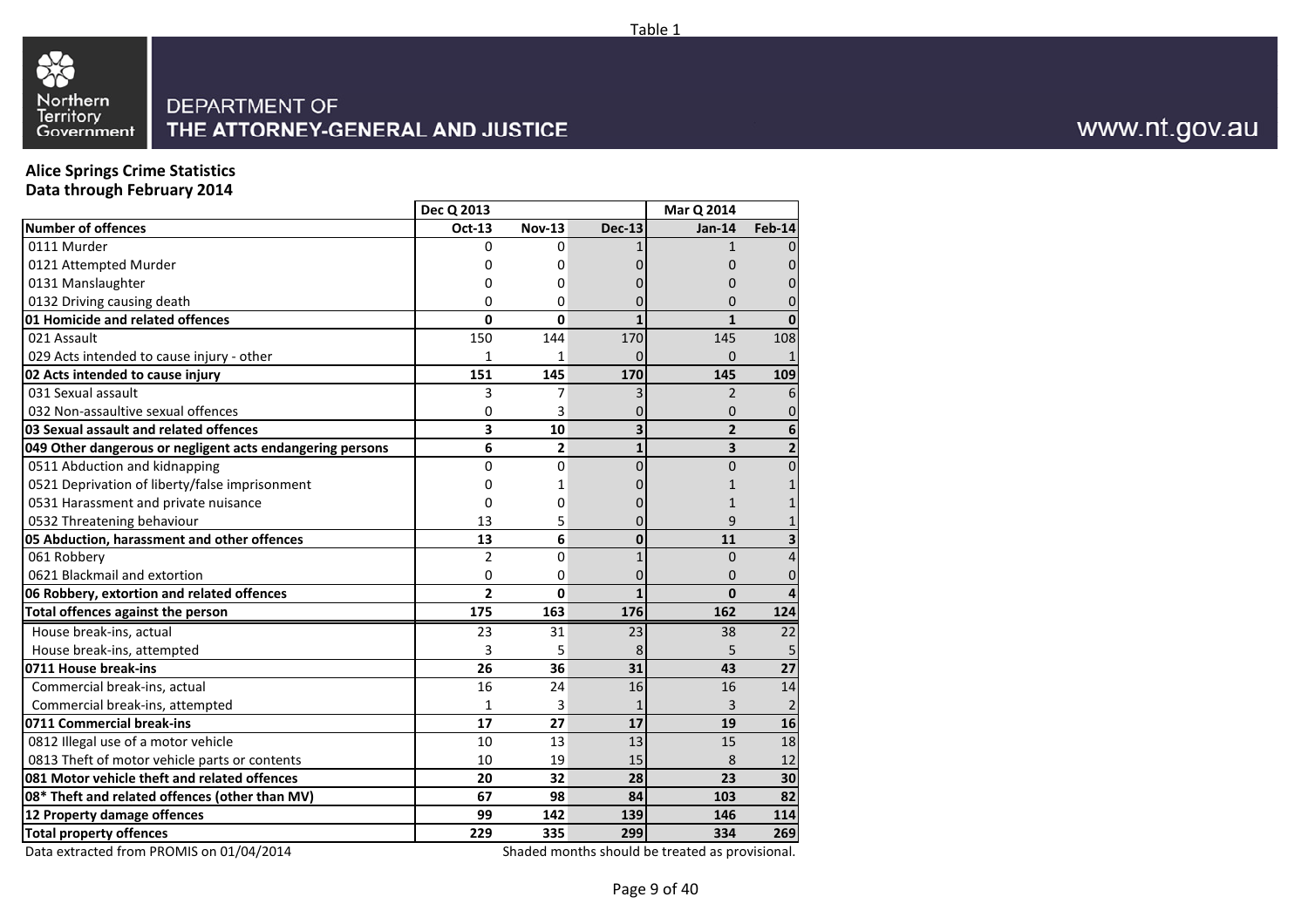



### **Katherine Crime Statistics**

**Data through February 2014**

| Number of offences<br><b>Jul-13</b><br><b>Aug-13</b><br>0111 Murder<br>U<br>0121 Attempted Murder<br>0131 Manslaughter<br>0132 Driving causing death<br>01 Homicide and related offences<br>$\mathbf{0}$<br>$\mathbf 0$<br>$\Omega$<br>ΩI<br>$\mathbf{0}$<br>$\Omega$<br>$\overline{75}$<br>163<br>148<br>021 Assault<br>166<br>186<br>166<br>183<br>204<br>60<br>029 Acts intended to cause injury - other<br>0<br>$\Omega$<br>75<br>186<br>167<br>204<br>165<br>149<br>60<br>02 Acts intended to cause injury<br>166<br>183<br>$\overline{2}$<br>031 Sexual assault<br>3<br>032 Non-assaultive sexual offences<br>0<br>0<br>03 Sexual assault and related offences<br>$\overline{\mathbf{3}}$<br>$\overline{2}$<br>$\overline{2}$<br>$\mathbf{2}$<br>q<br>049 Other dangerous or negligent acts endangering persons<br>$\overline{2}$<br>$\mathbf{1}$<br>$\mathbf{1}$<br>0511 Abduction and kidnapping<br>$\Omega$<br>$\Omega$<br>0521 Deprivation of liberty/false imprisonment<br>0531 Harassment and private nuisance<br>0532 Threatening behaviour<br>05 Abduction, harassment and other offences<br>8<br>$\overline{\mathbf{3}}$<br>$\mathbf{1}$<br>q <br>6<br>$\Omega$<br>061 Robbery<br>$\Omega$<br>0621 Blackmail and extortion<br>0<br>0<br>$\mathbf{0}$<br>$\overline{2}$<br>$\overline{2}$<br>06 Robbery, extortion and related offences<br>Οl<br>$\mathbf 0$<br>$\mathbf{0}$<br>202<br>188<br>163<br>67<br>180<br>181<br>199<br>216<br>79<br>Total offences against the person<br>House break-ins, actual<br>27<br>19<br>20<br>18<br>15<br>15<br>$\mathbf{1}$<br>13<br>House break-ins, attempted<br>22<br>$\mathbf{2}$<br>20<br>29<br>20<br>16<br>25<br>8<br>0711 House break-ins<br>16<br>26<br>12<br>Commercial break-ins, actual<br>26<br>30<br>25<br>8<br>$\overline{2}$<br>11<br>15<br>Commercial break-ins, attempted<br>0<br>$\overline{2}$<br>6<br>34<br>29<br>31<br>18<br>10<br>$\overline{2}$<br>0711 Commercial break-ins<br>30<br>16<br>18<br>0812 Illegal use of a motor vehicle<br>13<br>13<br>5<br>10<br>$\overline{3}$<br>10<br>0813 Theft of motor vehicle parts or contents<br>16<br>$\overline{a}$<br>10<br>4<br>6<br>081 Motor vehicle theft and related offences<br>29<br>5<br>9<br>19<br>14<br>20<br>15<br>16<br>19<br>100<br>126<br>72<br>82<br>91<br>91<br>25<br>21<br>08* Theft and related offences (other than MV)<br>101<br>96<br>95 |                             |  | Dec Q 2011   Mar Q 2012   Jun Q 2012 |    | Sep Q 2012   Dec Q 2012   Mar Q 2013   Jun Q 2013   Sep Q 2013 |    |    |    |    |                |
|---------------------------------------------------------------------------------------------------------------------------------------------------------------------------------------------------------------------------------------------------------------------------------------------------------------------------------------------------------------------------------------------------------------------------------------------------------------------------------------------------------------------------------------------------------------------------------------------------------------------------------------------------------------------------------------------------------------------------------------------------------------------------------------------------------------------------------------------------------------------------------------------------------------------------------------------------------------------------------------------------------------------------------------------------------------------------------------------------------------------------------------------------------------------------------------------------------------------------------------------------------------------------------------------------------------------------------------------------------------------------------------------------------------------------------------------------------------------------------------------------------------------------------------------------------------------------------------------------------------------------------------------------------------------------------------------------------------------------------------------------------------------------------------------------------------------------------------------------------------------------------------------------------------------------------------------------------------------------------------------------------------------------------------------------------------------------------------------------------------------------------------------------------------------------------------------------------------------------------------------------------------------------------------------------------------------------------------------------------------------------------|-----------------------------|--|--------------------------------------|----|----------------------------------------------------------------|----|----|----|----|----------------|
|                                                                                                                                                                                                                                                                                                                                                                                                                                                                                                                                                                                                                                                                                                                                                                                                                                                                                                                                                                                                                                                                                                                                                                                                                                                                                                                                                                                                                                                                                                                                                                                                                                                                                                                                                                                                                                                                                                                                                                                                                                                                                                                                                                                                                                                                                                                                                                                 |                             |  |                                      |    |                                                                |    |    |    |    | <b>Sep-13</b>  |
|                                                                                                                                                                                                                                                                                                                                                                                                                                                                                                                                                                                                                                                                                                                                                                                                                                                                                                                                                                                                                                                                                                                                                                                                                                                                                                                                                                                                                                                                                                                                                                                                                                                                                                                                                                                                                                                                                                                                                                                                                                                                                                                                                                                                                                                                                                                                                                                 |                             |  |                                      |    |                                                                |    |    |    |    |                |
|                                                                                                                                                                                                                                                                                                                                                                                                                                                                                                                                                                                                                                                                                                                                                                                                                                                                                                                                                                                                                                                                                                                                                                                                                                                                                                                                                                                                                                                                                                                                                                                                                                                                                                                                                                                                                                                                                                                                                                                                                                                                                                                                                                                                                                                                                                                                                                                 |                             |  |                                      |    |                                                                |    |    |    |    |                |
|                                                                                                                                                                                                                                                                                                                                                                                                                                                                                                                                                                                                                                                                                                                                                                                                                                                                                                                                                                                                                                                                                                                                                                                                                                                                                                                                                                                                                                                                                                                                                                                                                                                                                                                                                                                                                                                                                                                                                                                                                                                                                                                                                                                                                                                                                                                                                                                 |                             |  |                                      |    |                                                                |    |    |    |    |                |
|                                                                                                                                                                                                                                                                                                                                                                                                                                                                                                                                                                                                                                                                                                                                                                                                                                                                                                                                                                                                                                                                                                                                                                                                                                                                                                                                                                                                                                                                                                                                                                                                                                                                                                                                                                                                                                                                                                                                                                                                                                                                                                                                                                                                                                                                                                                                                                                 |                             |  |                                      |    |                                                                |    |    |    |    |                |
|                                                                                                                                                                                                                                                                                                                                                                                                                                                                                                                                                                                                                                                                                                                                                                                                                                                                                                                                                                                                                                                                                                                                                                                                                                                                                                                                                                                                                                                                                                                                                                                                                                                                                                                                                                                                                                                                                                                                                                                                                                                                                                                                                                                                                                                                                                                                                                                 |                             |  |                                      |    |                                                                |    |    |    |    | $\mathbf 0$    |
|                                                                                                                                                                                                                                                                                                                                                                                                                                                                                                                                                                                                                                                                                                                                                                                                                                                                                                                                                                                                                                                                                                                                                                                                                                                                                                                                                                                                                                                                                                                                                                                                                                                                                                                                                                                                                                                                                                                                                                                                                                                                                                                                                                                                                                                                                                                                                                                 |                             |  |                                      |    |                                                                |    |    |    |    | 69             |
|                                                                                                                                                                                                                                                                                                                                                                                                                                                                                                                                                                                                                                                                                                                                                                                                                                                                                                                                                                                                                                                                                                                                                                                                                                                                                                                                                                                                                                                                                                                                                                                                                                                                                                                                                                                                                                                                                                                                                                                                                                                                                                                                                                                                                                                                                                                                                                                 |                             |  |                                      |    |                                                                |    |    |    |    | 0              |
|                                                                                                                                                                                                                                                                                                                                                                                                                                                                                                                                                                                                                                                                                                                                                                                                                                                                                                                                                                                                                                                                                                                                                                                                                                                                                                                                                                                                                                                                                                                                                                                                                                                                                                                                                                                                                                                                                                                                                                                                                                                                                                                                                                                                                                                                                                                                                                                 |                             |  |                                      |    |                                                                |    |    |    |    | 69             |
|                                                                                                                                                                                                                                                                                                                                                                                                                                                                                                                                                                                                                                                                                                                                                                                                                                                                                                                                                                                                                                                                                                                                                                                                                                                                                                                                                                                                                                                                                                                                                                                                                                                                                                                                                                                                                                                                                                                                                                                                                                                                                                                                                                                                                                                                                                                                                                                 |                             |  |                                      |    |                                                                |    |    |    |    |                |
|                                                                                                                                                                                                                                                                                                                                                                                                                                                                                                                                                                                                                                                                                                                                                                                                                                                                                                                                                                                                                                                                                                                                                                                                                                                                                                                                                                                                                                                                                                                                                                                                                                                                                                                                                                                                                                                                                                                                                                                                                                                                                                                                                                                                                                                                                                                                                                                 |                             |  |                                      |    |                                                                |    |    |    |    |                |
|                                                                                                                                                                                                                                                                                                                                                                                                                                                                                                                                                                                                                                                                                                                                                                                                                                                                                                                                                                                                                                                                                                                                                                                                                                                                                                                                                                                                                                                                                                                                                                                                                                                                                                                                                                                                                                                                                                                                                                                                                                                                                                                                                                                                                                                                                                                                                                                 |                             |  |                                      |    |                                                                |    |    |    |    | 2              |
|                                                                                                                                                                                                                                                                                                                                                                                                                                                                                                                                                                                                                                                                                                                                                                                                                                                                                                                                                                                                                                                                                                                                                                                                                                                                                                                                                                                                                                                                                                                                                                                                                                                                                                                                                                                                                                                                                                                                                                                                                                                                                                                                                                                                                                                                                                                                                                                 |                             |  |                                      |    |                                                                |    |    |    |    | 0              |
|                                                                                                                                                                                                                                                                                                                                                                                                                                                                                                                                                                                                                                                                                                                                                                                                                                                                                                                                                                                                                                                                                                                                                                                                                                                                                                                                                                                                                                                                                                                                                                                                                                                                                                                                                                                                                                                                                                                                                                                                                                                                                                                                                                                                                                                                                                                                                                                 |                             |  |                                      |    |                                                                |    |    |    |    |                |
|                                                                                                                                                                                                                                                                                                                                                                                                                                                                                                                                                                                                                                                                                                                                                                                                                                                                                                                                                                                                                                                                                                                                                                                                                                                                                                                                                                                                                                                                                                                                                                                                                                                                                                                                                                                                                                                                                                                                                                                                                                                                                                                                                                                                                                                                                                                                                                                 |                             |  |                                      |    |                                                                |    |    |    |    |                |
|                                                                                                                                                                                                                                                                                                                                                                                                                                                                                                                                                                                                                                                                                                                                                                                                                                                                                                                                                                                                                                                                                                                                                                                                                                                                                                                                                                                                                                                                                                                                                                                                                                                                                                                                                                                                                                                                                                                                                                                                                                                                                                                                                                                                                                                                                                                                                                                 |                             |  |                                      |    |                                                                |    |    |    |    |                |
|                                                                                                                                                                                                                                                                                                                                                                                                                                                                                                                                                                                                                                                                                                                                                                                                                                                                                                                                                                                                                                                                                                                                                                                                                                                                                                                                                                                                                                                                                                                                                                                                                                                                                                                                                                                                                                                                                                                                                                                                                                                                                                                                                                                                                                                                                                                                                                                 |                             |  |                                      |    |                                                                |    |    |    |    |                |
|                                                                                                                                                                                                                                                                                                                                                                                                                                                                                                                                                                                                                                                                                                                                                                                                                                                                                                                                                                                                                                                                                                                                                                                                                                                                                                                                                                                                                                                                                                                                                                                                                                                                                                                                                                                                                                                                                                                                                                                                                                                                                                                                                                                                                                                                                                                                                                                 |                             |  |                                      |    |                                                                |    |    |    |    |                |
|                                                                                                                                                                                                                                                                                                                                                                                                                                                                                                                                                                                                                                                                                                                                                                                                                                                                                                                                                                                                                                                                                                                                                                                                                                                                                                                                                                                                                                                                                                                                                                                                                                                                                                                                                                                                                                                                                                                                                                                                                                                                                                                                                                                                                                                                                                                                                                                 |                             |  |                                      |    |                                                                |    |    |    |    |                |
|                                                                                                                                                                                                                                                                                                                                                                                                                                                                                                                                                                                                                                                                                                                                                                                                                                                                                                                                                                                                                                                                                                                                                                                                                                                                                                                                                                                                                                                                                                                                                                                                                                                                                                                                                                                                                                                                                                                                                                                                                                                                                                                                                                                                                                                                                                                                                                                 |                             |  |                                      |    |                                                                |    |    |    |    |                |
|                                                                                                                                                                                                                                                                                                                                                                                                                                                                                                                                                                                                                                                                                                                                                                                                                                                                                                                                                                                                                                                                                                                                                                                                                                                                                                                                                                                                                                                                                                                                                                                                                                                                                                                                                                                                                                                                                                                                                                                                                                                                                                                                                                                                                                                                                                                                                                                 |                             |  |                                      |    |                                                                |    |    |    |    | $\mathbf 0$    |
|                                                                                                                                                                                                                                                                                                                                                                                                                                                                                                                                                                                                                                                                                                                                                                                                                                                                                                                                                                                                                                                                                                                                                                                                                                                                                                                                                                                                                                                                                                                                                                                                                                                                                                                                                                                                                                                                                                                                                                                                                                                                                                                                                                                                                                                                                                                                                                                 |                             |  |                                      |    |                                                                |    |    |    |    | 74             |
|                                                                                                                                                                                                                                                                                                                                                                                                                                                                                                                                                                                                                                                                                                                                                                                                                                                                                                                                                                                                                                                                                                                                                                                                                                                                                                                                                                                                                                                                                                                                                                                                                                                                                                                                                                                                                                                                                                                                                                                                                                                                                                                                                                                                                                                                                                                                                                                 |                             |  |                                      |    |                                                                |    |    |    |    |                |
|                                                                                                                                                                                                                                                                                                                                                                                                                                                                                                                                                                                                                                                                                                                                                                                                                                                                                                                                                                                                                                                                                                                                                                                                                                                                                                                                                                                                                                                                                                                                                                                                                                                                                                                                                                                                                                                                                                                                                                                                                                                                                                                                                                                                                                                                                                                                                                                 |                             |  |                                      |    |                                                                |    |    |    |    |                |
|                                                                                                                                                                                                                                                                                                                                                                                                                                                                                                                                                                                                                                                                                                                                                                                                                                                                                                                                                                                                                                                                                                                                                                                                                                                                                                                                                                                                                                                                                                                                                                                                                                                                                                                                                                                                                                                                                                                                                                                                                                                                                                                                                                                                                                                                                                                                                                                 |                             |  |                                      |    |                                                                |    |    |    |    | 6              |
|                                                                                                                                                                                                                                                                                                                                                                                                                                                                                                                                                                                                                                                                                                                                                                                                                                                                                                                                                                                                                                                                                                                                                                                                                                                                                                                                                                                                                                                                                                                                                                                                                                                                                                                                                                                                                                                                                                                                                                                                                                                                                                                                                                                                                                                                                                                                                                                 |                             |  |                                      |    |                                                                |    |    |    |    |                |
|                                                                                                                                                                                                                                                                                                                                                                                                                                                                                                                                                                                                                                                                                                                                                                                                                                                                                                                                                                                                                                                                                                                                                                                                                                                                                                                                                                                                                                                                                                                                                                                                                                                                                                                                                                                                                                                                                                                                                                                                                                                                                                                                                                                                                                                                                                                                                                                 |                             |  |                                      |    |                                                                |    |    |    |    |                |
|                                                                                                                                                                                                                                                                                                                                                                                                                                                                                                                                                                                                                                                                                                                                                                                                                                                                                                                                                                                                                                                                                                                                                                                                                                                                                                                                                                                                                                                                                                                                                                                                                                                                                                                                                                                                                                                                                                                                                                                                                                                                                                                                                                                                                                                                                                                                                                                 |                             |  |                                      |    |                                                                |    |    |    |    | 10             |
|                                                                                                                                                                                                                                                                                                                                                                                                                                                                                                                                                                                                                                                                                                                                                                                                                                                                                                                                                                                                                                                                                                                                                                                                                                                                                                                                                                                                                                                                                                                                                                                                                                                                                                                                                                                                                                                                                                                                                                                                                                                                                                                                                                                                                                                                                                                                                                                 |                             |  |                                      |    |                                                                |    |    |    |    | $\Delta$       |
|                                                                                                                                                                                                                                                                                                                                                                                                                                                                                                                                                                                                                                                                                                                                                                                                                                                                                                                                                                                                                                                                                                                                                                                                                                                                                                                                                                                                                                                                                                                                                                                                                                                                                                                                                                                                                                                                                                                                                                                                                                                                                                                                                                                                                                                                                                                                                                                 |                             |  |                                      |    |                                                                |    |    |    |    | $\overline{2}$ |
|                                                                                                                                                                                                                                                                                                                                                                                                                                                                                                                                                                                                                                                                                                                                                                                                                                                                                                                                                                                                                                                                                                                                                                                                                                                                                                                                                                                                                                                                                                                                                                                                                                                                                                                                                                                                                                                                                                                                                                                                                                                                                                                                                                                                                                                                                                                                                                                 |                             |  |                                      |    |                                                                |    |    |    |    | $6\phantom{1}$ |
|                                                                                                                                                                                                                                                                                                                                                                                                                                                                                                                                                                                                                                                                                                                                                                                                                                                                                                                                                                                                                                                                                                                                                                                                                                                                                                                                                                                                                                                                                                                                                                                                                                                                                                                                                                                                                                                                                                                                                                                                                                                                                                                                                                                                                                                                                                                                                                                 |                             |  |                                      |    |                                                                |    |    |    |    | 29             |
|                                                                                                                                                                                                                                                                                                                                                                                                                                                                                                                                                                                                                                                                                                                                                                                                                                                                                                                                                                                                                                                                                                                                                                                                                                                                                                                                                                                                                                                                                                                                                                                                                                                                                                                                                                                                                                                                                                                                                                                                                                                                                                                                                                                                                                                                                                                                                                                 | 12 Property damage offences |  | 68                                   | 76 | 97                                                             | 86 | 65 | 31 | 28 | 27             |
| 265<br>313<br>190<br>258<br>246<br>218<br>79<br>62<br><b>Total property offences</b><br>212                                                                                                                                                                                                                                                                                                                                                                                                                                                                                                                                                                                                                                                                                                                                                                                                                                                                                                                                                                                                                                                                                                                                                                                                                                                                                                                                                                                                                                                                                                                                                                                                                                                                                                                                                                                                                                                                                                                                                                                                                                                                                                                                                                                                                                                                                     |                             |  |                                      |    |                                                                |    |    |    |    | 78             |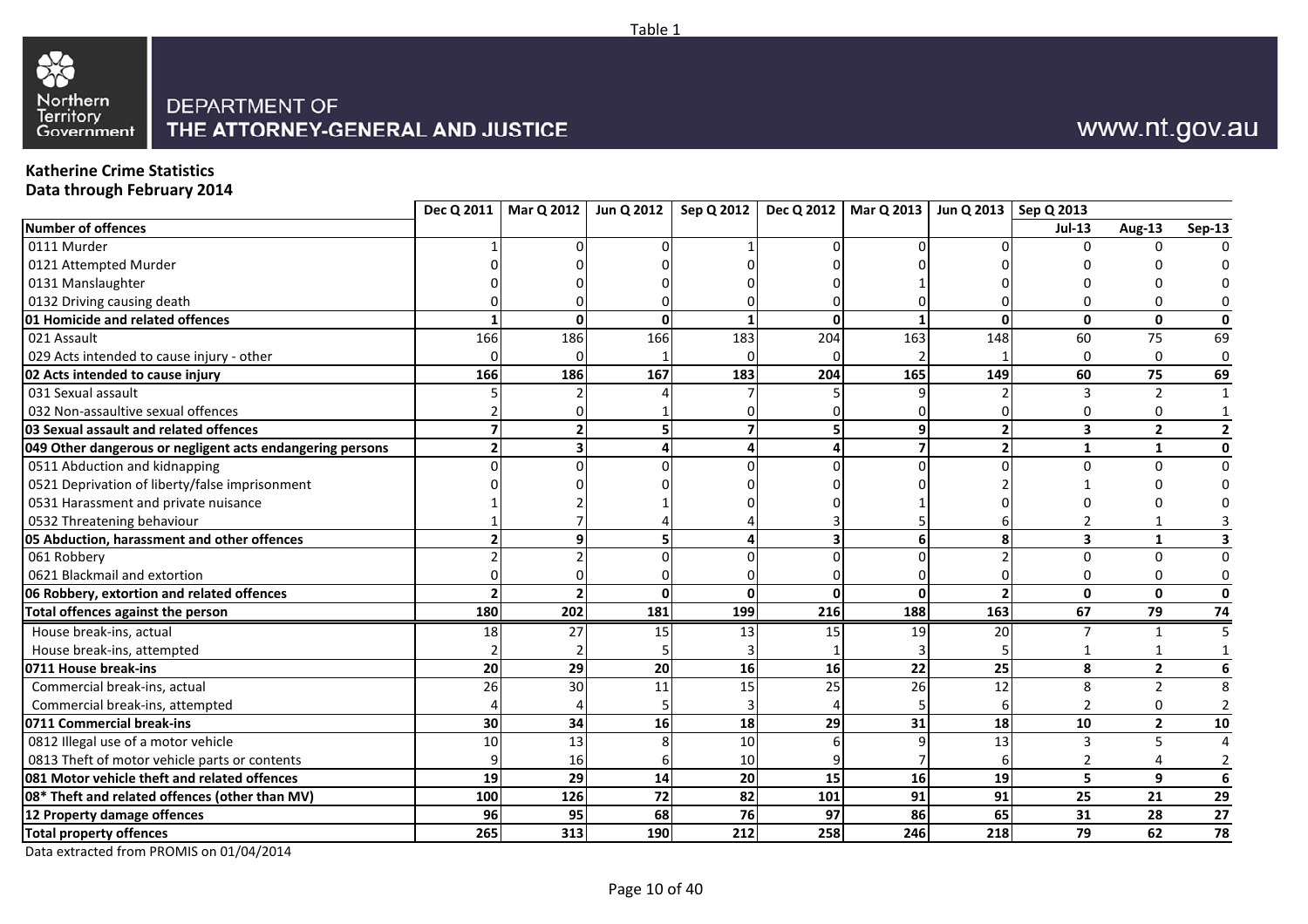

## **Katherine Crime Statistics**

**Data through February 2014**

|                                                           | Dec Q 2013   |                |                | Mar Q 2014     |                 |
|-----------------------------------------------------------|--------------|----------------|----------------|----------------|-----------------|
| <b>Number of offences</b>                                 | Oct-13       | <b>Nov-13</b>  | <b>Dec-13</b>  | $Jan-14$       | <b>Feb-14</b>   |
| 0111 Murder                                               | 0            | 0              |                | $\Omega$       | $\Omega$        |
| 0121 Attempted Murder                                     | 0            | 0              |                | 0              | $\mathbf{0}$    |
| 0131 Manslaughter                                         | Ω            | 0              |                | O              | 0               |
| 0132 Driving causing death                                | 0            | 0              | 0              | 0              | 0               |
| 01 Homicide and related offences                          | 0            | $\Omega$       | $\overline{2}$ | $\mathbf{0}$   | $\mathbf{0}$    |
| 021 Assault                                               | 57           | 30             | 57             | 51             | 30              |
| 029 Acts intended to cause injury - other                 | 0            | $\Omega$       | 0              | $\mathbf{0}$   | $\mathbf 0$     |
| 02 Acts intended to cause injury                          | 57           | 30             | 57             | 51             | 30              |
| 031 Sexual assault                                        | 4            | $\overline{2}$ | 3              | $\mathbf{1}$   | $\mathbf{1}$    |
| 032 Non-assaultive sexual offences                        | 0            | 0              | 0              | 0              | 0               |
| 03 Sexual assault and related offences                    | 4            | $\overline{2}$ | 3              | $\mathbf{1}$   | $\mathbf{1}$    |
| 049 Other dangerous or negligent acts endangering persons | 0            | 0              | $\mathbf{1}$   | 4              | $\mathbf{1}$    |
| 0511 Abduction and kidnapping                             | 0            | 0              | $\Omega$       | $\Omega$       | $\overline{0}$  |
| 0521 Deprivation of liberty/false imprisonment            | 0            | 0              |                |                | 0               |
| 0531 Harassment and private nuisance                      | 1            | 0              |                | 0              | 0               |
| 0532 Threatening behaviour                                | 3            | 4              |                | 2              | 2               |
| 05 Abduction, harassment and other offences               | 4            | 4              | $\mathbf{0}$   | 3              | $\overline{2}$  |
| 061 Robbery                                               | 0            | 3              | 1              | $\mathbf{1}$   | $\overline{0}$  |
| 0621 Blackmail and extortion                              | 0            | 0              | 0              | $\mathbf{0}$   | $\mathbf 0$     |
| 06 Robbery, extortion and related offences                | 0            | 3              | $\mathbf{1}$   | $\mathbf{1}$   | $\mathbf{0}$    |
| Total offences against the person                         | 65           | 39             | 64             | 60             | $\overline{34}$ |
| House break-ins, actual                                   | 1            | 7              | 4              | $\overline{4}$ | 8               |
| House break-ins, attempted                                | 0            | 0              |                | $\mathbf{0}$   | $\mathbf{0}$    |
| 0711 House break-ins                                      | $\mathbf{1}$ | 7              | 6              | 4              | 8               |
| Commercial break-ins, actual                              | 12           | $\overline{7}$ | 9              | 15             | $\overline{7}$  |
| Commercial break-ins, attempted                           | $\Omega$     | 1              |                | 3              | 3               |
| 0711 Commercial break-ins                                 | 12           | 8              | 10             | 18             | 10              |
| 0812 Illegal use of a motor vehicle                       | 6            | $\overline{2}$ | 1              | $\overline{2}$ | $\overline{2}$  |
| 0813 Theft of motor vehicle parts or contents             | 5            | 14             |                | $\mathbf{0}$   | 3               |
| 081 Motor vehicle theft and related offences              | 11           | 16             | 6              | $\overline{2}$ | 5               |
| 08* Theft and related offences (other than MV)            | 28           | 30             | 23             | 26             | 23              |
| 12 Property damage offences                               | 39           | 30             | 41             | 29             | 32              |
| <b>Total property offences</b>                            | 91           | 91             | 86             | 79             | 78              |
| $0.4$ $10.4$ $100$<br>$\sim$ $\sim$ $\sim$                |              |                |                |                |                 |

Data extracted from PROMIS on 01/04/2014

Shaded months should be treated as provisional.

Page 11 of 40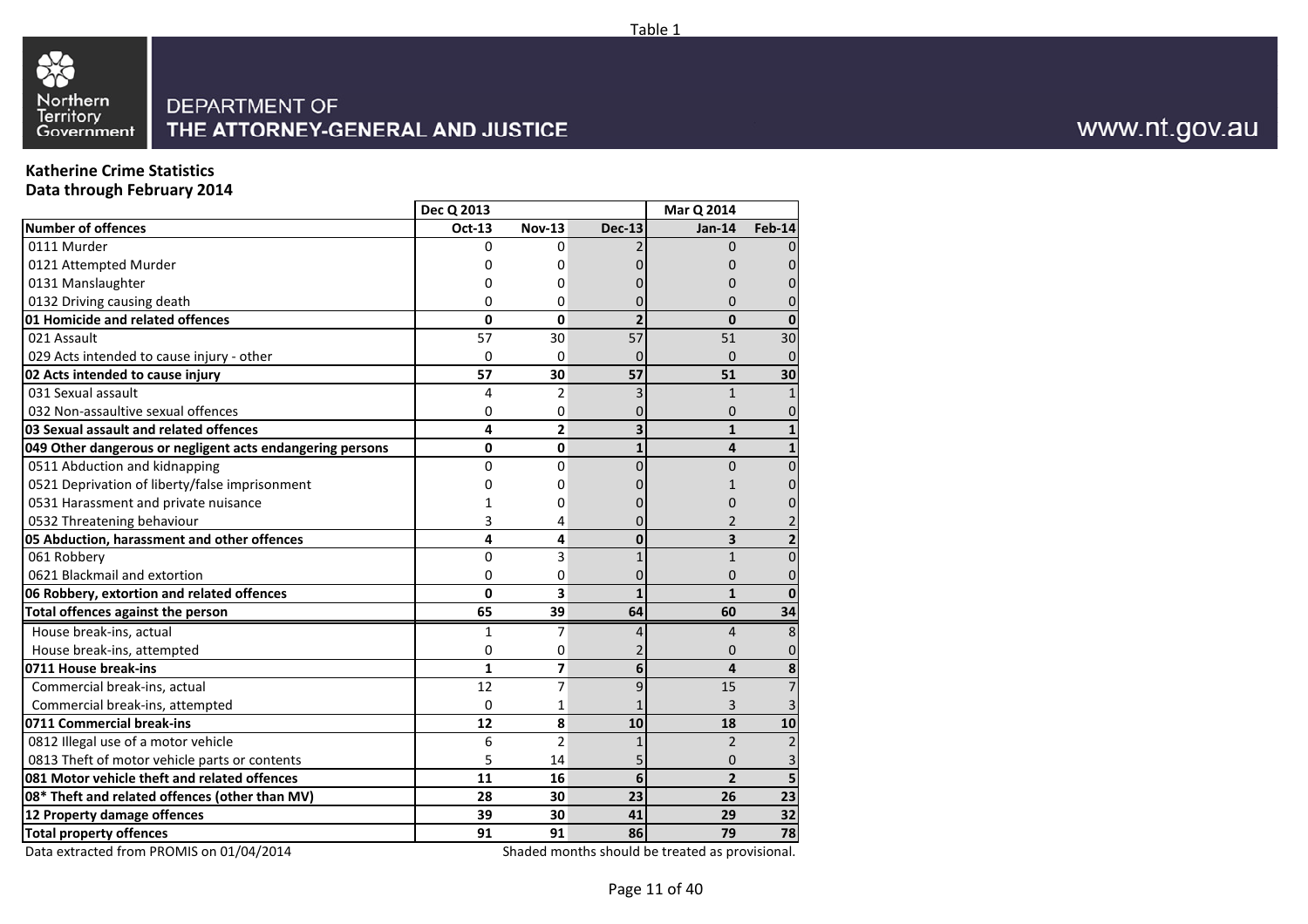



## **Tennant Creek Crime Statistics**

**Data through February 2014**

|                                                           |     |          | Dec Q 2011   Mar Q 2012   Jun Q 2012 |              | Sep Q 2012   Dec Q 2012   Mar Q 2013   Jun Q 2013   Sep Q 2013 |          |          |                |                |                  |
|-----------------------------------------------------------|-----|----------|--------------------------------------|--------------|----------------------------------------------------------------|----------|----------|----------------|----------------|------------------|
| Number of offences                                        |     |          |                                      |              |                                                                |          |          | <b>Jul-13</b>  | <b>Aug-13</b>  | Sep-13           |
| 0111 Murder                                               |     |          |                                      |              |                                                                |          |          |                |                |                  |
| 0121 Attempted Murder                                     |     |          |                                      |              |                                                                |          |          |                |                |                  |
| 0131 Manslaughter                                         |     |          |                                      |              |                                                                |          |          |                |                |                  |
| 0132 Driving causing death                                |     |          |                                      |              |                                                                |          |          |                | ∩              |                  |
| 01 Homicide and related offences                          | ŋ   | $\Omega$ | 0                                    | $\Omega$     |                                                                | $\Omega$ | $\Omega$ | $\mathbf{0}$   | $\mathbf 0$    | $\mathbf 0$      |
| 021 Assault                                               | 144 | 122      | 108                                  | 85           | 125                                                            | 199      | 181      | 57             | 58             | $\overline{39}$  |
| 029 Acts intended to cause injury - other                 |     |          |                                      |              |                                                                |          |          | $\Omega$       | $\mathbf 0$    | $\boldsymbol{0}$ |
| 02 Acts intended to cause injury                          | 144 | 122      | 108                                  | 85           | 125                                                            | 199      | 181      | 57             | 58             | 39               |
| 031 Sexual assault                                        |     |          |                                      |              |                                                                |          |          | $\mathbf 0$    | $\mathbf{1}$   | $\overline{2}$   |
| 032 Non-assaultive sexual offences                        |     |          |                                      |              |                                                                |          |          | 0              | 0              |                  |
| 03 Sexual assault and related offences                    |     |          |                                      | 6            |                                                                |          |          | $\mathbf{0}$   | $\mathbf{1}$   |                  |
| 049 Other dangerous or negligent acts endangering persons |     |          |                                      |              |                                                                |          |          | $\mathbf{1}$   | $\mathbf{1}$   | $\mathbf 0$      |
| 0511 Abduction and kidnapping                             |     |          |                                      |              |                                                                |          |          | $\Omega$       | $\Omega$       | $\mathbf 0$      |
| 0521 Deprivation of liberty/false imprisonment            |     |          |                                      |              |                                                                |          |          |                |                |                  |
| 0531 Harassment and private nuisance                      |     |          |                                      |              |                                                                |          |          |                |                |                  |
| 0532 Threatening behaviour                                |     |          |                                      |              |                                                                |          |          | $\Omega$       |                |                  |
| 05 Abduction, harassment and other offences               |     |          |                                      |              |                                                                |          |          | $\mathbf{0}$   | $\mathbf{1}$   | 0                |
| 061 Robbery                                               |     |          |                                      |              |                                                                |          |          | $\Omega$       | $\mathbf 0$    | $\mathbf 0$      |
| 0621 Blackmail and extortion                              |     |          |                                      |              |                                                                |          |          | $\Omega$       | $\mathbf 0$    | 0                |
| 06 Robbery, extortion and related offences                |     |          | <sup>0</sup>                         | $\mathbf{0}$ |                                                                |          | $\Omega$ | $\mathbf{0}$   | $\mathbf 0$    | $\mathbf 0$      |
| Total offences against the person                         | 148 | 132      | 113                                  | 94           | 136                                                            | 210      | 189      | 58             | 61             | 44               |
| House break-ins, actual                                   |     | 21       |                                      |              |                                                                |          | 18       |                | $\overline{2}$ | $\Omega$         |
| House break-ins, attempted                                |     |          |                                      |              |                                                                |          |          |                | $\Omega$       | 0                |
| 0711 House break-ins                                      |     | 23       | ٩l                                   | 9            | 10                                                             |          | 18       | 5              | $\overline{2}$ | 0                |
| Commercial break-ins, actual                              | 25  | 24       | 14                                   | 14           | 20                                                             | 15       | 30       | 8              | $\mathbf{1}$   | 4                |
| Commercial break-ins, attempted                           |     |          |                                      |              |                                                                |          |          | 0              | 0              | 0                |
| 0711 Commercial break-ins                                 | 28  | 25       | 14                                   | 16           | 20                                                             | 15       | 33       | 8              | $\mathbf{1}$   | 4                |
| 0812 Illegal use of a motor vehicle                       |     |          |                                      |              |                                                                |          |          | $\mathbf{1}$   | $\mathbf{0}$   | $\mathbf{1}$     |
| 0813 Theft of motor vehicle parts or contents             | 16  |          |                                      |              |                                                                |          |          | 1              | $\mathbf 0$    | $\mathbf{1}$     |
| 081 Motor vehicle theft and related offences              | 21  | 11       |                                      |              | 10                                                             | 9        | 8        | $\overline{2}$ | $\mathbf 0$    | $\mathbf{2}$     |
| 08* Theft and related offences (other than MV)            | 31  | 47       | 21                                   | 27           | 29                                                             | 38       | 62       | 19             | 9              | $\mathbf{9}$     |
| 12 Property damage offences                               | 73  | 59       | 39                                   | 53           | 62                                                             | 40       | 85       | 27             | 23             | 12               |
| <b>Total property offences</b>                            | 156 | 165      | 86                                   | 110          | 131                                                            | 109      | 206      | 61             | 35             | 27               |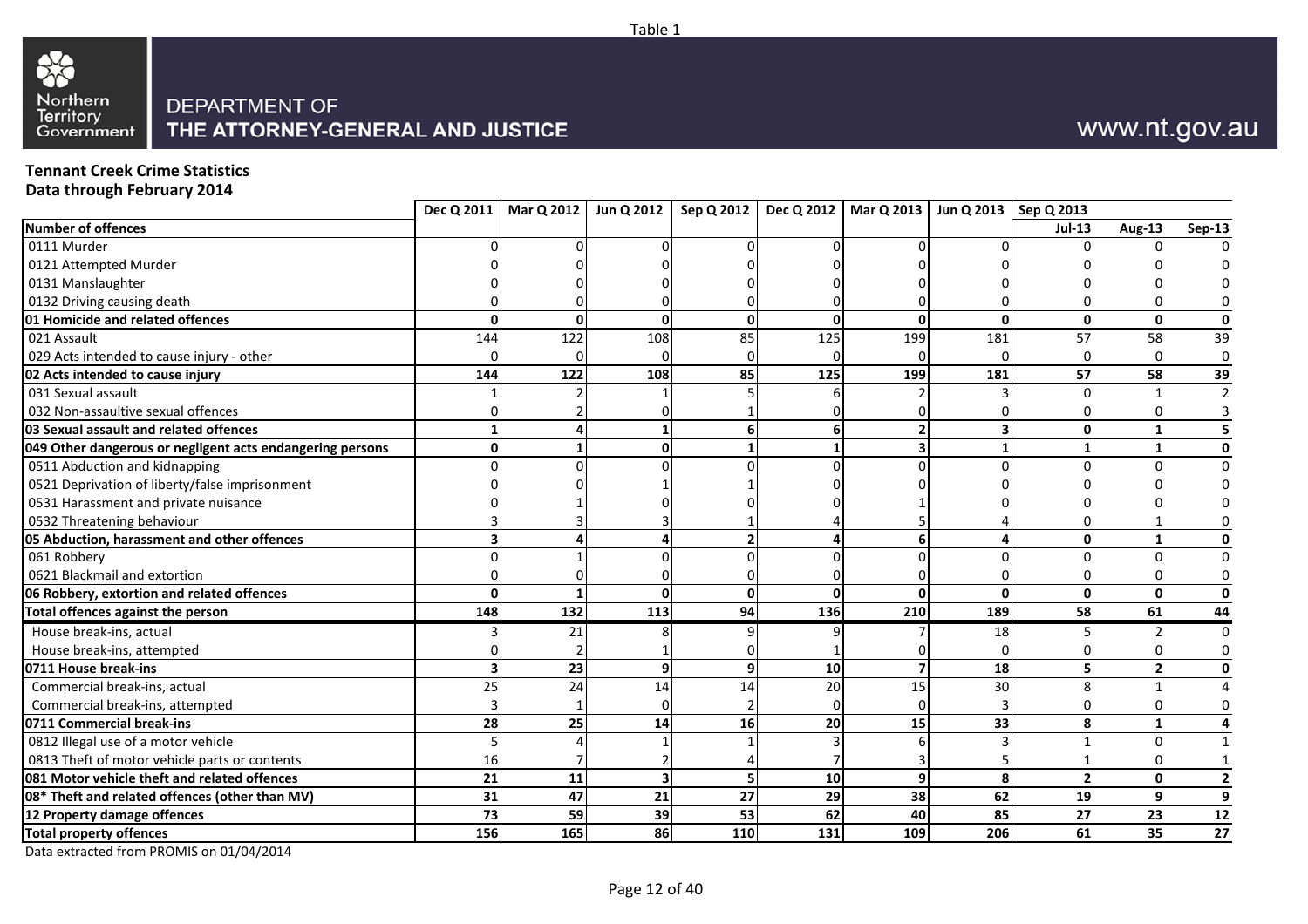

## **Tennant Creek Crime Statistics**

**Data through February 2014**

|                                                           | Dec Q 2013     |                    |                             | Mar Q 2014     |                |
|-----------------------------------------------------------|----------------|--------------------|-----------------------------|----------------|----------------|
| <b>Number of offences</b>                                 | Oct-13         | <b>Nov-13</b>      | <b>Dec-13</b>               | $Jan-14$       | <b>Feb-14</b>  |
| 0111 Murder                                               | 0              | 1                  |                             | $\Omega$       | $\Omega$       |
| 0121 Attempted Murder                                     | ი              | 0                  |                             | ი              | 0              |
| 0131 Manslaughter                                         | 0              | 0                  |                             | 0              | 0              |
| 0132 Driving causing death                                | 0              | 0                  | 0                           | $\Omega$       | 0              |
| 01 Homicide and related offences                          | $\mathbf 0$    | $\mathbf{1}$       | $\bf{0}$                    | $\mathbf{0}$   | $\mathbf{0}$   |
| 021 Assault                                               | 65             | 46                 | 56                          | 51             | 28             |
| 029 Acts intended to cause injury - other                 | $\Omega$       | 0                  | $\Omega$                    | $\Omega$       | $\mathbf{0}$   |
| 02 Acts intended to cause injury                          | 65             | 46                 | 56                          | 51             | 28             |
| 031 Sexual assault                                        | $\Omega$       | $\mathbf 0$        | $\Omega$                    | $\Omega$       | $\mathbf{0}$   |
| 032 Non-assaultive sexual offences                        | 0              | 0                  |                             | $\Omega$       | $\overline{0}$ |
| 03 Sexual assault and related offences                    | 0              | 0                  | $\mathbf{0}$                | $\mathbf{0}$   | $\bf{0}$       |
| 049 Other dangerous or negligent acts endangering persons | 0              | 0                  | $\Omega$                    | $\mathbf{0}$   | 0              |
| 0511 Abduction and kidnapping                             | 0              | $\mathbf 0$        | $\Omega$                    | $\overline{0}$ | $\mathbf{0}$   |
| 0521 Deprivation of liberty/false imprisonment            | 0              | 0                  | 0                           | O              | 0              |
| 0531 Harassment and private nuisance                      | ი              | 0                  | O                           | O              | 0              |
| 0532 Threatening behaviour                                | 0              | 1                  | 0                           | 0              | 0              |
| 05 Abduction, harassment and other offences               | $\mathbf 0$    | $\mathbf{1}$       | $\bf{0}$                    | $\mathbf{0}$   | $\mathbf{0}$   |
| 061 Robbery                                               | 0              | 0                  | $\overline{0}$              | $\overline{0}$ | $\overline{0}$ |
| 0621 Blackmail and extortion                              | 0              | 0                  |                             | $\mathbf{0}$   | $\mathbf 0$    |
| 06 Robbery, extortion and related offences                | $\mathbf{0}$   | 0                  | $\mathbf{0}$                | $\mathbf{0}$   | $\mathbf{0}$   |
| Total offences against the person                         | 65             | 48                 | 56                          | 51             | 28             |
| House break-ins, actual                                   | $\overline{2}$ | 0                  | $\mathbf{1}$                | $\mathbf{1}$   | $\mathbf 0$    |
| House break-ins, attempted                                | 0              | 0                  | 0                           | $\mathbf{1}$   | $\overline{0}$ |
| 0711 House break-ins                                      | 2              | 0                  | $\mathbf{1}$                | $\mathbf{2}$   | $\bf{0}$       |
| Commercial break-ins, actual                              | $\overline{2}$ | 3                  | $\overline{2}$              | 9              | 3              |
| Commercial break-ins, attempted                           | 0              | 0                  | 0                           | 1              |                |
| 0711 Commercial break-ins                                 | $\overline{2}$ | 3                  | $\overline{2}$              | 10             | 4              |
| 0812 Illegal use of a motor vehicle                       | 1              | $\mathbf{1}$       | $\Omega$                    | $\Omega$       | $\Omega$       |
| 0813 Theft of motor vehicle parts or contents             | 1              | 0                  | 0                           | 0              | 0              |
| 081 Motor vehicle theft and related offences              | $\overline{2}$ | $\mathbf{1}$       | $\mathbf{0}$                | $\mathbf{0}$   | 0              |
| 08* Theft and related offences (other than MV)            | 10             | 10                 | 9                           | 18             | 6              |
| 12 Property damage offences                               | 10             | $\overline{7}$     | 6                           | 17             | 19             |
| <b>Total property offences</b>                            | 26             | 21                 | 18                          | 47             | 29             |
| $\frac{1}{2}$                                             |                | والمتعاملات<br>CL. | ما الدان<br>مربول والمرابعة | د اد           |                |

Data extracted from PROMIS on 01/04/2014

Shaded months should be treated as provisional.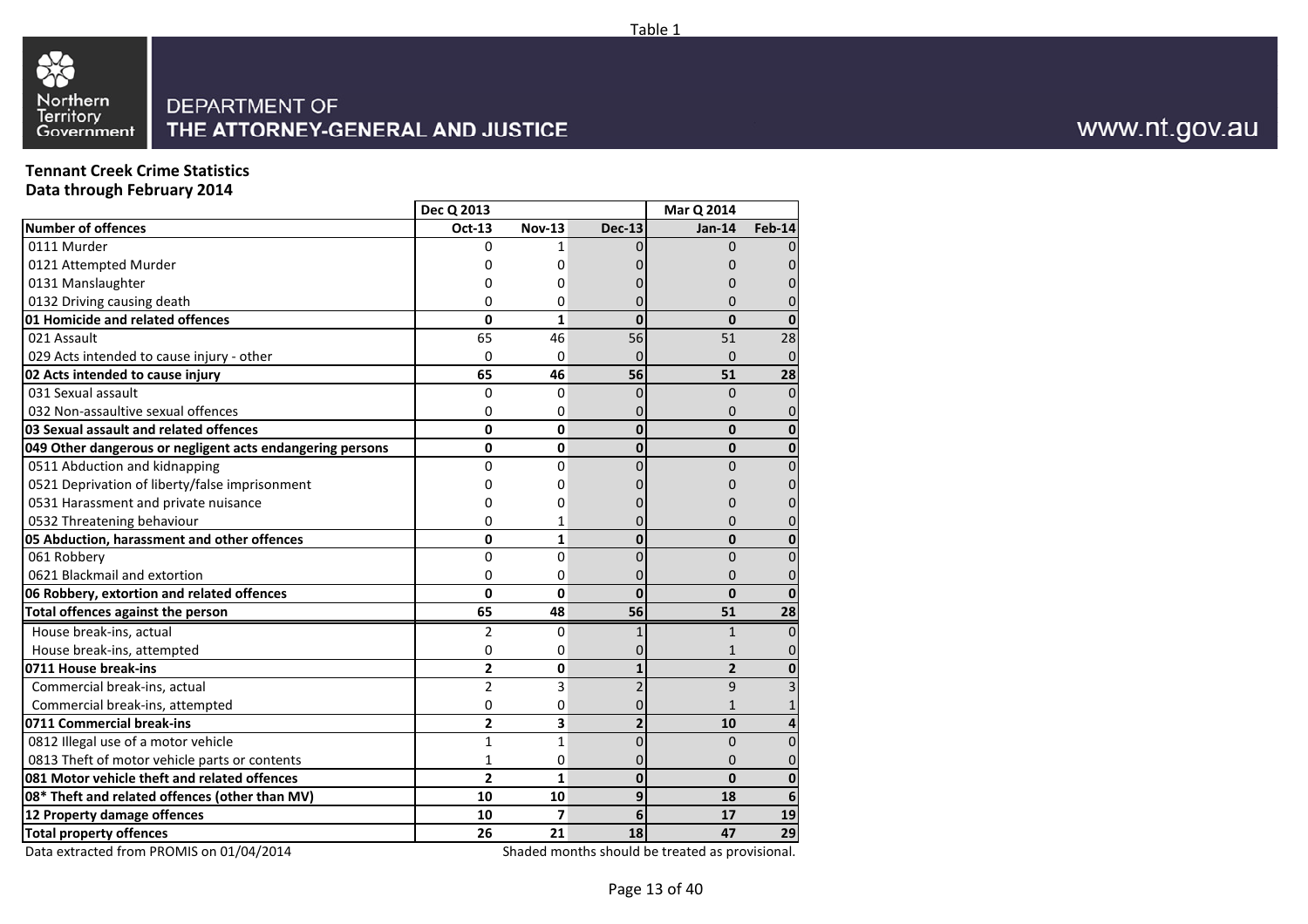



## **Nhulunbuy Crime Statistics**

**Data through February 2014**

|                                                           |    |              | Dec Q 2011   Mar Q 2012   Jun Q 2012 |              | Sep Q 2012   Dec Q 2012   Mar Q 2013   Jun Q 2013   Sep Q 2013 |                         |              |                |                         |                         |
|-----------------------------------------------------------|----|--------------|--------------------------------------|--------------|----------------------------------------------------------------|-------------------------|--------------|----------------|-------------------------|-------------------------|
| Number of offences                                        |    |              |                                      |              |                                                                |                         |              | <b>Jul-13</b>  | <b>Aug-13</b>           | <b>Sep-13</b>           |
| 0111 Murder                                               |    |              |                                      |              |                                                                |                         |              | 0              | U                       |                         |
| 0121 Attempted Murder                                     |    |              |                                      |              |                                                                |                         |              |                |                         |                         |
| 0131 Manslaughter                                         |    |              |                                      |              |                                                                |                         |              |                |                         |                         |
| 0132 Driving causing death                                |    |              |                                      |              |                                                                |                         |              |                | 0                       |                         |
| 01 Homicide and related offences                          | n  | $\Omega$     | 0                                    | $\Omega$     | $\Omega$                                                       | $\mathbf{0}$            | $\Omega$     | $\mathbf{0}$   | $\mathbf 0$             | $\pmb{0}$               |
| 021 Assault                                               | 32 | 18           | 28                                   | 14           | 21                                                             | 25                      | 25           | 8              | 8                       | 10                      |
| 029 Acts intended to cause injury - other                 |    | $\Omega$     |                                      |              |                                                                |                         |              | O              | $\mathbf 0$             | $\pmb{0}$               |
| 02 Acts intended to cause injury                          | 32 | 18           | 29                                   | 14           | 21                                                             | 25                      | 25           | 8              | 8                       | 10                      |
| 031 Sexual assault                                        |    |              |                                      |              |                                                                |                         |              | $\Omega$       | $\mathbf 0$             | $\Omega$                |
| 032 Non-assaultive sexual offences                        |    |              |                                      |              |                                                                |                         |              | $\Omega$       | 0                       | 0                       |
| <b>03 Sexual assault and related offences</b>             |    | U            |                                      |              |                                                                |                         |              | $\mathbf{0}$   | $\mathbf 0$             | $\mathbf 0$             |
| 049 Other dangerous or negligent acts endangering persons |    | U            |                                      |              |                                                                | 0                       | O            | $\overline{2}$ | $\mathbf 0$             | $\mathbf 0$             |
| 0511 Abduction and kidnapping                             |    |              |                                      |              |                                                                |                         |              | $\Omega$       | $\Omega$                | $\mathbf 0$             |
| 0521 Deprivation of liberty/false imprisonment            |    |              |                                      |              |                                                                |                         |              |                |                         |                         |
| 0531 Harassment and private nuisance                      |    |              |                                      |              |                                                                |                         |              |                |                         |                         |
| 0532 Threatening behaviour                                |    |              |                                      |              |                                                                |                         |              |                | $\Omega$                |                         |
| 05 Abduction, harassment and other offences               |    |              |                                      |              |                                                                |                         | $\bf{0}$     | $\mathbf{1}$   | $\mathbf{0}$            | 1                       |
| 061 Robbery                                               |    |              |                                      |              |                                                                |                         |              | $\Omega$       | $\mathbf 0$             | $\mathbf 0$             |
| 0621 Blackmail and extortion                              |    |              |                                      |              |                                                                |                         |              | 0              | $\mathbf 0$             | 0                       |
| 06 Robbery, extortion and related offences                |    | $\mathbf{0}$ | $\mathbf{0}$                         | $\mathbf{0}$ | 0                                                              | $\mathbf 0$             | $\mathbf{0}$ | $\mathbf{0}$   | $\mathbf{0}$            | $\mathbf 0$             |
| Total offences against the person                         | 33 | 20           | 29                                   | 16           | 24                                                             | 29                      | 26           | 11             | 8                       | $\frac{11}{1}$          |
| House break-ins, actual                                   |    |              |                                      |              |                                                                |                         |              | 5              | $\mathbf{1}$            | $\mathbf 0$             |
| House break-ins, attempted                                |    |              |                                      |              |                                                                |                         |              |                | 0                       |                         |
| 0711 House break-ins                                      |    |              |                                      |              |                                                                |                         |              | 5              | $\mathbf{1}$            | $\pmb{0}$               |
| Commercial break-ins, actual                              |    |              |                                      |              |                                                                |                         |              | 5              | 8                       | $\mathbf{1}$            |
| Commercial break-ins, attempted                           |    |              |                                      |              |                                                                |                         |              | U              | $\mathbf 1$             | 0                       |
| 0711 Commercial break-ins                                 |    | 11           |                                      | 6            |                                                                | 10                      |              | 5              | 9                       | $\mathbf{1}$            |
| 0812 Illegal use of a motor vehicle                       |    |              |                                      |              |                                                                |                         |              | Δ              | $\mathcal{P}$           | $\mathbf{1}$            |
| 0813 Theft of motor vehicle parts or contents             |    |              |                                      |              |                                                                |                         |              | 0              |                         | $\mathbf 0$             |
| 081 Motor vehicle theft and related offences              |    |              |                                      | 6            | $\overline{\phantom{a}}$                                       | $\overline{\mathbf{3}}$ | 5            | 4              | $\overline{\mathbf{3}}$ | $\mathbf{1}$            |
| 08* Theft and related offences (other than MV)            | 25 | 22           | 28                                   | 14           | 23                                                             | 21                      | 22           | 15             | $\overline{\mathbf{3}}$ | $\boldsymbol{6}$        |
| 12 Property damage offences                               | 21 | 19           | 16                                   | 13           | 20                                                             | $\overline{19}$         | 12           | 15             | $\overline{\mathbf{8}}$ | $\overline{\mathbf{0}}$ |
| Total property offences                                   | 57 | 56           | 55                                   | 46           | 59                                                             | 56                      | 52           | 44             | 24                      | 8                       |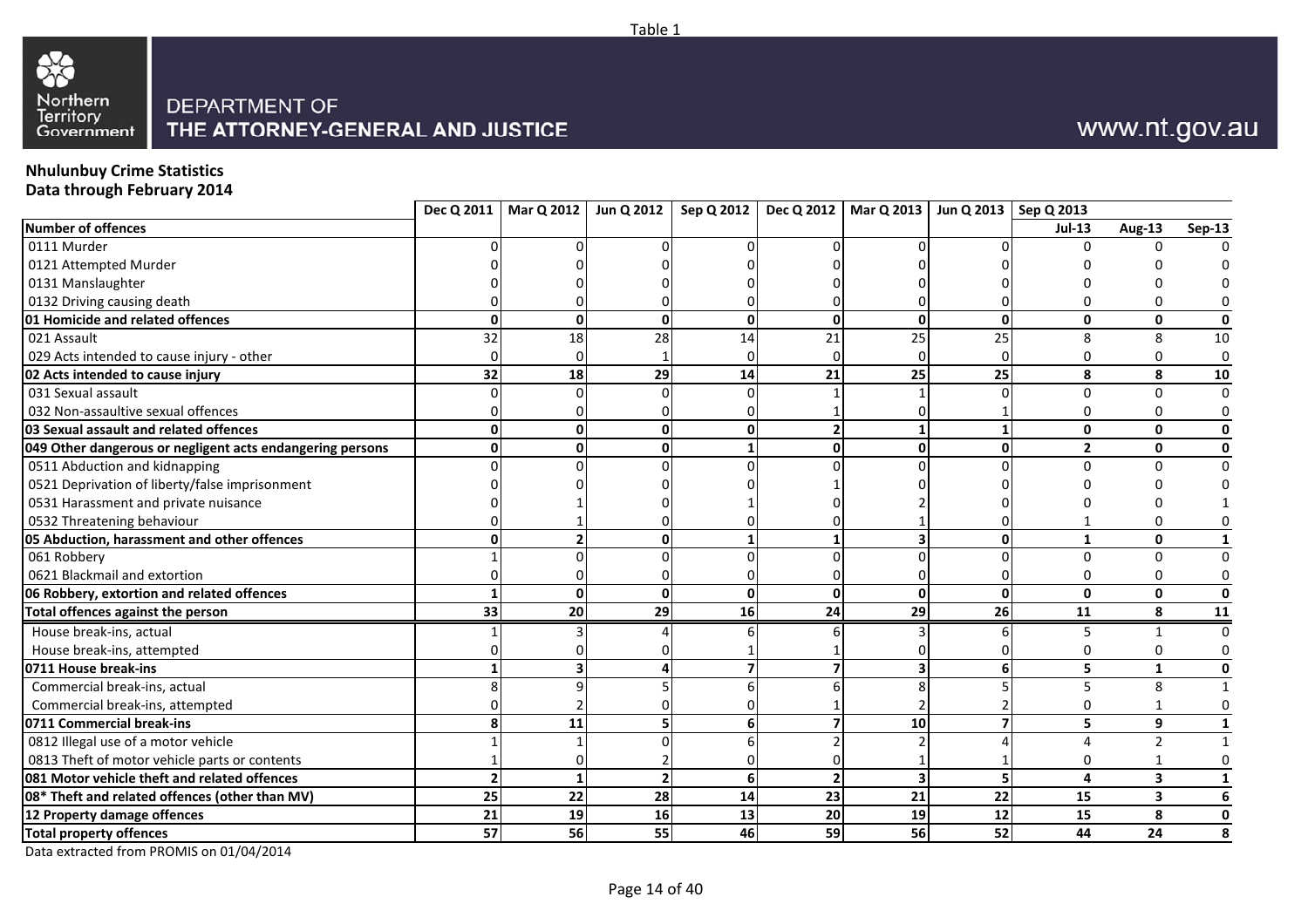



## **Nhulunbuy Crime Statistics**

**Data through February 2014**

|                                                           | Dec Q 2013   |               |                | Mar Q 2014     |                         |
|-----------------------------------------------------------|--------------|---------------|----------------|----------------|-------------------------|
| <b>Number of offences</b>                                 | Oct-13       | <b>Nov-13</b> | <b>Dec-13</b>  | $Jan-14$       | <b>Feb-14</b>           |
| 0111 Murder                                               | 0            | 0             |                | $\Omega$       | 0                       |
| 0121 Attempted Murder                                     |              | 0             |                |                | 0                       |
| 0131 Manslaughter                                         |              | 0             |                | 0              | $\Omega$                |
| 0132 Driving causing death                                | 0            | 0             |                | 0              | 0                       |
| 01 Homicide and related offences                          | 0            | 0             | $\bf{0}$       | $\mathbf{0}$   | 0                       |
| 021 Assault                                               | 9            | 10            | 11             | 10             | 12                      |
| 029 Acts intended to cause injury - other                 | 0            | 1             | $\Omega$       | 0              | $\mathbf 0$             |
| 02 Acts intended to cause injury                          | 9            | 11            | 11             | 10             | 12                      |
| 031 Sexual assault                                        | 0            | $\mathbf{1}$  | $\overline{2}$ | $\Omega$       | $\Omega$                |
| 032 Non-assaultive sexual offences                        | 0            | 2             |                | $\mathbf{1}$   | 0                       |
| 03 Sexual assault and related offences                    | 0            | 3             | $\overline{2}$ | $\mathbf{1}$   | $\mathbf{0}$            |
| 049 Other dangerous or negligent acts endangering persons | 0            | 0             | $\mathbf{0}$   | $\mathbf{0}$   | $\mathbf{0}$            |
| 0511 Abduction and kidnapping                             | 0            | 0             | 0              | 0              | $\Omega$                |
| 0521 Deprivation of liberty/false imprisonment            | ი            | 0             |                | O              | 0                       |
| 0531 Harassment and private nuisance                      | Ω            | 0             |                | O              | 0                       |
| 0532 Threatening behaviour                                | 0            | 0             | 0              | 0              | 1                       |
| 05 Abduction, harassment and other offences               | 0            | 0             | $\bf{0}$       | $\mathbf{0}$   | $\mathbf{1}$            |
| 061 Robberv                                               | 0            | 0             | 0              | $\overline{0}$ | 0                       |
| 0621 Blackmail and extortion                              | 0            | 0             | 0              | 0              | 0                       |
| 06 Robbery, extortion and related offences                | $\mathbf{0}$ | 0             | $\Omega$       | $\mathbf{0}$   | $\mathbf{0}$            |
| Total offences against the person                         | 9            | 14            | 13             | 11             | 13                      |
| House break-ins, actual                                   | 0            | 3             |                | $\overline{2}$ | $\mathbf{0}$            |
| House break-ins, attempted                                | 0            | 1             |                | 0              | 0                       |
| 0711 House break-ins                                      | 0            | 4             |                | $\overline{2}$ | $\mathbf{0}$            |
| Commercial break-ins, actual                              | 0            | 1             | $\overline{1}$ | 5              | $\overline{2}$          |
| Commercial break-ins, attempted                           | 0            | 0             | 0              | $\overline{0}$ | 0                       |
| 0711 Commercial break-ins                                 | 0            | $\mathbf{1}$  | 1              | 5              | $\overline{2}$          |
| 0812 Illegal use of a motor vehicle                       | 0            | $\mathbf{1}$  | 0              | $\mathbf{1}$   | $\mathbf{1}$            |
| 0813 Theft of motor vehicle parts or contents             | 0            | 0             | 0              | $\mathbf{1}$   | $\mathbf{1}$            |
| 081 Motor vehicle theft and related offences              | 0            | $\mathbf{1}$  | $\mathbf{0}$   | $\overline{2}$ | $\overline{\mathbf{2}}$ |
| 08* Theft and related offences (other than MV)            | 6            | 6             | 9              | 8              | $\overline{\mathbf{z}}$ |
| 12 Property damage offences                               | 3            | 4             | $\overline{2}$ | 4              | $\mathbf{1}$            |
| <b>Total property offences</b>                            | 9            | 16            | 13             | 21             | 12                      |
| $0.4$ $10.4$ $100$                                        |              |               |                |                |                         |

Data extracted from PROMIS on 01/04/2014

Shaded months should be treated as provisional.

www.nt.gov.au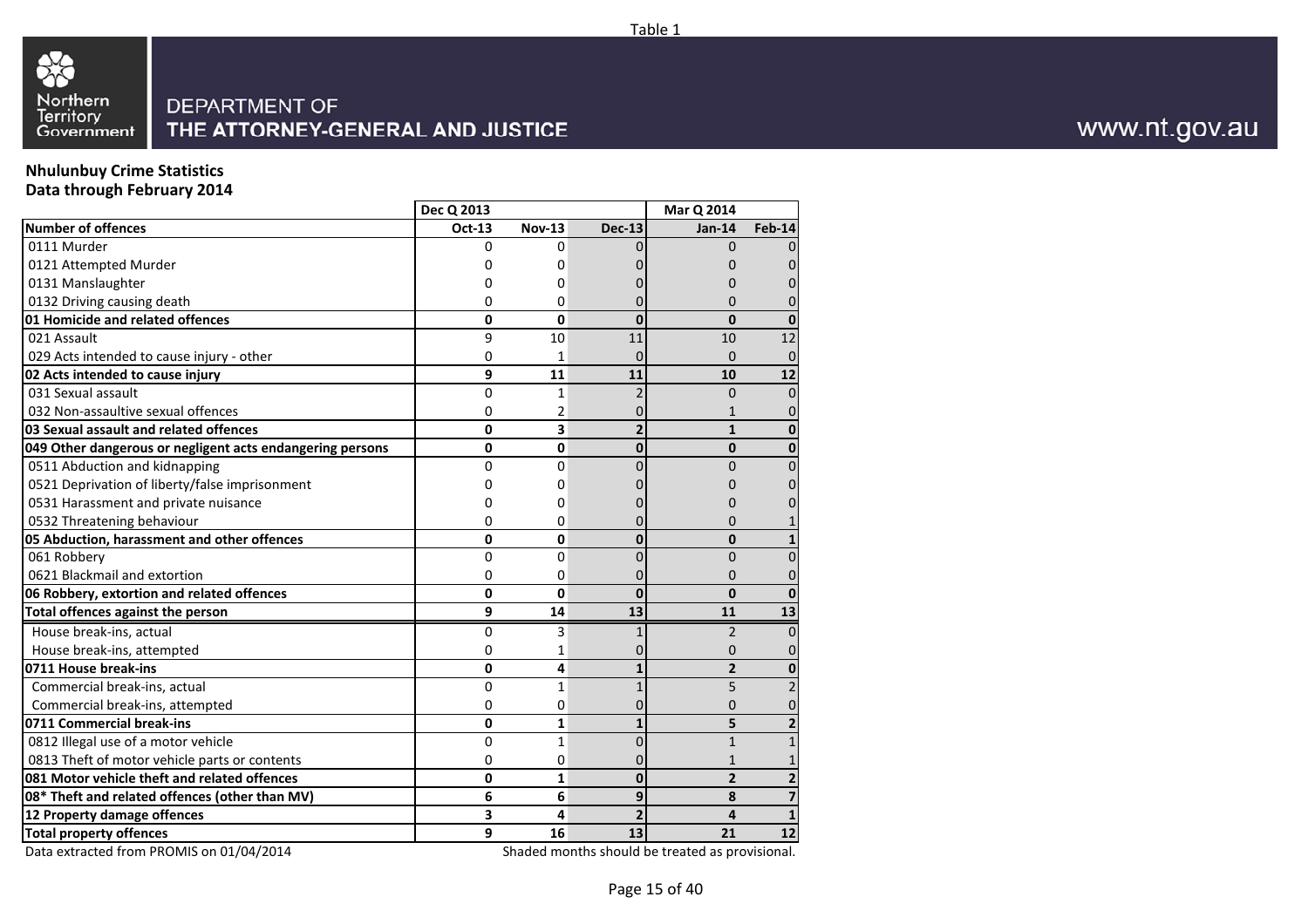

## **NT Balance Crime Statistics**

**Data through February 2014**

| Number of offences<br>Aug-13<br><b>Jul-13</b><br>0111 Murder<br>n<br>0121 Attempted Murder<br>0131 Manslaughter<br>0132 Driving causing death<br>01 Homicide and related offences<br>$\overline{2}$<br>$\mathbf{1}$<br>$\Omega$<br>$\Omega$<br>Δ<br>180<br>558<br>484<br>442<br>541<br>540<br>549<br>154<br>021 Assault<br>424<br>0<br>029 Acts intended to cause injury - other<br>$\Omega$<br>485<br>442<br>543<br>540<br>02 Acts intended to cause injury<br>559<br>430<br>551<br>154<br>180<br>031 Sexual assault<br>18<br>26<br>21<br>21<br>15<br>$\overline{7}$<br>16<br>24<br>16<br>032 Non-assaultive sexual offences<br>1<br>32<br>27<br>19<br>19<br>20<br>24<br>25<br>17<br>8<br>03 Sexual assault and related offences<br>12<br>12<br>$\overline{\mathbf{3}}$<br>$\overline{4}$<br>8<br>8<br>049 Other dangerous or negligent acts endangering persons<br>9<br>9<br>0511 Abduction and kidnapping<br>$\Omega$<br>$\Omega$<br>0521 Deprivation of liberty/false imprisonment<br>0531 Harassment and private nuisance<br>12<br>0532 Threatening behaviour<br>21<br>28<br>15<br>25<br>27<br>31<br>5<br>18<br>36<br>8<br>05 Abduction, harassment and other offences<br>32<br>38<br>23<br>35<br>45<br>13<br>34<br>$\mathbf{0}$<br>061 Robbery<br>$\mathbf 1$<br>0621 Blackmail and extortion<br>0<br>0<br>$\mathbf 0$<br>06 Robbery, extortion and related offences<br>$\Omega$<br>$\mathbf{1}$<br>$\mathbf{0}$<br>623<br>563<br>620<br>510<br>484<br>612<br>635<br>Total offences against the person<br>190<br>201<br>House break-ins, actual<br>75<br>98<br>68<br>47<br>90<br>98<br>45<br>13<br>21<br>19<br>5<br>House break-ins, attempted<br>10<br>11<br>15<br>6<br>106<br>83<br>53<br>101<br>117<br>53<br>26<br>85<br>18<br>0711 House break-ins<br>147<br>80<br>157<br>202<br>131<br>34<br>30<br>Commercial break-ins, actual<br>141<br>166<br>25<br>Commercial break-ins, attempted<br>24<br>26<br>3<br>16<br>16<br>11<br>11<br>227<br>36<br>157<br>190<br>163<br>91<br>183<br>142<br>33<br>0711 Commercial break-ins<br>0812 Illegal use of a motor vehicle<br>31<br>60<br>24<br>14<br>41<br>44<br>47<br>48<br>40<br>0813 Theft of motor vehicle parts or contents<br>26<br>18<br>54<br>34<br>25<br>23<br>36<br>7<br>8<br>62<br>85<br>081 Motor vehicle theft and related offences<br>67<br>65<br>71<br>76<br>32<br>21<br>101<br>08* Theft and related offences (other than MV)<br>298<br>300<br>75<br>277<br>269<br>278<br>214<br>271<br>74 |                             |     | Dec Q 2011   Mar Q 2012 | Jun Q 2012 | Sep Q 2012 |     | Dec Q 2012   Mar Q 2013   Jun Q 2013   Sep Q 2013 |     |    |     |                  |
|-------------------------------------------------------------------------------------------------------------------------------------------------------------------------------------------------------------------------------------------------------------------------------------------------------------------------------------------------------------------------------------------------------------------------------------------------------------------------------------------------------------------------------------------------------------------------------------------------------------------------------------------------------------------------------------------------------------------------------------------------------------------------------------------------------------------------------------------------------------------------------------------------------------------------------------------------------------------------------------------------------------------------------------------------------------------------------------------------------------------------------------------------------------------------------------------------------------------------------------------------------------------------------------------------------------------------------------------------------------------------------------------------------------------------------------------------------------------------------------------------------------------------------------------------------------------------------------------------------------------------------------------------------------------------------------------------------------------------------------------------------------------------------------------------------------------------------------------------------------------------------------------------------------------------------------------------------------------------------------------------------------------------------------------------------------------------------------------------------------------------------------------------------------------------------------------------------------------------------------------------------------------------------------------------------------------------------------------------------------------------------------------------------------------------------------------------------------|-----------------------------|-----|-------------------------|------------|------------|-----|---------------------------------------------------|-----|----|-----|------------------|
|                                                                                                                                                                                                                                                                                                                                                                                                                                                                                                                                                                                                                                                                                                                                                                                                                                                                                                                                                                                                                                                                                                                                                                                                                                                                                                                                                                                                                                                                                                                                                                                                                                                                                                                                                                                                                                                                                                                                                                                                                                                                                                                                                                                                                                                                                                                                                                                                                                                             |                             |     |                         |            |            |     |                                                   |     |    |     | <b>Sep-13</b>    |
|                                                                                                                                                                                                                                                                                                                                                                                                                                                                                                                                                                                                                                                                                                                                                                                                                                                                                                                                                                                                                                                                                                                                                                                                                                                                                                                                                                                                                                                                                                                                                                                                                                                                                                                                                                                                                                                                                                                                                                                                                                                                                                                                                                                                                                                                                                                                                                                                                                                             |                             |     |                         |            |            |     |                                                   |     |    |     |                  |
|                                                                                                                                                                                                                                                                                                                                                                                                                                                                                                                                                                                                                                                                                                                                                                                                                                                                                                                                                                                                                                                                                                                                                                                                                                                                                                                                                                                                                                                                                                                                                                                                                                                                                                                                                                                                                                                                                                                                                                                                                                                                                                                                                                                                                                                                                                                                                                                                                                                             |                             |     |                         |            |            |     |                                                   |     |    |     |                  |
|                                                                                                                                                                                                                                                                                                                                                                                                                                                                                                                                                                                                                                                                                                                                                                                                                                                                                                                                                                                                                                                                                                                                                                                                                                                                                                                                                                                                                                                                                                                                                                                                                                                                                                                                                                                                                                                                                                                                                                                                                                                                                                                                                                                                                                                                                                                                                                                                                                                             |                             |     |                         |            |            |     |                                                   |     |    |     |                  |
|                                                                                                                                                                                                                                                                                                                                                                                                                                                                                                                                                                                                                                                                                                                                                                                                                                                                                                                                                                                                                                                                                                                                                                                                                                                                                                                                                                                                                                                                                                                                                                                                                                                                                                                                                                                                                                                                                                                                                                                                                                                                                                                                                                                                                                                                                                                                                                                                                                                             |                             |     |                         |            |            |     |                                                   |     |    |     |                  |
|                                                                                                                                                                                                                                                                                                                                                                                                                                                                                                                                                                                                                                                                                                                                                                                                                                                                                                                                                                                                                                                                                                                                                                                                                                                                                                                                                                                                                                                                                                                                                                                                                                                                                                                                                                                                                                                                                                                                                                                                                                                                                                                                                                                                                                                                                                                                                                                                                                                             |                             |     |                         |            |            |     |                                                   |     |    |     | $\mathbf{0}$     |
|                                                                                                                                                                                                                                                                                                                                                                                                                                                                                                                                                                                                                                                                                                                                                                                                                                                                                                                                                                                                                                                                                                                                                                                                                                                                                                                                                                                                                                                                                                                                                                                                                                                                                                                                                                                                                                                                                                                                                                                                                                                                                                                                                                                                                                                                                                                                                                                                                                                             |                             |     |                         |            |            |     |                                                   |     |    |     | 182              |
|                                                                                                                                                                                                                                                                                                                                                                                                                                                                                                                                                                                                                                                                                                                                                                                                                                                                                                                                                                                                                                                                                                                                                                                                                                                                                                                                                                                                                                                                                                                                                                                                                                                                                                                                                                                                                                                                                                                                                                                                                                                                                                                                                                                                                                                                                                                                                                                                                                                             |                             |     |                         |            |            |     |                                                   |     |    |     | $\mathbf 0$      |
|                                                                                                                                                                                                                                                                                                                                                                                                                                                                                                                                                                                                                                                                                                                                                                                                                                                                                                                                                                                                                                                                                                                                                                                                                                                                                                                                                                                                                                                                                                                                                                                                                                                                                                                                                                                                                                                                                                                                                                                                                                                                                                                                                                                                                                                                                                                                                                                                                                                             |                             |     |                         |            |            |     |                                                   |     |    |     | 182              |
|                                                                                                                                                                                                                                                                                                                                                                                                                                                                                                                                                                                                                                                                                                                                                                                                                                                                                                                                                                                                                                                                                                                                                                                                                                                                                                                                                                                                                                                                                                                                                                                                                                                                                                                                                                                                                                                                                                                                                                                                                                                                                                                                                                                                                                                                                                                                                                                                                                                             |                             |     |                         |            |            |     |                                                   |     |    |     | 5                |
|                                                                                                                                                                                                                                                                                                                                                                                                                                                                                                                                                                                                                                                                                                                                                                                                                                                                                                                                                                                                                                                                                                                                                                                                                                                                                                                                                                                                                                                                                                                                                                                                                                                                                                                                                                                                                                                                                                                                                                                                                                                                                                                                                                                                                                                                                                                                                                                                                                                             |                             |     |                         |            |            |     |                                                   |     |    |     | 0                |
|                                                                                                                                                                                                                                                                                                                                                                                                                                                                                                                                                                                                                                                                                                                                                                                                                                                                                                                                                                                                                                                                                                                                                                                                                                                                                                                                                                                                                                                                                                                                                                                                                                                                                                                                                                                                                                                                                                                                                                                                                                                                                                                                                                                                                                                                                                                                                                                                                                                             |                             |     |                         |            |            |     |                                                   |     |    |     | 5                |
|                                                                                                                                                                                                                                                                                                                                                                                                                                                                                                                                                                                                                                                                                                                                                                                                                                                                                                                                                                                                                                                                                                                                                                                                                                                                                                                                                                                                                                                                                                                                                                                                                                                                                                                                                                                                                                                                                                                                                                                                                                                                                                                                                                                                                                                                                                                                                                                                                                                             |                             |     |                         |            |            |     |                                                   |     |    |     | $\mathbf{1}$     |
|                                                                                                                                                                                                                                                                                                                                                                                                                                                                                                                                                                                                                                                                                                                                                                                                                                                                                                                                                                                                                                                                                                                                                                                                                                                                                                                                                                                                                                                                                                                                                                                                                                                                                                                                                                                                                                                                                                                                                                                                                                                                                                                                                                                                                                                                                                                                                                                                                                                             |                             |     |                         |            |            |     |                                                   |     |    |     | $\mathbf 0$      |
|                                                                                                                                                                                                                                                                                                                                                                                                                                                                                                                                                                                                                                                                                                                                                                                                                                                                                                                                                                                                                                                                                                                                                                                                                                                                                                                                                                                                                                                                                                                                                                                                                                                                                                                                                                                                                                                                                                                                                                                                                                                                                                                                                                                                                                                                                                                                                                                                                                                             |                             |     |                         |            |            |     |                                                   |     |    |     |                  |
|                                                                                                                                                                                                                                                                                                                                                                                                                                                                                                                                                                                                                                                                                                                                                                                                                                                                                                                                                                                                                                                                                                                                                                                                                                                                                                                                                                                                                                                                                                                                                                                                                                                                                                                                                                                                                                                                                                                                                                                                                                                                                                                                                                                                                                                                                                                                                                                                                                                             |                             |     |                         |            |            |     |                                                   |     |    |     | $\mathfrak z$    |
|                                                                                                                                                                                                                                                                                                                                                                                                                                                                                                                                                                                                                                                                                                                                                                                                                                                                                                                                                                                                                                                                                                                                                                                                                                                                                                                                                                                                                                                                                                                                                                                                                                                                                                                                                                                                                                                                                                                                                                                                                                                                                                                                                                                                                                                                                                                                                                                                                                                             |                             |     |                         |            |            |     |                                                   |     |    |     | 20               |
|                                                                                                                                                                                                                                                                                                                                                                                                                                                                                                                                                                                                                                                                                                                                                                                                                                                                                                                                                                                                                                                                                                                                                                                                                                                                                                                                                                                                                                                                                                                                                                                                                                                                                                                                                                                                                                                                                                                                                                                                                                                                                                                                                                                                                                                                                                                                                                                                                                                             |                             |     |                         |            |            |     |                                                   |     |    |     | 25               |
|                                                                                                                                                                                                                                                                                                                                                                                                                                                                                                                                                                                                                                                                                                                                                                                                                                                                                                                                                                                                                                                                                                                                                                                                                                                                                                                                                                                                                                                                                                                                                                                                                                                                                                                                                                                                                                                                                                                                                                                                                                                                                                                                                                                                                                                                                                                                                                                                                                                             |                             |     |                         |            |            |     |                                                   |     |    |     | $\Omega$         |
|                                                                                                                                                                                                                                                                                                                                                                                                                                                                                                                                                                                                                                                                                                                                                                                                                                                                                                                                                                                                                                                                                                                                                                                                                                                                                                                                                                                                                                                                                                                                                                                                                                                                                                                                                                                                                                                                                                                                                                                                                                                                                                                                                                                                                                                                                                                                                                                                                                                             |                             |     |                         |            |            |     |                                                   |     |    |     | 0                |
|                                                                                                                                                                                                                                                                                                                                                                                                                                                                                                                                                                                                                                                                                                                                                                                                                                                                                                                                                                                                                                                                                                                                                                                                                                                                                                                                                                                                                                                                                                                                                                                                                                                                                                                                                                                                                                                                                                                                                                                                                                                                                                                                                                                                                                                                                                                                                                                                                                                             |                             |     |                         |            |            |     |                                                   |     |    |     | $\mathbf 0$      |
|                                                                                                                                                                                                                                                                                                                                                                                                                                                                                                                                                                                                                                                                                                                                                                                                                                                                                                                                                                                                                                                                                                                                                                                                                                                                                                                                                                                                                                                                                                                                                                                                                                                                                                                                                                                                                                                                                                                                                                                                                                                                                                                                                                                                                                                                                                                                                                                                                                                             |                             |     |                         |            |            |     |                                                   |     |    |     | 213              |
|                                                                                                                                                                                                                                                                                                                                                                                                                                                                                                                                                                                                                                                                                                                                                                                                                                                                                                                                                                                                                                                                                                                                                                                                                                                                                                                                                                                                                                                                                                                                                                                                                                                                                                                                                                                                                                                                                                                                                                                                                                                                                                                                                                                                                                                                                                                                                                                                                                                             |                             |     |                         |            |            |     |                                                   |     |    |     | 17               |
|                                                                                                                                                                                                                                                                                                                                                                                                                                                                                                                                                                                                                                                                                                                                                                                                                                                                                                                                                                                                                                                                                                                                                                                                                                                                                                                                                                                                                                                                                                                                                                                                                                                                                                                                                                                                                                                                                                                                                                                                                                                                                                                                                                                                                                                                                                                                                                                                                                                             |                             |     |                         |            |            |     |                                                   |     |    |     | $\mathbf 0$      |
|                                                                                                                                                                                                                                                                                                                                                                                                                                                                                                                                                                                                                                                                                                                                                                                                                                                                                                                                                                                                                                                                                                                                                                                                                                                                                                                                                                                                                                                                                                                                                                                                                                                                                                                                                                                                                                                                                                                                                                                                                                                                                                                                                                                                                                                                                                                                                                                                                                                             |                             |     |                         |            |            |     |                                                   |     |    |     | 17               |
|                                                                                                                                                                                                                                                                                                                                                                                                                                                                                                                                                                                                                                                                                                                                                                                                                                                                                                                                                                                                                                                                                                                                                                                                                                                                                                                                                                                                                                                                                                                                                                                                                                                                                                                                                                                                                                                                                                                                                                                                                                                                                                                                                                                                                                                                                                                                                                                                                                                             |                             |     |                         |            |            |     |                                                   |     |    |     | 30               |
|                                                                                                                                                                                                                                                                                                                                                                                                                                                                                                                                                                                                                                                                                                                                                                                                                                                                                                                                                                                                                                                                                                                                                                                                                                                                                                                                                                                                                                                                                                                                                                                                                                                                                                                                                                                                                                                                                                                                                                                                                                                                                                                                                                                                                                                                                                                                                                                                                                                             |                             |     |                         |            |            |     |                                                   |     |    |     | $\mathbf{1}$     |
|                                                                                                                                                                                                                                                                                                                                                                                                                                                                                                                                                                                                                                                                                                                                                                                                                                                                                                                                                                                                                                                                                                                                                                                                                                                                                                                                                                                                                                                                                                                                                                                                                                                                                                                                                                                                                                                                                                                                                                                                                                                                                                                                                                                                                                                                                                                                                                                                                                                             |                             |     |                         |            |            |     |                                                   |     |    |     | 31               |
|                                                                                                                                                                                                                                                                                                                                                                                                                                                                                                                                                                                                                                                                                                                                                                                                                                                                                                                                                                                                                                                                                                                                                                                                                                                                                                                                                                                                                                                                                                                                                                                                                                                                                                                                                                                                                                                                                                                                                                                                                                                                                                                                                                                                                                                                                                                                                                                                                                                             |                             |     |                         |            |            |     |                                                   |     |    |     | 11               |
|                                                                                                                                                                                                                                                                                                                                                                                                                                                                                                                                                                                                                                                                                                                                                                                                                                                                                                                                                                                                                                                                                                                                                                                                                                                                                                                                                                                                                                                                                                                                                                                                                                                                                                                                                                                                                                                                                                                                                                                                                                                                                                                                                                                                                                                                                                                                                                                                                                                             |                             |     |                         |            |            |     |                                                   |     |    |     | $\boldsymbol{9}$ |
|                                                                                                                                                                                                                                                                                                                                                                                                                                                                                                                                                                                                                                                                                                                                                                                                                                                                                                                                                                                                                                                                                                                                                                                                                                                                                                                                                                                                                                                                                                                                                                                                                                                                                                                                                                                                                                                                                                                                                                                                                                                                                                                                                                                                                                                                                                                                                                                                                                                             |                             |     |                         |            |            |     |                                                   |     |    |     | 20               |
|                                                                                                                                                                                                                                                                                                                                                                                                                                                                                                                                                                                                                                                                                                                                                                                                                                                                                                                                                                                                                                                                                                                                                                                                                                                                                                                                                                                                                                                                                                                                                                                                                                                                                                                                                                                                                                                                                                                                                                                                                                                                                                                                                                                                                                                                                                                                                                                                                                                             |                             |     |                         |            |            |     |                                                   |     |    |     | 48               |
| 329                                                                                                                                                                                                                                                                                                                                                                                                                                                                                                                                                                                                                                                                                                                                                                                                                                                                                                                                                                                                                                                                                                                                                                                                                                                                                                                                                                                                                                                                                                                                                                                                                                                                                                                                                                                                                                                                                                                                                                                                                                                                                                                                                                                                                                                                                                                                                                                                                                                         | 12 Property damage offences | 311 |                         | 349        | 275        | 381 | 374                                               | 288 | 99 | 101 | 99               |
| 897<br>956<br>974<br>698<br>1,048<br>1,089<br>259<br>256<br><b>Total property offences</b><br>830                                                                                                                                                                                                                                                                                                                                                                                                                                                                                                                                                                                                                                                                                                                                                                                                                                                                                                                                                                                                                                                                                                                                                                                                                                                                                                                                                                                                                                                                                                                                                                                                                                                                                                                                                                                                                                                                                                                                                                                                                                                                                                                                                                                                                                                                                                                                                           |                             |     |                         |            |            |     |                                                   |     |    |     | 215              |

Table 1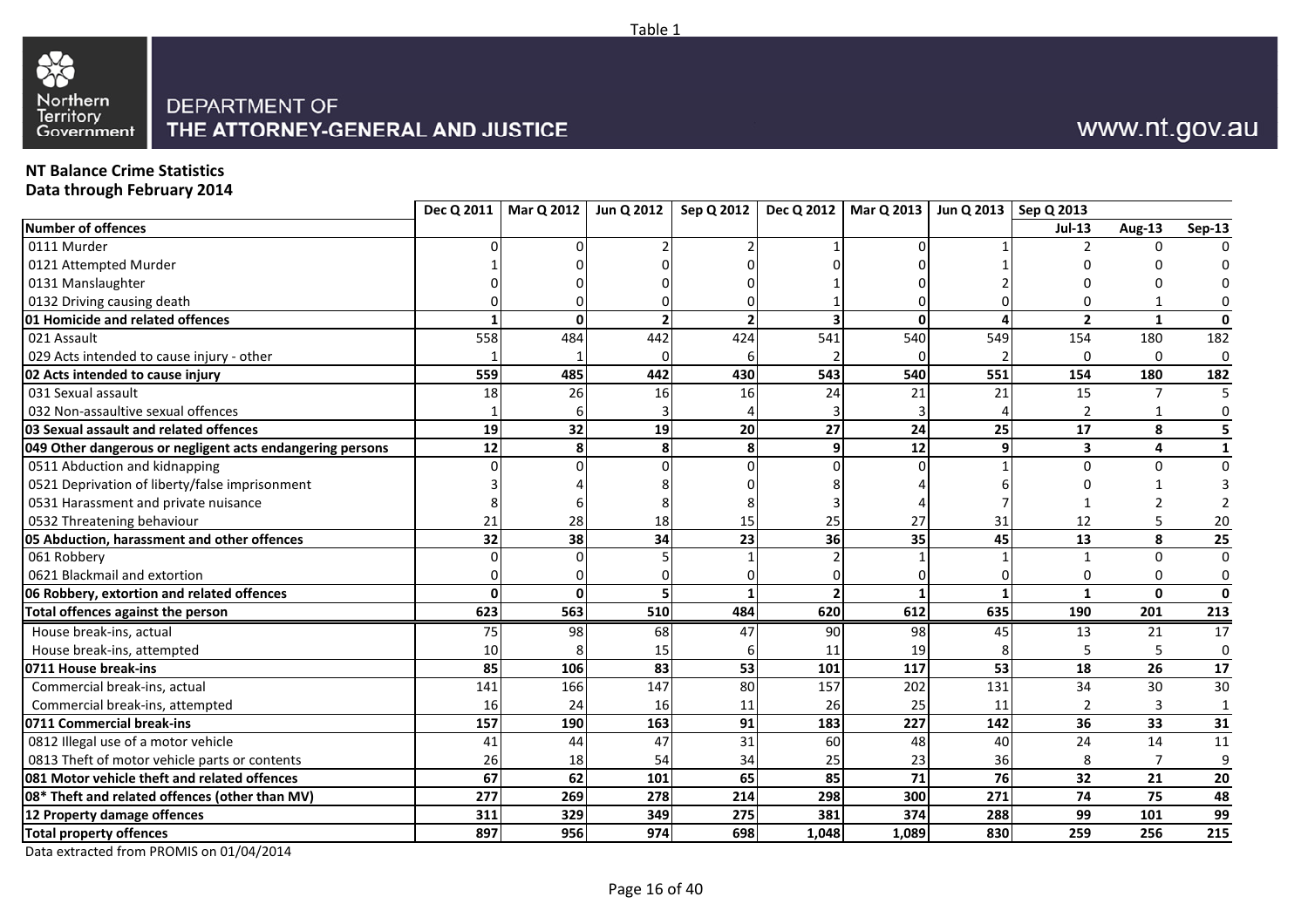

## **NT Balance Crime Statistics**

**Data through February 2014**

| <b>Number of offences</b><br>Oct-13<br><b>Nov-13</b><br><b>Dec-13</b><br><b>Feb-14</b><br>$Jan-14$<br>0111 Murder<br>0<br>0<br>$\Omega$<br>$\Omega$<br>0121 Attempted Murder<br>0<br>$\mathbf{0}$<br>0<br>0<br>0131 Manslaughter<br>$\Omega$<br>0<br>0<br>O<br>0132 Driving causing death<br>0<br>0<br>0<br>0<br>0<br>01 Homicide and related offences<br>$\mathbf 0$<br>0<br>0<br>$\Omega$<br>$\mathbf{0}$<br>182<br>021 Assault<br>190<br>206<br>149<br>140<br>029 Acts intended to cause injury - other<br>0<br>$\Omega$<br>$\mathbf{1}$<br>$\mathbf{0}$<br>0<br>02 Acts intended to cause injury<br>206<br>190<br>182<br>150<br>140<br>031 Sexual assault<br>$\overline{2}$<br>8<br>12<br>5<br>4<br>032 Non-assaultive sexual offences<br>3<br>$\mathbf 0$<br>0<br>1<br>3<br>03 Sexual assault and related offences<br>12<br>5<br>11<br>4<br>6<br>3<br>5<br>049 Other dangerous or negligent acts endangering persons<br>$\mathbf{2}$<br>$\mathbf{1}$<br>$\pmb{0}$<br>0511 Abduction and kidnapping<br>0<br>0<br>0<br>$\mathbf{0}$<br>0521 Deprivation of liberty/false imprisonment<br>3<br>0<br>1<br>1<br>0531 Harassment and private nuisance<br>3<br>$\overline{2}$<br>3<br>0<br>7<br>5<br>10<br>12<br>0532 Threatening behaviour<br>12<br>8<br>05 Abduction, harassment and other offences<br>11<br>12<br>18<br>16<br>061 Robbery<br>$\mathbf{1}$<br>$\mathbf{1}$<br>$\overline{0}$<br>$\mathbf{0}$<br>$\mathbf 0$<br>0621 Blackmail and extortion<br>0<br>0<br>0<br>0<br>0<br>06 Robbery, extortion and related offences<br>$\mathbf{1}$<br>$\mathbf{1}$<br>$\mathbf{0}$<br>$\mathbf{0}$<br>$\mathbf{0}$<br>207<br>217<br>153<br>Total offences against the person<br>228<br>182<br>House break-ins, actual<br>8<br>30<br>25<br>26<br>49<br>3<br>$\overline{2}$<br>6<br>5<br>House break-ins, attempted<br>27<br>29<br>13<br>0711 House break-ins<br>33<br>55<br>44<br>43<br>45<br>76<br>40<br>Commercial break-ins, actual<br>Commercial break-ins, attempted<br>3<br>2<br>3<br>6<br>4<br>51<br>43<br>0711 Commercial break-ins<br>47<br>45<br>80<br>0812 Illegal use of a motor vehicle<br>18<br>8<br>11<br>14<br>11<br>0813 Theft of motor vehicle parts or contents<br>9<br>9<br>9<br>8<br>5<br>081 Motor vehicle theft and related offences<br>27<br>17<br>23<br>19<br>16<br>08* Theft and related offences (other than MV)<br>72<br>84<br>91<br>103<br>65<br>107<br>127<br>12 Property damage offences<br>103<br>161<br>80<br><b>Total property offences</b><br>286<br>297<br>217<br>300<br>418 | Dec Q 2013 |  | Mar Q 2014 |  |
|-----------------------------------------------------------------------------------------------------------------------------------------------------------------------------------------------------------------------------------------------------------------------------------------------------------------------------------------------------------------------------------------------------------------------------------------------------------------------------------------------------------------------------------------------------------------------------------------------------------------------------------------------------------------------------------------------------------------------------------------------------------------------------------------------------------------------------------------------------------------------------------------------------------------------------------------------------------------------------------------------------------------------------------------------------------------------------------------------------------------------------------------------------------------------------------------------------------------------------------------------------------------------------------------------------------------------------------------------------------------------------------------------------------------------------------------------------------------------------------------------------------------------------------------------------------------------------------------------------------------------------------------------------------------------------------------------------------------------------------------------------------------------------------------------------------------------------------------------------------------------------------------------------------------------------------------------------------------------------------------------------------------------------------------------------------------------------------------------------------------------------------------------------------------------------------------------------------------------------------------------------------------------------------------------------------------------------------------------------------------------------------------------------------------------------------------------------------------------------------------------------------------|------------|--|------------|--|
|                                                                                                                                                                                                                                                                                                                                                                                                                                                                                                                                                                                                                                                                                                                                                                                                                                                                                                                                                                                                                                                                                                                                                                                                                                                                                                                                                                                                                                                                                                                                                                                                                                                                                                                                                                                                                                                                                                                                                                                                                                                                                                                                                                                                                                                                                                                                                                                                                                                                                                                 |            |  |            |  |
|                                                                                                                                                                                                                                                                                                                                                                                                                                                                                                                                                                                                                                                                                                                                                                                                                                                                                                                                                                                                                                                                                                                                                                                                                                                                                                                                                                                                                                                                                                                                                                                                                                                                                                                                                                                                                                                                                                                                                                                                                                                                                                                                                                                                                                                                                                                                                                                                                                                                                                                 |            |  |            |  |
|                                                                                                                                                                                                                                                                                                                                                                                                                                                                                                                                                                                                                                                                                                                                                                                                                                                                                                                                                                                                                                                                                                                                                                                                                                                                                                                                                                                                                                                                                                                                                                                                                                                                                                                                                                                                                                                                                                                                                                                                                                                                                                                                                                                                                                                                                                                                                                                                                                                                                                                 |            |  |            |  |
|                                                                                                                                                                                                                                                                                                                                                                                                                                                                                                                                                                                                                                                                                                                                                                                                                                                                                                                                                                                                                                                                                                                                                                                                                                                                                                                                                                                                                                                                                                                                                                                                                                                                                                                                                                                                                                                                                                                                                                                                                                                                                                                                                                                                                                                                                                                                                                                                                                                                                                                 |            |  |            |  |
|                                                                                                                                                                                                                                                                                                                                                                                                                                                                                                                                                                                                                                                                                                                                                                                                                                                                                                                                                                                                                                                                                                                                                                                                                                                                                                                                                                                                                                                                                                                                                                                                                                                                                                                                                                                                                                                                                                                                                                                                                                                                                                                                                                                                                                                                                                                                                                                                                                                                                                                 |            |  |            |  |
|                                                                                                                                                                                                                                                                                                                                                                                                                                                                                                                                                                                                                                                                                                                                                                                                                                                                                                                                                                                                                                                                                                                                                                                                                                                                                                                                                                                                                                                                                                                                                                                                                                                                                                                                                                                                                                                                                                                                                                                                                                                                                                                                                                                                                                                                                                                                                                                                                                                                                                                 |            |  |            |  |
|                                                                                                                                                                                                                                                                                                                                                                                                                                                                                                                                                                                                                                                                                                                                                                                                                                                                                                                                                                                                                                                                                                                                                                                                                                                                                                                                                                                                                                                                                                                                                                                                                                                                                                                                                                                                                                                                                                                                                                                                                                                                                                                                                                                                                                                                                                                                                                                                                                                                                                                 |            |  |            |  |
|                                                                                                                                                                                                                                                                                                                                                                                                                                                                                                                                                                                                                                                                                                                                                                                                                                                                                                                                                                                                                                                                                                                                                                                                                                                                                                                                                                                                                                                                                                                                                                                                                                                                                                                                                                                                                                                                                                                                                                                                                                                                                                                                                                                                                                                                                                                                                                                                                                                                                                                 |            |  |            |  |
|                                                                                                                                                                                                                                                                                                                                                                                                                                                                                                                                                                                                                                                                                                                                                                                                                                                                                                                                                                                                                                                                                                                                                                                                                                                                                                                                                                                                                                                                                                                                                                                                                                                                                                                                                                                                                                                                                                                                                                                                                                                                                                                                                                                                                                                                                                                                                                                                                                                                                                                 |            |  |            |  |
|                                                                                                                                                                                                                                                                                                                                                                                                                                                                                                                                                                                                                                                                                                                                                                                                                                                                                                                                                                                                                                                                                                                                                                                                                                                                                                                                                                                                                                                                                                                                                                                                                                                                                                                                                                                                                                                                                                                                                                                                                                                                                                                                                                                                                                                                                                                                                                                                                                                                                                                 |            |  |            |  |
|                                                                                                                                                                                                                                                                                                                                                                                                                                                                                                                                                                                                                                                                                                                                                                                                                                                                                                                                                                                                                                                                                                                                                                                                                                                                                                                                                                                                                                                                                                                                                                                                                                                                                                                                                                                                                                                                                                                                                                                                                                                                                                                                                                                                                                                                                                                                                                                                                                                                                                                 |            |  |            |  |
|                                                                                                                                                                                                                                                                                                                                                                                                                                                                                                                                                                                                                                                                                                                                                                                                                                                                                                                                                                                                                                                                                                                                                                                                                                                                                                                                                                                                                                                                                                                                                                                                                                                                                                                                                                                                                                                                                                                                                                                                                                                                                                                                                                                                                                                                                                                                                                                                                                                                                                                 |            |  |            |  |
|                                                                                                                                                                                                                                                                                                                                                                                                                                                                                                                                                                                                                                                                                                                                                                                                                                                                                                                                                                                                                                                                                                                                                                                                                                                                                                                                                                                                                                                                                                                                                                                                                                                                                                                                                                                                                                                                                                                                                                                                                                                                                                                                                                                                                                                                                                                                                                                                                                                                                                                 |            |  |            |  |
|                                                                                                                                                                                                                                                                                                                                                                                                                                                                                                                                                                                                                                                                                                                                                                                                                                                                                                                                                                                                                                                                                                                                                                                                                                                                                                                                                                                                                                                                                                                                                                                                                                                                                                                                                                                                                                                                                                                                                                                                                                                                                                                                                                                                                                                                                                                                                                                                                                                                                                                 |            |  |            |  |
|                                                                                                                                                                                                                                                                                                                                                                                                                                                                                                                                                                                                                                                                                                                                                                                                                                                                                                                                                                                                                                                                                                                                                                                                                                                                                                                                                                                                                                                                                                                                                                                                                                                                                                                                                                                                                                                                                                                                                                                                                                                                                                                                                                                                                                                                                                                                                                                                                                                                                                                 |            |  |            |  |
|                                                                                                                                                                                                                                                                                                                                                                                                                                                                                                                                                                                                                                                                                                                                                                                                                                                                                                                                                                                                                                                                                                                                                                                                                                                                                                                                                                                                                                                                                                                                                                                                                                                                                                                                                                                                                                                                                                                                                                                                                                                                                                                                                                                                                                                                                                                                                                                                                                                                                                                 |            |  |            |  |
|                                                                                                                                                                                                                                                                                                                                                                                                                                                                                                                                                                                                                                                                                                                                                                                                                                                                                                                                                                                                                                                                                                                                                                                                                                                                                                                                                                                                                                                                                                                                                                                                                                                                                                                                                                                                                                                                                                                                                                                                                                                                                                                                                                                                                                                                                                                                                                                                                                                                                                                 |            |  |            |  |
|                                                                                                                                                                                                                                                                                                                                                                                                                                                                                                                                                                                                                                                                                                                                                                                                                                                                                                                                                                                                                                                                                                                                                                                                                                                                                                                                                                                                                                                                                                                                                                                                                                                                                                                                                                                                                                                                                                                                                                                                                                                                                                                                                                                                                                                                                                                                                                                                                                                                                                                 |            |  |            |  |
|                                                                                                                                                                                                                                                                                                                                                                                                                                                                                                                                                                                                                                                                                                                                                                                                                                                                                                                                                                                                                                                                                                                                                                                                                                                                                                                                                                                                                                                                                                                                                                                                                                                                                                                                                                                                                                                                                                                                                                                                                                                                                                                                                                                                                                                                                                                                                                                                                                                                                                                 |            |  |            |  |
|                                                                                                                                                                                                                                                                                                                                                                                                                                                                                                                                                                                                                                                                                                                                                                                                                                                                                                                                                                                                                                                                                                                                                                                                                                                                                                                                                                                                                                                                                                                                                                                                                                                                                                                                                                                                                                                                                                                                                                                                                                                                                                                                                                                                                                                                                                                                                                                                                                                                                                                 |            |  |            |  |
|                                                                                                                                                                                                                                                                                                                                                                                                                                                                                                                                                                                                                                                                                                                                                                                                                                                                                                                                                                                                                                                                                                                                                                                                                                                                                                                                                                                                                                                                                                                                                                                                                                                                                                                                                                                                                                                                                                                                                                                                                                                                                                                                                                                                                                                                                                                                                                                                                                                                                                                 |            |  |            |  |
|                                                                                                                                                                                                                                                                                                                                                                                                                                                                                                                                                                                                                                                                                                                                                                                                                                                                                                                                                                                                                                                                                                                                                                                                                                                                                                                                                                                                                                                                                                                                                                                                                                                                                                                                                                                                                                                                                                                                                                                                                                                                                                                                                                                                                                                                                                                                                                                                                                                                                                                 |            |  |            |  |
|                                                                                                                                                                                                                                                                                                                                                                                                                                                                                                                                                                                                                                                                                                                                                                                                                                                                                                                                                                                                                                                                                                                                                                                                                                                                                                                                                                                                                                                                                                                                                                                                                                                                                                                                                                                                                                                                                                                                                                                                                                                                                                                                                                                                                                                                                                                                                                                                                                                                                                                 |            |  |            |  |
|                                                                                                                                                                                                                                                                                                                                                                                                                                                                                                                                                                                                                                                                                                                                                                                                                                                                                                                                                                                                                                                                                                                                                                                                                                                                                                                                                                                                                                                                                                                                                                                                                                                                                                                                                                                                                                                                                                                                                                                                                                                                                                                                                                                                                                                                                                                                                                                                                                                                                                                 |            |  |            |  |
|                                                                                                                                                                                                                                                                                                                                                                                                                                                                                                                                                                                                                                                                                                                                                                                                                                                                                                                                                                                                                                                                                                                                                                                                                                                                                                                                                                                                                                                                                                                                                                                                                                                                                                                                                                                                                                                                                                                                                                                                                                                                                                                                                                                                                                                                                                                                                                                                                                                                                                                 |            |  |            |  |
|                                                                                                                                                                                                                                                                                                                                                                                                                                                                                                                                                                                                                                                                                                                                                                                                                                                                                                                                                                                                                                                                                                                                                                                                                                                                                                                                                                                                                                                                                                                                                                                                                                                                                                                                                                                                                                                                                                                                                                                                                                                                                                                                                                                                                                                                                                                                                                                                                                                                                                                 |            |  |            |  |
|                                                                                                                                                                                                                                                                                                                                                                                                                                                                                                                                                                                                                                                                                                                                                                                                                                                                                                                                                                                                                                                                                                                                                                                                                                                                                                                                                                                                                                                                                                                                                                                                                                                                                                                                                                                                                                                                                                                                                                                                                                                                                                                                                                                                                                                                                                                                                                                                                                                                                                                 |            |  |            |  |
|                                                                                                                                                                                                                                                                                                                                                                                                                                                                                                                                                                                                                                                                                                                                                                                                                                                                                                                                                                                                                                                                                                                                                                                                                                                                                                                                                                                                                                                                                                                                                                                                                                                                                                                                                                                                                                                                                                                                                                                                                                                                                                                                                                                                                                                                                                                                                                                                                                                                                                                 |            |  |            |  |
|                                                                                                                                                                                                                                                                                                                                                                                                                                                                                                                                                                                                                                                                                                                                                                                                                                                                                                                                                                                                                                                                                                                                                                                                                                                                                                                                                                                                                                                                                                                                                                                                                                                                                                                                                                                                                                                                                                                                                                                                                                                                                                                                                                                                                                                                                                                                                                                                                                                                                                                 |            |  |            |  |
|                                                                                                                                                                                                                                                                                                                                                                                                                                                                                                                                                                                                                                                                                                                                                                                                                                                                                                                                                                                                                                                                                                                                                                                                                                                                                                                                                                                                                                                                                                                                                                                                                                                                                                                                                                                                                                                                                                                                                                                                                                                                                                                                                                                                                                                                                                                                                                                                                                                                                                                 |            |  |            |  |
|                                                                                                                                                                                                                                                                                                                                                                                                                                                                                                                                                                                                                                                                                                                                                                                                                                                                                                                                                                                                                                                                                                                                                                                                                                                                                                                                                                                                                                                                                                                                                                                                                                                                                                                                                                                                                                                                                                                                                                                                                                                                                                                                                                                                                                                                                                                                                                                                                                                                                                                 |            |  |            |  |
|                                                                                                                                                                                                                                                                                                                                                                                                                                                                                                                                                                                                                                                                                                                                                                                                                                                                                                                                                                                                                                                                                                                                                                                                                                                                                                                                                                                                                                                                                                                                                                                                                                                                                                                                                                                                                                                                                                                                                                                                                                                                                                                                                                                                                                                                                                                                                                                                                                                                                                                 |            |  |            |  |
|                                                                                                                                                                                                                                                                                                                                                                                                                                                                                                                                                                                                                                                                                                                                                                                                                                                                                                                                                                                                                                                                                                                                                                                                                                                                                                                                                                                                                                                                                                                                                                                                                                                                                                                                                                                                                                                                                                                                                                                                                                                                                                                                                                                                                                                                                                                                                                                                                                                                                                                 |            |  |            |  |
|                                                                                                                                                                                                                                                                                                                                                                                                                                                                                                                                                                                                                                                                                                                                                                                                                                                                                                                                                                                                                                                                                                                                                                                                                                                                                                                                                                                                                                                                                                                                                                                                                                                                                                                                                                                                                                                                                                                                                                                                                                                                                                                                                                                                                                                                                                                                                                                                                                                                                                                 |            |  |            |  |

Data extracted from PROMIS on 01/04/2014

Shaded months should be treated as provisional.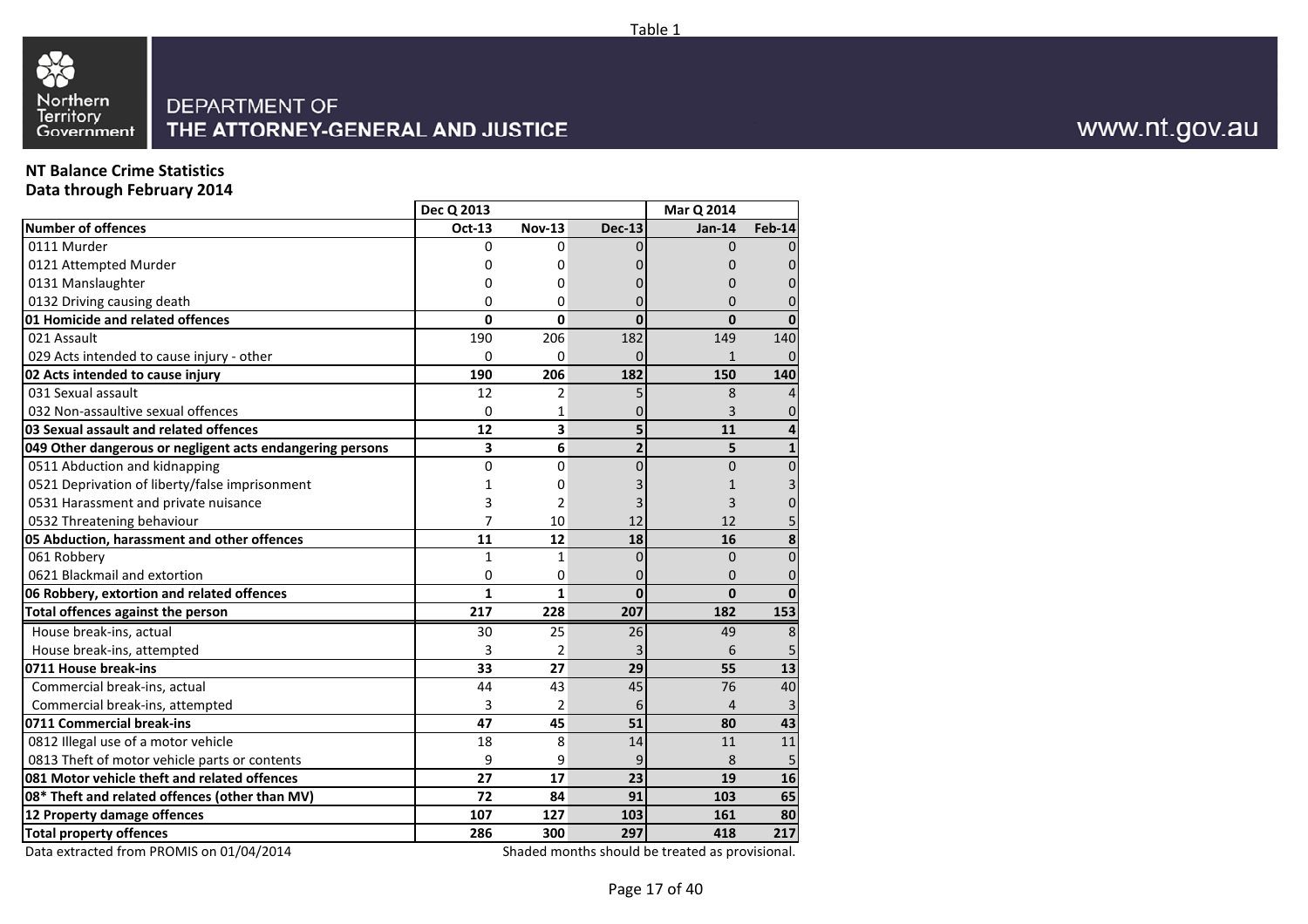



#### **Northern Territory Assault StatisticsData through February 2014**

|                                                  |                     | Dec Q 2011 | Mar Q 2012 | Jun Q 2012 | Sep Q 2012       | Dec Q 2012 | Mar Q 2013 | Jun Q 2013 | Sep Q 2013 |        |          |
|--------------------------------------------------|---------------------|------------|------------|------------|------------------|------------|------------|------------|------------|--------|----------|
| Domestic violence                                | Alcohol involvement |            |            |            |                  |            |            |            | $Jul-13$   | Aug-13 | $Sep-13$ |
| DV involved                                      | Alcohol involved    | 711        | 662        | 630        | 605              | 645        | 770I       | 744        | 281        | 322    | 274      |
|                                                  | No alcohol involved | 277        | 254        | 248        | 215              | 260        | 319        | 284        | 84         | 83     | 104      |
|                                                  | Not known           | 119        | 90         | 103        | 106 <sub>l</sub> | 114        | 139        | 114        | 35         | 39     | 31       |
| <b>DV</b> involved Total                         |                     | 1,107      | 1,006      | 981        | 926              | 1,019      | 1,228      | 1,142      | 400        | 444    | 409      |
| DV not involved                                  | Alcohol involved    | 397        | 399        | 373        | 382              | 427        | 418        | 395        | 129        | 122    | 128      |
|                                                  | No alcohol involved | 176        | 174        | 144        | 155              | 185        | 183        | 169        | 54         | 65     | 54       |
|                                                  | Not known           | 192        | 248        | 173        | 165              | 191        | 182        | 178        | 68         | 66     | 48       |
| <b>DV</b> not involved Total                     |                     | 765        | 821        | 690        | 702              | 803        | 783        | 742        | 251        | 253    | 230      |
| Total assaults                                   |                     | 1,872      | 1,827      | 1,671      | 1,628            | 1,822      | 2,011      | 1,884      | 651        | 697    | 639      |
| Assaults with alcohol involved                   |                     | l,108      | 1,061      | 1,003      | 987              | 1,072      | 1,188      | 1,139      | 410        | 444    | 402      |
| Assaults with no alcohol involved                |                     | 453        | 428        | 392        | 370              | 445        | 502        | 453        | 138        | 148    | 158      |
| Assaults with alcohol involvement unknown        |                     | 311        | 338        | 276        | 271              | 305        | 321        | 292        | 103        | 105    | 79       |
| 1% of assaults associated with domestic violence |                     | 59.1%      | 55.1%      | 58.7%      | 56.9%            | 55.9%      | 61.1%      | 60.6%      | 61.4%      | 63.7%  | 64.0%    |
| % of assaults associated with alcohol            |                     | 59.2%      | 58.1%      | 60.0%      | 60.6%            | 58.8%      | 59.1%      | 60.5%      | 63.0%      | 63.7%  | 62.9%    |
|                                                  |                     |            |            |            |                  |            |            |            |            |        |          |

Data extracted from PROMIS on 01/04/2014

## **Darwin Assault Statistics**

**Data through February 2014**

|                                                  |                            | Dec Q 2011      | Mar Q 2012 | Jun Q 2012 | Sep Q 2012      | Dec Q 2012 | Mar Q 2013 |       | Jun Q 2013 Sep Q 2013 |        |          |
|--------------------------------------------------|----------------------------|-----------------|------------|------------|-----------------|------------|------------|-------|-----------------------|--------|----------|
| Domestic violence                                | <b>Alcohol involvement</b> |                 |            |            |                 |            |            |       | $Jul-13$              | Aug-13 | $Sep-13$ |
| DV involved                                      | Alcohol involved           | 84              | 101        | 106        | 68              | 83         | 118        | 117   | 35                    | 53     | 38       |
|                                                  | No alcohol involved        | 26              | 32         | 23         | 33 <sup>1</sup> | 30         | 33         | 28    |                       | 11     | 13       |
|                                                  | Not known                  | 20              | 15         | 16 I       | 12 <sub>l</sub> | 19         | 24         | 18    |                       |        |          |
| <b>IDV</b> involved Total                        |                            | 130             | 148        | 145        | 113             | 132        | 175        | 163   | 46                    | 71     | 55       |
| DV not involved                                  | Alcohol involved           | 150             | 119        | 135        | <b>140</b>      | 131        | 144        | 155   | 52                    | 49     | 46       |
|                                                  | No alcohol involved        | 49              | 53         | 32         | 48              | 54         | 55         | 57    | 18                    | 17     | 13       |
|                                                  | Not known                  | 81              | 99         | 74I        | <b>721</b>      | 61         | 61         | 76I   | 17                    | 22     | 19       |
| <b>DV</b> not involved Total                     |                            | 280             | 271        | 241        | 260             | 246        | 260        | 288   | 87                    | 88     | 78       |
| <b>Total assaults</b>                            |                            | 410             | 419        | 386        | 3731            | 378        | 435        | 451   | 133                   | 159    | 133      |
| Assaults with alcohol involved                   |                            | 234             | 220        | 241        | 208             | 214        | 262        | 272   | 87                    | 102    | 84       |
| Assaults with no alcohol involved                |                            | 75 <sub>1</sub> | 85         | 55)        | 81              | 84         | 88         | 85    | 23                    | 28     | 26       |
| Assaults with alcohol involvement unknown        |                            | 101             | 114        | 90         | 84              | 80         | 85         | 94    | 23                    | 29     | 23       |
| 1% of assaults associated with domestic violence |                            | 31.7%           | 35.3%      | 37.6%      | 30.3%           | 34.9%      | 40.2%      | 36.1% | 34.6%                 | 44.7%  | 41.4%    |
| 1% of assaults associated with alcohol           |                            | 57.1%           | 52.5%      | 62.4%      | 55.8%           | 56.6%      | 60.2%      | 60.3% | 65.4%                 | 64.2%  | 63.2%    |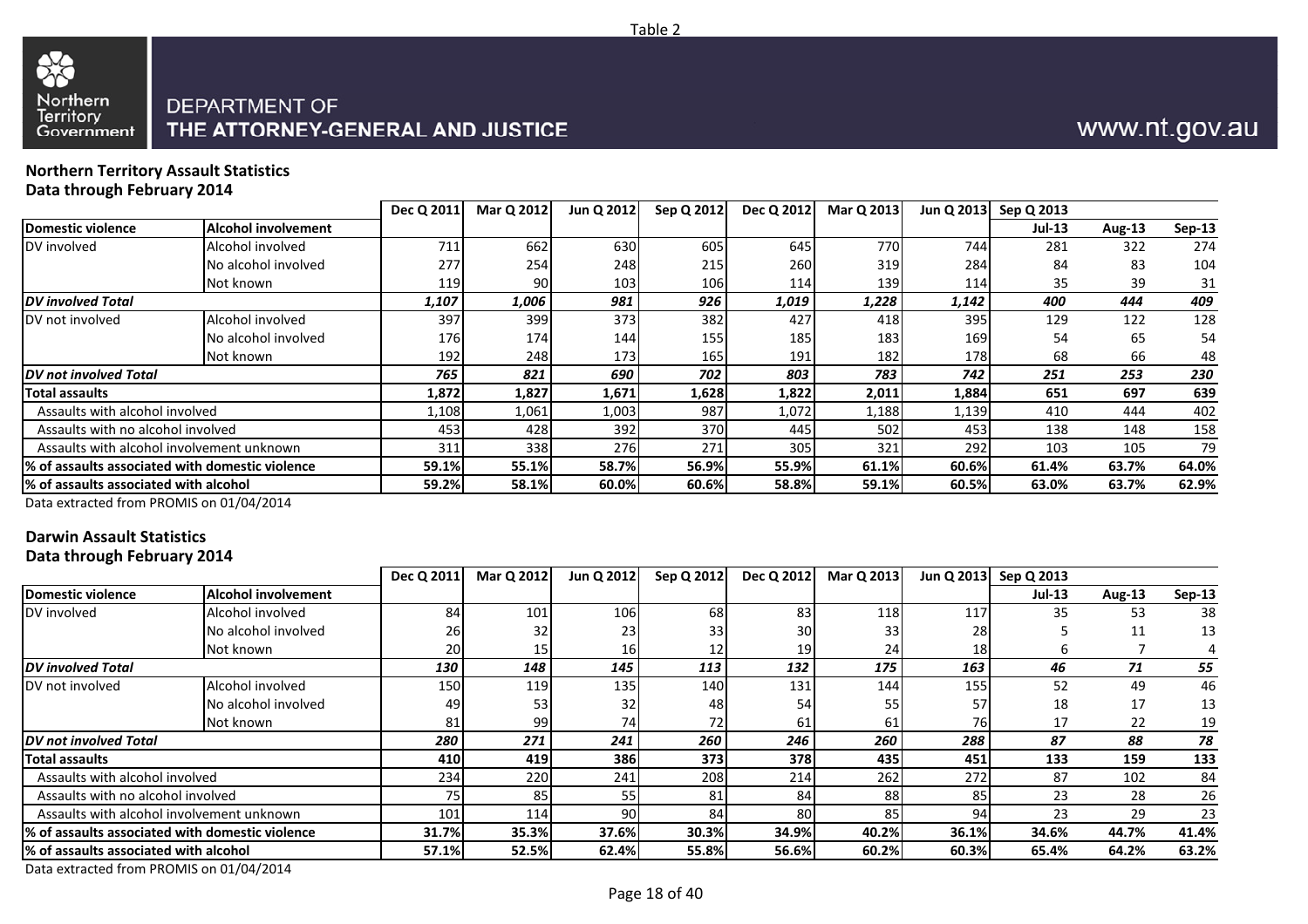

#### **Northern Territory Assault StatisticsData through February 2014**

|                                           |                                                 | Dec Q 2013                                      |          |               | Mar Q 2014 |               |  |
|-------------------------------------------|-------------------------------------------------|-------------------------------------------------|----------|---------------|------------|---------------|--|
| <b>Domestic violence</b>                  | <b>Alcohol involvement</b>                      | <b>Oct-13</b>                                   | $Nov-13$ | <b>Dec-13</b> | $Jan-14$   | <b>Feb-14</b> |  |
| DV involved                               | Alcohol involved                                | 257                                             | 229      | 281           | 230        | 194           |  |
|                                           | No alcohol involved                             | 110                                             | 116      | 94            | 84         | 73            |  |
|                                           | Not known                                       | 48                                              | 32       | 36            | 35         | 32            |  |
| <b>DV</b> involved Total                  |                                                 | 415                                             | 377      | 411           | 349        | 299           |  |
| DV not involved                           | Alcohol involved                                | 130                                             | 117      | 154           | 126        | 95            |  |
|                                           | No alcohol involved                             | 48                                              | 64       | 54            | 52         | 53            |  |
|                                           | Not known                                       | 64                                              | 54       | 54            | 51         | 44            |  |
| DV not involved Total                     |                                                 | 242                                             | 235      | 262           | 229        | 192           |  |
| <b>Total assaults</b>                     |                                                 | 657                                             | 612      | 673           | 578        | 491           |  |
| Assaults with alcohol involved            |                                                 | 387                                             | 346      | 435           | 356        | 289           |  |
| Assaults with no alcohol involved         |                                                 | 158                                             | 180      | 148           | 136        | 126           |  |
| Assaults with alcohol involvement unknown |                                                 | 112                                             | 86       | 90            | 86         | 76            |  |
|                                           | % of assaults associated with domestic violence | 61.6%                                           | 61.1%    | 60.4%         | 60.9%      |               |  |
| % of assaults associated with alcohol     |                                                 | 58.9%                                           | 56.5%    | 64.6%         | 61.6%      | 58.9%         |  |
| Data extracted from PROMIS on 01/04/2014  |                                                 | Shaded months should be treated as provisional. |          |               |            |               |  |

Data extracted from PROMIS on 01/04/2014

## **Darwin Assault Statistics**

#### **Data through February 2014**

|                                                 |                                       | Dec Q 2013                                      |               |               | Mar Q 2014 |               |  |
|-------------------------------------------------|---------------------------------------|-------------------------------------------------|---------------|---------------|------------|---------------|--|
| <b>Domestic violence</b>                        | <b>Alcohol involvement</b>            | <b>Oct-13</b>                                   | <b>Nov-13</b> | <b>Dec-13</b> | $Jan-14$   | <b>Feb-14</b> |  |
| DV involved                                     | Alcohol involved                      | 41                                              | 28            | 48            | 40         | 38            |  |
|                                                 | No alcohol involved                   | 10                                              | 21            | 11            | 13         | 13            |  |
|                                                 | Not known                             | 15                                              | 3             | 12            | 6          |               |  |
| <b>DV</b> involved Total                        |                                       | 66                                              | 52            | 71            | 59         | 60            |  |
| DV not involved                                 | Alcohol involved                      | 45                                              | 43            | 58            | 41         | 42            |  |
|                                                 | No alcohol involved                   | 15                                              | 11            | 15            | 20         | 15            |  |
|                                                 | Not known                             | 19                                              | 19            | 23            | 18         | 17            |  |
| <b>DV</b> not involved Total                    |                                       | 79                                              | 73            | 96            | 79         | 74            |  |
| <b>Total assaults</b>                           |                                       | 145                                             | 125           | 167           | 138        | 134           |  |
| Assaults with alcohol involved                  |                                       | 86                                              | 71            | 106           | 81         | 80            |  |
| Assaults with no alcohol involved               |                                       | 25                                              | 32            | 26            | 33         | 28            |  |
| Assaults with alcohol involvement unknown       |                                       | 34                                              | 22            | 35            | 24         | 26            |  |
| % of assaults associated with domestic violence | 45.5%                                 | 41.6%                                           | 42.5%         | 42.8%         | 44.8%      |               |  |
|                                                 | % of assaults associated with alcohol |                                                 |               | 63.5%         | 58.7%      | 59.7%         |  |
| Data extracted from PROMIS on 01/04/2014        |                                       | Shaded months should be treated as provisional. |               |               |            |               |  |

Data extracted from PROMIS on 01/04/2014

www.nt.gov.au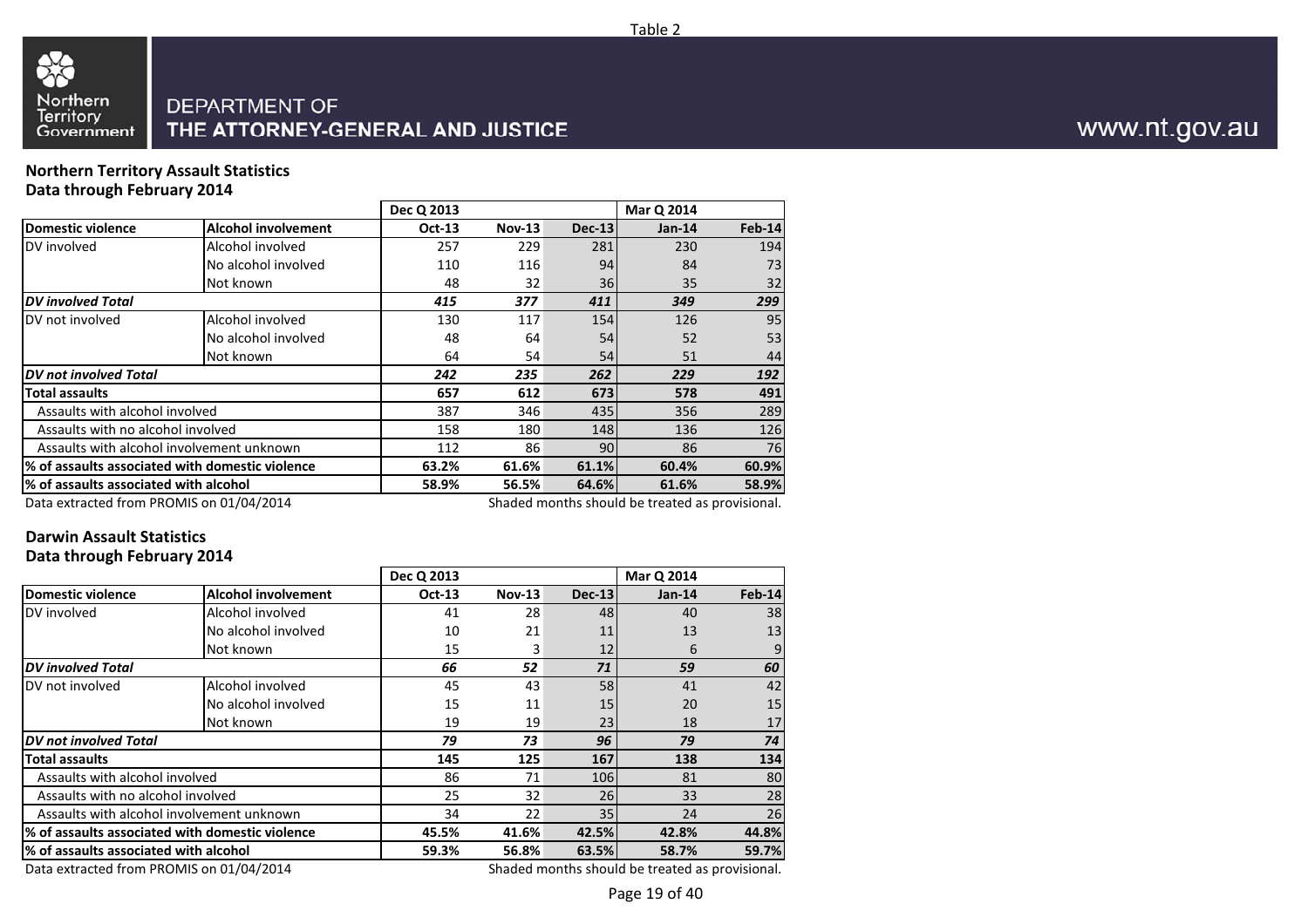



#### **Palmerston Assault StatisticsData through February 2014**

|                                        |                                                  | Dec Q 2011   | Mar Q 2012 | Jun Q 2012 | Sep Q 2012 | Dec Q 2012      | Mar Q 2013 | Jun Q 2013 | Sep Q 2013 |        |               |
|----------------------------------------|--------------------------------------------------|--------------|------------|------------|------------|-----------------|------------|------------|------------|--------|---------------|
| Domestic violence                      | <b>Alcohol involvement</b>                       |              |            |            |            |                 |            |            | $Jul-13$   | Aug-13 | <b>Sep-13</b> |
| DV involved                            | Alcohol involved                                 | 36           | 34         | 42         | 37         | 35              | 40         | 39         | 11         | 13     |               |
|                                        | No alcohol involved                              | 13           | 16         | 21         | 13         | 18              | 27         | 12         | 10         |        | 13            |
|                                        | Not known                                        |              |            |            |            |                 |            | 10         |            |        |               |
| <b>DV</b> involved Total               |                                                  | 58           | 56         | 66         | 57         | 62              | 72         | 61         | 28         | 25     | 21            |
| DV not involved                        | Alcohol involved                                 | 24           | 25         | 24         | 21         | 25 <sub>1</sub> | 20         | 23         |            |        |               |
|                                        | No alcohol involved                              | 12           | 16         | 20         |            |                 | 19         | 19         |            |        |               |
|                                        | Not known                                        | <b>16</b>    | 24         | 18         | 18         | 21              | 22         | 14         |            |        |               |
| <b>DV</b> not involved Total           |                                                  | 52           | 65         | 62         | 56         | 55              | 61         | 56         | 18         | 12     | 13            |
| Total assaults                         |                                                  | <b>110</b>   | 121        | 128        | 113        | 117             | 133        | 117        | 46         | 37     | 34            |
| Assaults with alcohol involved         |                                                  | 60           | 59         | 66         | 58         | 60              | 60         | 62         | 14         | 19     | 14            |
| Assaults with no alcohol involved      |                                                  | 25           | 32         |            | 30         | 27              | 46         | 31         |            | q      | 14            |
|                                        | Assaults with alcohol involvement unknown        | 25           | 30         | 21         | 25         | 30              | 27         | 24         | 15         |        | 6             |
|                                        | 1% of assaults associated with domestic violence | <b>52.7%</b> | 46.3%      | 51.6%      | 50.4%      | 53.0%           | 54.1%      | 52.1%      | 60.9%      | 67.6%  | 61.8%         |
| l% of assaults associated with alcohol |                                                  | 54.5%        | 48.8%      | 51.6%      | 51.3%      | 51.3%           | 45.1%      | 53.0%      | 30.4%      | 51.4%  | 41.2%         |
|                                        |                                                  |              |            |            |            |                 |            |            |            |        |               |

Data extracted from PROMIS on 01/04/2014

## **Alice Springs Assault Statistics**

**Data through February 2014**

|                                                  |                            | Dec Q 2011 | Mar Q 2012 | Jun Q 2012 | Sep Q 2012      | Dec Q 2012 | Mar Q 2013 |       | Jun Q 2013 Sep Q 2013 |        |          |
|--------------------------------------------------|----------------------------|------------|------------|------------|-----------------|------------|------------|-------|-----------------------|--------|----------|
| Domestic violence                                | <b>Alcohol involvement</b> |            |            |            |                 |            |            |       | $Jul-13$              | Aug-13 | $Sep-13$ |
| DV involved                                      | Alcohol involved           | 204        | 201        | 187        | 208             | 201        | 242        | 215   | 97                    | 104    | 80       |
|                                                  | No alcohol involved        | 27         | 22         | 21         | <b>28</b>       | 23         | 35         |       |                       |        | 10       |
|                                                  | Not known                  | 37         | 27         | 36         | 37 <sup>1</sup> | 30         | 42         | 26    |                       |        | 13       |
| <b>IDV</b> involved Total                        |                            | 268        | 250        | 244        | 273             | 254        | 319        | 256   | 112                   | 118    | 103      |
| DV not involved                                  | Alcohol involved           | 107        | 114        | 97         | <b>100</b>      | 111        | 121        | 90    | 33                    | 26     | 42       |
|                                                  | No alcohol involved        | 29         | 29         | 24         | 29              | 24         |            |       | 17                    | 16     | 12       |
|                                                  | Not known                  | 48         | 84         | 48         | 34              | 47         | 49         | 46    | 31                    | 20     | 15       |
| <b>DV</b> not involved Total                     |                            | 184        | 227        | 169        | 163             | 182        | 197        | 157   | 81                    | 62     | 69       |
| <b>Total assaults</b>                            |                            | 452        | 477        | 413        | 4361            | 436        | 516        | 413   | 193                   | 180    | 172      |
| Assaults with alcohol involved                   |                            | 311        | 315        | 284        | 308I            | 312        | 363        | 305   | 130                   | 130    | 122      |
| Assaults with no alcohol involved                |                            | 56         | 51         | 45         | 57              | 47         | 62         | 36    | 26                    | 23     | 22       |
| Assaults with alcohol involvement unknown        |                            | 85         | 111        | 84         | 71              | 77         | 91         |       | 37                    | 27     | 28       |
| 1% of assaults associated with domestic violence |                            | 59.3%      | 52.4%      | 59.1%      | 62.6%           | 58.3%      | 61.8%      | 62.0% | 58.0%                 | 65.6%  | 59.9%    |
| 1% of assaults associated with alcohol           |                            | 68.8%      | 66.0%      | 68.8%      | 70.6%           | 71.6%      | 70.3%      | 73.8% | 67.4%                 | 72.2%  | 70.9%    |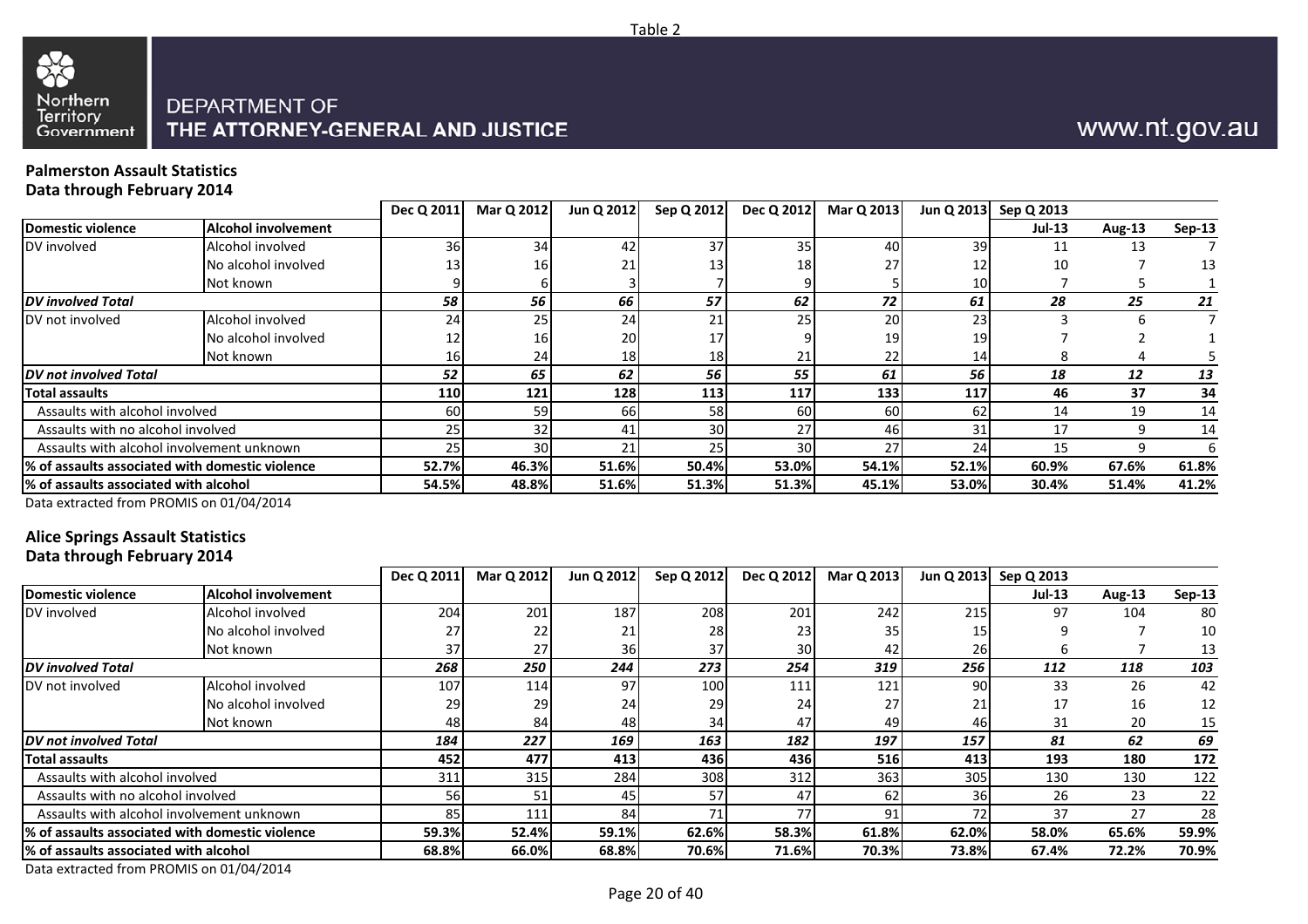

#### **Palmerston Assault StatisticsData through February 2014**

|                                                         |                            | Dec Q 2013    |               |               | Mar Q 2014                                                         |        |
|---------------------------------------------------------|----------------------------|---------------|---------------|---------------|--------------------------------------------------------------------|--------|
| <b>Domestic violence</b>                                | <b>Alcohol involvement</b> | <b>Oct-13</b> | <b>Nov-13</b> | <b>Dec-13</b> | $Jan-14$                                                           | Feb-14 |
| DV involved                                             | Alcohol involved           | 10            | 15            |               | 16                                                                 | 14     |
|                                                         | No alcohol involved        | 9             | 9             |               |                                                                    | 6      |
|                                                         | Not known                  |               |               |               | 4                                                                  |        |
| <b>DV</b> involved Total                                |                            | 20            | 27            | 17            | 23                                                                 | 22     |
| DV not involved                                         | Alcohol involved           | 8             | 11            | q             | 5                                                                  | 7      |
|                                                         | No alcohol involved        |               |               |               |                                                                    |        |
|                                                         | Not known                  |               | 8             |               | 4                                                                  | 6      |
| <b>DV</b> not involved Total                            |                            | 21            | 24            | 13            | 11                                                                 | 17     |
| <b>Total assaults</b>                                   |                            | 41            | 51            | 30            | 34                                                                 | 39     |
| Assaults with alcohol involved                          |                            | 18            | 26            | 18            | 21                                                                 | 21     |
| Assaults with no alcohol involved                       |                            | 13            | 14            | 10            | 5                                                                  | 10     |
| Assaults with alcohol involvement unknown               |                            | 10            | 11            |               | 8                                                                  | 8      |
| % of assaults associated with domestic violence         |                            | 48.8%         | 52.9%         | 56.7%         | 67.6%                                                              | 56.4%  |
| % of assaults associated with alcohol                   | 43.9%                      | 51.0%         | 60.0%         | 61.8%         | 53.8%                                                              |        |
| $D_{\text{obs}}$ schools of frame DDOMAIC so 04/04/3044 |                            |               |               |               | والمستحققة ومستحدث والمتفقف ومقاماته والمراجع والمستحدث والمساحمات |        |

Data extracted from PROMIS on 01/04/2014

Shaded months should be treated as provisional.

#### **Alice Springs Assault StatisticsData through February 2014**

|                                           |                                                 | Dec Q 2013                                      |          |               | Mar Q 2014 |          |  |  |
|-------------------------------------------|-------------------------------------------------|-------------------------------------------------|----------|---------------|------------|----------|--|--|
| <b>Domestic violence</b>                  | <b>Alcohol involvement</b>                      | <b>Oct-13</b>                                   | $Nov-13$ | <b>Dec-13</b> | $Jan-14$   | $Feb-14$ |  |  |
| DV involved                               | Alcohol involved                                | 71                                              | 71       | 90            | 67         | 52       |  |  |
|                                           | No alcohol involved                             | 13                                              | 6        |               |            | 8        |  |  |
|                                           | Not known                                       | 8                                               | 2        |               | 10         | 6        |  |  |
| <b>DV</b> involved Total                  |                                                 | 92                                              | 79       | 102           | 84         | 66       |  |  |
| DV not involved                           | Alcohol involved                                | 35                                              | 37       | 32            | 34         | 21       |  |  |
|                                           | No alcohol involved                             | 6                                               | 17       | 17            | 13         | 16       |  |  |
|                                           | Not known                                       | 17                                              | 11       | 19            | 14         |          |  |  |
| <b>DV</b> not involved Total              |                                                 | 58                                              | 65       | 68            | 61         | 42       |  |  |
| Total assaults                            |                                                 | 150                                             | 144      | 170           | 145        | 108      |  |  |
| Assaults with alcohol involved            |                                                 | 106                                             | 108      | 122           | 101        | 73       |  |  |
| Assaults with no alcohol involved         |                                                 | 19                                              | 23       | 22            | 20         | 24       |  |  |
| Assaults with alcohol involvement unknown |                                                 | 25                                              | 13       | 26            | 24         | 11       |  |  |
|                                           | % of assaults associated with domestic violence | 61.3%                                           | 54.9%    | 60.0%         | 57.9%      | 61.1%    |  |  |
| % of assaults associated with alcohol     |                                                 | 70.7%                                           | 75.0%    | 71.8%         | 69.7%      | 67.6%    |  |  |
| Data extracted from PROMIS on 01/04/2014  |                                                 | Shaded months should be treated as provisional. |          |               |            |          |  |  |

Data extracted from PROMIS on 01/04/2014

www.nt.gov.au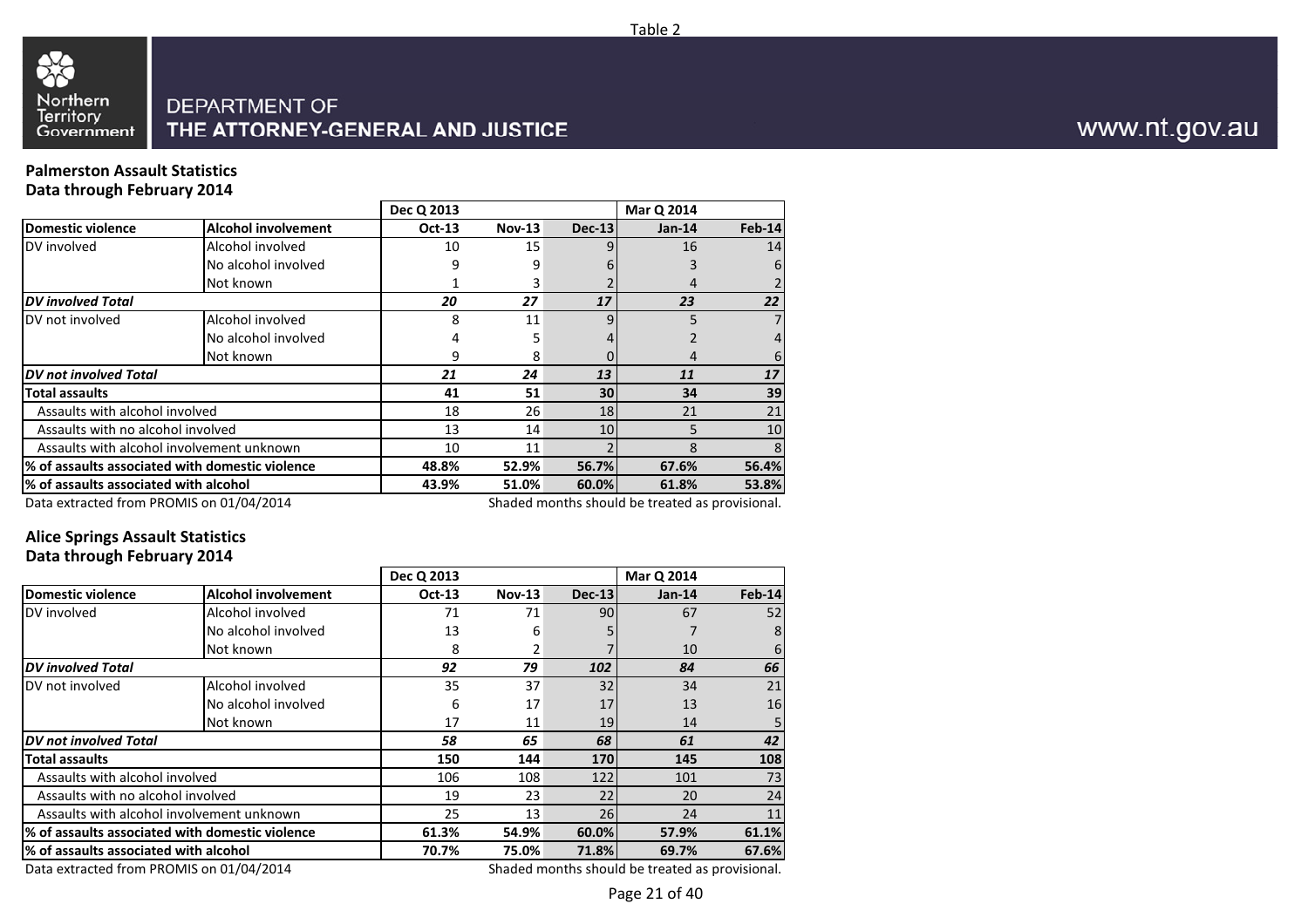



#### **Katherine Assault StatisticsData through February 2014**

|                 |                 | Jun Q 2012      | Sep Q 2012     | Dec Q 2012      | Mar Q 2013      |       | Jun Q 2013 Sep Q 2013 |        |               |
|-----------------|-----------------|-----------------|----------------|-----------------|-----------------|-------|-----------------------|--------|---------------|
|                 |                 |                 |                |                 |                 |       | $Jul-13$              | Aug-13 | <b>Sep-13</b> |
| 93              | 103             | 91              | 84             | 105             | 84              | 82    | 38                    | 46     | 51            |
|                 | 13 <sub>1</sub> |                 | 14             | 18 <sub>l</sub> |                 |       |                       |        |               |
|                 |                 |                 |                |                 | 12 <sub>1</sub> |       |                       |        |               |
| <b>110</b>      | 121             | 100             | 106            | 134             | 103             | 93    | 47                    | 53     | 56            |
| 37              | 49              | 44              | 50             | 51              | 43              | 46    |                       | 15     | 6             |
|                 |                 | 12              |                |                 |                 |       |                       |        |               |
| 10 <sup>1</sup> | 12              | 10              | 16             |                 |                 |       |                       |        |               |
| 56              | 65              | 66              | 77             | 70              | 60              | 55    | 13                    | 22     | 13            |
| 166             | 186             | 166             | 183            | 204             |                 | 148   | 60                    | 75     | 69            |
| 130             | 152             | 135             | 134            | 156             | 127             | 128   | 47                    | 61     | 57            |
| 17              | 17              | 13 <sub>1</sub> | 25             | 26              | 13              |       |                       |        |               |
| 19              | 17              | 18 <sub>l</sub> | 24             | 22              | 23 <sub>1</sub> |       | 10                    |        |               |
|                 |                 | 60.2%           | 57.9%          | 65.7%           |                 | 62.8% | 78.3%                 | 70.7%  | 81.2%         |
| 78.3%           |                 | 81.3%           | 73.2%          | 76.5%           |                 | 86.5% | 78.3%                 | 81.3%  | 82.6%         |
|                 |                 | 66.3%           | 65.1%<br>81.7% |                 |                 |       | 163<br>63.2%<br>77.9% |        |               |

Data extracted from PROMIS on 01/04/2014

#### **Tennant Creek Assault StatisticsData through February 2014**

|                                                  |                            | Dec Q 2011      | Mar Q 2012 | Jun Q 2012      | Sep Q 2012      | Dec Q 2012 | Mar Q 2013 |       | Jun Q 2013 Sep Q 2013 |        |          |
|--------------------------------------------------|----------------------------|-----------------|------------|-----------------|-----------------|------------|------------|-------|-----------------------|--------|----------|
| Domestic violence                                | <b>Alcohol involvement</b> |                 |            |                 |                 |            |            |       | <b>Jul-13</b>         | Aug-13 | $Sep-13$ |
| DV involved                                      | Alcohol involved           | 96              | 65         | 63              | <b>58</b>       | 69         | 124        | 115   | 40                    | 43     | 30       |
|                                                  | No alcohol involved        | 12              | 16         |                 |                 |            | 20         |       |                       |        |          |
|                                                  | Not known                  |                 |            |                 |                 |            |            | 10    |                       |        |          |
| <b>DV</b> involved Total                         |                            | 113             | 84         | 76              | 64              | 81         | 148        | 141   | 45                    | 47     | 35       |
| DV not involved                                  | Alcohol involved           | 19              | 30         | 25 <sub>1</sub> | 15 <sub>1</sub> | 30         | 37         | 28    |                       |        |          |
|                                                  | No alcohol involved        |                 |            |                 |                 |            |            |       |                       |        |          |
|                                                  | Not known                  |                 |            |                 |                 |            |            |       |                       |        |          |
| <b>IDV</b> not involved Total                    |                            | 31              | 38         | 32              | 21              | 44         | 51         | 40    | 12                    | 11     |          |
| <b>Total assaults</b>                            |                            | 144             | 122        | <b>108</b>      | 85              | 125        | 199        | 181   | 57                    | 58     | 39       |
| Assaults with alcohol involved                   |                            | 115             | 95         | 88              | 73              | 99         | 161        | 143   | 47                    | 49     | 34       |
| Assaults with no alcohol involved                |                            | 19              | 19         | 15 I            |                 | 14         |            | 24    |                       |        |          |
| Assaults with alcohol involvement unknown        |                            | 10 <sup>1</sup> |            |                 |                 | 12         |            |       |                       |        |          |
| 1% of assaults associated with domestic violence |                            | 78.5%           | 68.9%      | 70.4%           | 75.3%           | 64.8%      | 74.4%      | 77.9% | 78.9%                 | 81.0%  | 89.7%    |
| 1% of assaults associated with alcohol           |                            | 79.9%           | 77.9%      | 81.5%           | 85.9%           | 79.2%      | 80.9%      | 79.0% | 82.5%                 | 84.5%  | 87.2%    |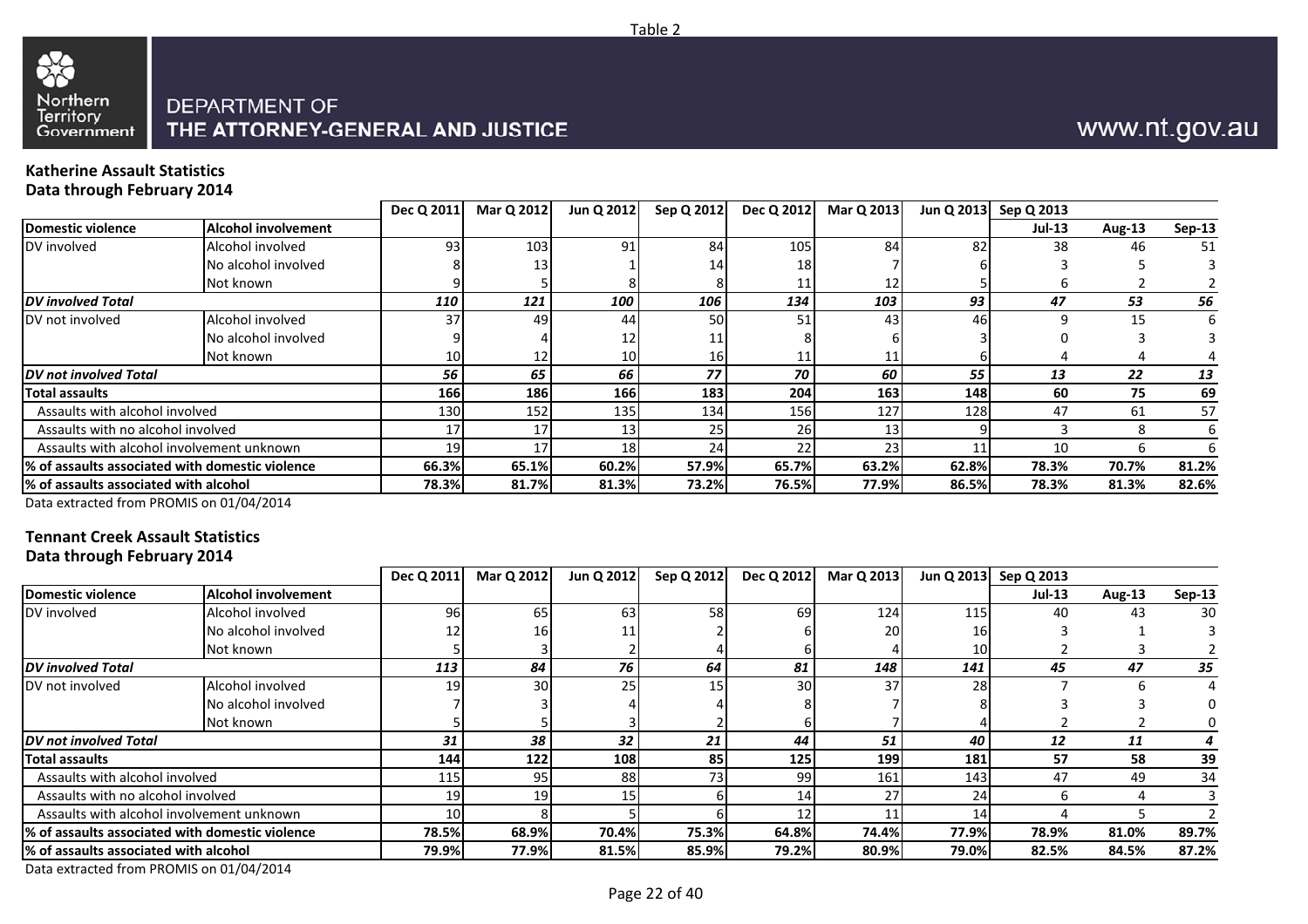

#### **Katherine Assault StatisticsData through February 2014**

|                                                          |                                                 | Dec Q 2013    |               |          | Mar Q 2014                                                             |          |
|----------------------------------------------------------|-------------------------------------------------|---------------|---------------|----------|------------------------------------------------------------------------|----------|
| <b>Domestic violence</b>                                 | <b>Alcohol involvement</b>                      | <b>Oct-13</b> | <b>Nov-13</b> | $Dec-13$ | $Jan-14$                                                               | Feb-14   |
| DV involved                                              | Alcohol involved                                | 32            | 18            | 32       | 25                                                                     | 19       |
|                                                          | No alcohol involved                             |               |               |          | 4                                                                      |          |
|                                                          | Not known                                       | 8             |               |          |                                                                        |          |
| <b>DV</b> involved Total                                 |                                                 | 43            | 23            | 36       | 31                                                                     | 20       |
| DV not involved                                          | Alcohol involved                                | 9             | 3             | 15       | 16                                                                     |          |
|                                                          | No alcohol involved                             |               |               |          | 0                                                                      |          |
|                                                          | Not known                                       | 4             |               |          | 4                                                                      |          |
| DV not involved Total                                    |                                                 | 14            |               | 21       | 20                                                                     | 10       |
| Total assaults                                           |                                                 | 57            | 30            | 57       | 51                                                                     | 30       |
| Assaults with alcohol involved                           |                                                 | 41            | 21            | 47       | 41                                                                     | 26       |
| Assaults with no alcohol involved                        |                                                 | 4             | 5             |          | 4                                                                      | $\Omega$ |
|                                                          | Assaults with alcohol involvement unknown       | 12            | 4             |          | 6                                                                      |          |
|                                                          | % of assaults associated with domestic violence | 75.4%         | 76.7%         | 63.2%    | 60.8%                                                                  | 66.7%    |
| % of assaults associated with alcohol                    |                                                 | 71.9%         | 70.0%         | 82.5%    | 80.4%                                                                  | 86.7%    |
| $D_{\text{obs}}$ schools of frame DDOMAIC and 04/04/3044 |                                                 |               |               |          | والمستملحات ومستسلم والمتفسط ومطالعا الماروس والمستنقص ومستلم والمستان |          |

Data extracted from PROMIS on 01/04/2014

Shaded months should be treated as provisional.

#### **Tennant Creek Assault StatisticsData through February 2014**

|                                          |                                                 | Dec Q 2013    |               |               | Mar Q 2014                                      |               |
|------------------------------------------|-------------------------------------------------|---------------|---------------|---------------|-------------------------------------------------|---------------|
| <b>Domestic violence</b>                 | <b>Alcohol involvement</b>                      | <b>Oct-13</b> | <b>Nov-13</b> | <b>Dec-13</b> | $Jan-14$                                        | <b>Feb-14</b> |
| DV involved                              | Alcohol involved                                | 38            | 29            | 28            | 32                                              | 17            |
|                                          | No alcohol involved                             |               |               |               |                                                 |               |
|                                          | Not known                                       |               | 4             |               | 0                                               |               |
| <b>DV</b> involved Total                 |                                                 | 48            | 38            | 34            | 37                                              | 22            |
| DV not involved                          | Alcohol involved                                | 10            | 6             | 20            | 14                                              |               |
|                                          | No alcohol involved                             | 4             |               |               | 0                                               |               |
|                                          | Not known                                       |               |               |               | $\Omega$                                        |               |
| <b>DV</b> not involved Total             |                                                 | 17            | 8             | 22            | 14                                              |               |
| Total assaults                           |                                                 | 65            | 46            | 56            | 51                                              | 28            |
| Assaults with alcohol involved           |                                                 | 48            | 35            | 48            | 46                                              | 21            |
| Assaults with no alcohol involved        |                                                 | 11            | 6             | 6             |                                                 |               |
|                                          | Assaults with alcohol involvement unknown       | 6             | 5             |               | $\Omega$                                        |               |
|                                          | % of assaults associated with domestic violence | 73.8%         | 82.6%         | 60.7%         | 72.5%                                           | 78.6%         |
| % of assaults associated with alcohol    |                                                 | 73.8%         | 76.1%         | 85.7%         | 90.2%                                           | 75.0%         |
| Data extracted from PROMIS on 01/04/2014 |                                                 |               |               |               | Shaded months should be treated as provisional. |               |

Data extracted from PROMIS on 01/04/2014

www.nt.gov.au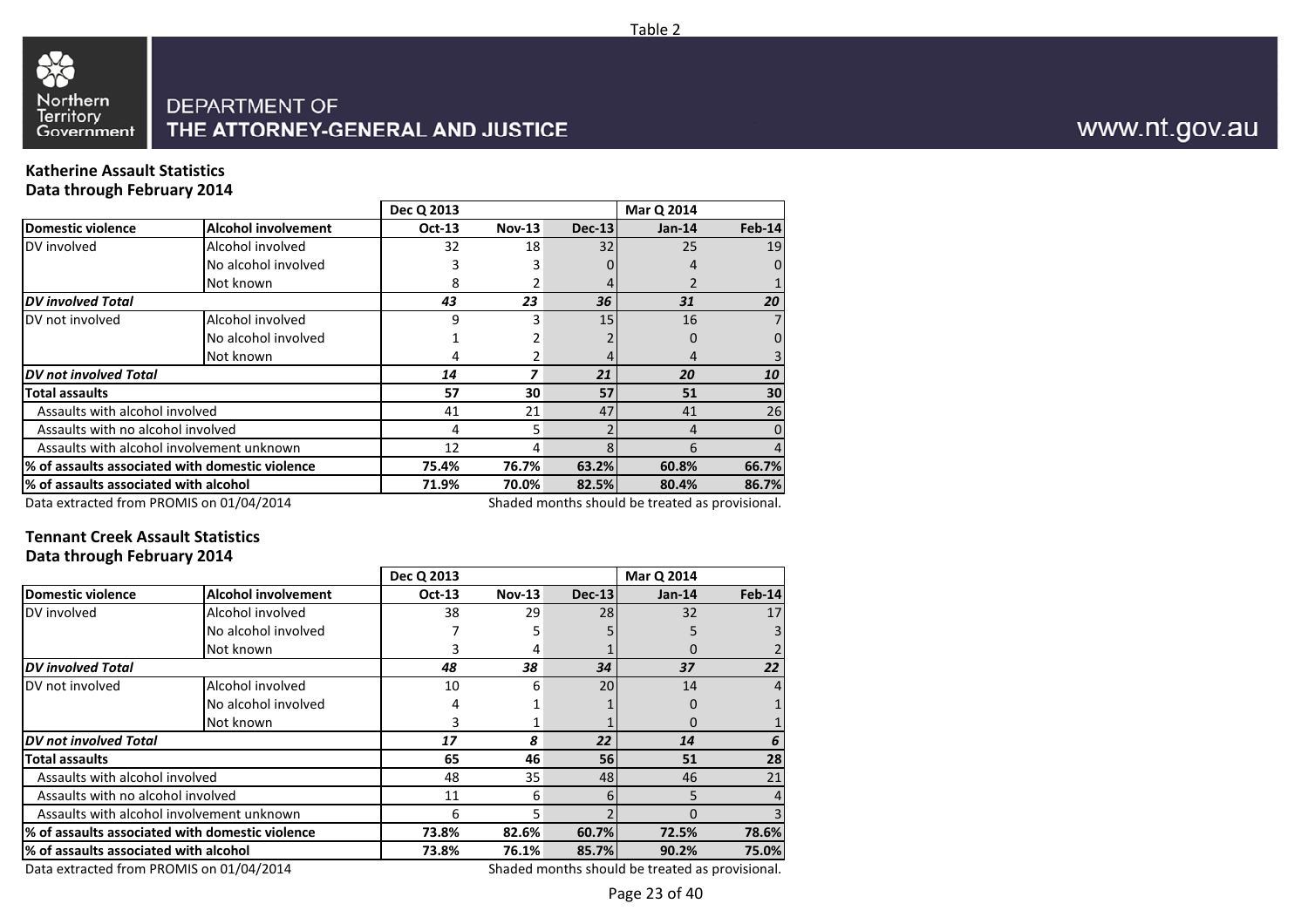



#### **Nhulunbuy Assault StatisticsData through February 2014**

33

|                                        |                                                  | Dec Q 2011 | Mar Q 2012 | Jun Q 2012 | Sep Q 2012      | Dec Q 2012 | Mar Q 2013      |       | Jun Q 2013 Sep Q 2013 |        |          |
|----------------------------------------|--------------------------------------------------|------------|------------|------------|-----------------|------------|-----------------|-------|-----------------------|--------|----------|
| Domestic violence                      | <b>Alcohol involvement</b>                       |            |            |            |                 |            |                 |       | <b>Jul-13</b>         | Aug-13 | $Sep-13$ |
| DV involved                            | Alcohol involved                                 | 18         |            | 10         |                 |            |                 |       |                       |        |          |
|                                        | No alcohol involved                              |            |            |            |                 |            |                 |       |                       |        |          |
|                                        | Not known                                        |            |            |            |                 |            |                 |       |                       |        |          |
| <b>DV</b> involved Total               |                                                  | 20         | 4          | 15         |                 |            | 14              | 17    |                       |        |          |
| DV not involved                        | Alcohol involved                                 |            | 11         |            |                 |            | 10 <sup>1</sup> |       |                       |        | 0        |
|                                        | No alcohol involved                              |            |            |            |                 |            |                 |       |                       |        |          |
|                                        | Not known                                        |            |            |            |                 |            |                 |       |                       |        |          |
| <b>DV</b> not involved Total           |                                                  | 12         | 14         | 13         |                 | 12         | 11              |       |                       |        |          |
| <b>Total assaults</b>                  |                                                  | 32         | 18         | 28         | 14 <sup>1</sup> | 21         | 25              | 25    |                       |        | 10       |
| Assaults with alcohol involved         |                                                  | 24         | 15         | <b>18</b>  |                 |            | 16 <sup>1</sup> | 19    |                       |        |          |
| Assaults with no alcohol involved      |                                                  |            |            |            |                 |            |                 |       |                       |        |          |
|                                        | Assaults with alcohol involvement unknown        |            |            |            |                 |            |                 |       |                       |        |          |
|                                        | 1% of assaults associated with domestic violence | 62.5%      | 22.2%      | 53.6%      | 57.1%           | 42.9%      | 56.0%           | 68.0% | 75.0%                 | 75.0%  | 90.0%    |
|                                        |                                                  | 75.0%      | 83.3%      | 64.3%      | 78.6%           | 61.9%      | 64.0%           | 76.0% | 87.5%                 | 50.0%  | 60.0%    |
| 1% of assaults associated with alcohol |                                                  |            |            |            |                 |            |                 |       |                       |        |          |

Data extracted from PROMIS on 01/04/2014

## **NT Balance Assault Statistics**

**Data through February 2014**

|                                                  |                            | Dec Q 2011      | Mar Q 2012 | Jun Q 2012 | Sep Q 2012       | Dec Q 2012 | Mar Q 2013 |       | Jun Q 2013 Sep Q 2013 |        |          |
|--------------------------------------------------|----------------------------|-----------------|------------|------------|------------------|------------|------------|-------|-----------------------|--------|----------|
| Domestic violence                                | <b>Alcohol involvement</b> |                 |            |            |                  |            |            |       | $Jul-13$              | Aug-13 | $Sep-13$ |
| DV involved                                      | Alcohol involved           | 180             | 154        | 131        | 144              | 147        | 156        | 165   | 55                    | 60     | 62       |
|                                                  | No alcohol involved        | 190             | 155        | 167        | 123 <sub>l</sub> | 161        | 190        | 201   | 53                    | 50     | 59       |
|                                                  | Not known                  | 38 <sub>l</sub> | 34         | 37         | 38               | 39         | 51         | 45    |                       | 14     |          |
| <b>IDV</b> involved Total                        |                            | 408             | 343        | 335        | 305              | 347        | 397        | 411   | 116                   | 124    | 130      |
| DV not involved                                  | Alcohol involved           | 54              | 51         | 40         | 51               | 71         | 43         | 45    | 23                    | 19     | 23       |
|                                                  | No alcohol involved        | 67              | 69         |            | 46               | 80         | 68         | 61    |                       | 24     | 25       |
|                                                  | Not known                  | 29              | 21         | 16         | 22               | 43         | 32         | 32    |                       | 13     |          |
| <b>DV</b> not involved Total                     |                            | 150             | 141        | 107        | 119              | 194        | 143        | 138   | 38                    | 56     | 52       |
| <b>Total assaults</b>                            |                            | 558             | 484        | 442        | 424              | 541        | 540        | 549   | 154                   | 180    | 182      |
| Assaults with alcohol involved                   |                            | 234             | 205        | 171        | <b>195</b>       | 218        | 199        | 210   | 78                    | 79     | 85       |
| Assaults with no alcohol involved                |                            | 257             | 224        | 218        | 169              | 241        | 258        | 262   | 62                    | 74     | 84       |
| Assaults with alcohol involvement unknown        |                            | 67              | 55         | 53         | <b>60</b>        | 82         | 83         |       | 14                    | 27     | 13       |
| 1% of assaults associated with domestic violence |                            | 73.1%           | 70.9%      | 75.8%      | 71.9%            | 64.1%      | 73.5%      | 74.9% | 75.3%                 | 68.9%  | 71.4%    |
| 1% of assaults associated with alcohol           |                            | 41.9%           | 42.4%      | 38.7%      | 46.0%            | 40.3%      | 36.9%      | 38.3% | 50.6%                 | 43.9%  | 46.7%    |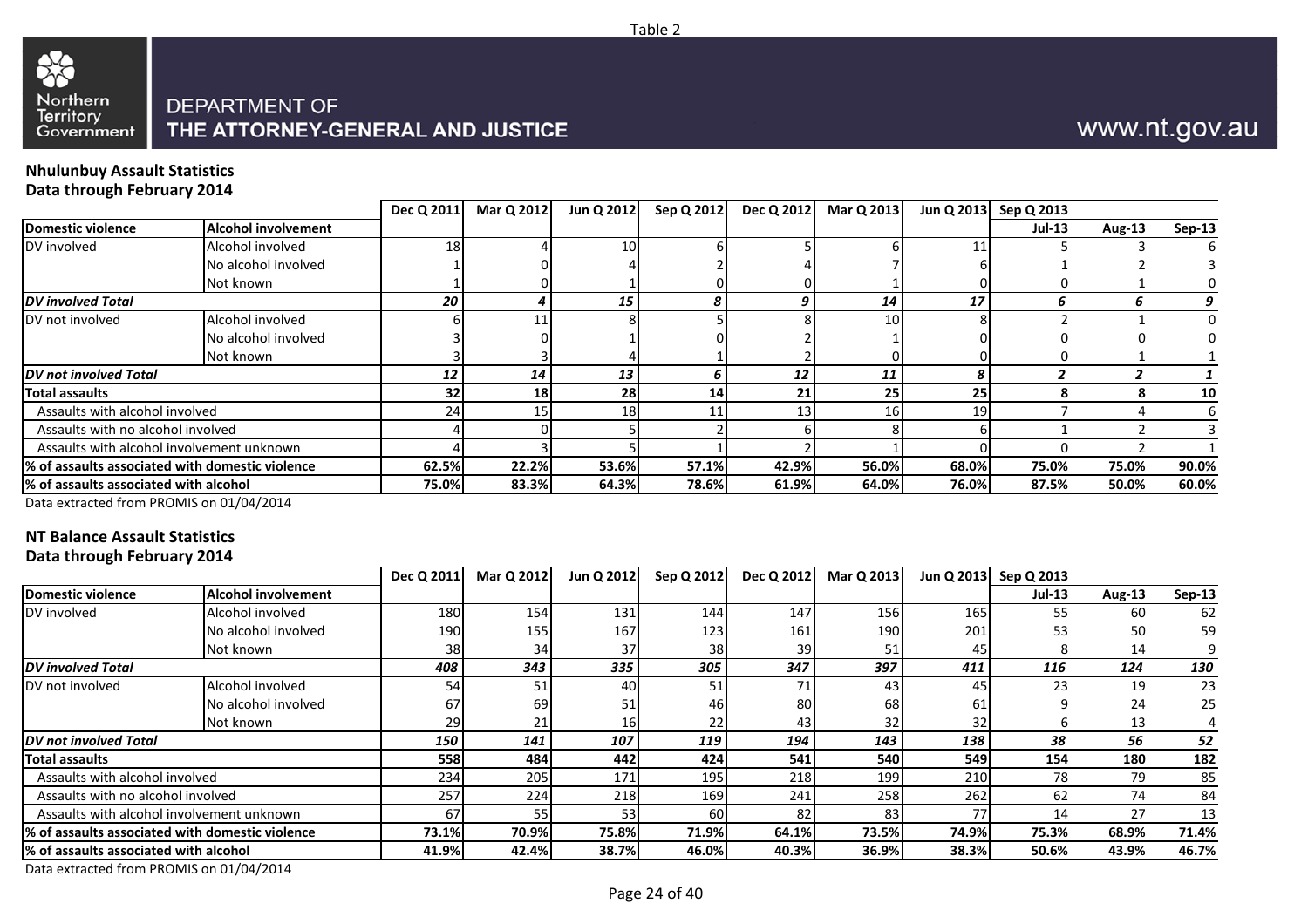

#### **Nhulunbuy Assault StatisticsData through February 2014**

|                                                          |                                                 | Dec Q 2013    |               |               | Mar Q 2014                                                                    |          |
|----------------------------------------------------------|-------------------------------------------------|---------------|---------------|---------------|-------------------------------------------------------------------------------|----------|
| Domestic violence                                        | <b>Alcohol involvement</b>                      | <b>Oct-13</b> | <b>Nov-13</b> | <b>Dec-13</b> | $Jan-14$                                                                      | Feb-14   |
| DV involved                                              | Alcohol involved                                |               |               |               | h                                                                             |          |
|                                                          | No alcohol involved                             |               |               |               |                                                                               |          |
|                                                          | Not known                                       |               |               |               |                                                                               |          |
| <b>DV</b> involved Total                                 |                                                 |               | 6             | 6             |                                                                               |          |
| DV not involved                                          | Alcohol involved                                |               |               |               |                                                                               |          |
|                                                          | No alcohol involved                             |               |               |               |                                                                               |          |
|                                                          | Not known                                       |               | Ω             |               |                                                                               |          |
| DV not involved Total                                    |                                                 |               | 4             |               |                                                                               |          |
| <b>Total assaults</b>                                    |                                                 | 9             | 10            | 11            | 10                                                                            | 12       |
| Assaults with alcohol involved                           |                                                 |               | 5             | g             | 9                                                                             | 10       |
| Assaults with no alcohol involved                        |                                                 |               |               |               |                                                                               | $\Omega$ |
|                                                          | Assaults with alcohol involvement unknown       | O             |               |               |                                                                               |          |
|                                                          | % of assaults associated with domestic violence | 77.8%         | 60.0%         | 54.5%         | 70.0%                                                                         | 25.0%    |
| % of assaults associated with alcohol                    |                                                 | 55.6%         | 50.0%         | 81.8%         | 90.0%                                                                         | 83.3%    |
| $D_{\text{obs}}$ schools of frame DDOMAIC and 04/04/3044 |                                                 |               |               |               | والمستملحات ومستسلم والمتفقف مستلفاتها المراوية والمستقل والمستحدة والمستحداث |          |

Data extracted from PROMIS on 01/04/2014

Shaded months should be treated as provisional.

## **NT Balance Assault Statistics**

#### **Data through February 2014**

|                                          |                                                 | Dec Q 2013    |               |               | Mar Q 2014                                      |          |
|------------------------------------------|-------------------------------------------------|---------------|---------------|---------------|-------------------------------------------------|----------|
| <b>Domestic violence</b>                 | <b>Alcohol involvement</b>                      | <b>Oct-13</b> | <b>Nov-13</b> | <b>Dec-13</b> | $Jan-14$                                        | $Feb-14$ |
| DV involved                              | Alcohol involved                                | 62            | 67            | 69            | 44                                              | 51       |
|                                          | No alcohol involved                             | 64            | 68            | 66            | 51                                              | 43       |
|                                          | Not known                                       | 13            | 17            | 10            | 13                                              | 12       |
| <b>DV</b> involved Total                 |                                                 | 139           | 152           | 145           | 108                                             | 106      |
| DV not involved                          | Alcohol involved                                | 21            | 13            | 16            | 13                                              |          |
|                                          | No alcohol involved                             | 18            | 28            | 14            | 17                                              | 17       |
|                                          | Not known                                       | 12            | 13            |               | 11                                              | 10       |
| <b>DV</b> not involved Total             |                                                 | 51            | 54            | 37            | 41                                              | 34       |
| <b>Total assaults</b>                    |                                                 | 190           | 206           | 182           | 149                                             | 140      |
| Assaults with alcohol involved           |                                                 | 83            | 80            | 85            | 57                                              | 58       |
| Assaults with no alcohol involved        |                                                 | 82            | 96            | 80            | 68                                              | 60       |
|                                          | Assaults with alcohol involvement unknown       | 25            | 30            | 17            | 24                                              | 22       |
|                                          | % of assaults associated with domestic violence | 73.2%         | 73.8%         | 79.7%         | 72.5%                                           | 75.7%    |
| % of assaults associated with alcohol    |                                                 | 43.7%         | 38.8%         | 46.7%         | 38.3%                                           | 41.4%    |
| Data extracted from PROMIS on 01/04/2014 |                                                 |               |               |               | Shaded months should be treated as provisional. |          |

Data extracted from PROMIS on 01/04/2014

www.nt.gov.au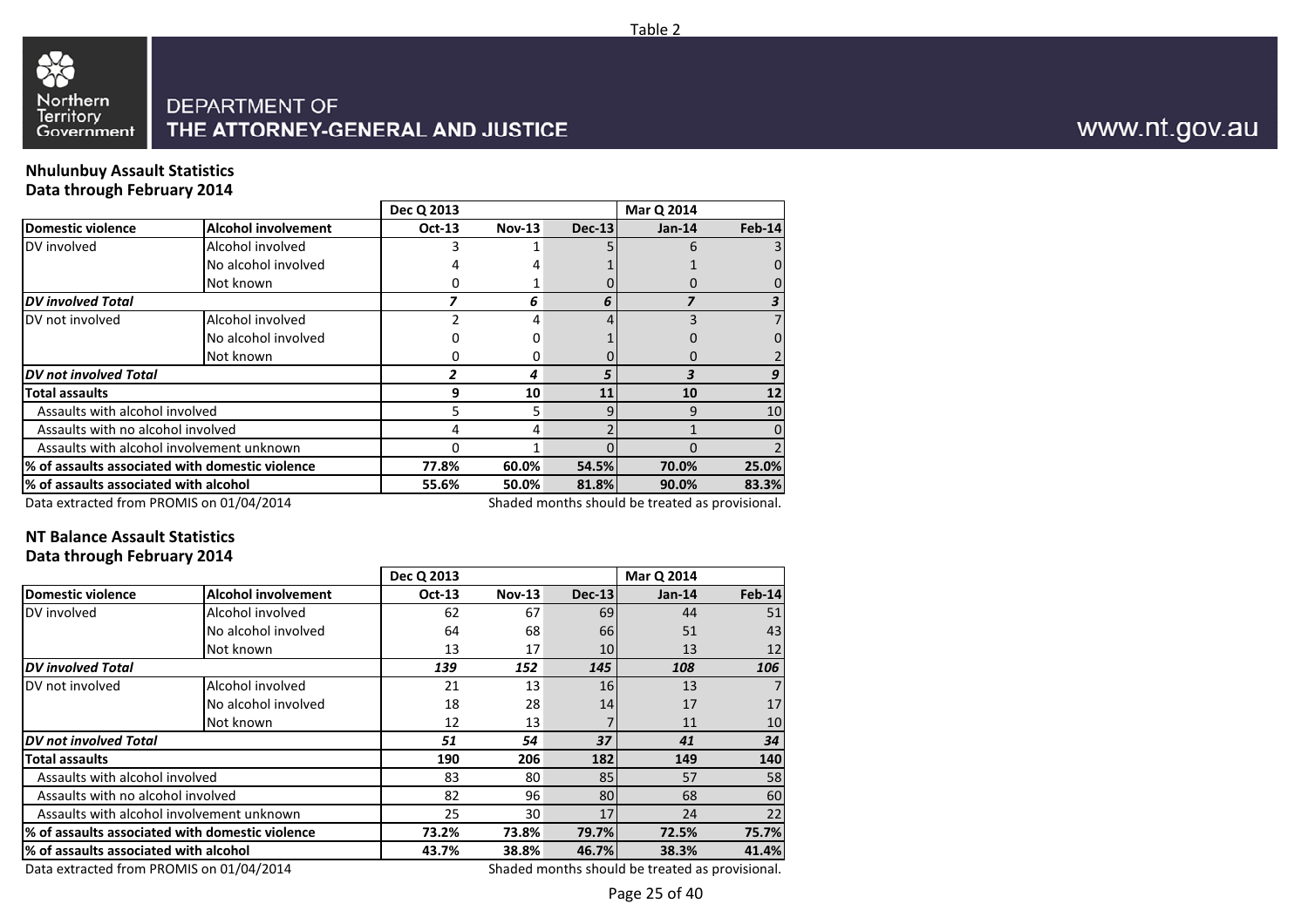

## **Northern Territory Yearly Crime Statistics**

 **Data for the 12 months ending in February, 2009 to 2014Offence Rates (per 100,000 population)**<br> **Offence Rates (per 100,000 population)**<br> **Offence Rates (per 100,000 population) Number of offences <sup>2009</sup>** 0111 Murderr 15 0121 Attempted Murder $\sim$  6 0131 Manslaughter 4 0132 Driving causing death 0 **01 Homicide and related offences 25**021 Assault 5,502 029 Acts intended to cause injury - otherr 26 **02 Acts intended to cause injury 5,528** 031 Sexual assault <sup>394</sup> 032 Non-assaultive sexual offencess and  $\sim$  22 **03 Sexual assault and related offences 416049 Other dangerous or negligent acts endangering persons 81**0511 Abduction and kidnapping 3 0521 Deprivation of liberty/false imprisonment 45 0531 Harassment and private nuisance 510532 Threatening behaviour 273 **05 Abduction, harassment and other offences 372** 061 Robberyy 107 0621 Blackmail and extortionn 1 3 1 0 2 0 0.5 1.3 0.4 0.0 0.8 0.0 **06 Robbery, extortion and related offences** 108 Total offences against the person **6,530**  House break-ins, actual 1,507 1,422 1,741 1,596 1,925 1,325 680.5 625.7 755.4 686.4 810.7 548.0 House break-ins, attempted <sup>184</sup> <sup>290</sup> <sup>312</sup> <sup>241</sup> <sup>278</sup> <sup>153</sup> 83.1 127.6 135.4 103.6 117.1 63.3 **0711 House break-ins 1,691**  Commercial break-ins, actual 1,994 Commercial break-ins, attempted <sup>301</sup> <sup>306</sup> <sup>334</sup> <sup>219</sup> <sup>266</sup> <sup>126</sup> 135.9 134.7 144.9 94.2 112.0 52.1 **0711 Commercial break-ins 2,295**0812 Illegal use of a motor vehicle 1923 0813 Theft of motor vehicle parts or contents 1,310 **081 Motor vehicle theft and related offences 2,23308\* Theft and related offences (other than MV) 7,56712 Property damage offences** 8,383 **Total property offences** 22,169

www.nt.gov.au

|                           |                 |                 |                  |                 |                 | Offence Rates (per 100,000 population) |         |         |                  |         |                  |
|---------------------------|-----------------|-----------------|------------------|-----------------|-----------------|----------------------------------------|---------|---------|------------------|---------|------------------|
| 9                         | 2010            | 2011            | 2012             | 2013            | 2014            | 2009                                   | 2010    | 2011    | 2012             | 2013    | 2014             |
| $\overline{5}$            | 8               | 13              | 8                | 19              | 15              | 6.8                                    | 3.5     | 5.6     | 3.4              | 8.0     | 6.2              |
| 6                         | 7               | 5               | $\overline{2}$   | 1               | 2               | 2.7                                    | 3.1     | 2.2     | 0.9              | 0.4     | 0.8              |
| 4                         | 6               | $\overline{2}$  | 0                | 3               | 3               | 1.8                                    | 2.6     | 0.9     | 0.0              | 1.3     | 1.2              |
| 0                         | $\overline{2}$  | $\mathbf 0$     | 1                | 1               | 1               | 0.0                                    | 0.9     | 0.0     | 0.4              | 0.4     | 0.4              |
| 5                         | $\overline{23}$ | $\overline{20}$ | $\overline{11}$  | $\overline{24}$ | $\overline{21}$ | 11.3                                   | 10.1    | 8.7     | $\overline{4.7}$ | 10.1    | $\overline{8.7}$ |
| $\overline{2}$            | 6,286           | 6,595           | 6,688            | 7,065           | 7,590           | 2,484.4                                | 2,766.1 | 2,861.7 | 2,876.4          | 2,975.3 | 3,139.3          |
| $\overline{6}$            | 17              | 23              | 27               | 27              | 30              | 11.7                                   | 7.5     | 10.0    | 11.6             | 11.4    | 12.4             |
| 8                         | 6,303           | 6,618           | 6,715            | 7,092           | 7,620           | 2,496.1                                | 2,773.5 | 2,871.6 | 2,888.0          | 2,986.7 | 3,151.7          |
| 4                         | 407             | 343             | 333              | 330             | 354             | 177.9                                  | 179.1   | 148.8   | 143.2            | 139.0   | 146.4            |
| 2                         | 27              | 22              | 47               | 54              | 58              | 9.9                                    | 11.9    | 9.5     | 20.2             | 22.7    | 24.0             |
| 6                         | 434             | 365             | 380              | 384             | 412             | 187.8                                  | 191.0   | 158.4   | 163.4            | 161.7   | 170.4            |
| $\overline{\mathbf{1}}$   | 83              | 92              | 98               | 126             | 140             | 36.6                                   | 36.5    | 39.9    | 42.1             | 53.1    | 57.9             |
| $\overline{\overline{3}}$ | $\overline{2}$  | $\overline{2}$  | $\overline{2}$   | $\mathbf{1}$    | 1               | 1.4                                    | 0.9     | 0.9     | 0.9              | 0.4     | 0.4              |
| 5                         | 59              | 33              | 50               | 59              | 50              | 20.3                                   | 26.0    | 14.3    | 21.5             | 24.8    | 20.7             |
| 1                         | 84              | 84              | 51               | 51              | 47              | 23.0                                   | 37.0    | 36.4    | 21.9             | 21.5    | 19.4             |
| 3                         | 347             | 311             | 312              | 302             | 337             | 123.3                                  | 152.7   | 134.9   | 134.2            | 127.2   | 139.4            |
| 2                         | 492             | 430             | 415              | 413             | 435             | 168.0                                  | 216.5   | 186.6   | 178.5            | 173.9   | 179.9            |
| $\overline{7}$            | 117             | 91              | 84               | 102             | 83              | 48.3                                   | 51.5    | 39.5    | 36.1             | 43.0    | 34.3             |
| $\overline{1}$            | 3               | 1               | $\boldsymbol{0}$ | $\overline{2}$  | 0               | 0.5                                    | 1.3     | 0.4     | 0.0              | 0.8     | 0.0              |
| 8                         | 120             | 92              | 84               | 104             | 83              | 48.8                                   | 52.8    | 39.9    | 36.1             | 43.8    | 34.3             |
| 0                         | 7,455           | 7,617           | 7,703            | 8,143           | 8,711           | 2,948.6                                | 3,280.5 | 3,305.1 | 3,312.9          | 3,429.3 | 3,602.9          |
| $\overline{7}$            | 1,422           | 1,741           | 1,596            | 1,925           | 1,325           | 680.5                                  | 625.7   | 755.4   | 686.4            | 810.7   | 548.0            |
| 4                         | 290             | 312             | 241              | 278             | 153             | 83.1                                   | 127.6   | 135.4   | 103.6            | 117.1   | 63.3             |
| 1                         | 1,712           | 2,053           | 1,837            | 2,203           | 1,478           | 763.6                                  | 753.3   | 890.8   | 790.1            | 927.8   | 611.3            |
| 4                         | 1,732           | 1,741           | 1,582            | 1,687           | 1,464           | 900.4                                  | 762.1   | 755.4   | 680.4            | 710.5   | 605.5            |
| 1                         | 306             | 334             | 219              | 266             | 126             | 135.9                                  | 134.7   | 144.9   | 94.2             | 112.0   | 52.1             |
| 5                         | 2,038           | 2,075           | 1,801            | 1,953           | 1,590           | 1,036.3                                | 896.8   | 900.4   | 774.6            | 822.5   | 657.6            |
| $\overline{\mathbf{3}}$   | 892             | 1,060           | 824              | 1,002           | 921             | 416.8                                  | 392.5   | 459.9   | 354.4            | 422.0   | 380.9            |
| 0                         | 1,626           | 1,525           | 1,394            | 1,257           | 985             | 591.5                                  | 715.5   | 661.7   | 599.5            | 529.4   | 407.4            |
| 3                         | 2,518           | 2,585           | 2,218            | 2,259           | 1,906           | 1,008.3                                | 1,108.0 | 1,121.7 | 953.9            | 951.3   | 788.3            |
| 7                         | 7,295           | 7,496           | 7,032            | 7,157           | 6,320           | 3,416.8                                | 3,210.1 | 3,252.6 | 3,024.3          | 3,014.1 | 2,614.0          |
| 3                         | 8,360           | 8,134           | 7,167            | 7,289           | 6,109           | 3,785.3                                | 3,678.7 | 3,529.5 | 3,082.4          | 3,069.7 | 2,526.7          |
| 9                         | 21,923          | 22,343          | 20,055           | 20,861          | 17,403          | 10,010.2                               | 9,646.9 | 9,695.0 | 8,625.3          | 8,785.3 | 7,198.0          |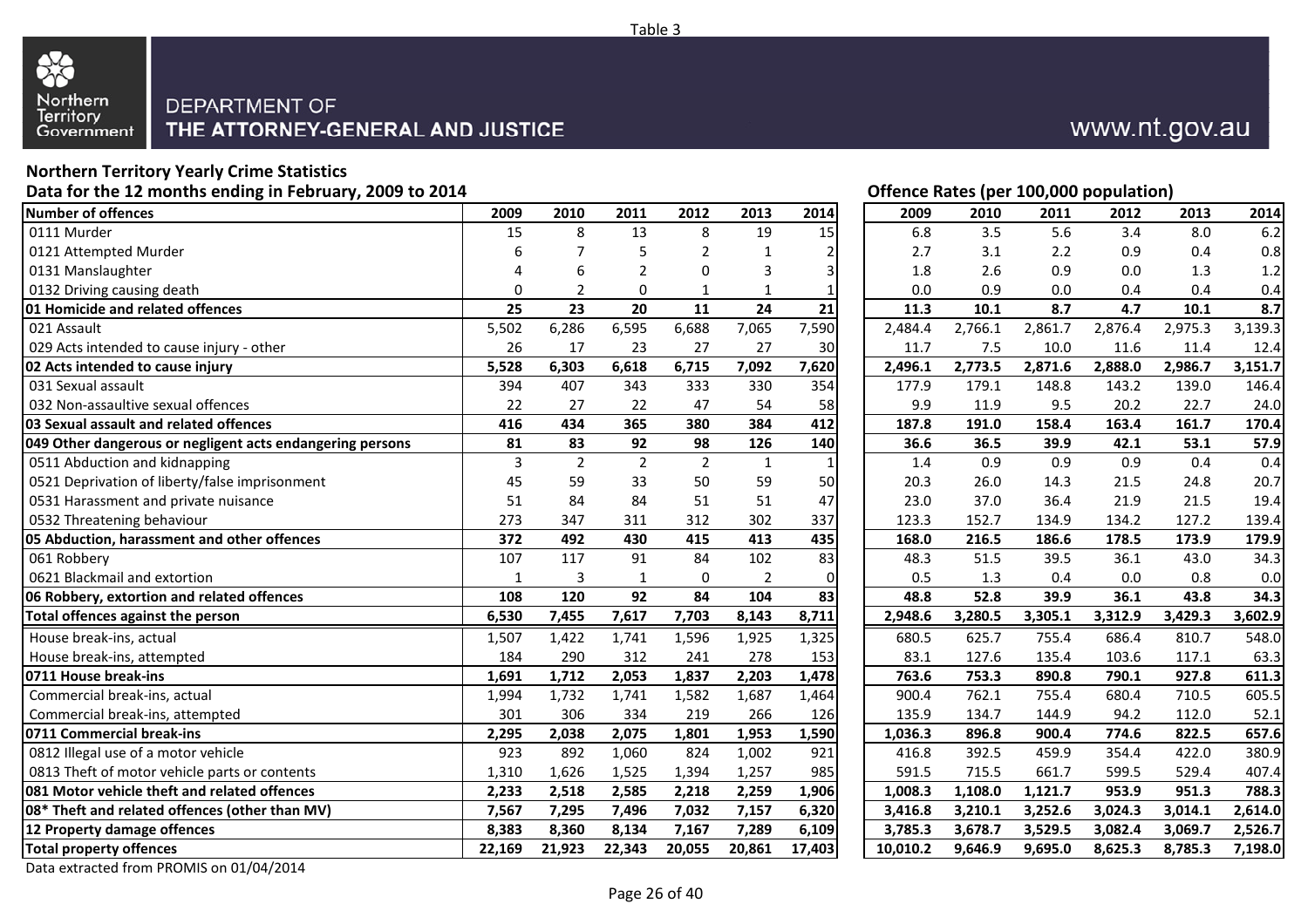

## www.nt.gov.au

### **Darwin Yearly Crime Statistics**

**Data for the 12 months ending in February, 2009 to 2014**

| <b>Number of offences</b>                                 | 2009            | 2010            | 2011           | 2012                    | 2013           | 2014         | 2009     | 2010        | 2011              | 2012     | 2013    | 2014    |
|-----------------------------------------------------------|-----------------|-----------------|----------------|-------------------------|----------------|--------------|----------|-------------|-------------------|----------|---------|---------|
| 0111 Murder                                               | 7               | $\Omega$        | $\overline{2}$ | $\overline{2}$          | 5              | 5            |          | 9.2<br>0.0  | 2.5               | 2.5      | 6.1     | 6.0     |
| 0121 Attempted Murder                                     | 2               | 3               |                | $\Omega$                | O              | $\mathbf{1}$ |          | 2.6<br>3.8  | 1.3               | 0.0      | 0.0     | 1.2     |
| 0131 Manslaughter                                         | $\overline{2}$  |                 |                | $\Omega$                |                | 0            |          | 2.6<br>2.6  | 1.3               | 0.0      | 1.2     | 0.0     |
| 0132 Driving causing death                                | $\Omega$        | 1               | 0              | 0                       | 0              | $\pmb{0}$    |          | 0.0<br>1.3  | 0.0               | 0.0      | 0.0     | 0.0     |
| 01 Homicide and related offences                          | 11              | 6               | 4              | $\overline{\mathbf{2}}$ | $\overline{6}$ | 6            | 14.4     | 7.7         | $\overline{5.0}$  | 2.5      | 7.3     | 7.2     |
| 021 Assault                                               | 1,542           | 1,476           | 1,590          | 1,516                   | 1,586          | 1,731        | 2,021.5  | 1,882.5     | 1,998.7           | 1,884.7  | 1,934.8 | 2,069.2 |
| 029 Acts intended to cause injury - other                 | 12              | 7               | 4              | 10                      | 9              | 9            | 15.7     | 8.9         | 5.0               | 12.4     | 11.0    | 10.8    |
| 02 Acts intended to cause injury                          | 1,554           | 1,483           | 1,594          | 1,526                   | 1,595          | 1,740        | 2,037.2  | 1,891.4     | 2,003.7           | 1,897.1  | 1,945.8 | 2,079.9 |
| 031 Sexual assault                                        | 89              | 118             | 106            | 105                     | 108            | 136          | 116.7    | 150.5       | 133.2             | 130.5    | 131.8   | 162.6   |
| 032 Non-assaultive sexual offences                        | 10              | 10              | $\overline{7}$ | 15                      | 14             | 25           | 13.1     | 12.8        | 8.8               | 18.6     | 17.1    | 29.9    |
| 03 Sexual assault and related offences                    | 99              | 128             | 113            | 120                     | 122            | 161          | 129.8    | 163.2       | 142.0             | 149.2    | 148.8   | 192.5   |
| 049 Other dangerous or negligent acts endangering persons | $\overline{23}$ | 21              | 23             | 13                      | 25             | 33           | 30.2     | 26.8        | 28.9              | 16.2     | 30.5    | 39.4    |
| 0511 Abduction and kidnapping                             | $\mathbf 0$     | $\Omega$        | $\Omega$       | $\mathbf 0$             | $\mathbf{1}$   | 0            |          | 0.0<br>0.0  | 0.0               | 0.0      | 1.2     | 0.0     |
| 0521 Deprivation of liberty/false imprisonment            | Δ               | 14              | 7              | 10                      | 19             | 7            |          | 17.9<br>5.2 | 8.8               | 12.4     | 23.2    | 8.4     |
| 0531 Harassment and private nuisance                      | 8               | 20              | 18             | 13                      | 14             | 14           | 10.5     | 25.5        | 22.6              | 16.2     | 17.1    | 16.7    |
| 0532 Threatening behaviour                                | 104             | 116             | 120            | 109                     | 89             | 90           | 136.3    | 147.9       | 150.8             | 135.5    | 108.6   | 107.6   |
| 05 Abduction, harassment and other offences               | 116             | 150             | 145            | 132                     | 123            | 111          | 152.1    | 191.3       | 182.3             | 164.1    | 150.1   | 132.7   |
| 061 Robbery                                               | 59              | 77              | 37             | 40                      | 56             | 50           | 77.3     | 98.2        | 46.5              | 49.7     | 68.3    | 59.8    |
| 0621 Blackmail and extortion                              | 1               | 0               | 1              | $\mathbf 0$             | $\mathbf{1}$   | 0            |          | 1.3<br>0.0  | 1.3               | 0.0      | 1.2     | 0.0     |
| 06 Robbery, extortion and related offences                | 60              | $\overline{77}$ | 38             | 40                      | 57             | 50           | 78.7     | 98.2        | 47.8              | 49.7     | 69.5    | 59.8    |
| Total offences against the person                         | 1,863           | 1,865           | 1,917          | 1,833                   | 1,928          | 2,101        | 2,442.3  | 2,378.6     | 2,409.7           | 2,278.8  | 2,352.1 | 2,511.5 |
| House break-ins, actual                                   | 637             | 692             | 602            | 644                     | 646            | 432          | 835.1    | 882.6       | 756.7             | 800.6    | 788.1   | 516.4   |
| House break-ins, attempted                                | 120             | 139             | 106            | 120                     | 81             | 21           | 157.3    | 177.3       | 133.2             | 149.2    | 98.8    | 25.1    |
| 0711 House break-ins                                      | 757             | 831             | 708            | 764                     | 727            | 453          | 992.4    | 1,059.8     | 890.0             | 949.8    | 886.9   | 541.5   |
| Commercial break-ins, actual                              | 628             | 597             | 434            | 382                     | 529            | 427          | 823.3    | 761.4       | 545.5             | 474.9    | 645.4   | 510.4   |
| Commercial break-ins, attempted                           | 149             | 98              | 88             | 57                      | 80             | 25           | 195.3    | 125.0       | 110.6             | 70.9     | 97.6    | 29.9    |
| 0711 Commercial break-ins                                 | 777             | 695             | 522            | 439                     | 609            | 452          | 1,018.6  | 886.4       | 656.2             | 545.8    | 742.9   | 540.3   |
| 0812 Illegal use of a motor vehicle                       | 438             | 377             | 396            | 326                     | 347            | 369          | 574.2    | 480.8       | 497.8             | 405.3    | 423.3   | 441.1   |
| 0813 Theft of motor vehicle parts or contents             | 816             | 892             | 855            | 797                     | 648            | 497          | 1,069.7  | 1,137.6     | 1,074.8           | 990.8    | 790.5   | 594.1   |
| 081 Motor vehicle theft and related offences              | 1,254           | 1,269           | 1,251          | 1,123                   | 995            | 866          | 1,643.9  | 1,618.5     | 1,572.5           | 1,396.1  | 1,213.8 | 1,035.2 |
| 08* Theft and related offences (other than MV)            | 3,628           | 3,487           | 3,417          | 3,214                   | 3,185          | 2,816        | 4,756.2  | 4,447.3     | 4,295.2           | 3,995.7  | 3,885.5 | 3,366.2 |
| 12 Property damage offences                               | 3,771           | 3,598           | 3,302          | 2,734                   | 2,547          | 2,089        | 4,943.6  | 4,588.8     | 4,150.7           | 3,398.9  | 3,107.2 | 2,497.1 |
| <b>Total property offences</b>                            | 10,187          | 9,880           | 9,200          | 8,274                   | 8,063          | 6,676        | 13,354.7 |             | 12,600.8 11,564.6 | 10,286.3 | 9,836.4 | 7,980.3 |
|                                                           |                 |                 |                |                         |                |              |          |             |                   |          |         |         |

| 4 |                |             |                |                         |              |                |          |          |          | Offence Rates (per 100,000 population) |         |         |
|---|----------------|-------------|----------------|-------------------------|--------------|----------------|----------|----------|----------|----------------------------------------|---------|---------|
|   | 2009           | 2010        | 2011           | 2012                    | 2013         | 2014           | 2009     | 2010     | 2011     | 2012                                   | 2013    | 2014    |
|   | 7              | $\mathbf 0$ | $\overline{2}$ | $\overline{2}$          | 5            |                | 9.2      | 0.0      | 2.5      | 2.5                                    | 6.1     | 6.0     |
|   | 2              | 3           | 1              | 0                       | 0            |                | 2.6      | 3.8      | 1.3      | 0.0                                    | 0.0     | 1.2     |
|   | $\overline{2}$ | 2           | 1              | 0                       | 1            | $\overline{0}$ | 2.6      | 2.6      | 1.3      | 0.0                                    | 1.2     | 0.0     |
|   | 0              | 1           | 0              | 0                       | 0            | $\Omega$       | 0.0      | 1.3      | 0.0      | 0.0                                    | 0.0     | 0.0     |
|   | 11             | 6           | 4              | $\overline{\mathbf{2}}$ | 6            | 6              | 14.4     | 7.7      | 5.0      | 2.5                                    | 7.3     | 7.2     |
|   | 1,542          | 1,476       | 1,590          | 1,516                   | 1,586        | 1,731          | 2,021.5  | 1,882.5  | 1,998.7  | 1,884.7                                | 1,934.8 | 2,069.2 |
|   | 12             | 7           | 4              | $10\,$                  | 9            | 9              | 15.7     | 8.9      | $5.0$    | 12.4                                   | 11.0    | 10.8    |
|   | 1,554          | 1,483       | 1,594          | 1,526                   | 1,595        | 1,740          | 2,037.2  | 1,891.4  | 2,003.7  | 1,897.1                                | 1,945.8 | 2,079.9 |
|   | 89             | 118         | 106            | 105                     | 108          | 136            | 116.7    | 150.5    | 133.2    | 130.5                                  | 131.8   | 162.6   |
|   | 10             | $10\,$      | 7              | 15                      | 14           | 25             | 13.1     | 12.8     | 8.8      | 18.6                                   | 17.1    | 29.9    |
|   | 99             | 128         | 113            | 120                     | 122          | 161            | 129.8    | 163.2    | 142.0    | 149.2                                  | 148.8   | 192.5   |
|   | 23             | 21          | 23             | 13                      | 25           | 33             | 30.2     | 26.8     | 28.9     | 16.2                                   | 30.5    | 39.4    |
|   | $\pmb{0}$      | $\mathbf 0$ | $\pmb{0}$      | $\pmb{0}$               | $\mathbf{1}$ | $\mathbf 0$    | $0.0\,$  | 0.0      | 0.0      | $0.0\,$                                | 1.2     | 0.0     |
|   | 4              | 14          | 7              | $10\,$                  | 19           | 7              | $5.2$    | 17.9     | 8.8      | 12.4                                   | 23.2    | 8.4     |
|   | 8              | 20          | 18             | 13                      | 14           | 14             | 10.5     | 25.5     | 22.6     | 16.2                                   | 17.1    | 16.7    |
|   | 104            | 116         | 120            | 109                     | 89           | 90             | 136.3    | 147.9    | 150.8    | 135.5                                  | 108.6   | 107.6   |
|   | 116            | 150         | 145            | 132                     | 123          | 111            | 152.1    | 191.3    | 182.3    | 164.1                                  | 150.1   | 132.7   |
|   | 59             | 77          | 37             | 40                      | 56           | 50             | 77.3     | 98.2     | 46.5     | 49.7                                   | 68.3    | 59.8    |
|   | $\mathbf{1}$   | 0           | 1              | 0                       | 1            | 0              | 1.3      | 0.0      | 1.3      | 0.0                                    | 1.2     | 0.0     |
|   | 60             | 77          | 38             | 40                      | 57           | 50             | 78.7     | 98.2     | 47.8     | 49.7                                   | 69.5    | 59.8    |
|   | 1,863          | 1,865       | 1,917          | 1,833                   | 1,928        | 2,101          | 2,442.3  | 2,378.6  | 2,409.7  | 2,278.8                                | 2,352.1 | 2,511.5 |
|   | 637            | 692         | 602            | 644                     | 646          | 432            | 835.1    | 882.6    | 756.7    | 800.6                                  | 788.1   | 516.4   |
|   | 120            | 139         | 106            | 120                     | 81           | 21             | 157.3    | 177.3    | 133.2    | 149.2                                  | 98.8    | 25.1    |
|   | 757            | 831         | 708            | 764                     | 727          | 453            | 992.4    | 1,059.8  | 890.0    | 949.8                                  | 886.9   | 541.5   |
|   | 628            | 597         | 434            | 382                     | 529          | 427            | 823.3    | 761.4    | 545.5    | 474.9                                  | 645.4   | 510.4   |
|   | 149            | 98          | 88             | 57                      | 80           | 25             | 195.3    | 125.0    | 110.6    | 70.9                                   | 97.6    | 29.9    |
|   | 777            | 695         | 522            | 439                     | 609          | 452            | 1,018.6  | 886.4    | 656.2    | 545.8                                  | 742.9   | 540.3   |
|   | 438            | 377         | 396            | 326                     | 347          | 369            | 574.2    | 480.8    | 497.8    | 405.3                                  | 423.3   | 441.1   |
|   | 816            | 892         | 855            | 797                     | 648          | 497            | 1,069.7  | 1,137.6  | 1,074.8  | 990.8                                  | 790.5   | 594.1   |
|   | 1,254          | 1,269       | 1,251          | 1,123                   | 995          | 866            | 1,643.9  | 1,618.5  | 1,572.5  | 1,396.1                                | 1,213.8 | 1,035.2 |
|   | 3,628          | 3,487       | 3,417          | 3,214                   | 3,185        | 2,816          | 4,756.2  | 4,447.3  | 4,295.2  | 3,995.7                                | 3,885.5 | 3,366.2 |
|   | 3,771          | 3,598       | 3,302          | 2,734                   | 2,547        | 2,089          | 4,943.6  | 4,588.8  | 4,150.7  | 3,398.9                                | 3,107.2 | 2,497.1 |
|   | 10,187         | 9,880       | 9,200          | 8,274                   | 8,063        | 6,676          | 13,354.7 | 12,600.8 | 11,564.6 | 10,286.3                               | 9,836.4 | 7,980.3 |

Data extracted from PROMIS on 01/04/2014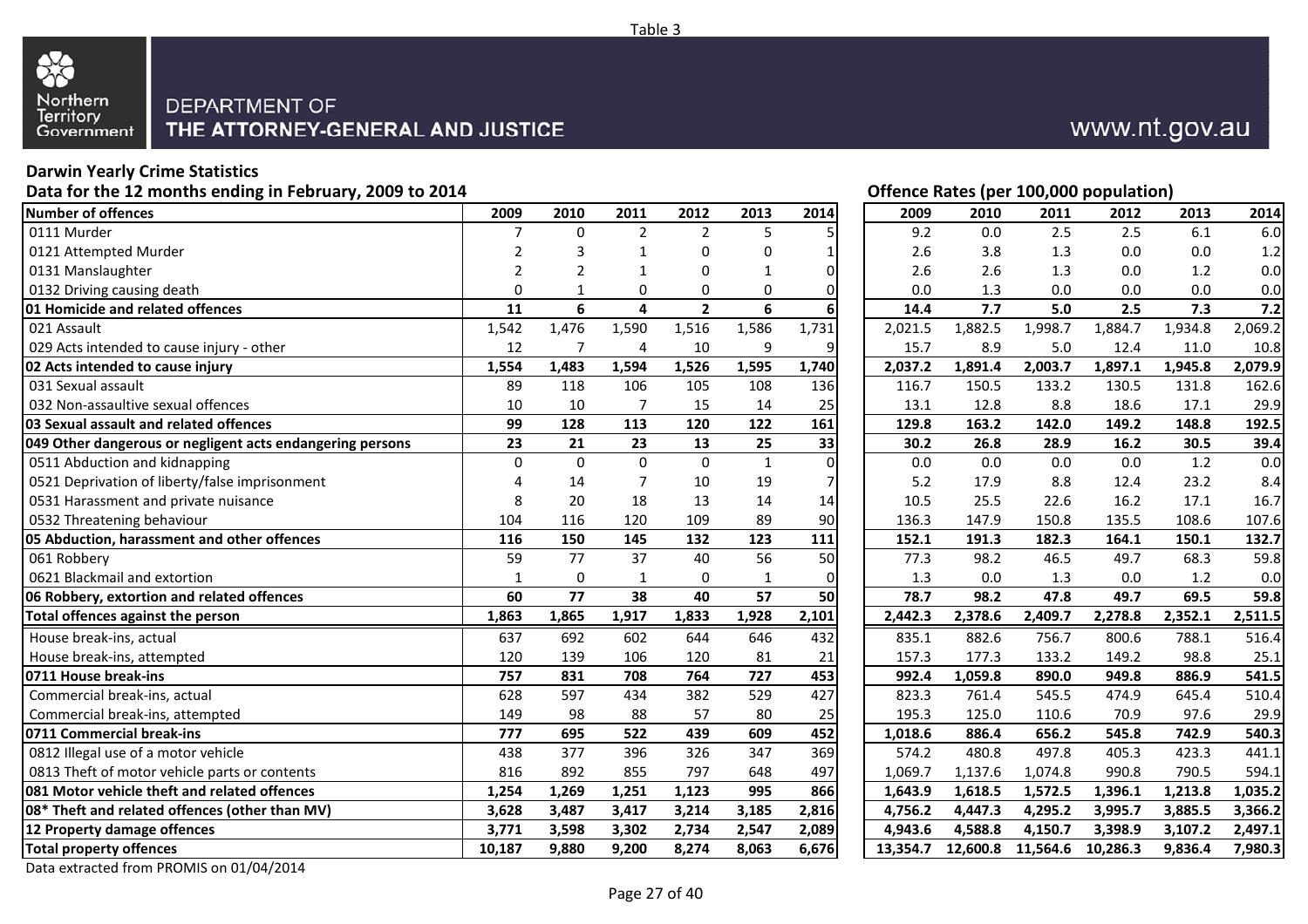

## www.nt.gov.au

### **Palmerston Yearly Crime Statistics**

**Data for the 12 months ending in February, 2009 to 2014**

| Number of offences                                        | 2009                    | 2010         | 2011         | 2012            | 2013                    | 2014             | 2009     | 2010       | 2011    | 2012    | 2013    | 2014    |
|-----------------------------------------------------------|-------------------------|--------------|--------------|-----------------|-------------------------|------------------|----------|------------|---------|---------|---------|---------|
| 0111 Murder                                               | 1                       | $\Omega$     | 0            | -1              | $\overline{2}$          | ŋ                |          | 3.6<br>0.0 | 0.0     | 3.4     | 6.5     | 0.0     |
| 0121 Attempted Murder                                     | 1                       | U            | 1            | $\Omega$        | $\Omega$                | 0                |          | 3.6<br>0.0 | 3.4     | 0.0     | 0.0     | 0.0     |
| 0131 Manslaughter                                         |                         | O            | 0            | $\Omega$        | 0                       | 0                |          | 3.6<br>0.0 | 0.0     | 0.0     | 0.0     | 0.0     |
| 0132 Driving causing death                                | 0                       | $\Omega$     | 0            | 0               | 0                       | 0                |          | 0.0<br>0.0 | 0.0     | 0.0     | 0.0     | 0.0     |
| 01 Homicide and related offences                          | $\overline{\mathbf{3}}$ | $\mathbf{0}$ | $\mathbf{1}$ | $\mathbf{1}$    | $\overline{2}$          | $\mathbf 0$      | 10.8     | 0.0        | 3.4     | 3.4     | 6.5     | 0.0     |
| 021 Assault                                               | 360                     | 409          | 464          | 442             | 489                     | 477              | 1,299.9  | 1,426.2    | 1,592.3 | 1,501.1 | 1,592.1 | 1,484.5 |
| 029 Acts intended to cause injury - other                 | $\mathbf 0$             | 0            | 3            | 3               | $\overline{2}$          | 6                |          | 0.0<br>0.0 | 10.3    | 10.2    | 6.5     | 18.7    |
| 02 Acts intended to cause injury                          | 360                     | 409          | 467          | 445             | 491                     | 483              | 1,299.9  | 1,426.2    | 1,602.6 | 1,511.3 | 1,598.6 | 1,503.2 |
| 031 Sexual assault                                        | 41                      | 25           | 24           | 28              | 26                      | 37               | 148.0    | 87.2       | 82.4    | 95.1    | 84.6    | 115.2   |
| 032 Non-assaultive sexual offences                        | 3                       | 5            | 0            | 10              | 7                       | 8                | 10.8     | 17.4       | 0.0     | 34.0    | 22.8    | 24.9    |
| 03 Sexual assault and related offences                    | 44                      | 30           | 24           | 38              | 33                      | 45               | 158.9    | 104.6      | 82.4    | 129.1   | 107.4   | 140.1   |
| 049 Other dangerous or negligent acts endangering persons | 4                       | 10           | 9            | 6               | $\overline{\mathbf{z}}$ | 9                | 14.4     | 34.9       | 30.9    | 20.4    | 22.8    | 28.0    |
| 0511 Abduction and kidnapping                             | $\Omega$                | 1            | $\Omega$     | $\mathbf{1}$    | $\mathbf 0$             | $\overline{0}$   |          | 3.5<br>0.0 | 0.0     | 3.4     | 0.0     | 0.0     |
| 0521 Deprivation of liberty/false imprisonment            | $\overline{2}$          | $\mathbf 1$  | 4            | 3               | 5                       | 8                |          | 7.2<br>3.5 | 13.7    | 10.2    | 16.3    | 24.9    |
| 0531 Harassment and private nuisance                      | 3                       | 6            | 3            | 4               | 3                       | $\overline{2}$   | 10.8     | 20.9       | 10.3    | 13.6    | 9.8     | 6.2     |
| 0532 Threatening behaviour                                | 29                      | 29           | 21           | 35              | 29                      | 23               | 104.7    | 101.1      | 72.1    | 118.9   | 94.4    | 71.6    |
| 05 Abduction, harassment and other offences               | 34                      | 37           | 28           | 43              | 37                      | 33               | 122.8    | 129.0      | 96.1    | 146.0   | 120.5   | 102.7   |
| 061 Robbery                                               | 15                      | 12           | 8            | $\overline{12}$ | 12                      | $\overline{9}$   | 54.2     | 41.8       | 27.5    | 40.8    | 39.1    | 28.0    |
| 0621 Blackmail and extortion                              | $\mathbf 0$             | 0            | 0            | $\pmb{0}$       | 1                       | $\pmb{0}$        |          | 0.0<br>0.0 | 0.0     | 0.0     | 3.3     | 0.0     |
| 06 Robbery, extortion and related offences                | 15                      | 12           | 8            | 12              | 13                      | $\boldsymbol{9}$ | 54.2     | 41.8       | 27.5    | 40.8    | 42.3    | 28.0    |
| Total offences against the person                         | 460                     | 498          | 537          | 545             | 583                     | 579              | 1,661.0  | 1,736.5    | 1,842.8 | 1,850.9 | 1,898.1 | 1,802.0 |
| House break-ins, actual                                   | 242                     | 163          | 177          | 170             | 242                     | 139              | 873.8    | 568.4      | 607.4   | 577.3   | 787.9   | 432.6   |
| House break-ins, attempted                                | 25                      | 52           | 55           | 30              | 59                      | 17               | 90.3     | 181.3      | 188.7   | 101.9   | 192.1   | 52.9    |
| 0711 House break-ins                                      | 267                     | 215          | 232          | 200             | 301                     | 156              | 964.1    | 749.7      | 796.1   | 679.2   | 980.0   | 485.5   |
| Commercial break-ins, actual                              | 198                     | 107          | 163          | 106             | 81                      | $\overline{73}$  | 715.0    | 373.1      | 559.3   | 360.0   | 263.7   | 227.2   |
| Commercial break-ins, attempted                           | 42                      | 25           | 44           | 24              | 33                      | 9                | 151.7    | 87.2       | 151.0   | 81.5    | 107.4   | 28.0    |
| 0711 Commercial break-ins                                 | 240                     | 132          | 207          | 130             | 114                     | $\overline{82}$  | 866.6    | 460.3      | 710.3   | 441.5   | 371.2   | 255.2   |
| 0812 Illegal use of a motor vehicle                       | 173                     | 129          | 167          | 119             | 159                     | 146              | 624.7    | 449.8      | 573.1   | 404.1   | 517.7   | 454.4   |
| 0813 Theft of motor vehicle parts or contents             | 167                     | 264          | 237          | 219             | 171                     | 182              | 603.0    | 920.6      | 813.3   | 743.8   | 556.7   | 566.4   |
| 081 Motor vehicle theft and related offences              | 340                     | 393          | 404          | 338             | 330                     | 328              | 1,227.7  | 1,370.4    | 1,386.4 | 1,147.9 | 1,074.4 | 1,020.8 |
| 08* Theft and related offences (other than MV)            | 1,010                   | 1,002        | 949          | 910             | 831                     | 831              | 3,647.0  | 3,494.0    | 3,256.6 | 3,090.5 | 2,705.5 | 2,586.3 |
| 12 Property damage offences                               | 1,058                   | 1,073        | 984          | 728             | 694                     | 644              | 3,820.3  | 3,741.5    | 3,376.7 | 2,472.4 | 2,259.5 | 2,004.3 |
| <b>Total property offences</b>                            | 2,915                   | 2,815        | 2,776        | 2,306           | 2,270                   | 2,041            | 10,525.7 | 9,815.9    | 9,526.1 | 7,831.6 | 7,390.5 | 6,352.1 |
|                                                           |                         |              |              |                 |                         |                  |          |            |         |         |         |         |

|             |              |           |                  |                         |                | Offence Rates (per 100,000 population) |         |         |         |         |         |
|-------------|--------------|-----------|------------------|-------------------------|----------------|----------------------------------------|---------|---------|---------|---------|---------|
| 2009        | 2010         | 2011      | 2012             | 2013                    | 2014           | 2009                                   | 2010    | 2011    | 2012    | 2013    | 2014    |
| 1           | $\mathbf 0$  | 0         | $\mathbf{1}$     | $\overline{2}$          | 0              | 3.6                                    | 0.0     | 0.0     | 3.4     | 6.5     |         |
| 1           | 0            | 1         | $\boldsymbol{0}$ | 0                       | 0              | 3.6                                    | 0.0     | 3.4     | 0.0     | 0.0     |         |
| 1           | 0            | 0         | 0                | 0                       | 0              | 3.6                                    | 0.0     | 0.0     | 0.0     | 0.0     |         |
| 0           | 0            | 0         | 0                | 0                       | 0              | 0.0                                    | 0.0     | 0.0     | 0.0     | 0.0     |         |
| 3           | $\mathbf 0$  | 1         | $\mathbf{1}$     | $\overline{\mathbf{2}}$ | 0              | 10.8                                   | 0.0     | 3.4     | 3.4     | 6.5     |         |
| 360         | 409          | 464       | 442              | 489                     | 477            | 1,299.9                                | 1,426.2 | 1,592.3 | 1,501.1 | 1,592.1 | 1,484.5 |
| 0           | 0            | 3         | 3                | $\overline{2}$          | 6              | 0.0                                    | 0.0     | 10.3    | 10.2    | 6.5     | 18.7    |
| 360         | 409          | 467       | 445              | 491                     | 483            | 1,299.9                                | 1,426.2 | 1,602.6 | 1,511.3 | 1,598.6 | 1,503.2 |
| 41          | 25           | 24        | 28               | 26                      | 37             | 148.0                                  | 87.2    | 82.4    | 95.1    | 84.6    | 115.2   |
| 3           | 5            | $\pmb{0}$ | $10\,$           | 7                       | 8              | 10.8                                   | 17.4    | 0.0     | 34.0    | 22.8    | 24.9    |
| 44          | 30           | 24        | 38               | 33                      | 45             | 158.9                                  | 104.6   | 82.4    | 129.1   | 107.4   | 140.1   |
| 4           | 10           | 9         | 6                | $\overline{\mathbf{z}}$ | 9              | 14.4                                   | 34.9    | 30.9    | 20.4    | 22.8    | 28.0    |
| 0           | $\mathbf{1}$ | 0         | $\mathbf{1}$     | 0                       | 0              | 0.0                                    | 3.5     | 0.0     | 3.4     | 0.0     |         |
| 2           | 1            | 4         | 3                | 5                       | 8              | 7.2                                    | 3.5     | 13.7    | 10.2    | 16.3    | 24.9    |
| 3           | 6            | 3         | 4                | 3                       | $\overline{2}$ | 10.8                                   | 20.9    | 10.3    | 13.6    | 9.8     |         |
| 29          | 29           | 21        | 35               | 29                      | 23             | 104.7                                  | 101.1   | 72.1    | 118.9   | 94.4    | 71.6    |
| 34          | 37           | 28        | 43               | 37                      | 33             | 122.8                                  | 129.0   | 96.1    | 146.0   | 120.5   | 102.7   |
| 15          | 12           | 8         | 12               | 12                      | 9              | 54.2                                   | 41.8    | 27.5    | 40.8    | 39.1    | 28.0    |
| $\mathbf 0$ | 0            | 0         | 0                | 1                       | 0              | 0.0                                    | 0.0     | 0.0     | 0.0     | 3.3     |         |
| 15          | 12           | 8         | 12               | 13                      | 9              | 54.2                                   | 41.8    | 27.5    | 40.8    | 42.3    | 28.0    |
| 460         | 498          | 537       | 545              | 583                     | 579            | 1,661.0                                | 1,736.5 | 1,842.8 | 1,850.9 | 1,898.1 | 1,802.0 |
| 242         | 163          | 177       | 170              | 242                     | 139            | 873.8                                  | 568.4   | 607.4   | 577.3   | 787.9   | 432.6   |
| 25          | 52           | 55        | 30               | 59                      | 17             | 90.3                                   | 181.3   | 188.7   | 101.9   | 192.1   | 52.9    |
| 267         | 215          | 232       | 200              | 301                     | 156            | 964.1                                  | 749.7   | 796.1   | 679.2   | 980.0   | 485.5   |
| 198         | 107          | 163       | 106              | 81                      | 73             | 715.0                                  | 373.1   | 559.3   | 360.0   | 263.7   | 227.2   |
| 42          | 25           | 44        | 24               | 33                      | 9              | 151.7                                  | 87.2    | 151.0   | 81.5    | 107.4   | 28.0    |
| 240         | 132          | 207       | 130              | 114                     | 82             | 866.6                                  | 460.3   | 710.3   | 441.5   | 371.2   | 255.2   |
| 173         | 129          | 167       | 119              | 159                     | 146            | 624.7                                  | 449.8   | 573.1   | 404.1   | 517.7   | 454.4   |
| 167         | 264          | 237       | 219              | 171                     | 182            | 603.0                                  | 920.6   | 813.3   | 743.8   | 556.7   | 566.4   |
| 340         | 393          | 404       | 338              | 330                     | 328            | 1,227.7                                | 1,370.4 | 1,386.4 | 1,147.9 | 1,074.4 | 1,020.8 |
| 1,010       | 1,002        | 949       | 910              | 831                     | 831            | 3,647.0                                | 3,494.0 | 3,256.6 | 3,090.5 | 2,705.5 | 2,586.3 |
| 1,058       | 1,073        | 984       | 728              | 694                     | 644            | 3,820.3                                | 3,741.5 | 3,376.7 | 2,472.4 | 2,259.5 | 2,004.3 |
| 2.915       | 2.815        | 2.776     | 2.306            | 2.270                   | 2.041          | 10.525.7                               | 9.815.9 | 9.526.1 | 7.831.6 | 7.390.5 | 6.352.1 |

Data extracted from PROMIS on 01/04/2014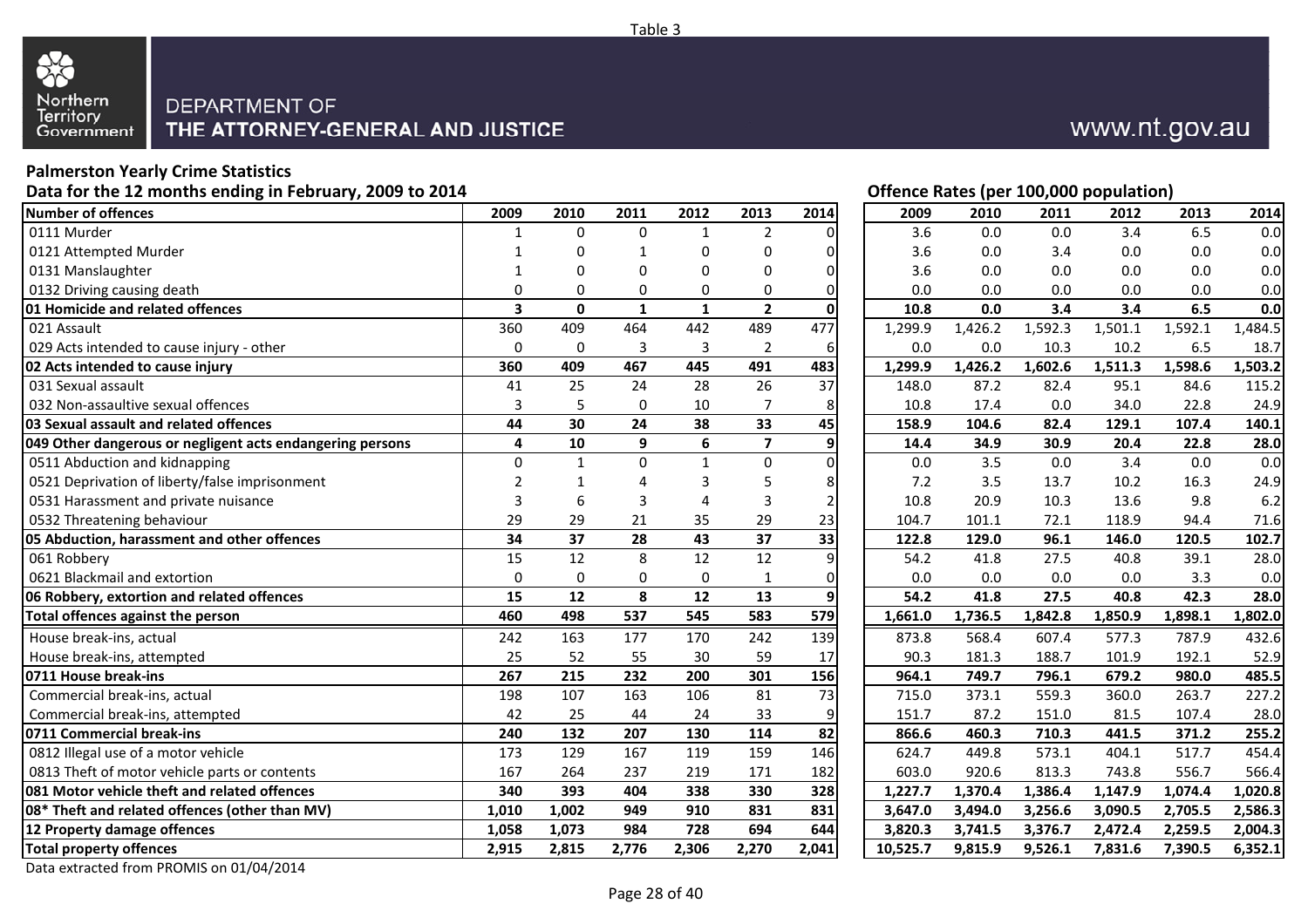

### **Alice Springs Yearly Crime Statistics**

**Data for the 12 months ending in February, 2009 to 2014**

| <b>Number of offences</b>                                 | 2009           | 2010           | 2011           | 2012                    | 2013        | 2014             | 2009     | 2010    | 2011              | 2012     | 2013     | 2014     |
|-----------------------------------------------------------|----------------|----------------|----------------|-------------------------|-------------|------------------|----------|---------|-------------------|----------|----------|----------|
| 0111 Murder                                               | 3              | $\overline{2}$ | 6              | 3                       | 6           | Δ                | 10.8     | 7.1     | 21.1              | 10.5     | 20.9     | 13.9     |
| 0121 Attempted Murder                                     | 0              | 3              |                | 0                       | -1          | 0                | 0.0      | 10.6    | 3.5               | 0.0      | 3.5      | 0.0      |
| 0131 Manslaughter                                         | 1              | -1             | 0              | $\Omega$                | 1           | 0                | 3.6      | 3.5     | 0.0               | 0.0      | 3.5      | 0.0      |
| 0132 Driving causing death                                | $\Omega$       | $\Omega$       | 0              | $\Omega$                | $\Omega$    | $\Omega$         | 0.0      | 0.0     | 0.0               | 0.0      | 0.0      | 0.0      |
| 01 Homicide and related offences                          | 4              | 6              | $\overline{7}$ | $\overline{\mathbf{3}}$ | 8           | Δ                | 14.5     | 21.3    | 24.6              | 10.5     | 27.8     | 13.9     |
| 021 Assault                                               | 1,178          | 1,551          | 1,712          | 1,704                   | 1,761       | 1,871            | 4,258.1  | 5,496.1 | 6,011.0           | 5,949.7  | 6,120.5  | 6,487.3  |
| 029 Acts intended to cause injury - other                 | 3              | 4              | 6              | 6                       | 5           | 9                | 10.8     | 14.2    | 21.1              | 20.9     | 17.4     | 31.2     |
| 02 Acts intended to cause injury                          | 1,181          | 1,555          | 1,718          | 1,710                   | 1,766       | 1,880            | 4,268.9  | 5,510.3 | 6,032.1           | 5,970.7  | 6,137.9  | 6,518.5  |
| 031 Sexual assault                                        | 64             | 89             | 66             | 82                      | 82          | 62               | 231.3    | 315.4   | 231.7             | 286.3    | 285.0    | 215.0    |
| 032 Non-assaultive sexual offences                        | $\overline{2}$ | 6              | 5              | 6                       | 12          | 6                | 7.2      | 21.3    | 17.6              | 20.9     | 41.7     | 20.8     |
| 03 Sexual assault and related offences                    | 66             | 95             | 71             | 88                      | 94          | 68               | 238.6    | 336.6   | 249.3             | 307.3    | 326.7    | 235.8    |
| 049 Other dangerous or negligent acts endangering persons | 20             | 18             | 22             | 29                      | 36          | 41               | 72.3     | 63.8    | 77.2              | 101.3    | 125.1    | 142.2    |
| 0511 Abduction and kidnapping                             | $\mathbf 0$    | $\mathbf{1}$   | $\Omega$       | $\mathbf 0$             | $\mathbf 0$ | $\pmb{0}$        | 0.0      | 3.5     | 0.0               | 0.0      | 0.0      | 0.0      |
| 0521 Deprivation of liberty/false imprisonment            | 12             | 8              | 13             | 12                      | 13          | 12               | 43.4     | 28.3    | 45.6              | 41.9     | 45.2     | 41.6     |
| 0531 Harassment and private nuisance                      | 9              | 15             | 5              | 5                       | 3           | 5                | 32.5     | 53.2    | 17.6              | 17.5     | 10.4     | 17.3     |
| 0532 Threatening behaviour                                | 60             | 76             | 61             | 70                      | 66          | 65               | 216.9    | 269.3   | 214.2             | 244.4    | 229.4    | 225.4    |
| 05 Abduction, harassment and other offences               | 81             | 100            | 79             | 87                      | 82          | 82               | 292.8    | 354.4   | 277.4             | 303.8    | 285.0    | 284.3    |
| 061 Robbery                                               | 21             | 20             | 35             | 20                      | 24          | 13               | 75.9     | 70.9    | 122.9             | 69.8     | 83.4     | 45.1     |
| 0621 Blackmail and extortion                              | 0              | $\overline{2}$ | 0              | $\mathbf 0$             | 0           | 0                | 0.0      | 7.1     | 0.0               | 0.0      | 0.0      | 0.0      |
| 06 Robbery, extortion and related offences                | 21             | 22             | 35             | 20                      | 24          | 13               | 75.9     | 78.0    | 122.9             | 69.8     | 83.4     | 45.1     |
| Total offences against the person                         | 1,373          | 1,796          | 1,932          | 1,937                   | 2,010       | 2,088            | 4,962.9  | 6,364.3 | 6,783.5           | 6,763.3  | 6,986.0  | 7,239.7  |
| House break-ins, actual                                   | 241            | 211            | 567            | 381                     | 618         | 384              | 871.1    | 747.7   | 1,990.8           | 1,330.3  | 2,147.9  | 1,331.4  |
| House break-ins, attempted                                | 15             | 45             | 84             | 46                      | 72          | 59               | 54.2     | 159.5   | 294.9             | 160.6    | 250.2    | 204.6    |
| 0711 House break-ins                                      | 256            | 256            | 651            | 427                     | 690         | 443              | 925.4    | 907.2   | 2,285.7           | 1,490.9  | 2,398.2  | 1,536.0  |
| Commercial break-ins, actual                              | 528            | 365            | 466            | 330                     | 348         | 244              | 1,908.5  | 1,293.4 | 1,636.2           | 1,152.2  | 1,209.5  | 846.0    |
| Commercial break-ins, attempted                           | 34             | 66             | 76             | 47                      | 55          | 19               | 122.9    | 233.9   | 266.8             | 164.1    | 191.2    | 65.9     |
| 0711 Commercial break-ins                                 | 562            | 431            | 542            | 377                     | 403         | $\overline{263}$ | 2,031.4  | 1,527.3 | 1,903.0           | 1,316.3  | 1,400.7  | 911.9    |
| 0812 Illegal use of a motor vehicle                       | 142            | 185            | 296            | 159                     | 259         | 169              | 513.3    | 655.6   | 1,039.3           | 555.2    | 900.2    | 586.0    |
| 0813 Theft of motor vehicle parts or contents             | 152            | 241            | 264            | 203                     | 248         | 145              | 549.4    | 854.0   | 926.9             | 708.8    | 861.9    | 502.8    |
| 081 Motor vehicle theft and related offences              | 294            | 426            | 560            | 362                     | 507         | 314              | 1,062.7  | 1,509.6 | 1,966.2           | 1,264.0  | 1,762.1  | 1,088.7  |
| 08* Theft and related offences (other than MV)            | 1,239          | 1,149          | 1,441          | 1,227                   | 1,494       | 1,130            | 4,478.6  | 4,071.6 | 5,059.5           | 4,284.2  | 5,192.5  | 3,918.0  |
| 12 Property damage offences                               | 1,824          | 1,829          | 2,094          | 1,853                   | 2,066       | 1,482            | 6,593.2  | 6,481.2 | 7,352.3           | 6,470.0  | 7,180.6  | 5,138.5  |
| <b>Total property offences</b>                            | 4,175          | 4,091          | 5,288          | 4,246                   | 5,160       | 3,632            | 15.091.3 |         | 14,496.8 18,566.8 | 14,825.4 | 17,934.1 | 12,593.2 |
|                                                           |                |                |                |                         |             |                  |          |         |                   |          |          |          |

| 4 |                |                |                          |             |             |          |         | Offence Rates (per 100,000 population) |         |         |         |         |
|---|----------------|----------------|--------------------------|-------------|-------------|----------|---------|----------------------------------------|---------|---------|---------|---------|
|   | 2009           | 2010           | 2011                     | 2012        | 2013        | 2014     | 2009    | 2010                                   | 2011    | 2012    | 2013    | 2014    |
|   | 3              | $\overline{2}$ | 6                        | 3           | 6           | 4        | 10.8    | 7.1                                    | 21.1    | 10.5    | 20.9    | 13.9    |
|   | 0              | 3              | 1                        | 0           | 1           | 0        | 0.0     | 10.6                                   | 3.5     | 0.0     | 3.5     | 0.0     |
|   | 1              | $\mathbf{1}$   | 0                        | 0           | 1           | 0        | 3.6     | 3.5                                    | 0.0     | 0.0     | 3.5     | 0.0     |
|   | 0              | 0              | 0                        | 0           | 0           | 0        | 0.0     | 0.0                                    | 0.0     | 0.0     | 0.0     | 0.0     |
|   | 4              | 6              | $\overline{\phantom{a}}$ | 3           | 8           |          | 14.5    | 21.3                                   | 24.6    | 10.5    | 27.8    | 13.9    |
|   | 1,178          | 1,551          | 1,712                    | 1,704       | 1,761       | 1,871    | 4,258.1 | 5,496.1                                | 6,011.0 | 5,949.7 | 6,120.5 | 6,487.3 |
|   | 3              | 4              | 6                        | 6           | 5           | 9        | 10.8    | 14.2                                   | 21.1    | 20.9    | 17.4    | 31.2    |
|   | 1,181          | 1,555          | 1,718                    | 1,710       | 1,766       | 1,880    | 4,268.9 | 5,510.3                                | 6,032.1 | 5,970.7 | 6,137.9 | 6,518.5 |
|   | 64             | 89             | 66                       | 82          | 82          | 62       | 231.3   | 315.4                                  | 231.7   | 286.3   | 285.0   | 215.0   |
|   | $\overline{2}$ | 6              | 5                        | 6           | 12          | 6        | 7.2     | 21.3                                   | 17.6    | 20.9    | 41.7    | 20.8    |
|   | 66             | 95             | 71                       | 88          | 94          | 68       | 238.6   | 336.6                                  | 249.3   | 307.3   | 326.7   | 235.8   |
|   | 20             | 18             | 22                       | 29          | 36          | 41       | 72.3    | 63.8                                   | 77.2    | 101.3   | 125.1   | 142.2   |
|   | $\mathbf 0$    | $\mathbf{1}$   | $\Omega$                 | $\mathbf 0$ | $\mathbf 0$ | $\Omega$ | 0.0     | 3.5                                    | 0.0     | 0.0     | 0.0     | 0.0     |
|   | 12             | 8              | 13                       | 12          | 13          | 12       | 43.4    | 28.3                                   | 45.6    | 41.9    | 45.2    | 41.6    |
|   | 9              | 15             | 5                        | 5           | 3           | 5        | 32.5    | 53.2                                   | 17.6    | 17.5    | 10.4    | 17.3    |
|   | 60             | 76             | 61                       | 70          | 66          | 65       | 216.9   | 269.3                                  | 214.2   | 244.4   | 229.4   | 225.4   |
|   | 81             | 100            | 79                       | 87          | 82          | 82       | 292.8   | 354.4                                  | 277.4   | 303.8   | 285.0   | 284.3   |
|   | 21             | 20             | 35                       | 20          | 24          | 13       | 75.9    | 70.9                                   | 122.9   | 69.8    | 83.4    | 45.1    |
|   | 0              | $\overline{2}$ | 0                        | 0           | 0           | $\Omega$ | 0.0     | 7.1                                    | 0.0     | 0.0     | 0.0     | 0.0     |
|   | 21             | 22             | 35                       | 20          | 24          | 13       | 75.9    | 78.0                                   | 122.9   | 69.8    | 83.4    | 45.1    |
|   | 1,373          | 1,796          | 1,932                    | 1,937       | 2,010       | 2,088    | 4,962.9 | 6,364.3                                | 6,783.5 | 6,763.3 | 6,986.0 | 7,239.7 |
|   | 241            | 211            | 567                      | 381         | 618         | 384      | 871.1   | 747.7                                  | 1,990.8 | 1,330.3 | 2,147.9 | 1,331.4 |
|   | 15             | 45             | 84                       | 46          | 72          | 59       | 54.2    | 159.5                                  | 294.9   | 160.6   | 250.2   | 204.6   |
|   | 256            | 256            | 651                      | 427         | 690         | 443      | 925.4   | 907.2                                  | 2,285.7 | 1,490.9 | 2,398.2 | 1,536.0 |
|   | 528            | 365            | 466                      | 330         | 348         | 244      | 1,908.5 | 1,293.4                                | 1,636.2 | 1,152.2 | 1,209.5 | 846.0   |
|   | 34             | 66             | 76                       | 47          | 55          | 19       | 122.9   | 233.9                                  | 266.8   | 164.1   | 191.2   | 65.9    |
|   | 562            | 431            | 542                      | 377         | 403         | 263      | 2,031.4 | 1,527.3                                | 1,903.0 | 1,316.3 | 1,400.7 | 911.9   |
|   | 142            | 185            | 296                      | 159         | 259         | 169      | 513.3   | 655.6                                  | 1,039.3 | 555.2   | 900.2   | 586.0   |
|   | 152            | 241            | 264                      | 203         | 248         | 145      | 549.4   | 854.0                                  | 926.9   | 708.8   | 861.9   | 502.8   |
|   | 294            | 426            | 560                      | 362         | 507         | 314      | 1,062.7 | 1,509.6                                | 1,966.2 | 1,264.0 | 1,762.1 | 1,088.7 |
|   |                |                |                          |             |             |          |         |                                        |         |         |         |         |

www.nt.gov.au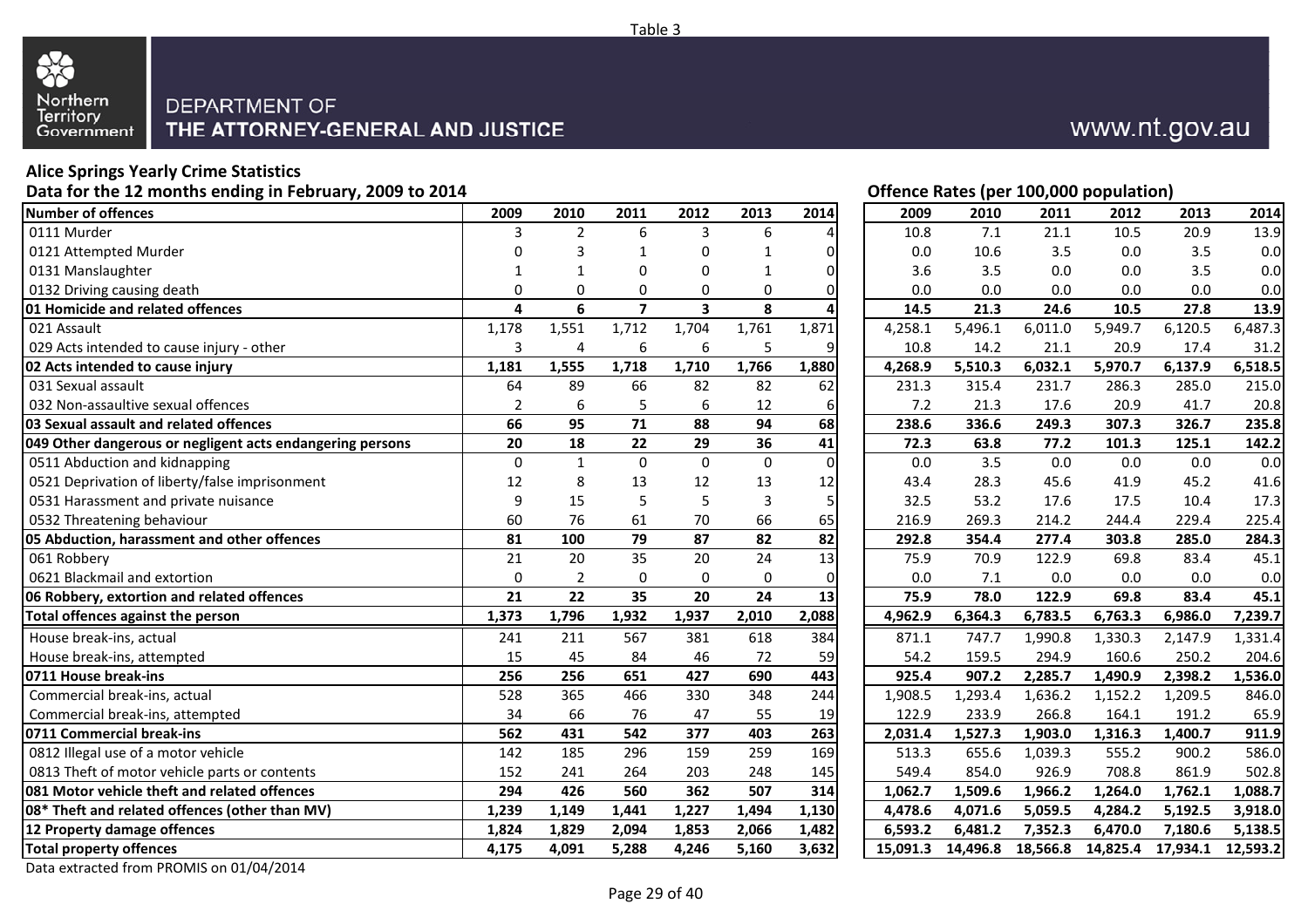

## www.nt.gov.au

#### **Katherine Yearly Crime Statistics**

**Data for the 12 months ending in February, 2009 to 2014**

| Number of offences                                        | 2009           | 2010         | 2011           | 2012                    | 2013            | 2014                    | 2009     | 2010    | 2011              | 2012     | 2013    | 2014    |
|-----------------------------------------------------------|----------------|--------------|----------------|-------------------------|-----------------|-------------------------|----------|---------|-------------------|----------|---------|---------|
| 0111 Murder                                               | 0              | 3            |                | -1                      | 1               |                         | 0.0      | 28.5    | 9.4               | 9.5      | 9.2     | 18.2    |
| 0121 Attempted Murder                                     | 2              | O            | $\Omega$       | 0                       | 0               | 0                       | 19.5     | 0.0     | 0.0               | 0.0      | 0.0     | 0.0     |
| 0131 Manslaughter                                         | 0              | 3            | 0              | 0                       | 0               | 1                       | 0.0      | 28.5    | 0.0               | 0.0      | 0.0     | 9.1     |
| 0132 Driving causing death                                | 0              | 0            | 0              | 0                       | 0               | 0                       | 0.0      | 0.0     | 0.0               | 0.0      | 0.0     | 0.0     |
| 01 Homicide and related offences                          | $\overline{2}$ | 6            | $\mathbf{1}$   | $\mathbf{1}$            | $\mathbf{1}$    | $\overline{\mathbf{3}}$ | 19.5     | 57.1    | 9.4               | 9.5      | 9.2     | 27.3    |
| 021 Assault                                               | 546            | 698          | 674            | 605                     | 741             | 623                     | 5,333.1  | 6,641.9 | 6,362.1           | 5,722.7  | 6,816.3 | 5,662.1 |
| 029 Acts intended to cause injury - other                 | 4              | 1            | 2              | $\overline{2}$          | 2               | 2                       | 39.1     | 9.5     | 18.9              | 18.9     | 18.4    | 18.2    |
| 02 Acts intended to cause injury                          | 550            | 699          | 676            | 607                     | 743             | 625                     | 5,372.1  | 6,651.4 | 6,381.0           | 5,741.6  | 6,834.7 | 5,680.3 |
| 031 Sexual assault                                        | 25             | 26           | 24             | 22                      | 22              | 22                      | 244.2    | 247.4   | 226.5             | 208.1    | 202.4   | 199.9   |
| 032 Non-assaultive sexual offences                        | $\Omega$       | $\mathbf{1}$ | $\mathbf{1}$   | 5                       | $\mathbf{1}$    | 1                       | 0.0      | 9.5     | 9.4               | 47.3     | 9.2     | 9.1     |
| 03 Sexual assault and related offences                    | 25             | 27           | 25             | 27                      | 23              | 23                      | 244.2    | 256.9   | 236.0             | 255.4    | 211.6   | 209.0   |
| 049 Other dangerous or negligent acts endangering persons | 6              | 5            | $\overline{7}$ | $\overline{\mathbf{z}}$ | 16              | 14                      | 58.6     | 47.6    | 66.1              | 66.2     | 147.2   | 127.2   |
| 0511 Abduction and kidnapping                             | $\Omega$       | $\Omega$     | $\Omega$       | $\Omega$                | $\mathbf 0$     | $\mathbf 0$             | 0.0      | 0.0     | 0.0               | 0.0      | 0.0     | 0.0     |
| 0521 Deprivation of liberty/false imprisonment            | 3              | q            |                | Δ                       | 0               | 4                       | 29.3     | 85.6    | 9.4               | 37.8     | 0.0     | 36.4    |
| 0531 Harassment and private nuisance                      | 3              | Δ            | $\overline{2}$ | 4                       | 2               | 1                       | 29.3     | 38.1    | 18.9              | 37.8     | 18.4    | 9.1     |
| 0532 Threatening behaviour                                | 8              | 24           | 18             | 13                      | 16              | 25                      | 78.1     | 228.4   | 169.9             | 123.0    | 147.2   | 227.2   |
| 05 Abduction, harassment and other offences               | 14             | 37           | 21             | 21                      | 18              | 30                      | 136.7    | 352.1   | 198.2             | 198.6    | 165.6   | 272.7   |
| 061 Robbery                                               | 6              | 4            | 8              | $\boldsymbol{6}$        | $\mathbf 0$     | $\overline{7}$          | 58.6     | 38.1    | 75.5              | 56.8     | 0.0     | 63.6    |
| 0621 Blackmail and extortion                              | 0              | 0            | 0              | 0                       | 0               | 0                       | 0.0      | 0.0     | 0.0               | 0.0      | 0.0     | 0.0     |
| 06 Robbery, extortion and related offences                | 6              | 4            | 8              | 6                       | $\mathbf 0$     | $\overline{\mathbf{z}}$ | 58.6     | 38.1    | 75.5              | 56.8     | 0.0     | 63.6    |
| Total offences against the person                         | 603            | 778          | 738            | 669                     | 801             | 702                     | 5,889.8  | 7,403.2 | 6,966.2           | 6,328.0  | 7,368.2 | 6,380.1 |
| House break-ins, actual                                   | 58             | 80           | 128            | 85                      | 60              | 63                      | 566.5    | 761.3   | 1,208.2           | 804.0    | 551.9   | 572.6   |
| House break-ins, attempted                                | $\overline{7}$ | 17           | 17             | 10                      | 13              | 10                      | 68.4     | 161.8   | 160.5             | 94.6     | 119.6   | 90.9    |
| 0711 House break-ins                                      | 65             | 97           | 145            | 95                      | 73              | 73                      | 634.9    | 923.0   | 1,368.7           | 898.6    | 671.5   | 663.5   |
| Commercial break-ins, actual                              | 119            | 116          | 131            | 108                     | $\overline{74}$ | 92                      | 1,162.3  | 1,103.8 | 1,236.5           | 1,021.6  | 680.7   | 836.1   |
| Commercial break-ins, attempted                           | 14             | 21           | 21             | 15                      | 15              | 21                      | 136.7    | 199.8   | 198.2             | 141.9    | 138.0   | 190.9   |
| 0711 Commercial break-ins                                 | 133            | 137          | 152            | 123                     | 89              | 113                     | 1,299.1  | 1,303.6 | 1,434.8           | 1,163.5  | 818.7   | 1,027.0 |
| 0812 Illegal use of a motor vehicle                       | 35             | 28           | 37             | 31                      | $\overline{31}$ | 43                      | 341.9    | 266.4   | 349.3             | 293.2    | 285.2   | 390.8   |
| 0813 Theft of motor vehicle parts or contents             | 34             | 51           | 40             | 45                      | 33              | 43                      | 332.1    | 485.3   | 377.6             | 425.7    | 303.6   | 390.8   |
| 081 Motor vehicle theft and related offences              | 69             | 79           | 77             | 76                      | 64              | 86                      | 674.0    | 751.7   | 726.8             | 718.9    | 588.7   | 781.6   |
| 08* Theft and related offences (other than MV)            | 452            | 358          | 464            | 413                     | 355             | 325                     | 4,414.9  | 3,406.6 | 4,379.8           | 3,906.5  | 3,265.6 | 2,953.7 |
| 12 Property damage offences                               | 405            | 478          | 366            | 368                     | 331             | 350                     | 3.955.9  | 4,548.5 | 3,454.8           | 3,480.9  | 3,044.8 | 3,181.0 |
| <b>Total property offences</b>                            | 1,124          | 1,149        | 1,204          | 1,075                   | 912             | 947                     | 10,978.7 |         | 10,933.5 11,364.9 | 10,168.4 | 8,389.3 | 8,606.7 |

|                                      |           |                |              |                  |                         |          |                  |          | Offence Rates (per 100,000 population) |         |         |
|--------------------------------------|-----------|----------------|--------------|------------------|-------------------------|----------|------------------|----------|----------------------------------------|---------|---------|
| 9                                    | 2010      | 2011           | 2012         | 2013             | 2014                    | 2009     | 2010             | 2011     | 2012                                   | 2013    | 2014    |
| 0                                    | 3         | $\mathbf{1}$   | $\mathbf{1}$ | $\mathbf{1}$     | $\overline{2}$          | 0.0      | 28.5             | 9.4      | 9.5                                    | 9.2     | 18.2    |
| 2                                    | 0         | 0              | 0            | 0                | 0                       | 19.5     | 0.0              | 0.0      | 0.0                                    | 0.0     | 0.0     |
| 0                                    | 3         | 0              | 0            | 0                | 1                       | 0.0      | 28.5             | 0.0      | 0.0                                    | 0.0     | 9.1     |
| 0                                    | 0         | 0              | 0            | 0                | 0                       | 0.0      | 0.0              | 0.0      | 0.0                                    | 0.0     | 0.0     |
| 2                                    | 6         | $\mathbf{1}$   | $\mathbf{1}$ | $\mathbf{1}$     | 3                       | 19.5     | $\frac{1}{57.1}$ | 9.4      | 9.5                                    | 9.2     | 27.3    |
| 6                                    | 698       | 674            | 605          | 741              | 623                     | 5,333.1  | 6,641.9          | 6,362.1  | 5,722.7                                | 6,816.3 | 5,662.1 |
| $\frac{4}{1}$                        | 1         | $\overline{2}$ | $\mathbf 2$  | $\overline{2}$   | 2                       | 39.1     | 9.5              | 18.9     | 18.9                                   | 18.4    | 18.2    |
| 0                                    | 699       | 676            | 607          | 743              | 625                     | 5,372.1  | 6,651.4          | 6,381.0  | 5,741.6                                | 6,834.7 | 5,680.3 |
| 5                                    | 26        | 24             | 22           | 22               | 22                      | 244.2    | 247.4            | 226.5    | 208.1                                  | 202.4   | 199.9   |
| 0                                    | 1         | $\mathbf{1}$   | 5            | $\mathbf{1}$     | $\mathbf{1}$            | 0.0      | 9.5              | 9.4      | 47.3                                   | 9.2     | 9.1     |
| 5                                    | 27        | 25             | 27           | 23               | 23                      | 244.2    | 256.9            | 236.0    | 255.4                                  | 211.6   | 209.0   |
| 6                                    | 5         | 7              | 7            | 16               | 14                      | 58.6     | 47.6             | 66.1     | 66.2                                   | 147.2   | 127.2   |
| $\overline{0}$                       | $\pmb{0}$ | $\pmb{0}$      | $\pmb{0}$    | $\boldsymbol{0}$ | $\Omega$                | 0.0      | 0.0              | 0.0      | $0.0\,$                                | 0.0     | 0.0     |
| 3                                    | 9         | 1              | 4            | 0                | 4                       | 29.3     | 85.6             | 9.4      | 37.8                                   | 0.0     | 36.4    |
| 3                                    | 4         | $\overline{2}$ | 4            | $\overline{2}$   | $\mathbf{1}$            | 29.3     | 38.1             | 18.9     | 37.8                                   | 18.4    | 9.1     |
| 8                                    | 24        | 18             | 13           | 16               | 25                      | 78.1     | 228.4            | 169.9    | 123.0                                  | 147.2   | 227.2   |
| 4                                    | 37        | 21             | 21           | 18               | 30                      | 136.7    | 352.1            | 198.2    | 198.6                                  | 165.6   | 272.7   |
| 6                                    | 4         | 8              | 6            | 0                | 7                       | 58.6     | 38.1             | 75.5     | 56.8                                   | 0.0     | 63.6    |
| 0                                    | 0         | 0              | 0            | 0                | 0                       | 0.0      | 0.0              | 0.0      | 0.0                                    | 0.0     | 0.0     |
| 6                                    | 4         | 8              | 6            | 0                | $\overline{\mathbf{z}}$ | 58.6     | 38.1             | 75.5     | 56.8                                   | 0.0     | 63.6    |
| 3                                    | 778       | 738            | 669          | 801              | 702                     | 5,889.8  | 7,403.2          | 6,966.2  | 6,328.0                                | 7,368.2 | 6,380.1 |
| 8                                    | 80        | 128            | 85           | 60               | 63                      | 566.5    | 761.3            | 1,208.2  | 804.0                                  | 551.9   | 572.6   |
| 7                                    | 17        | 17             | 10           | 13               | $10\,$                  | 68.4     | 161.8            | 160.5    | 94.6                                   | 119.6   | 90.9    |
| 5                                    | 97        | 145            | 95           | 73               | 73                      | 634.9    | 923.0            | 1,368.7  | 898.6                                  | 671.5   | 663.5   |
| 9                                    | 116       | 131            | 108          | 74               | $\overline{92}$         | 1,162.3  | 1,103.8          | 1,236.5  | 1,021.6                                | 680.7   | 836.1   |
| 4                                    | 21        | 21             | 15           | 15               | 21                      | 136.7    | 199.8            | 198.2    | 141.9                                  | 138.0   | 190.9   |
| $\overline{\overline{\overline{3}}}$ | 137       | 152            | 123          | 89               | 113                     | 1,299.1  | 1,303.6          | 1,434.8  | 1,163.5                                | 818.7   | 1,027.0 |
| $\overline{5}$                       | 28        | 37             | 31           | 31               | 43                      | 341.9    | 266.4            | 349.3    | 293.2                                  | 285.2   | 390.8   |
| 4                                    | 51        | 40             | 45           | 33               | 43                      | 332.1    | 485.3            | 377.6    | 425.7                                  | 303.6   | 390.8   |
| 9                                    | 79        | 77             | 76           | 64               | 86                      | 674.0    | 751.7            | 726.8    | 718.9                                  | 588.7   | 781.6   |
| $\overline{\mathbf{2}}$              | 358       | 464            | 413          | 355              | 325                     | 4,414.9  | 3,406.6          | 4,379.8  | 3,906.5                                | 3,265.6 | 2,953.7 |
| 5                                    | 478       | 366            | 368          | 331              | 350                     | 3,955.9  | 4,548.5          | 3,454.8  | 3,480.9                                | 3,044.8 | 3,181.0 |
| 4                                    | 1,149     | 1,204          | 1,075        | 912              | 947                     | 10,978.7 | 10,933.5         | 11,364.9 | 10,168.4                               | 8,389.3 | 8,606.7 |

Data extracted from PROMIS on 01/04/2014

Page 30 of 40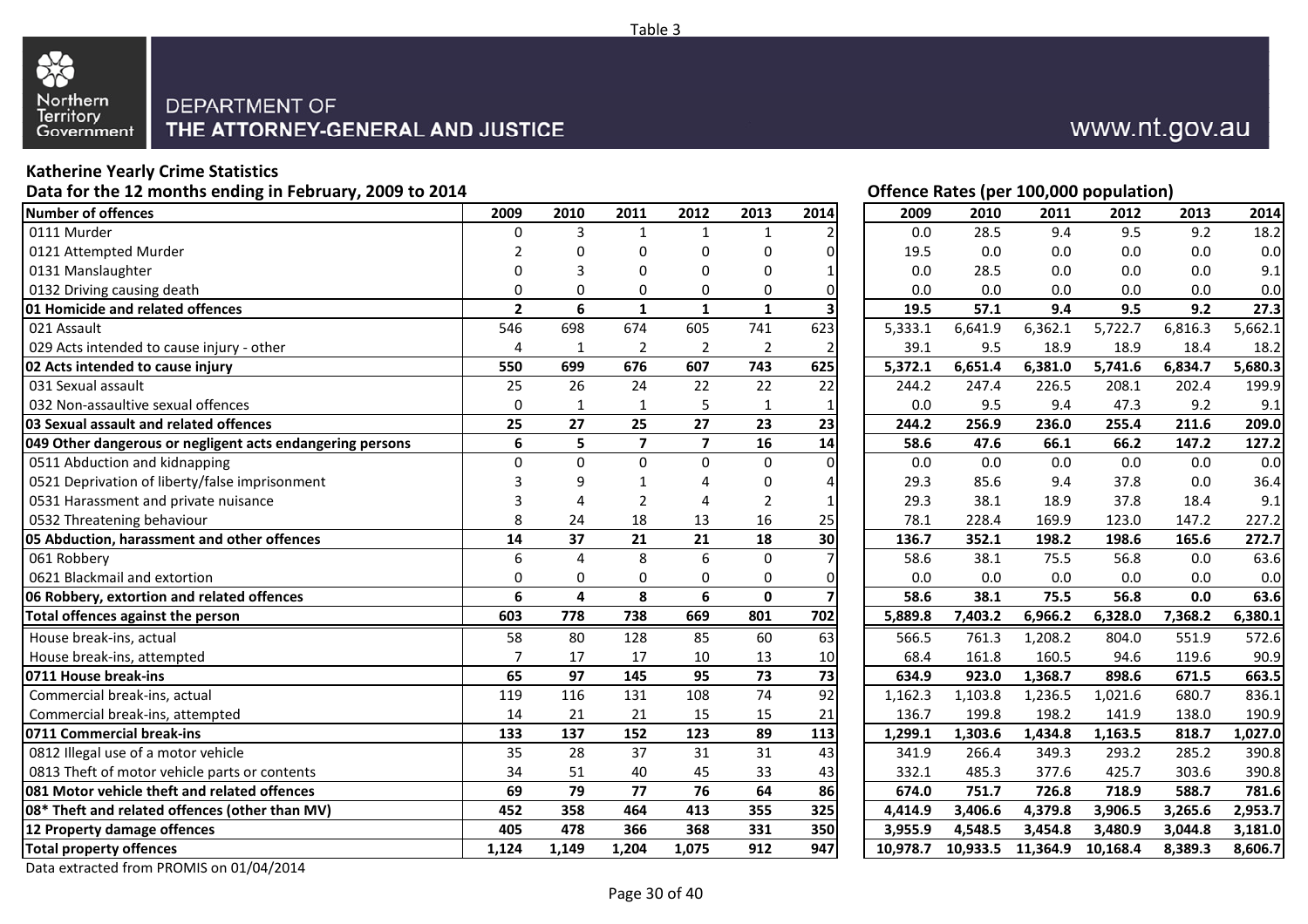

## **Tennant Creek Yearly Crime Statistics**

**Data for the 12 months ending in February, 2009 to 2014**

| <b>Number of offences</b>                                 | 2009            | 2010            | 2011            | 2012             | 2013            | 2014                    | 2009     | 2010     | 2011     | 2012     | 2013     | 2014     |
|-----------------------------------------------------------|-----------------|-----------------|-----------------|------------------|-----------------|-------------------------|----------|----------|----------|----------|----------|----------|
| 0111 Murder                                               | 0               | $\Omega$        | $\Omega$        | $\mathbf 0$      | $\Omega$        |                         | 0.0      | 0.0      | 0.0      | 0.0      | 0.0      | 27.5     |
| 0121 Attempted Murder                                     | 0               | 0               | 0               | 0                | 0               | 0                       | 0.0      | 0.0      | 0.0      | 0.0      | 0.0      | 0.0      |
| 0131 Manslaughter                                         | 0               | O               | 0               | $\Omega$         | $\Omega$        | 0                       | 0.0      | 0.0      | 0.0      | 0.0      | 0.0      | 0.0      |
| 0132 Driving causing death                                | $\Omega$        | 0               | 0               | 0                | 0               | 0                       | 0.0      | 0.0      | 0.0      | 0.0      | 0.0      | 0.0      |
| 01 Homicide and related offences                          | $\mathbf{0}$    | $\mathbf{0}$    | $\mathbf{0}$    | $\mathbf 0$      | $\mathbf 0$     | $\mathbf{1}$            | 0.0      | 0.0      | 0.0      | 0.0      | 0.0      | 27.5     |
| 021 Assault                                               | 415             | 454             | 497             | 510              | 463             | 665                     | 11,833.5 | 12,810.4 | 14,011.8 | 14,439.4 | 12,821.9 | 18,299.4 |
| 029 Acts intended to cause injury - other                 | 3               | 3               | 1               | $\boldsymbol{0}$ | $\mathbf 0$     | 0                       | 85.5     | 84.7     | 28.2     | 0.0      | 0.0      | 0.0      |
| 02 Acts intended to cause injury                          | 418             | 457             | 498             | 510              | 463             | 665                     | 11,919.0 | 12,895.0 | 14,040.0 | 14,439.4 | 12,821.9 | 18,299.4 |
| 031 Sexual assault                                        | 21              | 21              | 13              | 10               | 15              | 7                       | 598.8    | 592.6    | 366.5    | 283.1    | 415.4    | 192.6    |
| 032 Non-assaultive sexual offences                        | $\overline{2}$  | 0               |                 | $\overline{2}$   | 3               | 3                       | 57.0     | 0.0      | 28.2     | 56.6     | 83.1     | 82.6     |
| 03 Sexual assault and related offences                    | 23              | 21              | 14              | 12               | 18              | 10                      | 655.8    | 592.6    | 394.7    | 339.8    | 498.5    | 275.2    |
| 049 Other dangerous or negligent acts endangering persons | 8               | 5               | 3               | $\overline{7}$   | 5               | 4                       | 228.1    | 141.1    | 84.6     | 198.2    | 138.5    | 110.1    |
| 0511 Abduction and kidnapping                             | $\overline{2}$  | $\Omega$        | $\overline{2}$  | $\mathbf{0}$     | $\mathbf 0$     | 0                       | 57.0     | 0.0      | 56.4     | 0.0      | 0.0      | 0.0      |
| 0521 Deprivation of liberty/false imprisonment            | 8               | 8               |                 | 3                | 2               | 0                       | 228.1    | 225.7    | 28.2     | 84.9     | 55.4     | 0.0      |
| 0531 Harassment and private nuisance                      | 4               | Δ               |                 | 1                | $\overline{2}$  | 0                       | 114.1    | 112.9    | 28.2     | 28.3     | 55.4     | 0.0      |
| 0532 Threatening behaviour                                | 11              | 18              | 8               | 10               | 14              | $\overline{7}$          | 313.7    | 507.9    | 225.5    | 283.1    | 387.7    | 192.6    |
| 05 Abduction, harassment and other offences               | 25              | 30              | 12              | 14               | 18              | $\overline{\mathbf{z}}$ | 712.9    | 846.5    | 338.3    | 396.4    | 498.5    | 192.6    |
| 061 Robbery                                               | $\mathbf{1}$    | 3               | $\mathbf{1}$    | $\mathbf 0$      | $\mathbf{1}$    | $\mathbf 0$             | 28.5     | 84.7     | 28.2     | 0.0      | 27.7     | 0.0      |
| 0621 Blackmail and extortion                              | 0               | $\mathbf{1}$    | $\mathbf 0$     | $\mathbf 0$      | $\mathbf 0$     | 0                       | 0.0      | 28.2     | 0.0      | 0.0      | 0.0      | 0.0      |
| 06 Robbery, extortion and related offences                | $\mathbf{1}$    | 4               | $\mathbf{1}$    | $\mathbf 0$      | $\mathbf{1}$    | $\mathbf 0$             | 28.5     | 112.9    | 28.2     | 0.0      | 27.7     | 0.0      |
| Total offences against the person                         | 475             | 517             | 528             | 543              | 505             | 687                     | 13,544.3 | 14,588.0 | 14,885.8 | 15,373.7 | 13,985.0 | 18,904.8 |
| House break-ins, actual                                   | 56              | 57              | 47              | 37               | 37              | 32                      | 1,596.8  | 1,608.4  | 1,325.1  | 1,047.6  | 1,024.6  | 880.6    |
| House break-ins, attempted                                | $\overline{2}$  | 8               | $\overline{2}$  | 5                | $\overline{2}$  |                         | 57.0     | 225.7    | 56.4     | 141.6    | 55.4     | 27.5     |
| 0711 House break-ins                                      | 58              | 65              | 49              | 42               | 39              | 33                      | 1,653.8  | 1,834.1  | 1,381.4  | 1,189.1  | 1,080.0  | 908.1    |
| Commercial break-ins, actual                              | $\overline{71}$ | $\overline{78}$ | 79              | $\overline{94}$  | 58              | 70                      | 2,024.5  | 2,200.9  | 2,227.2  | 2,661.4  | 1,606.2  | 1,926.3  |
| Commercial break-ins, attempted                           | 14              | 23              | 17              | 11               | $\overline{2}$  | 5                       | 399.2    | 649.0    | 479.3    | 311.4    | 55.4     | 137.6    |
| 0711 Commercial break-ins                                 | 85              | 101             | 96              | 105              | 60              | 75                      | 2,423.7  | 2,849.9  | 2,706.5  | 2,972.8  | 1,661.6  | 2,063.8  |
| 0812 Illegal use of a motor vehicle                       | 5               | 19              | 11              | $\overline{17}$  | $\overline{10}$ | 11                      | 142.6    | 536.1    | 310.1    | 481.3    | 276.9    | 302.7    |
| 0813 Theft of motor vehicle parts or contents             | 8               | 22              | 18              | 29               | 18              | 9                       | 228.1    | 620.8    | 507.5    | 821.1    | 498.5    | 247.7    |
| 081 Motor vehicle theft and related offences              | $\overline{13}$ | $\overline{41}$ | $\overline{29}$ | 46               | 28              | $\overline{20}$         | 370.7    | 1,156.9  | 817.6    | 1,302.4  | 775.4    | 550.4    |
| 08* Theft and related offences (other than MV)            | 166             | 180             | 132             | 148              | 115             | 164                     | 4,733.4  | 5,079.0  | 3,721.5  | 4,190.3  | 3,184.7  | 4,512.9  |
| 12 Property damage offences                               | 262             | 280             | 265             | 240              | 203             | 218                     | 7,470.8  | 7,900.7  | 7,471.1  | 6,795.0  | 5,621.7  | 5,998.9  |
| <b>Total property offences</b>                            | 584             | 667             | 571             | 581              | 445             | 510                     | 16,652.4 | 18,820.5 | 16,098.1 | 16,449.6 | 12,323.5 | 14,034.1 |

www.nt.gov.au

|                         |           | Offence Rates (per 100,000 population)<br>2009<br>2010<br>2011<br>2011<br>2012<br>2013<br>2014<br>2012 |                         |                |                 |          |      |          |          |          |          |          |  |  |  |
|-------------------------|-----------|--------------------------------------------------------------------------------------------------------|-------------------------|----------------|-----------------|----------|------|----------|----------|----------|----------|----------|--|--|--|
| 9                       | 2010      |                                                                                                        |                         |                |                 |          |      |          |          |          | 2013     | 2014     |  |  |  |
| 0                       | 0         | $\mathbf 0$                                                                                            | $\mathbf 0$             | $\mathbf 0$    | 1               |          | 0.0  | 0.0      | 0.0      | 0.0      | 0.0      | 27.5     |  |  |  |
| 0                       | 0         | 0                                                                                                      | 0                       | 0              | 0               |          | 0.0  | 0.0      | 0.0      | 0.0      | 0.0      | 0.0      |  |  |  |
| 0                       | 0         | 0                                                                                                      | 0                       | 0              | 0               |          | 0.0  | 0.0      | 0.0      | 0.0      | 0.0      | 0.0      |  |  |  |
| 0                       | 0         | $\Omega$                                                                                               | 0                       | 0              | 0               |          | 0.0  | 0.0      | 0.0      | 0.0      | 0.0      | 0.0      |  |  |  |
| $\overline{\mathbf{0}}$ | 0         | $\mathbf 0$                                                                                            | $\mathbf 0$             | $\mathbf 0$    | 1               |          | 0.0  | 0.0      | 0.0      | 0.0      | 0.0      | 27.5     |  |  |  |
| $\overline{5}$          | 454       | 497                                                                                                    | 510                     | 463            | 665             | 11,833.5 |      | 12,810.4 | 14,011.8 | 14,439.4 | 12,821.9 | 18,299.4 |  |  |  |
|                         | 3         | $\mathbf{1}$                                                                                           | 0                       | $\pmb{0}$      | $\mathbf 0$     |          | 85.5 | 84.7     | 28.2     | 0.0      | 0.0      | 0.0      |  |  |  |
| $\frac{3}{8}$           | 457       | 498                                                                                                    | 510                     | 463            | 665             | 11,919.0 |      | 12,895.0 | 14,040.0 | 14,439.4 | 12,821.9 | 18,299.4 |  |  |  |
| $\overline{1}$          | 21        | 13                                                                                                     | 10                      | 15             | 7               | 598.8    |      | 592.6    | 366.5    | 283.1    | 415.4    | 192.6    |  |  |  |
| 2                       | 0         | 1                                                                                                      | $\overline{2}$          | 3              | 3               |          | 57.0 | 0.0      | 28.2     | 56.6     | 83.1     | 82.6     |  |  |  |
| 3                       | 21        | 14                                                                                                     | 12                      | 18             | 10              | 655.8    |      | 592.6    | 394.7    | 339.8    | 498.5    | 275.2    |  |  |  |
| 8                       | 5         | 3                                                                                                      | $\overline{\mathbf{z}}$ | 5              | 4               | 228.1    |      | 141.1    | 84.6     | 198.2    | 138.5    | 110.1    |  |  |  |
| $\overline{c}$          | $\pmb{0}$ | $\overline{2}$                                                                                         | $\boldsymbol{0}$        | 0              | $\mathbf 0$     |          | 57.0 | 0.0      | 56.4     | 0.0      | 0.0      | 0.0      |  |  |  |
| 8                       | 8         | $\mathbf{1}$                                                                                           | 3                       | 2              | $\mathbf{0}$    | 228.1    |      | 225.7    | 28.2     | 84.9     | 55.4     | 0.0      |  |  |  |
| 4                       | 4         | 1                                                                                                      | $\mathbf{1}$            | 2              | $\overline{0}$  | 114.1    |      | 112.9    | 28.2     | 28.3     | 55.4     | 0.0      |  |  |  |
| $\overline{1}$          | 18        | 8                                                                                                      | 10                      | 14             | 7               | 313.7    |      | 507.9    | 225.5    | 283.1    | 387.7    | 192.6    |  |  |  |
| 5                       | 30        | 12                                                                                                     | 14                      | 18             | 7               | 712.9    |      | 846.5    | 338.3    | 396.4    | 498.5    | 192.6    |  |  |  |
| $\overline{1}$          | 3         | $\mathbf{1}$                                                                                           | $\mathbf 0$             | $\mathbf{1}$   | $\mathbf 0$     |          | 28.5 | 84.7     | 28.2     | 0.0      | 27.7     | 0.0      |  |  |  |
| 0                       | 1         | $\mathbf 0$                                                                                            | 0                       | 0              | $\mathbf{0}$    |          | 0.0  | 28.2     | 0.0      | 0.0      | 0.0      | 0.0      |  |  |  |
| 1                       | 4         | $\mathbf{1}$                                                                                           | 0                       | $\mathbf{1}$   | 0               |          | 28.5 | 112.9    | 28.2     | 0.0      | 27.7     | 0.0      |  |  |  |
| 5                       | 517       | 528                                                                                                    | 543                     | 505            | 687             | 13,544.3 |      | 14,588.0 | 14,885.8 | 15,373.7 | 13,985.0 | 18,904.8 |  |  |  |
| 6                       | 57        | 47                                                                                                     | 37                      | 37             | 32              | 1,596.8  |      | 1,608.4  | 1,325.1  | 1,047.6  | 1,024.6  | 880.6    |  |  |  |
| $\overline{c}$          | 8         | $\overline{2}$                                                                                         | 5                       | 2              | 1               |          | 57.0 | 225.7    | 56.4     | 141.6    | 55.4     | 27.5     |  |  |  |
| 8                       | 65        | 49                                                                                                     | 42                      | 39             | 33              | 1,653.8  |      | 1,834.1  | 1,381.4  | 1,189.1  | 1,080.0  | 908.1    |  |  |  |
| $\overline{1}$          | 78        | 79                                                                                                     | 94                      | 58             | $\overline{10}$ | 2,024.5  |      | 2,200.9  | 2,227.2  | 2,661.4  | 1,606.2  | 1,926.3  |  |  |  |
| 4                       | 23        | 17                                                                                                     | 11                      | $\overline{2}$ | 5               | 399.2    |      | 649.0    | 479.3    | 311.4    | 55.4     | 137.6    |  |  |  |
| 5                       | 101       | 96                                                                                                     | 105                     | 60             | $\overline{75}$ | 2,423.7  |      | 2,849.9  | 2,706.5  | 2,972.8  | 1,661.6  | 2,063.8  |  |  |  |
| 5                       | 19        | 11                                                                                                     | 17                      | 10             | 11              | 142.6    |      | 536.1    | 310.1    | 481.3    | 276.9    | 302.7    |  |  |  |
| 8                       | 22        | 18                                                                                                     | 29                      | 18             | 9               | 228.1    |      | 620.8    | 507.5    | 821.1    | 498.5    | 247.7    |  |  |  |
| 3                       | 41        | 29                                                                                                     | 46                      | 28             | 20              | 370.7    |      | 1,156.9  | 817.6    | 1,302.4  | 775.4    | 550.4    |  |  |  |
| $\frac{6}{2}$           | 180       | 132                                                                                                    | 148                     | 115            | 164             | 4,733.4  |      | 5,079.0  | 3,721.5  | 4,190.3  | 3,184.7  | 4,512.9  |  |  |  |
|                         | 280       | 265                                                                                                    | 240                     | 203            | 218             | 7,470.8  |      | 7,900.7  | 7,471.1  | 6,795.0  | 5,621.7  | 5,998.9  |  |  |  |
| 4                       | 667       | 571                                                                                                    | 581                     | 445            | 510             | 16,652.4 |      | 18,820.5 | 16,098.1 | 16,449.6 | 12,323.5 | 14,034.1 |  |  |  |

Data extracted from PROMIS on 01/04/2014

Page 31 of 40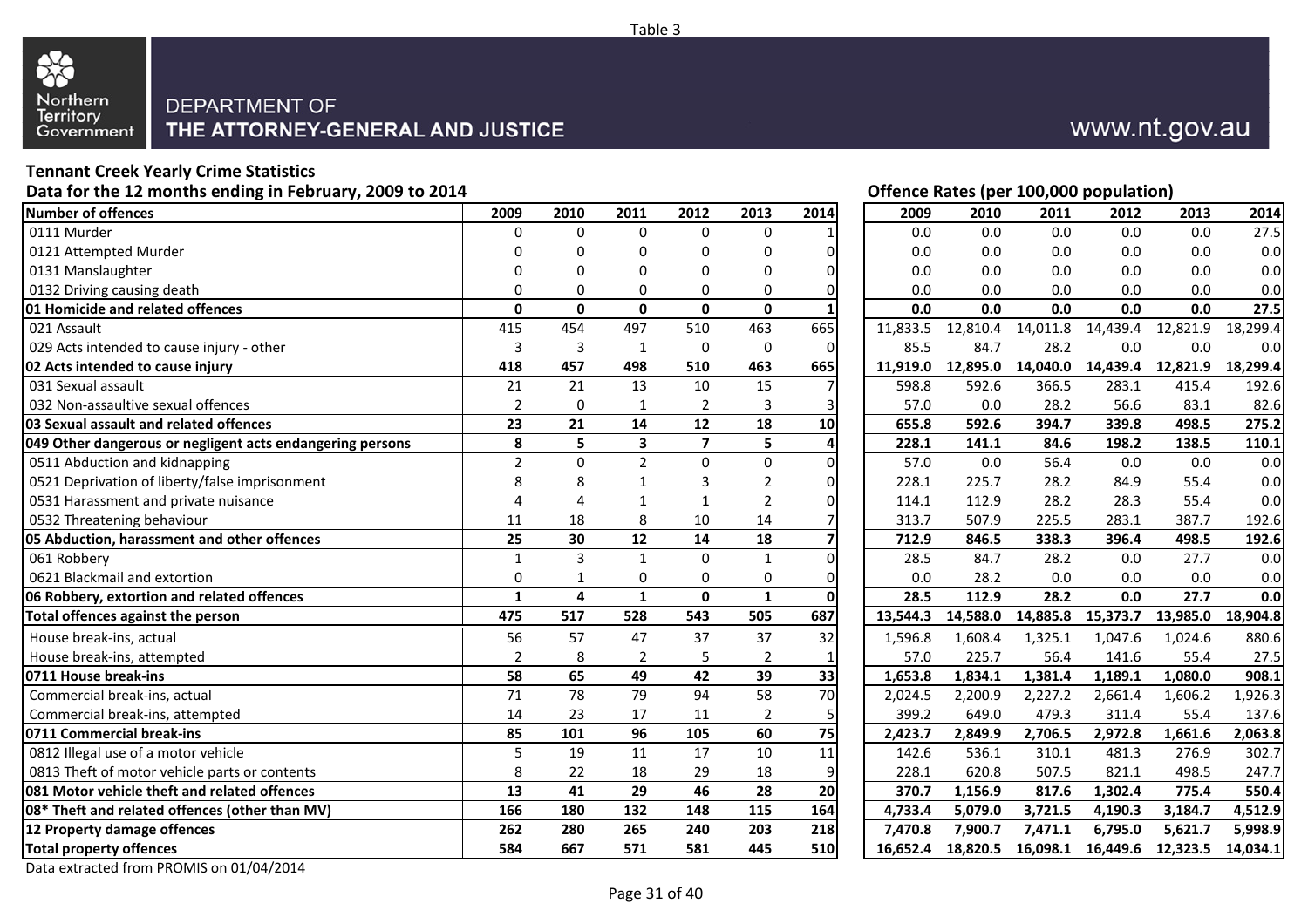

## **Nhulunbuy Yearly Crime Statistics**

#### **Data for the 12 months ending in February, 2009 to 2014**

|                                                           |                 |                          |                |                         |                 |                |         | - \r -  | -,---<br>. |         |         |         |
|-----------------------------------------------------------|-----------------|--------------------------|----------------|-------------------------|-----------------|----------------|---------|---------|------------|---------|---------|---------|
| <b>Number of offences</b>                                 | 2009            | 2010                     | 2011           | 2012                    | 2013            | 2014           | 2009    | 2010    | 2011       | 2012    | 2013    | 2014    |
| 0111 Murder                                               | $\mathbf{0}$    | $\Omega$                 | $\mathbf{1}$   | $\mathbf 1$             | $\Omega$        | 01             | 0.0     | 0.0     | 21.4       | 22.1    | 0.0     | 0.0     |
| 0121 Attempted Murder                                     | 0               | $\Omega$                 |                | $\Omega$                | 0               | οI             | 0.0     | 0.0     | 0.0        | 0.0     | 0.0     | 0.0     |
| 0131 Manslaughter                                         | O               | n                        | O              | 0                       | 0               | οI             | 0.0     | 0.0     | 0.0        | 0.0     | 0.0     | 0.0     |
| 0132 Driving causing death                                | O               | $\Omega$                 | $\Omega$       | 0                       | 0               | 0              | 0.0     | 0.0     | 0.0        | 0.0     | 0.0     | 0.0     |
| 01 Homicide and related offences                          | $\mathbf{0}$    | $\mathbf{0}$             | $\mathbf{1}$   | $\mathbf{1}$            | $\mathbf 0$     | $\mathbf 0$    | 0.0     | 0.0     | 21.4       | 22.1    | 0.0     | 0.0     |
| 021 Assault                                               | 146             | 102                      | 82             | 103                     | 87              | 111            | 3,123.0 | 2,168.8 | 1,757.0    | 2,272.2 | 1,914.6 | 2,491.6 |
| 029 Acts intended to cause injury - other                 | $\mathbf 0$     | $\mathbf 0$              | 3              | $\mathbf 0$             | 1               | $\mathbf{1}$   | 0.0     | 0.0     | 64.3       | 0.0     | 22.0    | 22.4    |
| 02 Acts intended to cause injury                          | 146             | 102                      | 85             | 103                     | 88              | 112            | 3,123.0 | 2,168.8 | 1,821.3    | 2,272.2 | 1,936.6 | 2,514.0 |
| 031 Sexual assault                                        | 9               | 8                        | 6              | $\overline{2}$          | $\mathbf{1}$    | 4              | 192.5   | 170.1   | 128.6      | 44.1    | 22.0    | 89.8    |
| 032 Non-assaultive sexual offences                        |                 | 1                        |                | 1                       | 1               | 4              | 21.4    | 21.3    | 21.4       | 22.1    | 22.0    | 89.8    |
| 03 Sexual assault and related offences                    | 10              | 9                        | $\overline{7}$ | $\overline{\mathbf{3}}$ | $\mathbf{2}$    | 8              | 213.9   | 191.4   | 150.0      | 66.2    | 44.0    | 179.6   |
| 049 Other dangerous or negligent acts endangering persons | $\overline{2}$  | $\mathbf{1}$             | $\overline{2}$ | $\mathbf 0$             | $\mathbf{1}$    | $\mathbf{2}$   | 42.8    | 21.3    | 42.9       | 0.0     | 22.0    | 44.9    |
| 0511 Abduction and kidnapping                             | $\Omega$        | $\Omega$                 | $\Omega$       | $\Omega$                | 0               | ol             | 0.0     | 0.0     | 0.0        | 0.0     | 0.0     | 0.0     |
| 0521 Deprivation of liberty/false imprisonment            |                 | $\Omega$                 | O              | 0                       |                 | οI             | 21.4    | 0.0     | 0.0        | 0.0     | 22.0    | 0.0     |
| 0531 Harassment and private nuisance                      | 2               | $\overline{\phantom{a}}$ | 2              | -1                      | 3               | 1              | 42.8    | 42.5    | 42.9       | 22.1    | 66.0    | 22.4    |
| 0532 Threatening behaviour                                | 6               | 8                        | 4              | 0                       | $\overline{2}$  | $\overline{2}$ | 128.3   | 170.1   | 85.7       | 0.0     | 44.0    | 44.9    |
| 05 Abduction, harassment and other offences               | 9               | 10                       | 6              | $\mathbf{1}$            | 6               | 3              | 192.5   | 212.6   | 128.6      | 22.1    | 132.0   | 67.3    |
| 061 Robbery                                               | $\mathbf{1}$    | $\Omega$                 | $\Omega$       | $\mathbf{1}$            | $\mathbf 0$     | ol             | 21.4    | 0.0     | 0.0        | 22.1    | 0.0     | 0.0     |
| 0621 Blackmail and extortion                              | $\Omega$        | $\Omega$                 | $\Omega$       | $\mathbf 0$             | $\mathbf 0$     | 0              | 0.0     | 0.0     | 0.0        | 0.0     | 0.0     | 0.0     |
| 06 Robbery, extortion and related offences                | $\mathbf{1}$    | $\mathbf 0$              | $\mathbf{0}$   | $\mathbf{1}$            | $\mathbf 0$     | $\mathbf{0}$   | 21.4    | 0.0     | 0.0        | 22.1    | 0.0     | 0.0     |
| Total offences against the person                         | 168             | 122                      | 101            | 109                     | $\overline{97}$ | 125            | 3,593.6 | 2,594.1 | 2,164.1    | 2,404.6 | 2,134.7 | 2,805.8 |
| House break-ins, actual                                   | 25              | 26                       | 10             | 23                      | 17              | 20             | 534.8   | 552.8   | 214.3      | 507.4   | 374.1   | 448.9   |
| House break-ins, attempted                                | $\overline{4}$  | $\overline{2}$           | $\overline{7}$ | 0                       | 2               | 1              | 85.6    | 42.5    | 150.0      | 0.0     | 44.0    | 22.4    |
| 0711 House break-ins                                      | 29              | 28                       | 17             | 23                      | 19              | 21             | 620.3   | 595.4   | 364.3      | 507.4   | 418.1   | 471.4   |
| Commercial break-ins, actual                              | 40              | 40                       | 26             | 36                      | 23              | 31             | 855.6   | 850.5   | 557.1      | 794.2   | 506.2   | 695.8   |
| Commercial break-ins, attempted                           | 1               | 9                        | 10             | 5                       | $\overline{2}$  | 4              | 21.4    | 191.4   | 214.3      | 110.3   | 44.0    | 89.8    |
| 0711 Commercial break-ins                                 | 41              | 49                       | 36             | 41                      | $\overline{25}$ | 35             | 877.0   | 1,041.9 | 771.4      | 904.5   | 550.2   | 785.6   |
| 0812 Illegal use of a motor vehicle                       | 25              | 13                       | 11             | 9                       | 10              | 15             | 534.8   | 276.4   | 235.7      | 198.5   | 220.1   | 336.7   |
| 0813 Theft of motor vehicle parts or contents             | $\overline{7}$  | 11                       | $\overline{7}$ | 3                       | $\mathsf 3$     | 4              | 149.7   | 233.9   | 150.0      | 66.2    | 66.0    | 89.8    |
| 081 Motor vehicle theft and related offences              | $\overline{32}$ | 24                       | 18             | 12                      | $\overline{13}$ | 19             | 684.5   | 510.3   | 385.7      | 264.7   | 286.1   | 426.5   |
| 08* Theft and related offences (other than MV)            | 151             | 146                      | 144            | 108                     | 86              | 87             | 3,229.9 | 3,104.4 | 3,085.5    | 2,382.5 | 1,892.6 | 1,952.9 |
| 12 Property damage offences                               | 93              | 77                       | 86             | 81                      | 63              | 61             | 1,989.3 | 1,637.3 | 1,842.7    | 1,786.9 | 1,386.4 | 1,369.2 |
| <b>Total property offences</b>                            | 346             | 324                      | 301            | 265                     | 206             | 223            | 7,401.1 | 6,889.2 | 6,449.5    | 5,846.0 | 4,533.5 | 5,005.6 |
|                                                           |                 |                          |                |                         |                 |                |         |         |            |         |         |         |

# www.nt.gov.au

|                         | Offence Rates (per 100,000 population) |                         |                  |                         |             |  |         |         |         |         |         |         |  |  |
|-------------------------|----------------------------------------|-------------------------|------------------|-------------------------|-------------|--|---------|---------|---------|---------|---------|---------|--|--|
| 9                       | 2010                                   | 2011                    | 2012             | 2013                    | 2014        |  | 2009    | 2010    | 2011    | 2012    | 2013    | 2014    |  |  |
| 0                       | $\mathbf 0$                            | $\mathbf{1}$            | $\mathbf{1}$     | $\mathbf 0$             | $\Omega$    |  | 0.0     | 0.0     | 21.4    | 22.1    | 0.0     | 0.0     |  |  |
| 0                       | 0                                      | 0                       | 0                | 0                       | 0           |  | 0.0     | 0.0     | 0.0     | 0.0     | 0.0     | $0.0\,$ |  |  |
| 0                       | 0                                      | 0                       | 0                | 0                       | 0           |  | 0.0     | 0.0     | 0.0     | 0.0     | 0.0     | $0.0\,$ |  |  |
| 0                       | 0                                      | 0                       | 0                | 0                       | 0           |  | 0.0     | 0.0     | 0.0     | 0.0     | 0.0     | 0.0     |  |  |
| $\overline{\mathbf{0}}$ | $\mathbf 0$                            | $\mathbf{1}$            | $\mathbf{1}$     | $\mathbf 0$             | 0           |  | 0.0     | 0.0     | 21.4    | 22.1    | 0.0     | 0.0     |  |  |
| 6                       | 102                                    | 82                      | 103              | 87                      | 111         |  | 3,123.0 | 2,168.8 | 1,757.0 | 2,272.2 | 1,914.6 | 2,491.6 |  |  |
|                         | 0                                      | 3                       | $\mathbf 0$      | 1                       | 1           |  | 0.0     | 0.0     | 64.3    | 0.0     | 22.0    | 22.4    |  |  |
| $\frac{0}{6}$           | 102                                    | 85                      | 103              | 88                      | 112         |  | 3,123.0 | 2,168.8 | 1,821.3 | 2,272.2 | 1,936.6 | 2,514.0 |  |  |
| 9                       | 8                                      | 6                       | $\overline{2}$   | $\mathbf{1}$            | 4           |  | 192.5   | 170.1   | 128.6   | 44.1    | 22.0    | 89.8    |  |  |
| 1                       | 1                                      | 1                       | 1                | 1                       | 4           |  | 21.4    | 21.3    | 21.4    | 22.1    | 22.0    | 89.8    |  |  |
| 0                       | 9                                      | 7                       | 3                | $\overline{\mathbf{2}}$ | 8           |  | 213.9   | 191.4   | 150.0   | 66.2    | 44.0    | 179.6   |  |  |
| 2                       | $\mathbf{1}$                           | $\overline{\mathbf{c}}$ | $\pmb{0}$        | $\mathbf{1}$            | 2           |  | 42.8    | 21.3    | 42.9    | 0.0     | 22.0    | 44.9    |  |  |
| $\overline{0}$          | $\mathbf 0$                            | $\mathbf 0$             | $\boldsymbol{0}$ | 0                       | $\mathbf 0$ |  | 0.0     | $0.0\,$ | 0.0     | 0.0     | 0.0     | 0.0     |  |  |
| 1                       | 0                                      | 0                       | 0                | 1                       | 0           |  | 21.4    | 0.0     | 0.0     | 0.0     | 22.0    | 0.0     |  |  |
| 2                       | 2                                      | 2                       | 1                | 3                       | 1           |  | 42.8    | 42.5    | 42.9    | 22.1    | 66.0    | 22.4    |  |  |
| 6                       | 8                                      | 4                       | 0                | 2                       | 2           |  | 128.3   | 170.1   | 85.7    | 0.0     | 44.0    | 44.9    |  |  |
| 9                       | 10                                     | 6                       | 1                | 6                       | 3           |  | 192.5   | 212.6   | 128.6   | 22.1    | 132.0   | 67.3    |  |  |
| $\mathbf 1$             | $\pmb{0}$                              | 0                       | $\mathbf 1$      | 0                       | 0           |  | 21.4    | 0.0     | 0.0     | 22.1    | 0.0     | 0.0     |  |  |
| 0                       | 0                                      | 0                       | 0                | 0                       | 0           |  | 0.0     | 0.0     | 0.0     | 0.0     | 0.0     | $0.0\,$ |  |  |
| 1                       | $\mathbf 0$                            | 0                       | $\mathbf{1}$     | $\mathbf 0$             | $\mathbf 0$ |  | 21.4    | 0.0     | 0.0     | 22.1    | 0.0     | 0.0     |  |  |
| 8                       | 122                                    | 101                     | 109              | 97                      | 125         |  | 3,593.6 | 2,594.1 | 2,164.1 | 2,404.6 | 2,134.7 | 2,805.8 |  |  |
| 5                       | 26                                     | 10                      | 23               | 17                      | 20          |  | 534.8   | 552.8   | 214.3   | 507.4   | 374.1   | 448.9   |  |  |
| 4                       | $\overline{2}$                         | $\overline{7}$          | $\mathbf 0$      | $\overline{2}$          | 1           |  | 85.6    | 42.5    | 150.0   | 0.0     | 44.0    | 22.4    |  |  |
| 9                       | 28                                     | 17                      | 23               | 19                      | 21          |  | 620.3   | 595.4   | 364.3   | 507.4   | 418.1   | 471.4   |  |  |
| 0                       | 40                                     | 26                      | 36               | 23                      | 31          |  | 855.6   | 850.5   | 557.1   | 794.2   | 506.2   | 695.8   |  |  |
| 1                       | 9                                      | 10                      | 5                | $\overline{2}$          | 4           |  | 21.4    | 191.4   | 214.3   | 110.3   | 44.0    | 89.8    |  |  |
| $\overline{\mathbf{1}}$ | 49                                     | 36                      | 41               | 25                      | 35          |  | 877.0   | 1,041.9 | 771.4   | 904.5   | 550.2   | 785.6   |  |  |
| 5                       | 13                                     | 11                      | 9                | $10\,$                  | 15          |  | 534.8   | 276.4   | 235.7   | 198.5   | 220.1   | 336.7   |  |  |
| 7                       | 11                                     | 7                       | 3                | 3                       | 4           |  | 149.7   | 233.9   | 150.0   | 66.2    | 66.0    | 89.8    |  |  |
| $\overline{\mathbf{2}}$ | 24                                     | 18                      | 12               | 13                      | 19          |  | 684.5   | 510.3   | 385.7   | 264.7   | 286.1   | 426.5   |  |  |
| 1                       | 146                                    | 144                     | 108              | 86                      | 87          |  | 3,229.9 | 3,104.4 | 3,085.5 | 2,382.5 | 1,892.6 | 1,952.9 |  |  |
| 3                       | 77                                     | 86                      | 81               | 63                      | 61          |  | 1,989.3 | 1,637.3 | 1,842.7 | 1,786.9 | 1,386.4 | 1,369.2 |  |  |
| 6                       | 324                                    | 301                     | 265              | 206                     | 223         |  | 7,401.1 | 6,889.2 | 6,449.5 | 5,846.0 | 4,533.5 | 5,005.6 |  |  |

Data extracted from PROMIS on 01/04/2014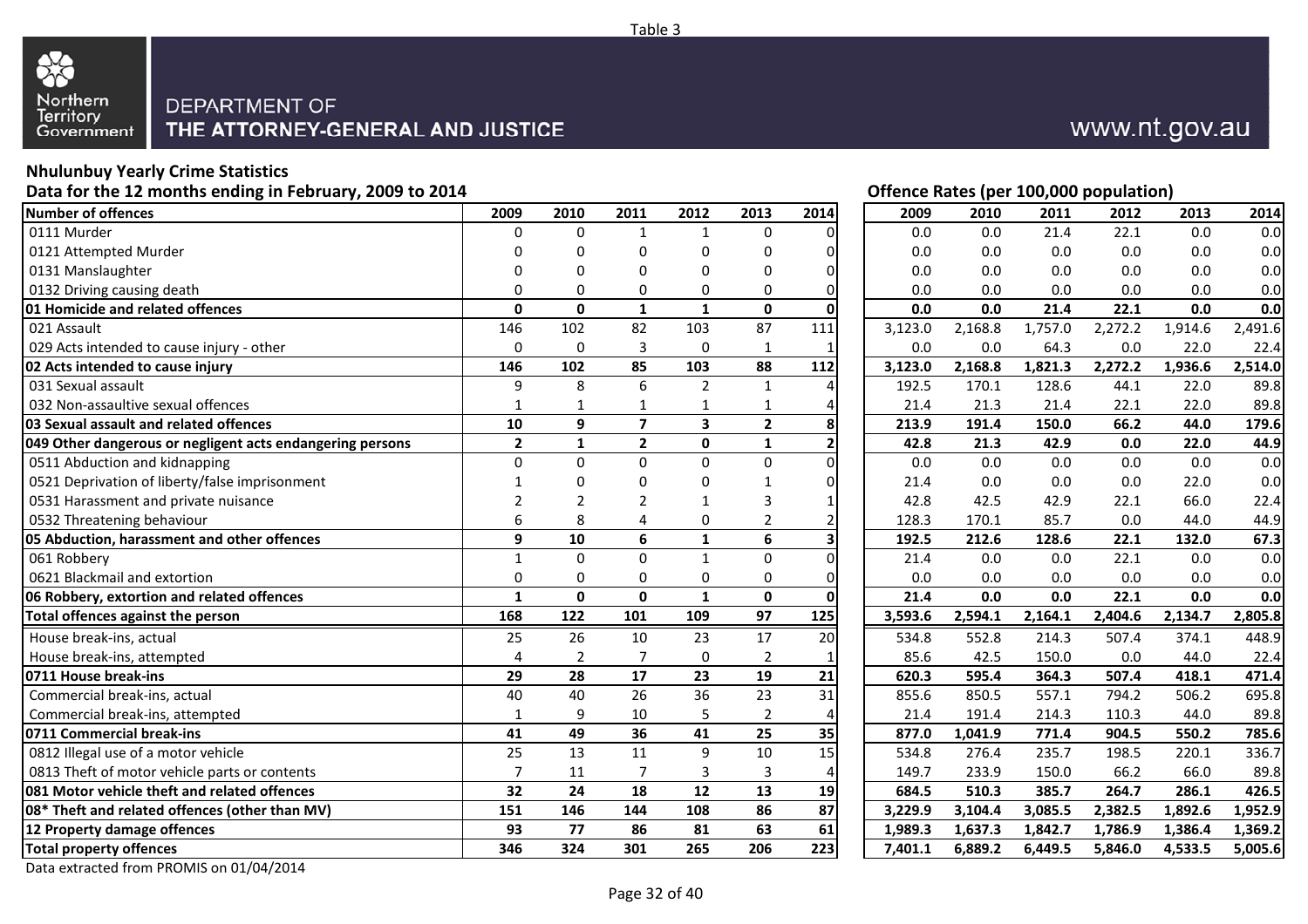

### **NT Balance Yearly Crime Statistics**

**Data for the 12 months ending in February, 2009 to 2014**

| 2009           | 2010               | 2011                       | 2012                       | 2013                                                      | 2014                                    |                                                                                 | 2010    | 2011                                                                                                                                                                                                                                                                                                            | 2012                      | 2013                                        | 2014                      |
|----------------|--------------------|----------------------------|----------------------------|-----------------------------------------------------------|-----------------------------------------|---------------------------------------------------------------------------------|---------|-----------------------------------------------------------------------------------------------------------------------------------------------------------------------------------------------------------------------------------------------------------------------------------------------------------------|---------------------------|---------------------------------------------|---------------------------|
| 4              | 3                  | 3                          | $\mathbf{0}$               | 5                                                         |                                         |                                                                                 | 4.1     | 4.0                                                                                                                                                                                                                                                                                                             | 0.0                       | 6.5                                         | 3.8                       |
|                | 1                  | 2                          | $\overline{2}$             | 0                                                         | 1                                       |                                                                                 | 1.4     | 2.7                                                                                                                                                                                                                                                                                                             | 2.7                       | 0.0                                         | 1.3                       |
| $\Omega$       | O                  | 1                          | $\Omega$                   | $\mathbf{1}$                                              | $\overline{2}$                          |                                                                                 | 0.0     | 1.3                                                                                                                                                                                                                                                                                                             | 0.0                       | 1.3                                         | 2.6                       |
| $\Omega$       | 1                  | $\Omega$                   |                            | $\mathbf{1}$                                              | $\mathbf{1}$                            |                                                                                 | 1.4     | 0.0                                                                                                                                                                                                                                                                                                             | 1.3                       | 1.3                                         | 1.3                       |
| 5              | 5                  | 6                          | $\overline{\mathbf{3}}$    | $\overline{7}$                                            |                                         |                                                                                 | 6.8     | 8.1                                                                                                                                                                                                                                                                                                             | 4.0                       | 9.1                                         | 9.0                       |
| 1,315          | 1,596              | 1,576                      | 1,808                      | 1,938                                                     | 2,112                                   |                                                                                 | 2,180.5 | 2,116.1                                                                                                                                                                                                                                                                                                         | 2,399.2                   | 2,517.9                                     | 2,705.8                   |
| $\overline{4}$ | $\overline{2}$     | 4                          | $\boldsymbol{6}$           | 8                                                         | 3                                       |                                                                                 | 2.7     | 5.4                                                                                                                                                                                                                                                                                                             | 8.0                       | 10.4                                        | 3.8                       |
| 1,319          | 1,598              | 1,580                      | 1,814                      | 1,946                                                     | 2,115                                   |                                                                                 | 2,183.3 | 2,121.5                                                                                                                                                                                                                                                                                                         | 2,407.2                   | 2,528.3                                     | 2,709.6                   |
| 145            | 120                | 104                        | 84                         | 76                                                        | 86                                      |                                                                                 | 164.0   | 139.6                                                                                                                                                                                                                                                                                                           | 111.5                     | 98.7                                        | 110.2                     |
| 4              | 4                  | $\overline{7}$             | 8                          | 16                                                        | 11                                      |                                                                                 | 5.5     | 9.4                                                                                                                                                                                                                                                                                                             | 10.6                      | 20.8                                        | 14.1                      |
| 149            | 124                | 111                        | 92                         | 92                                                        |                                         |                                                                                 | 169.4   | 149.0                                                                                                                                                                                                                                                                                                           | 122.1                     | 119.5                                       | 124.3                     |
| 18             | 23                 | 26                         | 36                         |                                                           | 37                                      |                                                                                 | 31.4    | 34.9                                                                                                                                                                                                                                                                                                            | 47.8                      | 46.8                                        | 47.4                      |
| $\mathbf{1}$   | $\Omega$           | $\Omega$                   | $\mathbf{1}$               | $\mathbf 0$                                               | $\mathbf{1}$                            |                                                                                 | 0.0     | 0.0                                                                                                                                                                                                                                                                                                             | 1.3                       | 0.0                                         | 1.3                       |
| 15             | 19                 | $\overline{7}$             | 18                         | 19                                                        | 19                                      |                                                                                 | 26.0    | 9.4                                                                                                                                                                                                                                                                                                             | 23.9                      | 24.7                                        | 24.3                      |
| 22             | 33                 | 53                         | 23                         | 24                                                        | 24                                      |                                                                                 | 45.1    | 71.2                                                                                                                                                                                                                                                                                                            | 30.5                      | 31.2                                        | 30.7                      |
| 55             | 76                 | 79                         | 75                         | 86                                                        | 125                                     |                                                                                 | 103.8   | 106.1                                                                                                                                                                                                                                                                                                           | 99.5                      | 111.7                                       | 160.1                     |
|                | 128                | 139                        | 117                        | 129                                                       |                                         |                                                                                 | 174.9   | 186.6                                                                                                                                                                                                                                                                                                           | 155.3                     | 167.6                                       | 216.5                     |
| $\overline{4}$ | $\mathbf{1}$       | $\overline{2}$             | 5                          | 9                                                         | $\overline{4}$                          |                                                                                 | 1.4     | 2.7                                                                                                                                                                                                                                                                                                             | 6.6                       | 11.7                                        | 5.1                       |
| 0              | $\Omega$           | $\Omega$                   | $\mathbf 0$                | $\mathbf 0$                                               | $\mathbf 0$                             |                                                                                 | 0.0     | 0.0                                                                                                                                                                                                                                                                                                             | 0.0                       | 0.0                                         | 0.0                       |
| $\overline{a}$ | $\mathbf{1}$       | $\overline{2}$             | 5                          | 9                                                         | 4                                       |                                                                                 | 1.4     | 2.7                                                                                                                                                                                                                                                                                                             | 6.6                       | 11.7                                        | 5.1                       |
|                |                    |                            |                            |                                                           |                                         |                                                                                 |         |                                                                                                                                                                                                                                                                                                                 |                           |                                             | 3,111.9                   |
| 248            | 193                | 210                        | 256                        | 305                                                       | 255                                     |                                                                                 | 263.7   | 282.0                                                                                                                                                                                                                                                                                                           | 339.7                     | 396.3                                       | 326.7                     |
| 11             | 27                 | 41                         | 30                         | 49                                                        | 44                                      |                                                                                 | 36.9    | 55.1                                                                                                                                                                                                                                                                                                            | 39.8                      | 63.7                                        | 56.4                      |
| 259            | 220                | 251                        | 286                        | 354                                                       | 299                                     |                                                                                 | 300.6   | 337.0                                                                                                                                                                                                                                                                                                           | 379.5                     | 459.9                                       | 383.1                     |
| 410            |                    |                            |                            |                                                           |                                         |                                                                                 |         |                                                                                                                                                                                                                                                                                                                 |                           |                                             | 675.2                     |
| 47             | 64                 | 78                         | 60                         | 79                                                        | 43                                      |                                                                                 | 87.4    | 104.7                                                                                                                                                                                                                                                                                                           | 79.6                      | 102.6                                       | 55.1                      |
| 457            | 493                | 520                        | 586                        |                                                           |                                         |                                                                                 | 673.6   | 698.2                                                                                                                                                                                                                                                                                                           | 777.6                     | 848.4                                       | 730.3                     |
|                |                    |                            |                            |                                                           |                                         |                                                                                 |         |                                                                                                                                                                                                                                                                                                                 |                           |                                             | 215.2                     |
| 126            | 145                | 104                        |                            | 136                                                       | 105                                     |                                                                                 | 198.1   | 139.6                                                                                                                                                                                                                                                                                                           |                           | 176.7                                       | 134.5                     |
| 231            |                    |                            |                            |                                                           |                                         |                                                                                 | 390.7   | 330.3                                                                                                                                                                                                                                                                                                           |                           | 418.4                                       | 349.8                     |
| 921            | 973                | 949                        | 1,012                      | 1,091                                                     |                                         |                                                                                 | 1,329.4 | 1,274.3                                                                                                                                                                                                                                                                                                         | 1,342.9                   | 1,417.5                                     | 1,238.9                   |
| 970            | 1,025              | 1,037                      | 1,163                      | 1,385                                                     | 1,265                                   |                                                                                 | 1,400.4 | 1,392.4                                                                                                                                                                                                                                                                                                         | 1,543.3                   | 1,799.4                                     | 1,620.7                   |
| 2,838          | 2,997              | 3,003                      | 3,308                      | 3,805                                                     | 3,374                                   |                                                                                 | 4,094.7 | 4,032.2                                                                                                                                                                                                                                                                                                         | 4,389.8                   | 4,943.5                                     | 4,322.6                   |
|                | 93<br>1,588<br>105 | 1,879<br>429<br>141<br>286 | 1,864<br>442<br>142<br>246 | 2,067<br>526<br>$\frac{163}{ }$<br>98<br>$\overline{261}$ | 36<br>2,219<br>574<br>653<br>186<br>322 | $\overline{97}$<br>169<br>2,429<br>$\overline{527}$<br>570<br>168<br>273<br>967 | 1,358.4 | 2009<br>5.6<br>1.4<br>0.0<br>0.0<br>7.0<br>1,841.6<br>5.6<br>1,847.2<br>203.1<br>5.6<br>208.7<br>25.2<br>1.4<br>21.0<br>30.8<br>77.0<br>130.2<br>5.6<br>0.0<br>5.6<br>2,567.2<br>2,223.9<br>347.3<br>15.4<br>362.7<br>586.1<br>574.2<br>65.8<br>640.0<br>192.6<br>147.0<br>176.5<br>323.5<br>1,289.8<br>3,974.4 | 2,502.9<br>593.5<br>190.7 | 2,742.9<br>698.0<br>216.3<br>130.0<br>346.4 | 2,883.0<br>745.8<br>241.7 |

## **Offence Rates (per 100,000 population)**

www.nt.gov.au

| 9              | 2010         | 2011           | 2012         | 2013           | 2014             | 2009    | 2010    | 2011    | 2012    | 2013    | 2014    |
|----------------|--------------|----------------|--------------|----------------|------------------|---------|---------|---------|---------|---------|---------|
| 4              | 3            | 3              | $\mathbf 0$  | 5              | 3                | 5.6     | 4.1     | 4.0     | 0.0     | 6.5     | 3.8     |
| 1              | 1            | 2              | 2            | 0              |                  | 1.4     | 1.4     | 2.7     | 2.7     | 0.0     | 1.3     |
| 0              | 0            | 1              | 0            | 1              | 2                | 0.0     | 0.0     | 1.3     | 0.0     | 1.3     | 2.6     |
| 0              | 1            | 0              | 1            | 1              |                  | 0.0     | 1.4     | 0.0     | 1.3     | 1.3     | 1.3     |
| 5              | 5            | 6              | 3            | $\overline{z}$ |                  | 7.0     | 6.8     | 8.1     | 4.0     | 9.1     | 9.0     |
| 5              | 1,596        | 1,576          | 1,808        | 1,938          | 2,112            | 1,841.6 | 2,180.5 | 2,116.1 | 2,399.2 | 2,517.9 | 2,705.8 |
| 4              | 2            | 4              | 6            | 8              | 3                | 5.6     | 2.7     | 5.4     | 8.0     | 10.4    | 3.8     |
| 9              | 1,598        | 1,580          | 1,814        | 1,946          | 2,115            | 1,847.2 | 2,183.3 | 2,121.5 | 2,407.2 | 2,528.3 | 2,709.6 |
| 5              | 120          | 104            | 84           | 76             | 86               | 203.1   | 164.0   | 139.6   | 111.5   | 98.7    | 110.2   |
| $\overline{4}$ | 4            | $\overline{7}$ | 8            | 16             | 11               | 5.6     | 5.5     | 9.4     | 10.6    | 20.8    | 14.1    |
| $\frac{9}{8}$  | 124          | 111            | 92           | 92             | 97               | 208.7   | 169.4   | 149.0   | 122.1   | 119.5   | 124.3   |
|                | 23           | 26             | 36           | 36             | 37               | 25.2    | 31.4    | 34.9    | 47.8    | 46.8    | 47.4    |
| $\mathbf 1$    | $\mathbf 0$  | $\mathbf 0$    | $\mathbf{1}$ | $\mathbf 0$    | $\mathbf{1}$     | 1.4     | 0.0     | 0.0     | 1.3     | 0.0     | 1.3     |
| 5              | 19           | 7              | 18           | 19             | 19               | 21.0    | 26.0    | 9.4     | 23.9    | 24.7    | 24.3    |
| 2              | 33           | 53             | 23           | 24             | 24               | 30.8    | 45.1    | 71.2    | 30.5    | 31.2    | 30.7    |
| $\frac{5}{3}$  | 76           | 79             | 75           | 86             | 125              | 77.0    | 103.8   | 106.1   | 99.5    | 111.7   | 160.1   |
|                | 128          | 139            | 117          | 129            | 169              | 130.2   | 174.9   | 186.6   | 155.3   | 167.6   | 216.5   |
| 4              | $\mathbf{1}$ | $\overline{2}$ | 5            | 9              | 4                | 5.6     | 1.4     | 2.7     | 6.6     | 11.7    | 5.1     |
| 0              | 0            | $\mathbf 0$    | $\mathbf 0$  | 0              | 0                | 0.0     | 0.0     | 0.0     | 0.0     | 0.0     | 0.0     |
| 4              | $\mathbf{1}$ | $\overline{2}$ | 5            | 9              |                  | 5.6     | 1.4     | 2.7     | 6.6     | 11.7    | 5.1     |
| 8              | 1,879        | 1,864          | 2,067        | 2,219          | 2,429            | 2,223.9 | 2,567.2 | 2,502.9 | 2,742.9 | 2,883.0 | 3,111.9 |
| 8              | 193          | 210            | 256          | 305            | 255              | 347.3   | 263.7   | 282.0   | 339.7   | 396.3   | 326.7   |
| 1              | 27           | 41             | 30           | 49             | 44               | 15.4    | 36.9    | 55.1    | 39.8    | 63.7    | 56.4    |
| 9              | 220          | 251            | 286          | 354            | 299              | 362.7   | 300.6   | 337.0   | 379.5   | 459.9   | 383.1   |
| $\overline{0}$ | 429          | 442            | 526          | 574            | $\overline{527}$ | 574.2   | 586.1   | 593.5   | 698.0   | 745.8   | 675.2   |
| 7              | 64           | 78             | 60           | 79             | 43               | 65.8    | 87.4    | 104.7   | 79.6    | 102.6   | 55.1    |
| 7              | 493          | 520            | 586          | 653            | 570              | 640.0   | 673.6   | 698.2   | 777.6   | 848.4   | 730.3   |
| $\overline{5}$ | 141          | 142            | 163          | 186            | 168              | 147.0   | 192.6   | 190.7   | 216.3   | 241.7   | 215.2   |
| 6              | 145          | 104            | 98           | 136            | 105              | 176.5   | 198.1   | 139.6   | 130.0   | 176.7   | 134.5   |
| 1              | 286          | 246            | 261          | 322            | 273              | 323.5   | 390.7   | 330.3   | 346.4   | 418.4   | 349.8   |
| 1              | 973          | 949            | 1,012        | 1,091          | 967              | 1,289.8 | 1,329.4 | 1,274.3 | 1,342.9 | 1,417.5 | 1,238.9 |
| 0              | 1,025        | 1,037          | 1,163        | 1,385          | 1,265            | 1,358.4 | 1,400.4 | 1,392.4 | 1,543.3 | 1,799.4 | 1,620.7 |
| 8              | 2,997        | 3,003          | 3,308        | 3,805          | 3,374            | 3,974.4 | 4,094.7 | 4,032.2 | 4,389.8 | 4,943.5 | 4,322.6 |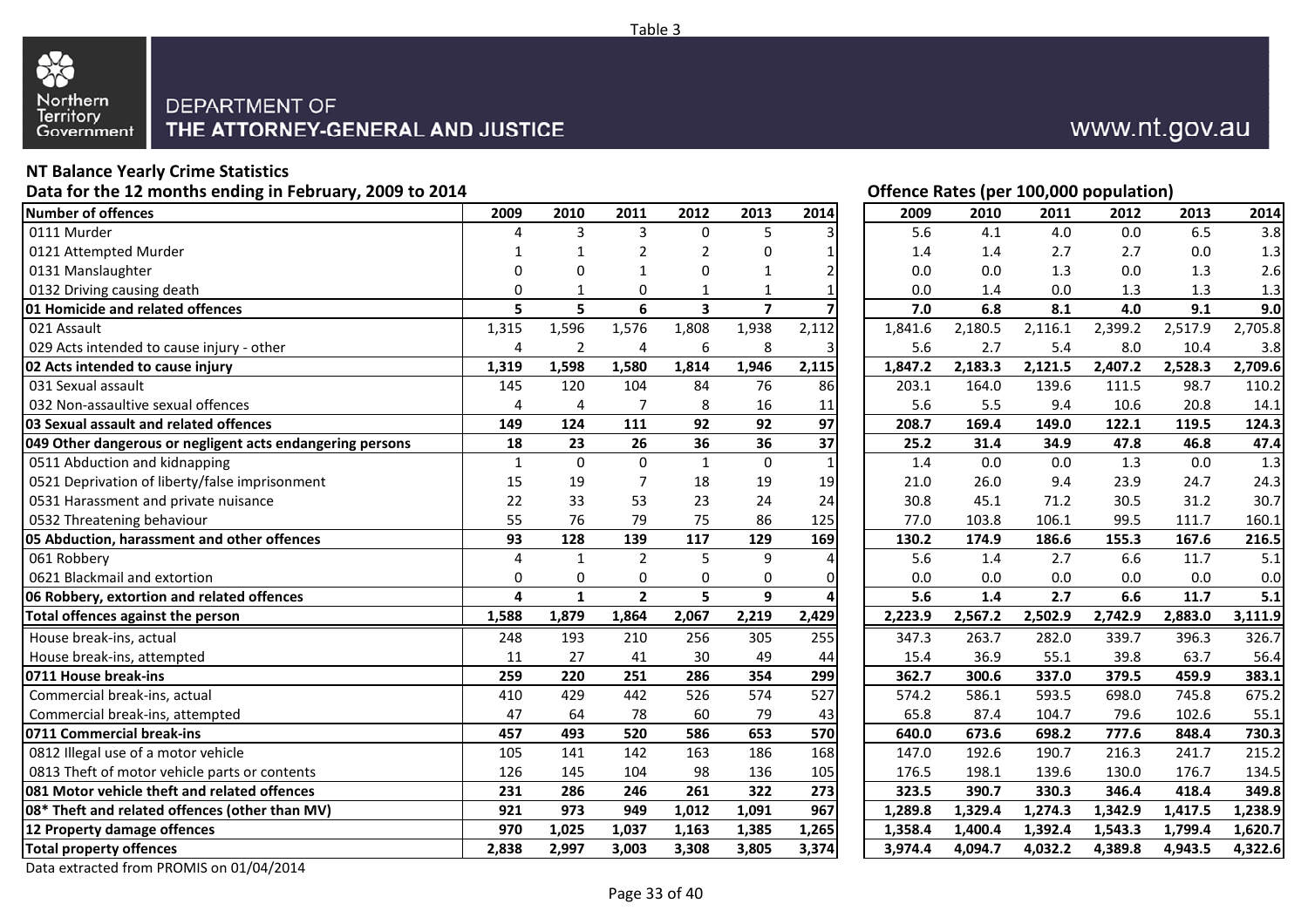

#### **Northern Territory Yearly Assault StatisticsData for the 12 months ending February, 2009 to 2014**

| <u>onenee nates (per zoojooo popalation)</u><br><b>Alcohol involvement</b><br>2014<br>Domestic violence<br>2012<br>2013<br>2009<br>2010<br>2011<br>2009<br>2012<br>2010<br>2011<br>Alcohol involved<br>DV involved<br>1,834<br>3,102<br>2,250<br>2,403<br>2,394<br>2,592<br>828.1<br>990.1<br>1,042.7<br>1,029.6 |                                                  |       |       |       |       |       |       |         |         |         |         |         |         |
|------------------------------------------------------------------------------------------------------------------------------------------------------------------------------------------------------------------------------------------------------------------------------------------------------------------|--------------------------------------------------|-------|-------|-------|-------|-------|-------|---------|---------|---------|---------|---------|---------|
|                                                                                                                                                                                                                                                                                                                  |                                                  |       |       |       |       |       |       |         |         |         |         | 2013    | 2014    |
|                                                                                                                                                                                                                                                                                                                  |                                                  |       |       |       |       |       |       |         |         |         |         | 1,091.6 | ,283.0  |
|                                                                                                                                                                                                                                                                                                                  | INo alcohol involved                             | 498   | 656   | 758   | 904   | 1,026 | 1,138 | 224.9   | 288.7   | 328.9   | 388.8   | 432.1   | 470.7   |
|                                                                                                                                                                                                                                                                                                                  | Not known                                        | 370   | 417   | 371   | 400   | 448   | 441   | 167.1   | 183.5   | 161.0   | 172.0   | 188.7   | 182.4   |
| <b>DV</b> involved Total                                                                                                                                                                                                                                                                                         |                                                  | 2,702 | 3,323 | 3,532 | 3,698 | 4,066 | 4,681 | 1,220.1 | 1,462.2 | 1,532.6 | 1,590.4 | 1,712.3 | 1,936.1 |
| DV not involved                                                                                                                                                                                                                                                                                                  | Alcohol involved                                 | 1,390 | 1,528 | 1,647 | 1,526 | 1,589 | 1,538 | 627.6   | 672.4   | 714.7   | 656.3   | 669.2   | 636.1   |
|                                                                                                                                                                                                                                                                                                                  | No alcohol involved                              | 523   | 513   | 565   | 635   | 677   | 676   | 236.2   | 225.7   | 245.2   | 273.1   | 285.1   | 279.6   |
|                                                                                                                                                                                                                                                                                                                  | Not known                                        | 887   | 922   | 851   | 829   | 733   | 695   | 400.5   | 405.7   | 369.3   | 356.5   | 308.7   | 287.5   |
| <b>DV</b> not involved Total                                                                                                                                                                                                                                                                                     |                                                  | 2,800 | 2,963 | 3,063 | 2,990 | 2,999 | 2,909 | 1,264.3 | 1,303.8 | 1,329.1 | 1,285.9 | 1,263.0 | 1,203.2 |
| <b>Total assaults</b>                                                                                                                                                                                                                                                                                            |                                                  | 5,502 | 6,286 | 6,595 | 6,688 | 7,065 | 7,590 | 2,484.4 | 2,766.1 | 2,861.7 | 2,876.4 | 2,975.3 | 3,139.3 |
| Assaults with alcohol involved                                                                                                                                                                                                                                                                                   |                                                  | 3,224 | 3,778 | 4,050 | 3,920 | 4,181 | 4,640 | 1,455.8 | 1,662.4 | 1,757.4 | 1,685.9 | 1,760.8 | 1,919.1 |
| Assaults with no alcohol involved                                                                                                                                                                                                                                                                                |                                                  | 1,021 | 1,169 | 1,323 | 1,539 | 1,703 | 1,814 | 461.0   | 514.4   | 574.1   | 661.9   | 717.2   | 750.3   |
|                                                                                                                                                                                                                                                                                                                  | Assaults with alcohol involvement unknown        | 1,257 | 1,339 | 1,222 | 1,229 | 1,181 | 1,136 | 567.6   | 589.2   | 530.2   | 528.6   | 497.4   | 469.9   |
|                                                                                                                                                                                                                                                                                                                  | 1% of assaults associated with domestic violence |       |       | 53.6% | 55.3% | 57.6% | 61.7% |         |         |         |         |         |         |
|                                                                                                                                                                                                                                                                                                                  | % of assaults associated with alcohol            |       |       | 61.4% | 58.6% | 59.2% | 61.1% |         |         |         |         |         |         |
|                                                                                                                                                                                                                                                                                                                  |                                                  |       |       |       |       |       |       |         |         |         |         |         |         |

**Offence Rates (per 100,000 population)**

| 19           | 2010  | 2011  | 2012  | 2013  | 2014  | 2009    | 2010    | 2011    | 2012    | 2013    | 2014    |
|--------------|-------|-------|-------|-------|-------|---------|---------|---------|---------|---------|---------|
| 4            | 2,250 | 2,403 | 2,394 | 2,592 | 3,102 | 828.1   | 990.1   | 1,042.7 | 1,029.6 | 1,091.6 | 1,283.0 |
| 18           | 656   | 758   | 904   | 1,026 | 1,138 | 224.9   | 288.7   | 328.9   | 388.8   | 432.1   | 470.7   |
| Ό            | 417   | 371   | 400   | 448   | 441   | 167.1   | 183.5   | 161.0   | 172.0   | 188.7   | 182.4   |
| 2            | 3,323 | 3,532 | 3,698 | 4,066 | 4,681 | 1.220.1 | 1,462.2 | 1,532.6 | 1,590.4 | 1,712.3 | 1,936.1 |
| Ю            | 1,528 | 1,647 | 1,526 | 1,589 | 1,538 | 627.6   | 672.4   | 714.7   | 656.3   | 669.2   | 636.1   |
| '3           | 513   | 565   | 635   | 677   | 676   | 236.2   | 225.7   | 245.2   | 273.1   | 285.1   | 279.6   |
|              | 922   | 851   | 829   | 733   | 695   | 400.5   | 405.7   | 369.3   | 356.5   | 308.7   | 287.5   |
| 0            | 2,963 | 3,063 | 2,990 | 2,999 | 2,909 | 1.264.3 | 1,303.8 | 1,329.1 | 1,285.9 | 1,263.0 | 1,203.2 |
| $\mathbf{2}$ | 6,286 | 6,595 | 6,688 | 7,065 | 7,590 | 2,484.4 | 2,766.1 | 2,861.7 | 2,876.4 | 2,975.3 | 3,139.3 |
| '4           | 3,778 | 4,050 | 3,920 | 4,181 | 4,640 | 1,455.8 | 1,662.4 | 1.757.4 | 1,685.9 | 1,760.8 | 1,919.1 |
|              | 1,169 | 1,323 | 1,539 | 1,703 | 1,814 | 461.0   | 514.4   | 574.1   | 661.9   | 717.2   | 750.3   |
|              | 1,339 | 1,222 | 1,229 | 1,181 | 1,136 | 567.6   | 589.2   | 530.2   | 528.6   | 497.4   | 469.9   |
|              |       |       |       |       |       |         |         |         |         |         |         |

Data extracted from PROMIS on 01/04/2014

#### **Darwin Yearly Assault StatisticsData for the 12 months ending February, 2009 to 2014**

|                                        | -8 - - - - - - - 11 - -                          |       |       |       |       |       |       |         |         |         | $\mathbf{u}$ or $\mathbf{u}$ and $\mathbf{u}$ is provided in the set of $\mathbf{u}$ |         |         |
|----------------------------------------|--------------------------------------------------|-------|-------|-------|-------|-------|-------|---------|---------|---------|--------------------------------------------------------------------------------------|---------|---------|
| Domestic violence                      | Alcohol involvement                              | 2009  | 2010  | 2011  | 2012  | 2013  | 2014  | 2009    | 2010    | 2011    | 2012                                                                                 | 2013    | 2014    |
| DV involved                            | Alcohol involved                                 | 247   | 282   | 356   | 338   | 379   | 474   | 323.8   | 359.7   | 447.5   | 420.2                                                                                | 462.4   | 566.6   |
|                                        | No alcohol involved                              | 57    | 59    | 101   | 96    | 121   | 137   | 74.7    | 75.2    | 127.0   | 119.3                                                                                | 147.6   | 163.8   |
|                                        | Not known                                        | 63    | 72    | 73    | 58    | 69    | 87    | 82.6    | 91.8    | 91.8    | 72.1                                                                                 | 84.2    | 104.0   |
| <b>DV</b> involved Total               |                                                  | 367   | 413   | 530   | 492   | 569   | 698   | 481.1   | 526.7   | 666.2   | 611.7                                                                                | 694.1   | 834.4   |
| DV not involved                        | Alcohol involved                                 | 566   | 557   | 582   | 517   | 539   | 582   | 742.0   | 710.4   | 731.6   | 642.7                                                                                | 657.5   | 695.7   |
|                                        | INo alcohol involved                             | 161   | 148   | 165   | 167   | 197   | 199   | 211.1   | 188.8   | 207.4   | 207.6                                                                                | 240.3   | 237.9   |
|                                        | Not known                                        | 448   | 358   | 313   | 340   | 281   | 252   | 587.3   | 456.6   | 393.4   | 422.7                                                                                | 342.8   | 301.2   |
| <b>IDV</b> not involved Total          |                                                  | 1,175 | 1,063 | 1,060 | 1,024 | 1,017 | 1,033 | 1,540.4 | 1,355.7 | 1,332.4 | 1,273.0                                                                              | 1,240.7 | 1,234.8 |
| <b>Total assaults</b>                  |                                                  | 1,542 | 1,476 | 1,590 | 1,516 | 1,586 | 1,731 | 2,021.5 | 1,882.5 | 1,998.7 | 1,884.7                                                                              | 1,934.8 | 2,069.2 |
| Assaults with alcohol involved         |                                                  | 813   | 839   | 938   | 855   | 918   | 1,056 | 1,065.8 | 1,070.0 | 1,179.1 | 1,062.9                                                                              | 1,119.9 | 1,262.3 |
| Assaults with no alcohol involved      |                                                  | 218   | 207   | 266   | 263   | 318   | 336   | 285.8   | 264.0   | 334.4   | 327.0                                                                                | 387.9   | 401.6   |
|                                        | Assaults with alcohol involvement unknown        | 511   | 430   | 386   | 398   | 350   | 339   | 669.9   | 548.4   | 485.2   | 494.8                                                                                | 427.0   | 405.2   |
|                                        | 1% of assaults associated with domestic violence | 23.8% | 28.0% | 33.3% | 32.5% | 35.9% | 40.3% |         |         |         |                                                                                      |         |         |
| I% of assaults associated with alcohol |                                                  | 52.7% | 56.8% | 59.0% | 56.4% | 57.9% | 61.0% |         |         |         |                                                                                      |         |         |
|                                        | $\sim$ $\sim$ $\sim$ $\sim$ $\sim$ $\sim$        |       |       |       |       |       |       |         |         |         |                                                                                      |         |         |

#### **Offence Rates (per 100,000 population)**

| 19             | 2010  | 2011  | 2012  | 2013  | 2014  | 2009    | 2010    | 2011    | 2012    | 2013    | 2014    |
|----------------|-------|-------|-------|-------|-------|---------|---------|---------|---------|---------|---------|
| 17             | 282   | 356   | 338   | 379   | 474   | 323.8   | 359.7   | 447.5   | 420.2   | 462.4   | 566.6   |
|                | 59    | 101   | 96    | 121   | 137   | 74.7    | 75.2    | 127.0   | 119.3   | 147.6   | 163.8   |
| $\mathbf{5}$   | 72    | 73    | 58    | 69    | 87    | 82.6    | 91.8    | 91.8    | 72.1    | 84.2    | 104.0   |
| $\overline{z}$ | 413   | 530   | 492   | 569   | 698   | 481.1   | 526.7   | 666.2   | 611.7   | 694.1   | 834.4   |
| iб             | 557   | 582   | 517   | 539   | 582   | 742.0   | 710.4   | 731.6   | 642.7   | 657.5   | 695.7   |
| i1             | 148   | 165   | 167   | 197   | 199   | 211.1   | 188.8   | 207.4   | 207.6   | 240.3   | 237.9   |
| ١8             | 358   | 313   | 340   | 281   | 252   | 587.3   | 456.6   | 393.4   | 422.7   | 342.8   | 301.2   |
| 5              | 1,063 | 1,060 | 1,024 | 1,017 | 1,033 | 1,540.4 | 1,355.7 | 1,332.4 | 1,273.0 | 1,240.7 | 1,234.8 |
| $2 \,$         | 1,476 | 1,590 | 1,516 | 1,586 | 1,731 | 2,021.5 | 1,882.5 | 1,998.7 | 1,884.7 | 1,934.8 | 2,069.2 |
| .3             | 839   | 938   | 855   | 918   | 1,056 | 1,065.8 | 1,070.0 | 1,179.1 | 1,062.9 | 1,119.9 | 1,262.3 |
| .8             | 207   | 266   | 263   | 318   | 336   | 285.8   | 264.0   | 334.4   | 327.0   | 387.9   | 401.6   |
| .1             | 430   | 386   | 398   | 350   | 339   | 669.9   | 548.4   | 485.2   | 494.8   | 427.0   | 405.2   |
|                |       |       |       |       |       |         |         |         |         |         |         |

Data extracted from PROMIS on 01/04/2014

Page 34 of 40

## www.nt.gov.au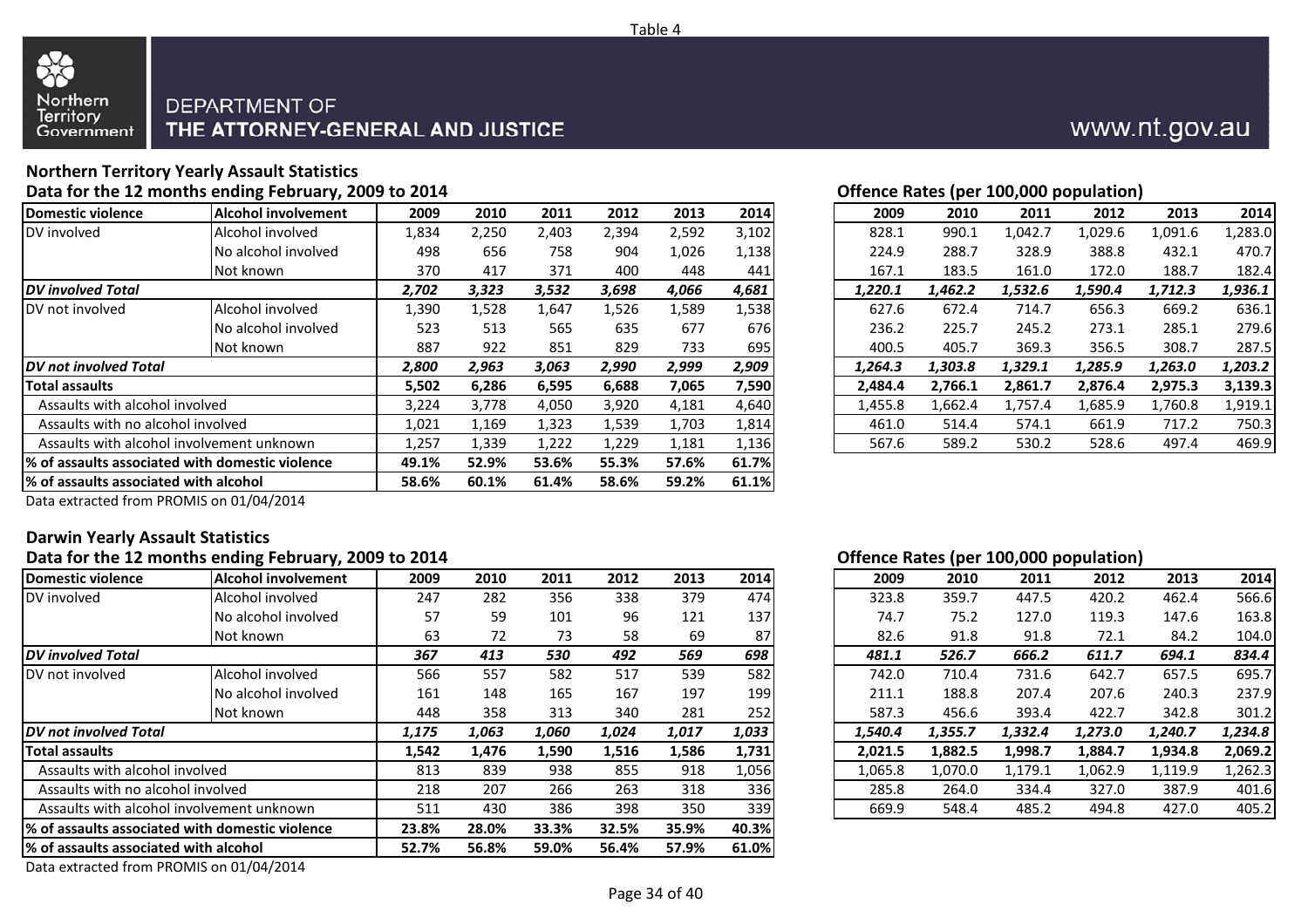

### **Palmerston Yearly Assault Statistics**

#### **Data for the 12 months ending February, 2009 to 2014**

| Domestic violence                      | <b>Alcohol involvement</b>                       | 2009  | 2010  | 2011  | 2012  | 2013  | 2014  | 2009    | 2010    | 2011    | 2012    | 2013    | 2014    |
|----------------------------------------|--------------------------------------------------|-------|-------|-------|-------|-------|-------|---------|---------|---------|---------|---------|---------|
| DV involved                            | Alcohol involved                                 | 111   | 145   | 150   | 125   | 152   | 148   | 400.8   | 505.6   | 514.7   | 424.5   | 494.9   | 460.6   |
|                                        | No alcohol involved                              | 27    | 32    | 38    | 51    | 76    | 83    | 97.5    | 111.6   | 130.4   | 173.2   | 247.4   | 258.3   |
|                                        | Not known                                        | 24    | 29    | 33    | 31    | 25    | 35    | 86.7    | 101.1   | 113.2   | 105.3   | 81.4    | 108.9   |
| <b>IDV</b> involved Total              |                                                  | 162   | 206   | 221   | 207   | 253   | 266   | 585.0   | 718.3   | 758.4   | 703.0   | 823.7   | 827.9   |
| DV not involved                        | Alcohol involved                                 | 67    | 74    | 100   | 99    | 89    | 88    | 241.9   | 258.0   | 343.2   | 336.2   | 289.8   | 273.9   |
|                                        | No alcohol involved                              | 33    | 49    | 56    | 57    | 63    | 58    | 119.2   | 170.9   | 192.2   | 193.6   | 205.1   | 180.5   |
|                                        | Not known                                        | 98    | 80    | 87    | 79    | 84    | 65    | 353.9   | 279.0   | 298.5   | 268.3   | 273.5   | 202.3   |
| <b>IDV</b> not involved Total          |                                                  | 198   | 203   | 243   | 235   | 236   | 211   | 715.0   | 707.9   | 833.9   | 798.1   | 768.4   | 656.7   |
| <b>Total assaults</b>                  |                                                  | 360   | 409   | 464   | 442   | 489   | 477   | 1,299.9 | 1,426.2 | 1,592.3 | 1,501.1 | 1,592.1 | 1,484.5 |
| Assaults with alcohol involved         |                                                  | 178   | 219   | 250   | 224   | 241   | 236   | 642.7   | 763.7   | 857.9   | 760.7   | 784.6   | 734.5   |
| Assaults with no alcohol involved      |                                                  | 60    | 81    | 94    | 108   | 139   | 141   | 216.7   | 282.4   | 322.6   | 366.8   | 452.5   | 438.8   |
|                                        | Assaults with alcohol involvement unknown        | 122   | 109   | 120   | 110   | 109   | 100   | 440.5   | 380.1   | 411.8   | 373.6   | 354.9   | 311.2   |
|                                        | 1% of assaults associated with domestic violence | 45.0% | 50.4% | 47.6% | 46.8% | 51.7% | 55.8% |         |         |         |         |         |         |
| I% of assaults associated with alcohol |                                                  | 49.4% | 53.5% | 53.9% | 50.7% | 49.3% | 49.5% |         |         |         |         |         |         |
|                                        |                                                  |       |       |       |       |       |       |         |         |         |         |         |         |

| 4 |      |      |      |      |      | Offence Rates (per 100,000 population) |       |       |                  |       |       |       |
|---|------|------|------|------|------|----------------------------------------|-------|-------|------------------|-------|-------|-------|
|   | 2010 | 2011 | 2012 | 2013 | 2014 | 2009                                   |       | 2010  | 2011             | 2012  | 2013  | 2014  |
|   | 145  | 150  | 125  | 152  |      | 400.8                                  | 148 I | 505.6 | 514.7            | 424.5 | 494.9 | 460.6 |
|   | 32   | 38   | 51   | 76   | 831  | 97.5                                   |       | 111.6 | 130.4            | 173.2 | 247.4 | 258.3 |
|   | 29   | 33   | 31   | 25   | 35   | 86.7                                   |       | 101.1 | 113.2            | 105.3 | 81.4  | 108.9 |
|   | 20C  | 771  | 207  | フロコ  | 2C   | COC N                                  |       | 710 2 | 750 <sub>A</sub> | ה כחד | 022.7 | 077 Q |

|     | 32  | 38  | 51  | 76  | 83  | 97.5    | 111.6   | 130.4   | 173.2   | 247.4   | 258.3   |
|-----|-----|-----|-----|-----|-----|---------|---------|---------|---------|---------|---------|
| '4  | 29  | 33  | 31  | 25  | 35  | 86.7    | 101.1   | 113.2   | 105.3   | 81.4    | 108.9   |
| 2   | 206 | 221 | 207 | 253 | 266 | 585.0   | 718.3   | 758.4   | 703.0   | 823.7   | 827.9   |
|     | 74  | 100 | 99  | 89  | 88  | 241.9   | 258.0   | 343.2   | 336.2   | 289.8   | 273.9   |
| IЗ. | 49  | 56  | 57  | 63  | 58  | 119.2   | 170.9   | 192.2   | 193.6   | 205.1   | 180.5   |
| 18  | 80  | 87  | 79  | 84  | 65  | 353.9   | 279.0   | 298.5   | 268.3   | 273.5   | 202.3   |
| 8   | 203 | 243 | 235 | 236 | 211 | 715.0   | 707.9   | 833.9   | 798.1   | 768.4   | 656.7   |
| i0  | 409 | 464 | 442 | 489 | 477 | 1,299.9 | 1,426.2 | 1,592.3 | 1,501.1 | 1,592.1 | 1,484.5 |
| '8  | 219 | 250 | 224 | 241 | 236 | 642.7   | 763.7   | 857.9   | 760.7   | 784.6   | 734.5   |
| ìО  | 81  | 94  | 108 | 139 | 141 | 216.7   | 282.4   | 322.6   | 366.8   | 452.5   | 438.8   |
|     | 109 | 120 | 110 | 109 | 100 | 440.5   | 380.1   | 411.8   | 373.6   | 354.9   | 311.2   |

Data extracted from PROMIS on 01/04/2014

#### **Alice Springs Yearly Assault StatisticsData for the 12 months ending February, 2009 to 2014**

| Domestic violence                      | <b>Alcohol involvement</b>                       | 2009  | 2010  | 2011  | 2012  | 2013  | 2014  | 2009    | 2010    | 2011    | 2012    | 2013    | 2014    |
|----------------------------------------|--------------------------------------------------|-------|-------|-------|-------|-------|-------|---------|---------|---------|---------|---------|---------|
| DV involved                            | Alcohol involved                                 | 526   | 671   | 776   | 698   | 812   | 946   | 1,901.3 | 2,377.7 | 2,724.6 | 2,437.2 | 2,822.2 | 3,280.1 |
|                                        | No alcohol involved                              | 47    | 72    | 84    | 91    | 101   | 91    | 169.9   | 255.1   | 294.9   | 317.7   | 351.0   | 315.5   |
|                                        | Not known                                        | 104   | 135   | 100   | 126   | 136   | 100   | 375.9   | 478.4   | 351.1   | 439.9   | 472.7   | 346.7   |
| <b>DV</b> involved Total               |                                                  | 677   | 878   | 960   | 915   | 1,049 | 1,137 | 2,447.1 | 3,111.3 | 3,370.7 | 3,194.8 | 3,645.9 | 3,942.3 |
| DV not involved                        | Alcohol involved                                 | 255   | 355   | 401   | 432   | 424   | 390   | 921.7   | 1,258.0 | 1,408.0 | 1,508.4 | 1,473.7 | 1,352.2 |
|                                        | No alcohol involved                              | 76    | 76    | 110   | 125   | 101   | 146   | 274.7   | 269.3   | 386.2   | 436.5   | 351.0   | 506.2   |
|                                        | Not known                                        | 170   | 242   | 241   | 232   | 187   | 198   | 614.5   | 857.5   | 846.2   | 810.1   | 649.9   | 686.5   |
| <b>DV</b> not involved Total           |                                                  | 501   | 673   | 752   | 789   | 712   | 734   | 1,811.0 | 2,384.8 | 2,640.4 | 2,754.9 | 2,474.6 | 2,545.0 |
| <b>Total assaults</b>                  |                                                  | 1,178 | 1,551 | 1,712 | 1,704 | 1,761 | 1,871 | 4,258.1 | 5,496.1 | 6,011.0 | 5,949.7 | 6,120.5 | 6,487.3 |
| Assaults with alcohol involved         |                                                  | 781   | 1,026 | 1,177 | 1,130 | 1,236 | 1,336 | 2,823.1 | 3,635.7 | 4,132.6 | 3,945.5 | 4,295.8 | 4,632.3 |
| Assaults with no alcohol involved      |                                                  | 123   | 148   | 194   | 216   | 202   | 237   | 444.6   | 524.5   | 681.2   | 754.2   | 702.1   | 821.7   |
|                                        | Assaults with alcohol involvement unknown        | 274   | 377   | 341   | 358   | 323   | 298   | 990.4   | 1,335.9 | 1,197.3 | 1,250.0 | 1,122.6 | 1,033.3 |
|                                        | 1% of assaults associated with domestic violence | 57.5% | 56.6% | 56.1% | 53.7% | 59.6% | 60.8% |         |         |         |         |         |         |
| I% of assaults associated with alcohol |                                                  | 66.3% | 66.2% | 68.8% | 66.3% | 70.2% | 71.4% |         |         |         |         |         |         |
|                                        |                                                  |       |       |       |       |       |       |         |         |         |         |         |         |

#### **Offence Rates (per 100,000 population)**

| 19             | 2010  | 2011  | 2012  | 2013  | 2014  | 2009    | 2010    | 2011    | 2012    | 2013    | 2014    |
|----------------|-------|-------|-------|-------|-------|---------|---------|---------|---------|---------|---------|
| '6             | 671   | 776   | 698   | 812   | 946   | 1,901.3 | 2,377.7 | 2,724.6 | 2,437.2 | 2,822.2 | 3,280.1 |
| 17             | 72    | 84    | 91    | 101   | 91    | 169.9   | 255.1   | 294.9   | 317.7   | 351.0   | 315.5   |
| 14             | 135   | 100   | 126   | 136   | 100   | 375.9   | 478.4   | 351.1   | 439.9   | 472.7   | 346.7   |
| $\overline{z}$ | 878   | 960   | 915   | 1,049 | 1,137 | 2,447.1 | 3,111.3 | 3,370.7 | 3,194.8 | 3,645.9 | 3,942.3 |
| 5.             | 355   | 401   | 432   | 424   | 390   | 921.7   | 1,258.0 | 1,408.0 | 1,508.4 | 1,473.7 | 1,352.2 |
| '6             | 76    | 110   | 125   | 101   | 146   | 274.7   | 269.3   | 386.2   | 436.5   | 351.0   | 506.2   |
| Ό              | 242   | 241   | 232   | 187   | 198   | 614.5   | 857.5   | 846.2   | 810.1   | 649.9   | 686.5   |
|                | 673   | 752   | 789   | 712   | 734   | 1,811.0 | 2,384.8 | 2,640.4 | 2,754.9 | 2,474.6 | 2,545.0 |
| '8             | 1,551 | 1,712 | 1,704 | 1,761 | 1,871 | 4,258.1 | 5,496.1 | 6,011.0 | 5,949.7 | 6,120.5 | 6,487.3 |
| 31             | 1,026 | 1,177 | 1,130 | 1,236 | 1,336 | 2,823.1 | 3,635.7 | 4,132.6 | 3,945.5 | 4,295.8 | 4,632.3 |
| '3             | 148   | 194   | 216   | 202   | 237   | 444.6   | 524.5   | 681.2   | 754.2   | 702.1   | 821.7   |
| Ι4             | 377   | 341   | 358   | 323   | 298   | 990.4   | 1,335.9 | 1,197.3 | 1,250.0 | 1,122.6 | 1,033.3 |
|                |       |       |       |       |       |         |         |         |         |         |         |

Data extracted from PROMIS on 01/04/2014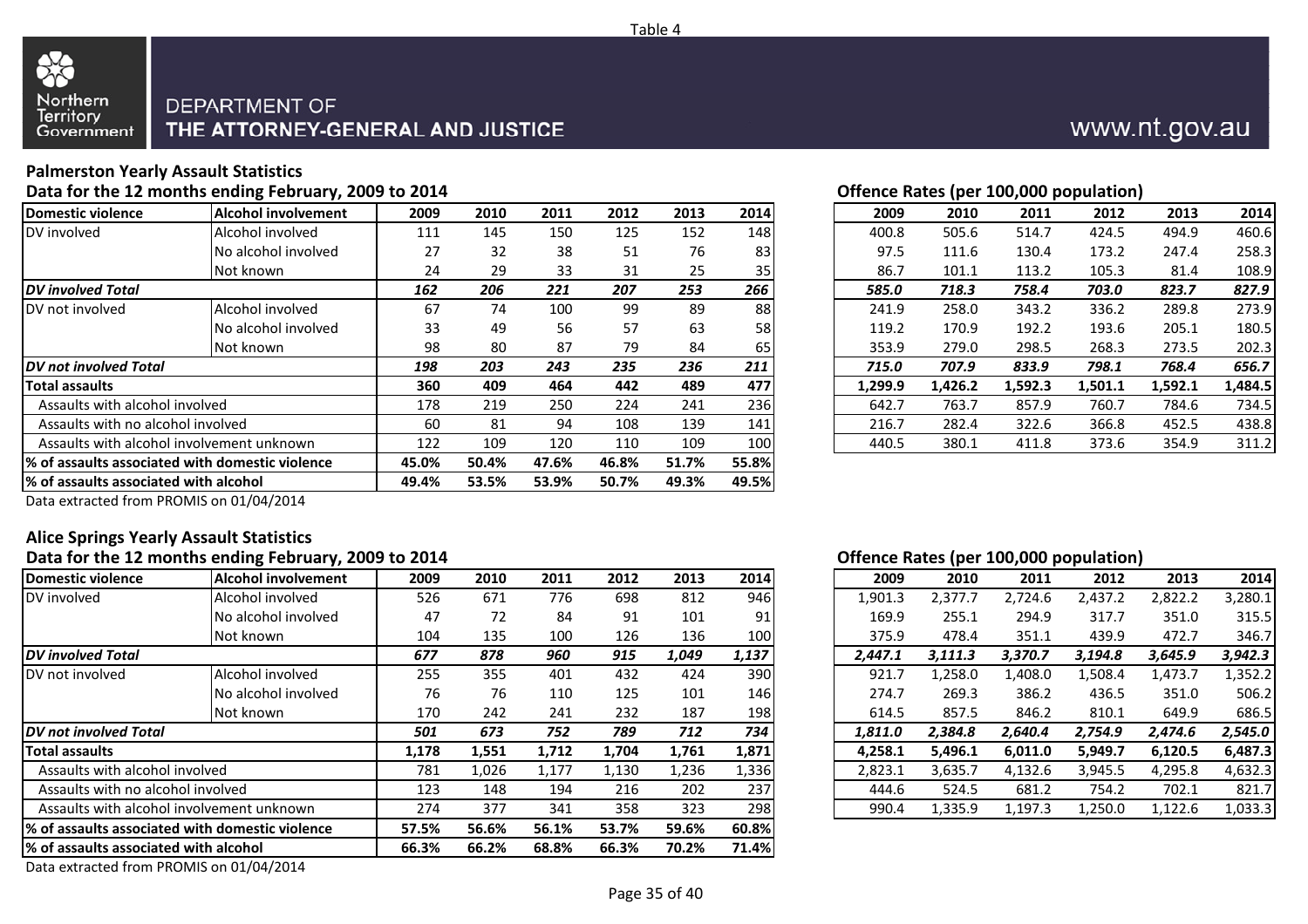

### **Katherine Yearly Assault Statistics**

#### **Data for the 12 months ending February, 2009 to 2014**

| <b>Domestic violence</b>               | <b>Alcohol involvement</b>                       | 2009  | 2010  | 2011  | 2012  | 2013  | 2014  | 2009    | 2010    | 2011    | 2012    | 2013    | 2014    |
|----------------------------------------|--------------------------------------------------|-------|-------|-------|-------|-------|-------|---------|---------|---------|---------|---------|---------|
| DV involved                            | Alcohol involved                                 | 263   | 335   | 308   | 317   | 378   | 367   | 2.568.9 | 3,187.7 | 2,907.3 | 2,998.5 | 3,477.1 | 3,335.5 |
|                                        | No alcohol involved                              | 43    | 35    | 32    | 31    | 43    | 28    | 420.0   | 333.0   | 302.1   | 293.2   | 395.5   | 254.5   |
|                                        | Not known                                        | 39    | 19    | 37    | 24    | 38    | 34    | 380.9   | 180.8   | 349.3   | 227.0   | 349.6   | 309.0   |
| <b>DV</b> involved Total               |                                                  | 345   | 389   | 377   | 372   | 459   | 429   | 3,369.8 | 3,701.6 | 3,558.6 | 3,518.7 | 4,222.2 | 3,898.9 |
| DV not involved                        | Alcohol involved                                 | 132   | 205   | 202   | 159   | 192   | 142   | 1,289.3 | 1,950.7 | 1,906.7 | 1,504.0 | 1,766.2 | ,290.6  |
|                                        | INo alcohol involved                             | 32    | 33    | 24    | 32    | 37    | 15    | 312.6   | 314.0   | 226.5   | 302.7   | 340.4   | 136.3   |
|                                        | Not known                                        | 37    | 71    | 71    | 42    | 53    | 37    | 361.4   | 675.6   | 670.2   | 397.3   | 487.5   | 336.3   |
| <b>IDV</b> not involved Total          |                                                  | 201   | 309   | 297   | 233   | 282   | 194   | 1,963.3 | 2,940.3 | 2,803.5 | 2,203.9 | 2,594.1 | 1,763.2 |
| <b>Total assaults</b>                  |                                                  | 546   | 698   | 674   | 605   | 741   | 623   | 5,333.1 | 6,641.9 | 6,362.1 | 5,722.7 | 6,816.3 | 5,662.1 |
| Assaults with alcohol involved         |                                                  | 395   | 540   | 510   | 476   | 570   | 509   | 3,858.2 | 5,138.5 | 4,814.0 | 4,502.5 | 5,243.3 | 4,626.0 |
| Assaults with no alcohol involved      |                                                  | 75    | 68    | 56    | 63    | 80    | 43    | 732.6   | 647.1   | 528.6   | 595.9   | 735.9   | 390.8   |
|                                        | Assaults with alcohol involvement unknown        | 76    | 90    | 108   | 66    | 91    | 71    | 742.3   | 856.4   | 1,019.4 | 624.3   | 837.1   | 645.3   |
|                                        | 1% of assaults associated with domestic violence | 63.2% | 55.7% | 55.9% | 61.5% | 61.9% | 68.9% |         |         |         |         |         |         |
| I% of assaults associated with alcohol |                                                  | 72.3% | 77.4% | 75.7% | 78.7% | 76.9% | 81.7% |         |         |         |         |         |         |
|                                        |                                                  |       |       |       |       |       |       |         |         |         |         |         |         |

| 14             |           |       |      |            |           | Offence Rates (per 100,000 population) |                 |               |         |         |         |
|----------------|-----------|-------|------|------------|-----------|----------------------------------------|-----------------|---------------|---------|---------|---------|
| 19             | 2010      | 2011  | 2012 | 2013       | 2014      | 2009                                   | 2010            | 2011          | 2012    | 2013    | 2014    |
| 3 <sup>2</sup> | 335       | 308   | 317  | 378        | 367       | 2,568.9                                | 3,187.7         | 2,907.3       | 2,998.5 | 3,477.1 | 3,335.5 |
| ŀЗ             | 35        | 32    | 31   | 43         | 28        | 420.0                                  | 333.0           | 302.1         | 293.2   | 395.5   | 254.5   |
| :9             | 19        | 37    | 24   | 38         | 34        | 380.9                                  | 180.8           | 349.3         | 227.0   | 349.6   | 309.0   |
| 5              | 389       | 377   | 372  | 459        | 429       | 3,369.8                                | 3.701.6         | 3,558.6       | 3.518.7 | 4.222.2 | 3,898.9 |
| 12.            | 205       | 202   | 159  | 192        | 142       | 1,289.3                                | 1,950.7         | 1,906.7       | 1,504.0 | 1,766.2 | 1,290.6 |
| :2             | 33        | 24    | 32   | 37         | 15        | 312.6                                  | 314.0           | 226.5         | 302.7   | 340.4   | 136.3   |
| 17             | 71        | 71    | 42   | 53         | 37        | 361.4                                  | 675.6           | 670.2         | 397.3   | 487.5   | 336.3   |
|                | 309       | 297   | 233  | 282        | 194       | 1.963.3                                | 2.940.3         | 2.803.5       | 2.203.9 | 2.594.1 | 1,763.2 |
| 16             | 698       | 674   | 605  | 741        | 623       | 5.333.1                                | 6.641.9         | 6.362.1       | 5.722.7 | 6,816.3 | 5,662.1 |
| 15             | 540       | 510   | 476  | 570        | 509       | 3,858.2                                | 5,138.5         | 4,814.0       | 4,502.5 | 5,243.3 | 4,626.0 |
| '5             | 68        | 56    | 63   | 80         | 43        | 732.6                                  | 647.1           | 528.6         | 595.9   | 735.9   | 390.8   |
| ' ፍ            | <b>OO</b> | 1 በ ହ | 66.  | $^{\circ}$ | <b>71</b> | 7172                                   | $QFG$ $\Lambda$ | $1$ $010$ $A$ | 671 2   | 9271    | 6152    |

Data extracted from PROMIS on 01/04/2014

#### **Tennant Creek Yearly Assault StatisticsData for the 12 months ending February, 2009 to 2014**

|                                        |                                                  |       |       |       |       |       |            | $\mathbf{r}$                                                         |
|----------------------------------------|--------------------------------------------------|-------|-------|-------|-------|-------|------------|----------------------------------------------------------------------|
| Domestic violence                      | Alcohol involvement                              | 2009  | 2010  | 2011  | 2012  | 2013  | 2014       | 2009<br>2014<br>2010<br>2012<br>2013<br>2011                         |
| DV involved                            | Alcohol involved                                 | 219   | 253   | 272   | 294   | 268   | 429        | 11,805.2<br>6,244.7<br>7,138.8<br>7,668.5<br>8,323.9<br>7,421.8      |
|                                        | No alcohol involved                              | 22    | 27    | 33    | 56    | 35    | 58         | l,596.0<br>627.3<br>761.9<br>1,585.5<br>969.3<br>930.4               |
|                                        | Not known                                        | 29    | 27    | 33    | 21    | 17    | 28         | 761.9<br>770.5<br>826.9<br>930.4<br>594.6<br>470.8                   |
| <b>DV</b> involved Total               |                                                  | 270   | 307   | 338   | 371   | 320   | 515        | 14,171.7<br>7,698.9<br>8,662.5<br>9,529.2<br>10,504.0<br>8,861.8     |
| DV not involved                        | Alcohol involved                                 | 95    | 90    | 117   | 91    | 107   | 110        | 2,539.5<br>3,298.6<br>2,963.2<br>3,027.0<br>2,708.9<br>2,576.4       |
|                                        | No alcohol involved                              | 18    | 20    | 17    | 21    | 22    | 22         | 513.3<br>564.3<br>609.2<br>605.4<br>479.3<br>594.6                   |
|                                        | Not known                                        | 32    | 37    | 25    | 27    | 14    | 18         | 495.3<br>912.5<br>1.044.0<br>387.7<br>704.8<br>764.4                 |
| <b>IDV</b> not involved Total          |                                                  | 145   | 147   | 159   | 139   | 143   | <b>150</b> | 4,127.7<br>4,134.6<br>4.147.9<br>4,482.7<br>3,935.4<br>3,960.1       |
| <b>Total assaults</b>                  |                                                  | 415   | 454   | 497   | 510   | 463   | 665        | 18,299.4<br>11,833.5<br>12,810.4<br>14,439.4<br>12,821.9<br>14,011.8 |
| Assaults with alcohol involved         |                                                  | 314   | 343   | 389   | 385   | 375   | 539        | 9,678.3<br>14,832.1<br>8,953.5<br>10,967.0<br>10,900.3<br>10,384.9   |
| Assaults with no alcohol involved      |                                                  | 40    | 47    | 50    | 77    | 57    | 80         | 1,326.2<br>2,201.4<br>1,140.6<br>1,409.6<br>2,180.1<br>1,578.5       |
|                                        | Assaults with alcohol involvement unknown        | 61    | 64    | 58    | 48    | 31    | 46         | 1,635.2<br>1,265.8<br>1,739.4<br>1,805.9<br>1,359.0<br>858.5         |
|                                        | l% of assaults associated with domestic violence | 65.1% | 67.6% | 68.0% | 72.7% | 69.1% | 77.4%      |                                                                      |
| 1% of assaults associated with alcohol |                                                  | 75.7% | 75.6% | 78.3% | 75.5% | 81.0% | 81.1%      |                                                                      |
|                                        |                                                  |       |       |       |       |       |            |                                                                      |

#### **Offence Rates (per 100,000 population)**

| 19             | 2010 | 2011 | 2012 | 2013 | 2014            | 2009     | 2010     | 2011     | 2012     | 2013     | 2014     |
|----------------|------|------|------|------|-----------------|----------|----------|----------|----------|----------|----------|
| 9.             | 253  | 272  | 294  | 268  | 429             | 6,244.7  | 7,138.8  | 7,668.5  | 8,323.9  | 7,421.8  | 11,805.2 |
| $\overline{2}$ | 27   | 33   | 56   | 35   | 58              | 627.3    | 761.9    | 930.4    | 1,585.5  | 969.3    | 1,596.0  |
| و،             | 27   | 33   | 21   | 17   | 28              | 826.9    | 761.9    | 930.4    | 594.6    | 470.8    | 770.5    |
| 0              | 307  | 338  | 371  | 320  | 515             | 7.698.9  | 8.662.5  | 9,529.2  | 10,504.0 | 8.861.8  | 14.171.7 |
| 15             | 90   | 117  | 91   | 107  | 110             | 2,708.9  | 2,539.5  | 3,298.6  | 2,576.4  | 2,963.2  | 3,027.0  |
| .8             | 20   | 17   | 21   | 22   | 22              | 513.3    | 564.3    | 479.3    | 594.6    | 609.2    | 605.4    |
| 12             | 37   | 25   | 27   | 14   | 18 <sup>1</sup> | 912.5    | 1.044.0  | 704.8    | 764.4    | 387.7    | 495.3    |
| 5              | 147  | 159  | 139  | 143  | 150             | 4.134.6  | 4.147.9  | 4.482.7  | 3,935.4  | 3,960.1  | 4.127.7  |
| .5             | 454  | 497  | 510  | 463  | 665             | 11.833.5 | 12.810.4 | 14.011.8 | 14.439.4 | 12.821.9 | 18,299.4 |
| .4             | 343  | 389  | 385  | 375  | 539             | 8,953.5  | 9,678.3  | 10.967.0 | 10,900.3 | 10.384.9 | 14,832.1 |
| ŀ٥             | 47   | 50   | 77   | 57   | 80              | 1,140.6  | 1,326.2  | 1,409.6  | 2,180.1  | 1,578.5  | 2,201.4  |
|                | 64   | 58   | 48   | 31   | 46              | 1,739.4  | 1,805.9  | 1,635.2  | 1,359.0  | 858.5    | 1,265.8  |
|                |      |      |      |      |                 |          |          |          |          |          |          |

## www.nt.gov.au

Data extracted from PROMIS on 01/04/2014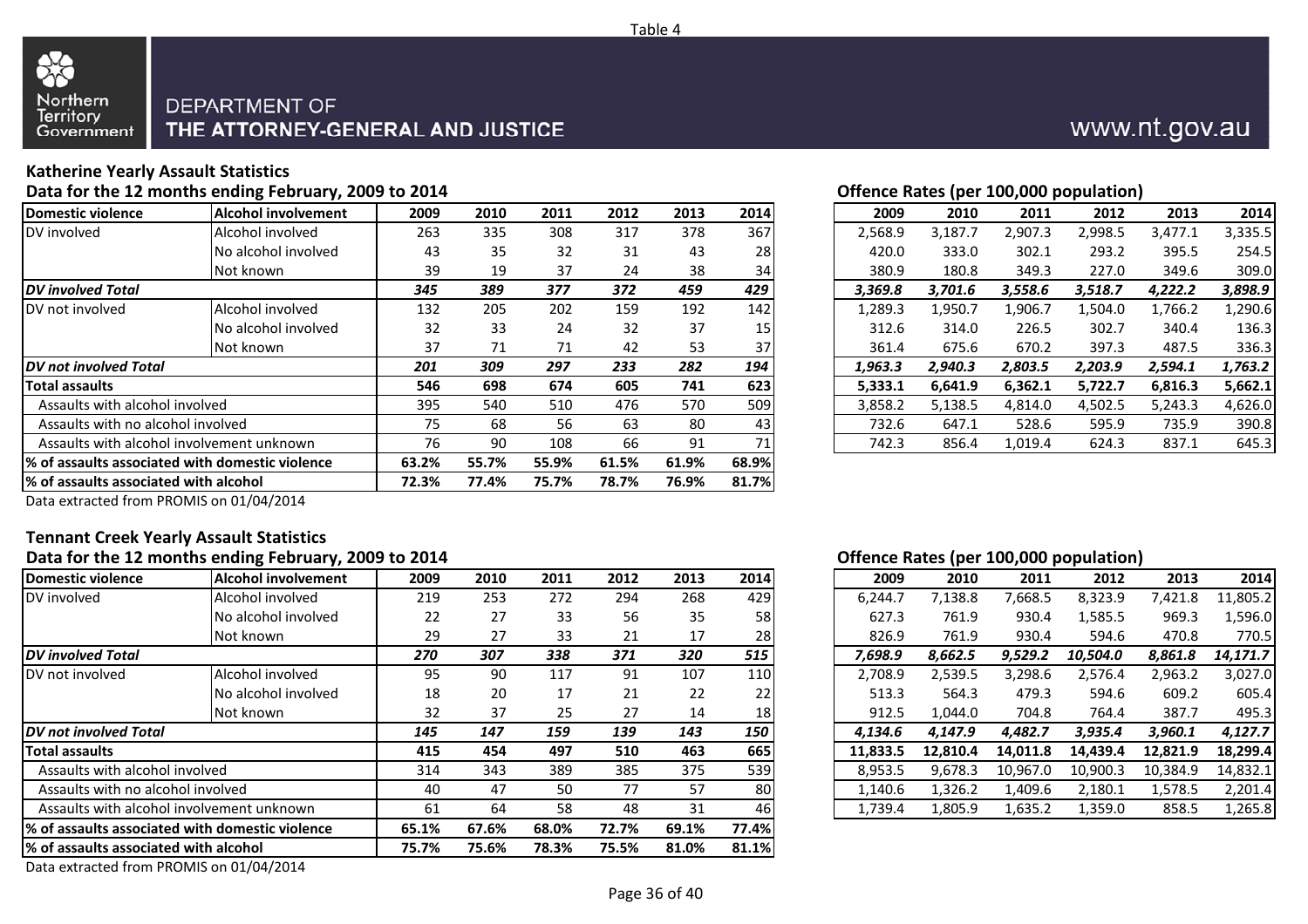

## **Nhulunbuy Yearly Assault Statistics**

#### **Data for the 12 months ending February, 2009 to 2014**

| Domestic violence                 | <b>Alcohol involvement</b>                       | 2009  | 2010  | 2011  | 2012  | 2013  | 2014  | 2009    | 2010    | 2011                        | 2012    | 2013    | 2014    |
|-----------------------------------|--------------------------------------------------|-------|-------|-------|-------|-------|-------|---------|---------|-----------------------------|---------|---------|---------|
| DV involved                       | Alcohol involved                                 | 45    | 29    | 26    | 38    | 27    | 46    | 962.6   | 616.6   | 557.1                       | 838.3   | 594.2   | 1,032.5 |
|                                   | No alcohol involved                              |       | 4     | 6     | 3     | 15    | 24    | 21.4    | 85.1    | 128.6                       | 66.2    | 330.1   | 538.7   |
|                                   | Not known                                        |       | 4     |       |       |       |       | 64.2    | 85.1    | 42.9                        | 110.3   | 22.0    | 67.3    |
| <b>DV</b> involved Total          |                                                  | 49    | 37    | 34    | 46    | 43    | 73    | 1,048.1 | 786.7   | 728.5                       | 1,014.8 | 946.3   | 1,638.6 |
| DV not involved                   | Alcohol involved                                 | 67    | 48    | 31    | 35    | 33    | 32    | 1,433.2 | 1,020.6 | 664.2                       | 772.1   | 726.2   | 718.3   |
|                                   | No alcohol involved                              | 11    | 5     | 4     | C.    | 3     |       | 235.3   | 106.3   | 85.7                        | 110.3   | 66.0    | 44.9    |
|                                   | Not known                                        | 19    | 12    | 13    | 17    | 8     |       | 406.4   | 255.2   | 278.6                       | 375.0   | 176.1   | 89.8    |
| <b>IDV</b> not involved Total     |                                                  | 97    | 65    | 48    | 57    | 44    | 38    | 2,074.9 | 1,382.1 | 968.3<br>1,028.5<br>1,257.4 |         |         | 853.0   |
| <b>Total assaults</b>             |                                                  | 146   | 102   | 82    | 103   | 87    | 111   | 3,123.0 | 2,168.8 | 1,757.0                     | 2,272.2 | 1,914.6 | 2,491.6 |
| Assaults with alcohol involved    |                                                  | 112   | 77    | 57    | 73    | 60    | 78I   | 2,395.7 | 1,637.3 | 1,221.3                     | 1,610.4 | 1,320.4 | 1,750.8 |
| Assaults with no alcohol involved |                                                  | 12    | 9     | 10    | 8     | 18    | 26    | 256.7   | 191.4   | 214.3                       | 176.5   | 396.1   | 583.6   |
|                                   | Assaults with alcohol involvement unknown        |       |       | 15    | 22    | 9     |       | 470.6   | 340.2   | 321.4                       | 485.3   | 198.1   | 157.1   |
|                                   | 1% of assaults associated with domestic violence | 33.6% | 36.3% | 41.5% | 44.7% | 49.4% | 65.8% |         |         |                             |         |         |         |
|                                   | I% of assaults associated with alcohol           |       |       | 69.5% | 70.9% | 69.0% | 70.3% |         |         |                             |         |         |         |
|                                   |                                                  |       |       |       |       |       |       |         |         |                             |         |         |         |

| 14             |      |      |      |      |      |         |         |         | Offence Rates (per 100,000 population) |         |         |
|----------------|------|------|------|------|------|---------|---------|---------|----------------------------------------|---------|---------|
| 19             | 2010 | 2011 | 2012 | 2013 | 2014 | 2009    | 2010    | 2011    | 2012                                   | 2013    | 2014    |
| 15             | 29   | 26   | 38   | 27   | 46   | 962.6   | 616.6   | 557.1   | 838.3                                  | 594.2   | 1,032.5 |
| 1              | 4    | 6    | 3    | 15   | 24   | 21.4    | 85.1    | 128.6   | 66.2                                   | 330.1   | 538.7   |
| 3              | 4    |      | 5.   |      |      | 64.2    | 85.1    | 42.9    | 110.3                                  | 22.0    | 67.3    |
| 9              | 37   | 34   | 46   | 43   | 73   | 1,048.1 | 786.7   | 728.5   | 1,014.8                                | 946.3   | 1,638.6 |
| 57             | 48   | 31   | 35   | 33   | 32   | 1,433.2 | 1,020.6 | 664.2   | 772.1                                  | 726.2   | 718.3   |
|                | 5    | 4    | 5    | 3    |      | 235.3   | 106.3   | 85.7    | 110.3                                  | 66.0    | 44.9    |
| 9.             | 12   | 13   | 17   | 8    |      | 406.4   | 255.2   | 278.6   | 375.0                                  | 176.1   | 89.8    |
| 7              | 65   | 48   | 57   | 44   | 38   | 2,074.9 | 1,382.1 | 1,028.5 | 1,257.4                                | 968.3   | 853.0   |
| 16             | 102  | 82   | 103  | 87   | 111  | 3.123.0 | 2,168.8 | 1.757.0 | 2.272.2                                | 1.914.6 | 2,491.6 |
| $\overline{2}$ | 77   | 57   | 73   | 60   | 78   | 2,395.7 | 1,637.3 | 1,221.3 | 1,610.4                                | 1,320.4 | 1,750.8 |
| .2             | 9    | 10   | 8    | 18   | 26   | 256.7   | 191.4   | 214.3   | 176.5                                  | 396.1   | 583.6   |
| $\overline{2}$ | 16   | 15   | 22   | 9    |      | 470.6   | 340.2   | 321.4   | 485.3                                  | 198.1   | 157.1   |

Data extracted from PROMIS on 01/04/2014

#### **NT Balance Yearly Assault StatisticsData for the 12 months ending February, 2009 to 2014**

|                                           | -8 - - - - - - - 11 - -                                                                      |       |       |       |       |       |                                                              |       |         | $\mathbf{u}$ |         |         |         |         |
|-------------------------------------------|----------------------------------------------------------------------------------------------|-------|-------|-------|-------|-------|--------------------------------------------------------------|-------|---------|--------------|---------|---------|---------|---------|
| Domestic violence                         | <b>Alcohol involvement</b>                                                                   | 2009  | 2010  | 2011  | 2012  | 2013  | 2014                                                         |       | 2009    | 2010         | 2011    | 2012    | 2013    | 2014    |
| DV involved                               | Alcohol involved                                                                             | 423   | 535   | 515   | 584   | 576   | 692                                                          |       | 592.4   | 730.9        | 691.5   | 775.0   | 748.4   | 886.6   |
|                                           | No alcohol involved                                                                          | 301   | 427   | 464   | 576   | 635   | 717                                                          |       | 421.5   | 583.4        | 623.0   | 764.4   | 825.0   | 918.6   |
|                                           | Not known                                                                                    | 108   | 131   | 93    | 135   | 162   | 154                                                          |       | 151.2   | 179.0        | 124.9   | 179.1   | 210.5   | 197.3   |
| <b>IDV</b> involved Total                 |                                                                                              | 832   | 1,093 | 1,072 | 1,295 | 1,373 | 1,563<br>1,165.2<br>1,493.3<br>1,439.4<br>1,718.5<br>1,783.8 |       | 2,002.4 |              |         |         |         |         |
| DV not involved                           | Alcohol involved                                                                             | 208   | 199   | 214   | 193   | 205   | 194                                                          |       | 291.3   | 271.9        | 287.3   | 256.1   | 266.3   | 248.5   |
|                                           | No alcohol involved                                                                          | 192   | 182   | 189   | 228   | 254   | 234                                                          |       | 268.9   | 248.7        | 253.8   | 302.6   | 330.0   | 299.8   |
|                                           | Not known                                                                                    | 83    | 122   | 101   | 92    | 106   | 121                                                          |       | 116.2   | 166.7        | 135.6   | 122.1   | 137.7   | 155.0   |
| <b>IDV</b> not involved Total             |                                                                                              | 483   | 503   | 504   | 513   | 565   | 549                                                          |       | 676.4   | 687.2        | 676.7   | 680.8   | 734.1   | 703.4   |
| <b>Total assaults</b>                     |                                                                                              | 1,315 | 1,596 | 1,576 | 1,808 | 1,938 | 2,112                                                        |       | 1,841.6 | 2,180.5      | 2,116.1 | 2,399.2 | 2,517.9 | 2,705.8 |
| Assaults with alcohol involved            |                                                                                              | 631   | 734   | 729   | 777   | 781   | 886                                                          |       | 883.7   | 1,002.8      | 978.9   | 1,031.1 | 1,014.7 | 1,135.1 |
| Assaults with no alcohol involved         |                                                                                              | 493   | 609   | 653   | 804   | 889   | 951                                                          |       | 690.4   | 832.0        | 876.8   | 1,066.9 | 1,155.0 | 1,218.4 |
| Assaults with alcohol involvement unknown | 191                                                                                          | 253   | 194   | 227   | 268   | 275   |                                                              | 267.5 | 345.7   | 260.5        | 301.2   | 348.2   | 352.3   |         |
|                                           | 1% of assaults associated with domestic violence                                             | 63.3% | 68.5% | 68.0% | 71.6% | 70.8% | 74.0%                                                        |       |         |              |         |         |         |         |
|                                           | 42.0%<br>1% of assaults associated with alcohol<br>48.0%<br>46.0%<br>46.3%<br>43.0%<br>40.3% |       |       |       |       |       |                                                              |       |         |              |         |         |         |         |
|                                           | $\sim$ $\sim$ $\sim$ $\sim$ $\sim$ $\sim$                                                    |       |       |       |       |       |                                                              |       |         |              |         |         |         |         |

#### **Offence Rates (per 100,000 population)**

| 19 | 2010  | 2011  | 2012  | 2013  | 2014  | 2009    | 2010    | 2011    | 2012    | 2013    | 2014    |
|----|-------|-------|-------|-------|-------|---------|---------|---------|---------|---------|---------|
| '3 | 535   | 515   | 584   | 576   | 692   | 592.4   | 730.9   | 691.5   | 775.0   | 748.4   | 886.6   |
| 1  | 427   | 464   | 576   | 635   | 717   | 421.5   | 583.4   | 623.0   | 764.4   | 825.0   | 918.6   |
| 18 | 131   | 93    | 135   | 162   | 154   | 151.2   | 179.0   | 124.9   | 179.1   | 210.5   | 197.3   |
| 2  | 1,093 | 1,072 | 1,295 | 1,373 | 1,563 | 1,165.2 | 1,493.3 | 1,439.4 | 1,718.5 | 1,783.8 | 2,002.4 |
| 18 | 199   | 214   | 193   | 205   | 194   | 291.3   | 271.9   | 287.3   | 256.1   | 266.3   | 248.5   |
| 12 | 182   | 189   | 228   | 254   | 234   | 268.9   | 248.7   | 253.8   | 302.6   | 330.0   | 299.8   |
| 33 | 122   | 101   | 92    | 106   | 121   | 116.2   | 166.7   | 135.6   | 122.1   | 137.7   | 155.0   |
| 3  | 503   | 504   | 513   | 565   | 549   | 676.4   | 687.2   | 676.7   | 680.8   | 734.1   | 703.4   |
| .5 | 1,596 | 1,576 | 1,808 | 1,938 | 2,112 | 1,841.6 | 2,180.5 | 2,116.1 | 2,399.2 | 2,517.9 | 2,705.8 |
|    | 734   | 729   | 777   | 781   | 886   | 883.7   | 1,002.8 | 978.9   | 1,031.1 | 1,014.7 | 1,135.1 |
| 13 | 609   | 653   | 804   | 889   | 951   | 690.4   | 832.0   | 876.8   | 1,066.9 | 1,155.0 | 1,218.4 |
| ۱1 | 253   | 194   | 227   | 268   | 275   | 267.5   | 345.7   | 260.5   | 301.2   | 348.2   | 352.3   |
|    |       |       |       |       |       |         |         |         |         |         |         |

www.nt.gov.au

Data extracted from PROMIS on 01/04/2014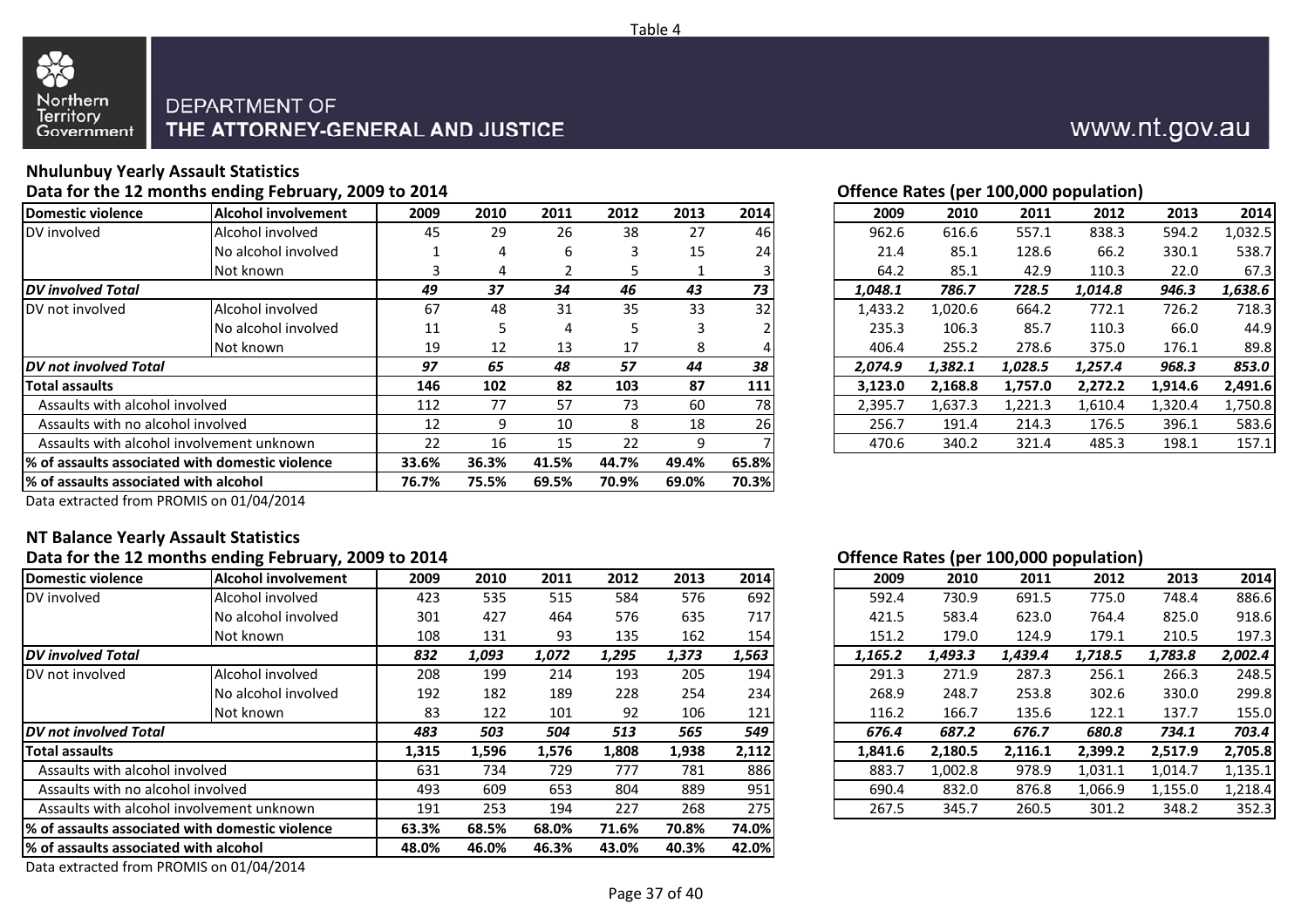

**Northern Territory Crime StatisticsData through February 2014**

| Assault                                            | The direct (and immediate/confrontational) infliction of force, injury or violence upon a person or the threat of such<br>force, injury or violence where there is an apprehension that the threat could be enacted, excluding offences of a sexual<br>nature.                                                                             |
|----------------------------------------------------|--------------------------------------------------------------------------------------------------------------------------------------------------------------------------------------------------------------------------------------------------------------------------------------------------------------------------------------------|
| <b>Actual Break-in</b>                             | Gaining unlawful entry, either forced or unforced, to a dwelling or other premises.                                                                                                                                                                                                                                                        |
| <b>Attempted Break-in</b>                          | Attempting but failing to gain unlawful entry to a dwelling or other premises.                                                                                                                                                                                                                                                             |
| <b>Attempted Murder</b>                            | Attempted, unlawful intentional killing of another person, where death did not actually result.                                                                                                                                                                                                                                            |
| <b>Break-in</b>                                    | Unlawful entry with intent of dwellings and other premises (excludes trespassing). Includes actual and attempted break-<br>lins.                                                                                                                                                                                                           |
| Domestic Violence                                  | Domestic violence includes any of the following conduct committed by a person against someone with whom the person<br>is in a domestic relationship: conduct causing harm (such as sexual or other assault), damaging property, intimidation or<br>stalking, economic abuse or attempting or threatening to commit these types of actions. |
| <b>Driving Causing Death</b>                       | In the Northern Territory, this offence group is used for hit and run offences resulting in death. Other traffic-related<br>deaths are categorised as dangerous or negligent acts endangering persons.                                                                                                                                     |
| <b>Homicide and Related</b><br><b>Offences</b>     | The actual or attempted unlawful killing of a person, including murder, manslaughter, attempted murder and driving<br>causing death.                                                                                                                                                                                                       |
| Illegal Use of Motor Vehicle                       | The taking of a vehicle illegally and without permission, with the intent of temporarily depriving the owner or possessor<br>of its use.                                                                                                                                                                                                   |
| Manslaughter                                       | Unlawful killing of another person without the intent to kill or with impaired capacity of one's mind.                                                                                                                                                                                                                                     |
| Motor Vehicle Theft and<br><b>Related Offences</b> | Includes illegal use of motor vehicle, theft of a motor vehicle and theft of motor vehicle parts or contents.                                                                                                                                                                                                                              |
| Murder                                             | Unlawful intentional killing of another person.                                                                                                                                                                                                                                                                                            |
| Non-Assaultive Sexual<br><b>Offences</b>           | Offences of a sexual nature that do not involve physical contact or intended contact, and where the victim does not give<br>consent, gives consent as a result of intimidation or deception, or consent is proscribed. Includes child pornography,<br>voyeurism and wilful exposure.                                                       |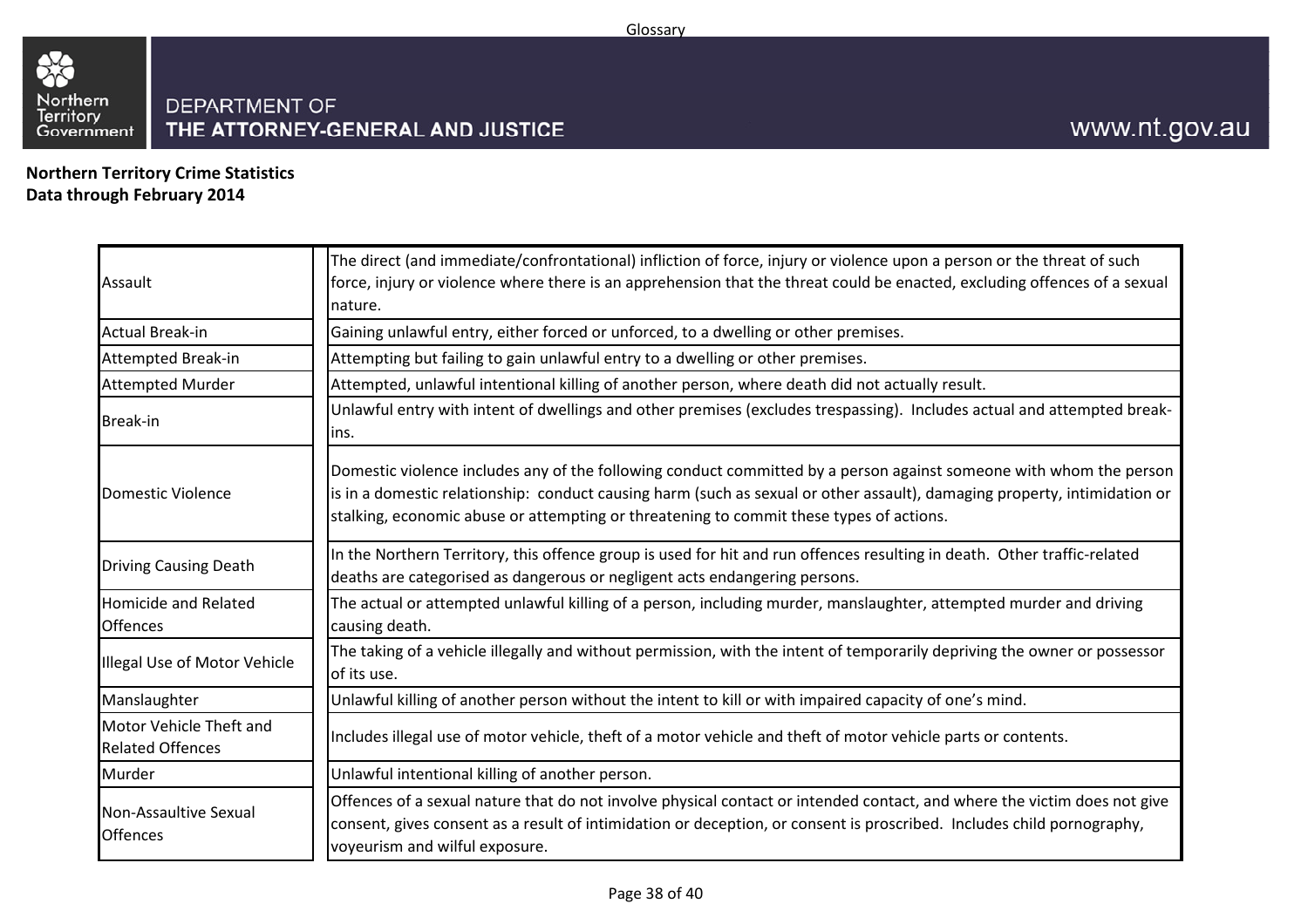

**Northern Territory Crime StatisticsData through February 2014**

| Northern Territory Balance                  | The Northern Territory Balance is the area of the Northern Territory that lies outside of the six urban centres of Darwin,<br>Palmerston, Alice Springs, Katherine, Tennant Creek and Nhulunbuy.                                                |  |  |  |  |
|---------------------------------------------|-------------------------------------------------------------------------------------------------------------------------------------------------------------------------------------------------------------------------------------------------|--|--|--|--|
| Offence                                     | An action that contravenes an act of law in force in the Northern Territory or the Commonwealth.                                                                                                                                                |  |  |  |  |
| Theft and Related Offences                  | A broad category involving the unlawful taking or obtaining of money, goods or services without the use of force, or the<br>receipt or handling of stolen money or goods. Includes offences such as stealing and shoplifting.                   |  |  |  |  |
| <b>Property Damage</b>                      | The unlawful destruction, damage, or defacement of property, including vandalism, graffiti and interfering with a motor<br>vehicle causing damage.                                                                                              |  |  |  |  |
| Robbery                                     | A broad category involving theft of property with the use or threat of immediate force.                                                                                                                                                         |  |  |  |  |
| Sexual Assault                              | Physical contact or intended contact of a sexual nature where the victim does not give consent, gives consent as a result<br>of intimidation or deception, or consent is proscribed. Includes rape (actual, intended and attempted) and incest. |  |  |  |  |
| Theft of Motor Vehicle Parts<br>or Contents | The taking of parts or contents from a motor vehicle illegally and without permission.                                                                                                                                                          |  |  |  |  |

Definitions are based on the Australian and New Zealand Standard Offence Classification system of 2011, published by the Australian Bureau of Statistics.